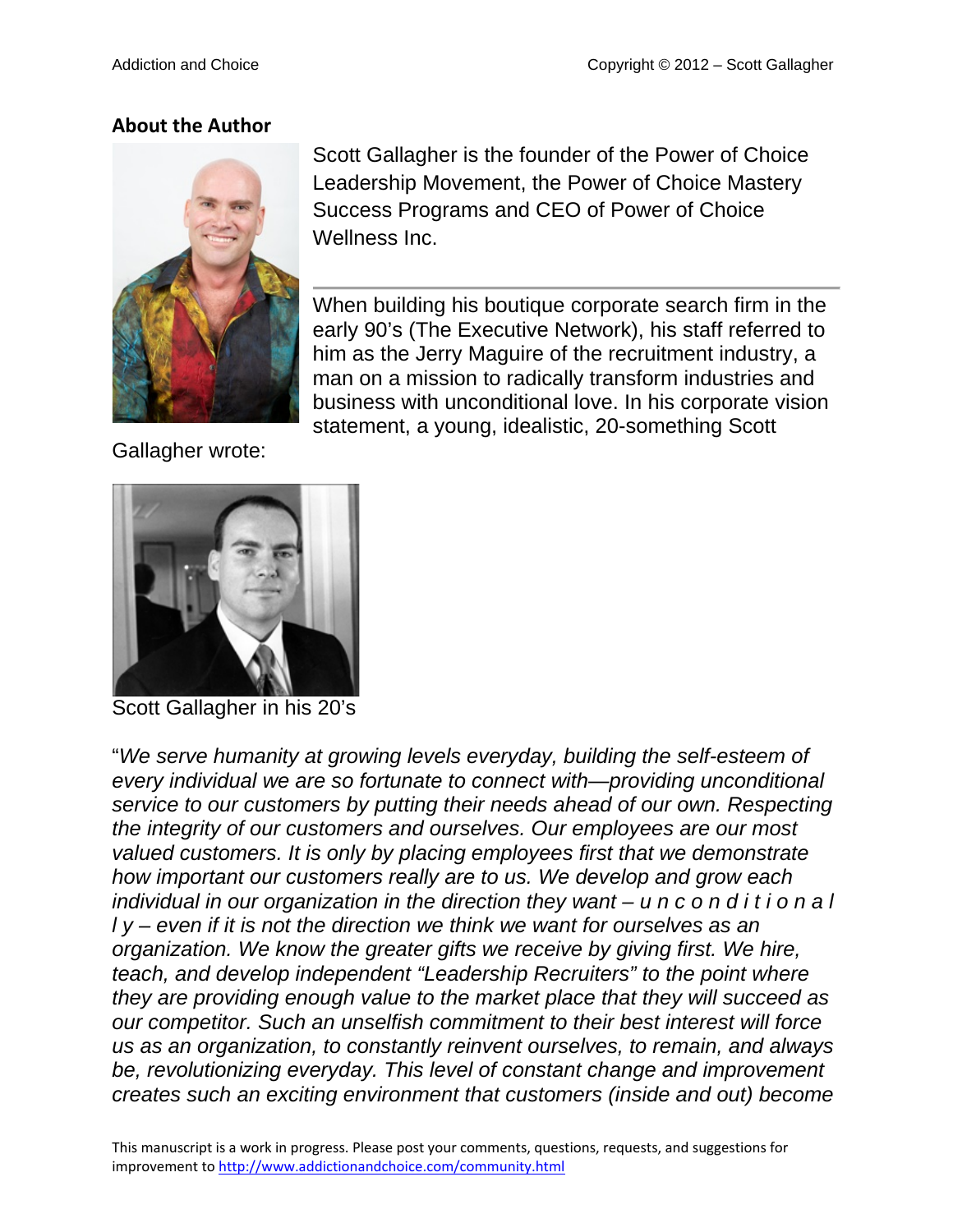*raving fans and feel like they are making a huge difference in serving humanity massively. Unconditional love changes the world. And that is what we are and that is what we do."*

*As Scott puts it, "Looking back, my mission was driven by a hidden addiction to money, power and success. I did not have the capacity to deliver on my commitment to unconditional love. I avoided feeling my own failure by abusing my power with my staff and customers, blaming them for the results I was unwilling to produce myself. I thought my socially acceptable addictions to caffeine, sugar and smoking were the problem and took an unconventional approach to breaking these "habits". I decided to take a vacation from my problems by attending a treatment centre for a few days. I figured if I could just detox from caffeine, sugar and smokes for a few days, I would have all the power I needed to succeed at new levels."*

*After exiting treatment, however, Scott went on a different journey focused on developing, growing and restoring his integrity in all areas of life.* 

In business, it started with a public apology via a mass mailing to his entire *executive search client and contact list entitled "Confessions of a Headhunter". In this letter, Scott put his entire livelihood on the line by exposing the numerous unethical practices he had engaged in (and gotten away with) over the years - then went on to deliver a keynote presentation (appropriately also called "Confessions of a Headhunter) at his industry's annual global conference in San Francisco, owning up to his part in giving his industry a bad name.*

### *A Few Unconventional Facts about Scott*

- *Ran 18 marathons in less than 12 months when he was 50 LBS overweight proving to himself and his running buddies that "injury is caused by the mind – not the body"*
- *Although Scott does not believe that accepting "labels" serves everybody, in an effort to do his part in "eradicating the stigma associated with mental health issues" Scott proudly acknowledges that he was diagnosed as having Bipolar II, PTSD, Personality Disorder, Season Affective Disorder, and Attention Defecit Hyperactivity Disorder.*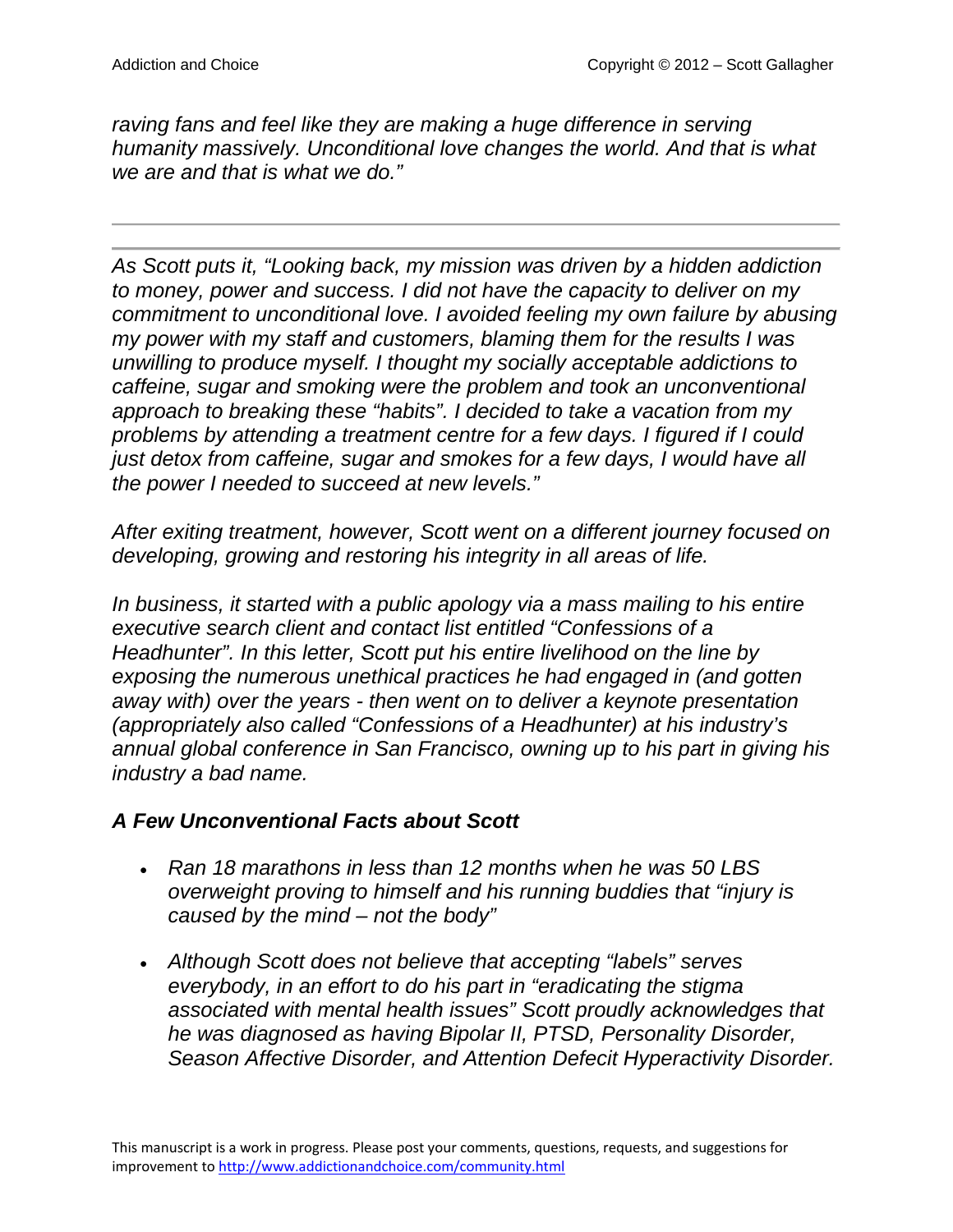- *Scott Is the original founder of the global 12-step organization (which he is no longer an active member) [All Addictions Anonymous](http://www.scottgallagher.tv/aaa)*
- *Scott Is NOT an "addictions expert," (especially in terms of how the medical community defines the meaning of the word "addiction"), but he does provide unconventional high-end "Power of Choice" habit breaking services through [www.HabitMaster.com](http://www.habitmaster.com/)*



*with little innovation, Scott Gallagher is encouraging us, with an unusual passion, to grow in our understanding and awareness of what motivates us to engage in unwanted behaviors or habits. He does so in a manner that empowers people and guides them to changing behaviors they never believed they could.*"

**Dr. Lee Jampolsky**, author of *Healing the Addictive Personality*"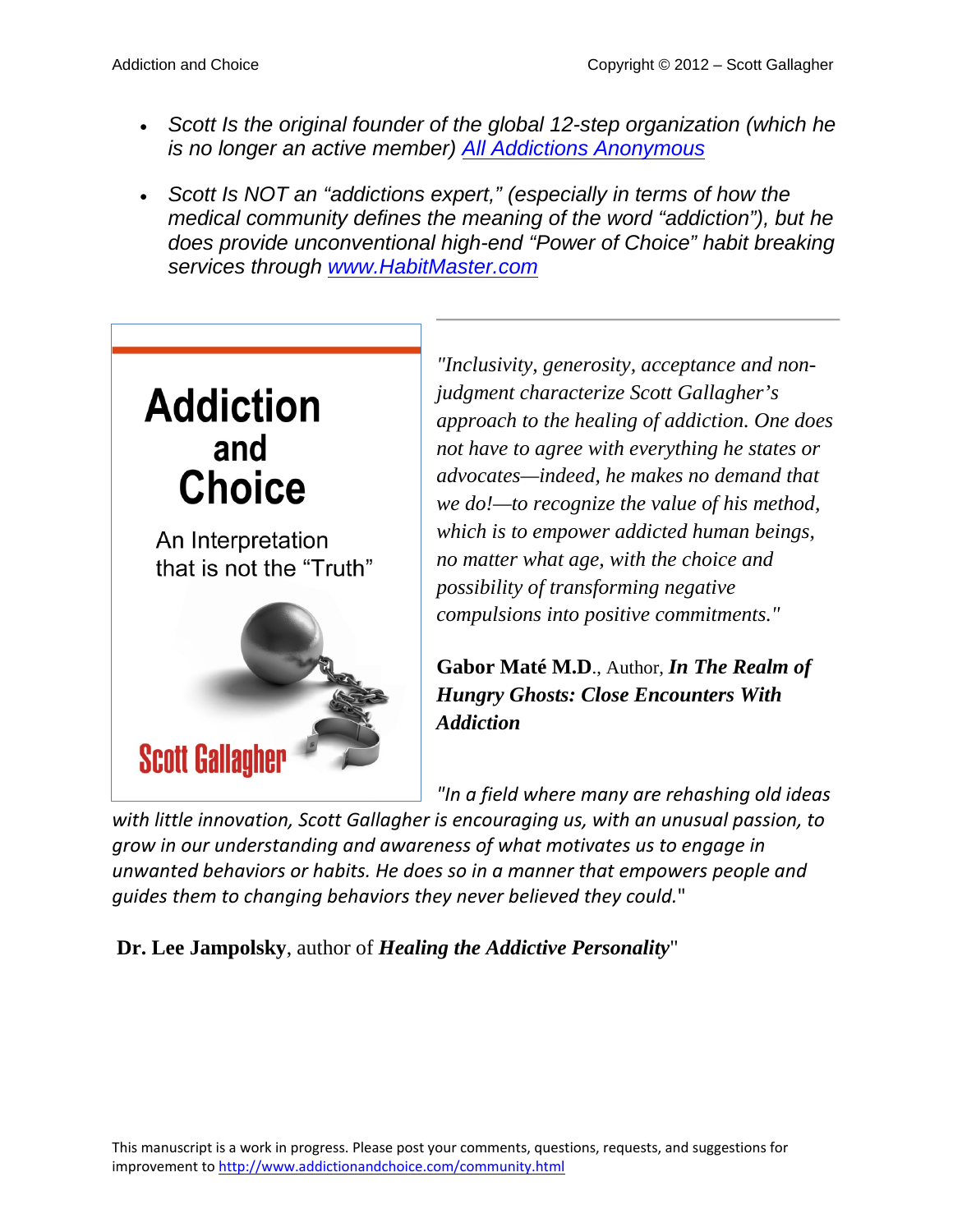# **An Interpretation of the Meaning of Addiction**

Some authorities say we've become a society full of compulsive thinking and behavior. From our "gotta get it, gotta have it" advertising to our obsessive focus on celebrities, our 'need' to phone, text, surf or watch videos *while driving* to our hunger for more food, energy, sex, entertainment or shopping – i.e. anything that will give us instant gratification, make us feel better, or escape pain or discomfort – many of us are caught up in activities that we are having trouble controlling.

These addictive or compulsive behaviors – or whatever you want to call them are happening all over – in our schools, our workplaces, our homes, families and the media. And those who have responsibility for dealing with such issues – like parents, teachers, managers, doctors or counselors – are all having difficulty knowing what to do.

So which ones are actually addictions, and which are just bad habits? And does it matter? How much control or choice do we really have over our behaviors? And even when we feel "powerless," is there something we can still do to "recover", change or develop healthier habits? Those are just some of the questions I'll be exploring in the pages ahead.

### **There IS a** *Lot* **of Confusion**

When we talk about "addictions," we enter a world of great confusion. Why? Because even experts can't agree on what that word actually means.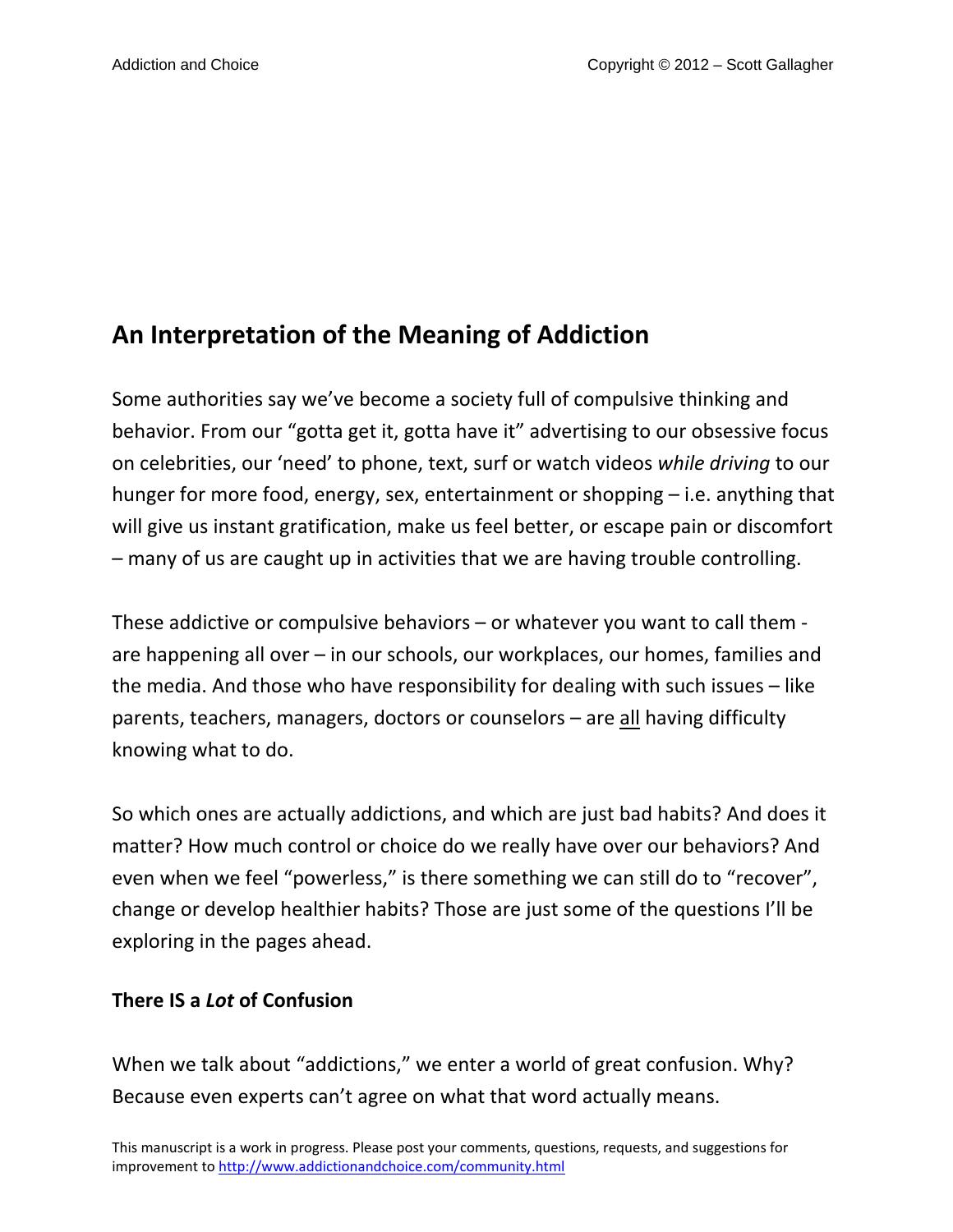Recently, I took an addictions course at a local college. (My skills in this field come out of my own experiences, decades of reading/self study, and working directly with addicts and people with destructive habits. So I thought it was about time to get a little "formal training" in the field.) In the first chapter of the text book for my first class, called "Addiction Intervention Strategies," it says, "…the terms "addictive" and "addiction," and the related term "alcoholism," will generally be avoided, because they have no agreed definitions…"

And that somehow did not surprise me...because in my reading over many years, I have seen exactly the same thing. From everyday people, self-confessed addicts, authorities and experts to PhDs and medical doctors, everyone seems to have a different perspective. Some see it as a disease. Others see it as a brain issue. Some say it's a choice, while others say it's not. There are many who say we're powerless, and many others who say we're not. Some experts suggest it is caused by abuse and neglect, others say its genetics and other biological factors, still others say it is caused by conditioning and other social-environmental factors.

If anything, it can leave one feeling a bit helpless – to know what's right, who to believe, or what to do!

That's why I'll be describing some of these different perspectives and views. What you'll discover, as I did, is that there isn't just "one truth" about addictions. There are many. What's more, the line between addictions and habits is not as black and white as one would think. Many experts see it more like a continuum, a spectrum. And these insights give us the opportunity to make more choices and conclusions for ourselves. There isn't just one way of dealing with our addictions; once again, there are many.

### **What the Experts Have to Say**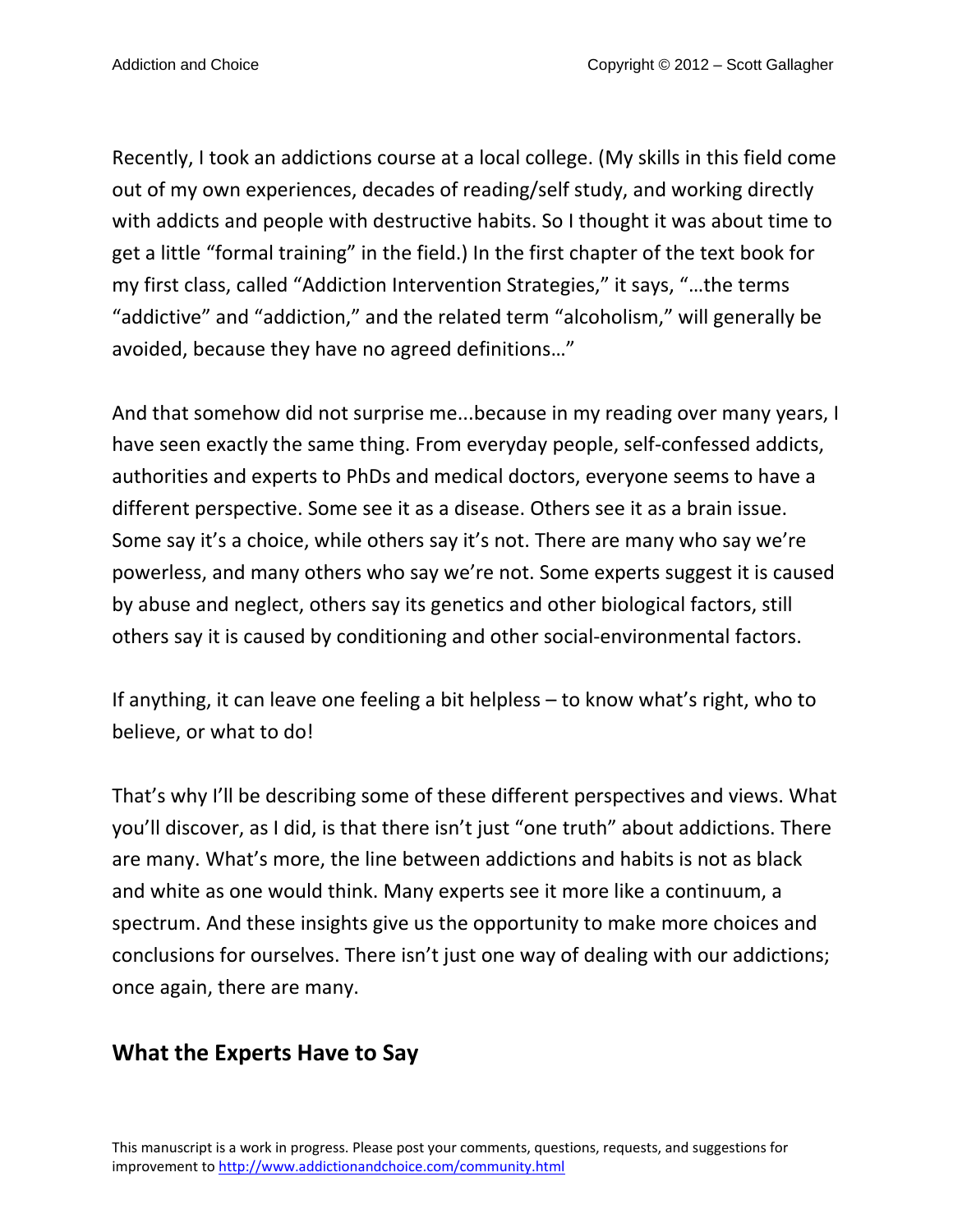There are so many different views on what "addictions" are and what causes them that I decided to present some of the major ones here, so you can consider them for yourself. I also wanted to use (as much as possible) the actual words of the doctors, PhDs, researchers and other experts who've written about them, so you'll be able to see it through their eyes and experience – and then come to your own conclusions about what makes the most sense to you.

### **Addiction is a Disease or Illness**

One of the most prevalent 'schools of thought' about addiction in our society is that it is a mental, physical, or even spiritual illness or disease. Perhaps you've come to see it that way, or heard about it from others.

This perspective appears to go back to the 1930's, the founding of the AA movement, and the work of Dr. William D. Silkworth, then-Medical Director at one of the oldest hospitals in the U.S. treating alcohol and drug addiction. A pioneer in the field, Dr. Silkworth was invited by the founders of AA to share in writing his ideas about the causes and treatments of alcoholism – which they would then publish in their upcoming book called *Alcoholics Anonymous*.

"I do not... believe that alcoholism is entirely a problem of mental control," Dr. Silkworth wrote. And in explaining more about what happens with chronic alcoholics, he said "We believe that the action of alcohol on [them] is a manifestation of an allergy."

The authors of the "Big Book" (as those in AA often refer to it) then go on to say, "The doctor's theory that we have an allergy to alcohol interests us." Later in the book they write, "we have come to believe [that alcoholism is] an illness."..an "illness which only a spiritual experience will conquer." And thus the idea that addiction is an illness is at the core of the AA and 12 step movements.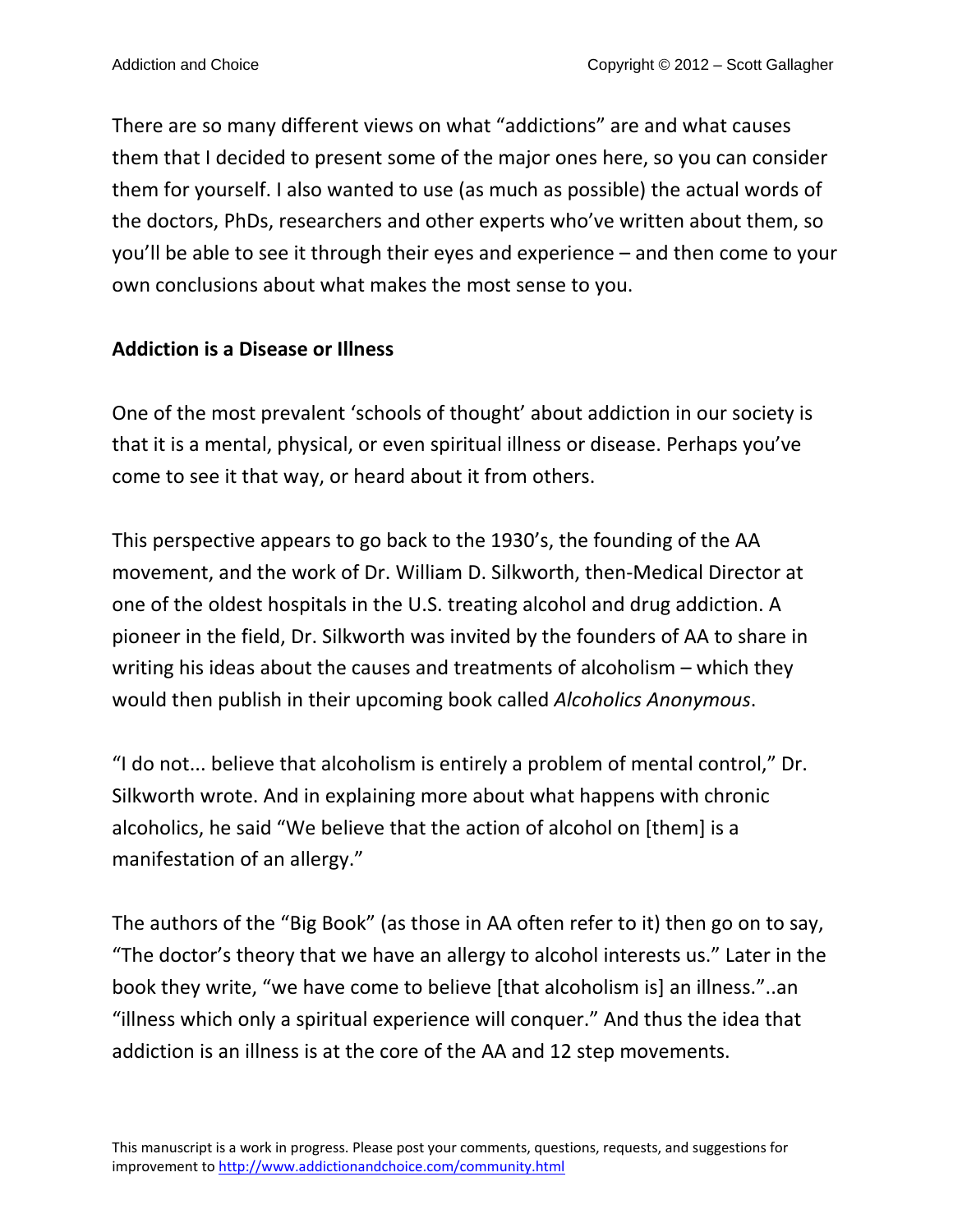Until the founding of Alcoholics Anonymous, many people suffering from alcoholism and drug addiction were essentially considered immoral, weak-willed, hopeless or untreatable. However, because of its remarkable success in helping alcoholics, AA, its 12-step program, fellowships and meetings, became the leading form of "treatment" used or recommended by treatment centers and hospitals. Its spiritual principles and approach were also adapted to treat a wide range of other addictions as well, such as narcotics (NA-Narcotics Anonymous), cocaine (CA-Cocaine Anonymous), food issues (OA-Overeaters Anonymous), spending (SA-Spenders Anonymous) and many others including an organization I founded called [All Addictions Anonymous.](http://www.alladdictionsanonymous.com/) Today it is the most frequently used approach for dealing with addictions of all kinds. (And, although I am no longer active in the 12 step community, having been through it myself, I am profoundly grateful for it.)

It's interesting to note that in 1960, Bill W., the co-founder of AA, clarified the AA movement's use of the terms disease and illness. "We have never called alcoholism a disease," he said, "because, technically speaking, it is not a disease entity…Therefore we did not wish to get in wrong with the medical profession by pronouncing alcoholism a disease entity. Therefore we always called it an illness, or a malady – a far safer term for us to use."

The illness or disease perspective on addictions has become commonplace, both within our medical system and societal thinking. For example, Dr. Alan Leshner, MD and former head of the National Institute on Drug Abuse at the U.S. National Institutes of Health, wrote an article called "Addiction is a Brain Disease" that "addiction should be understood as a chronic recurring illness that requires treatment." Similarly, Wilkie A. Wilson and Cynthia M. Kuhn, both Ph.D. neuropharmacologists and professors at Duke University Medical Center have written this about addictions: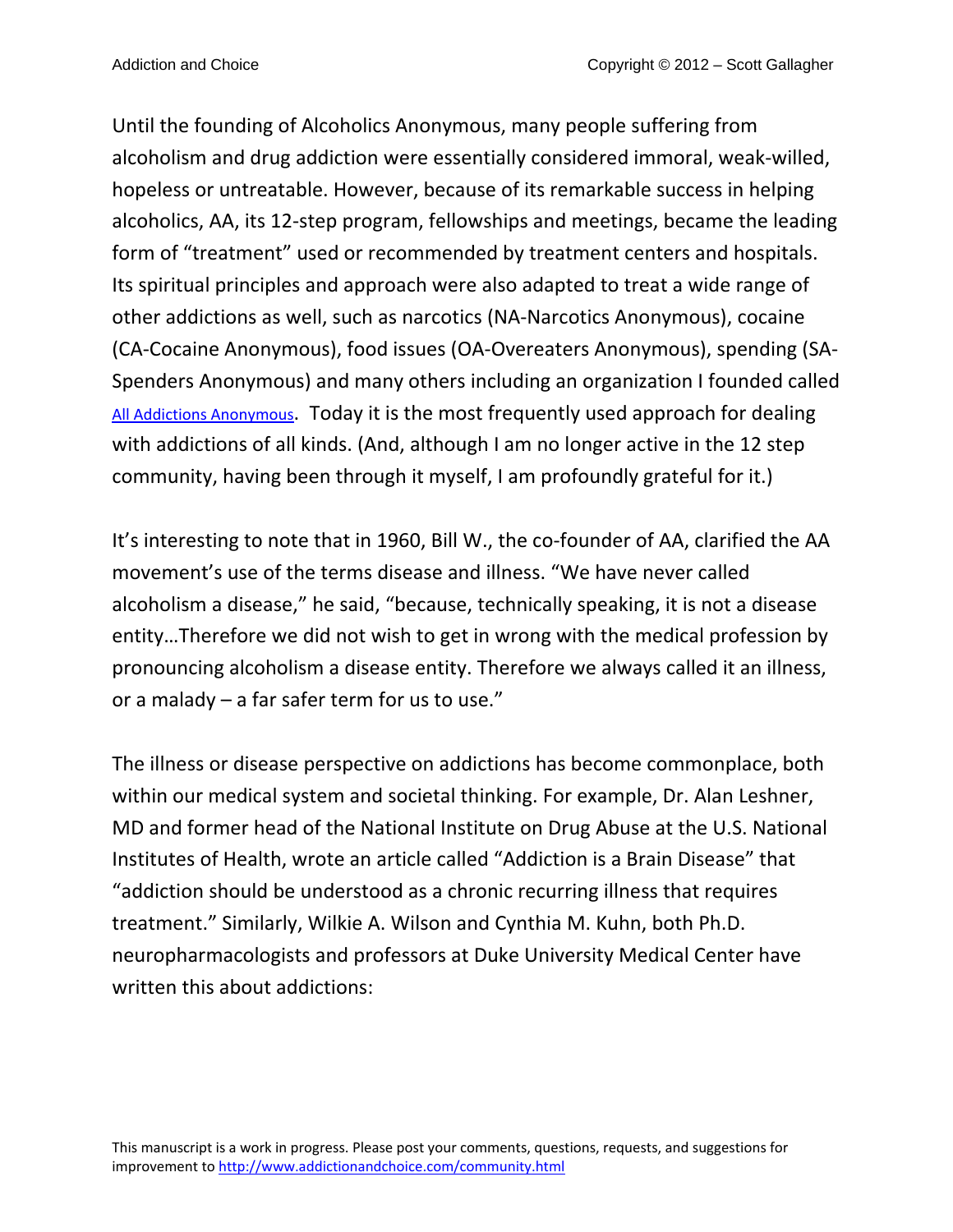"People have been using addictive substances for centuries, but only very recently... have scientists begun to understand in detail how the brain becomes addicted.

People often claim to be addicted to chocolate, coffee, football, or some other substance or behavior that brings pleasure. This is not likely. Addiction is an overwhelming compulsion, based [on an] alteration of brain circuits that normally regulate our ability to guide our actions to achieve goals. ...calling our love of chocolate or football an "addiction" not only trivializes the devastation wrought by addiction, but misses the point that addiction involves a hijacking of the brain's circuitry..."

While we're talking about Wilson and Kuhn, it's also useful to consider how they describe what happens with an addiction.

"[Addiction] overrides our ordinary, unaffected judgment. [It] leads to the continued use of a substance or continuation of a behavior despite extremely negative consequences. An addict will choose the drug or behavior over family, the normal activities of life, employment, and at times even basic survival. There are probably large numbers of people, with many different kinds of behaviors, who can identify with that description – even though some may not be "medically" recognized to have addictions."

The authors also say: "No matter how much you like some drug or activity and how much you choose to involve yourself with it, you are not addicted if you can stop it when the consequences become negative for you."

So do experts and authorities agree that addiction is an illness or brain disease? One would certainly think so, based on how it is frequently talked about in medical and treatment circles. However, not everyone sees it the same way. In fact, far from it.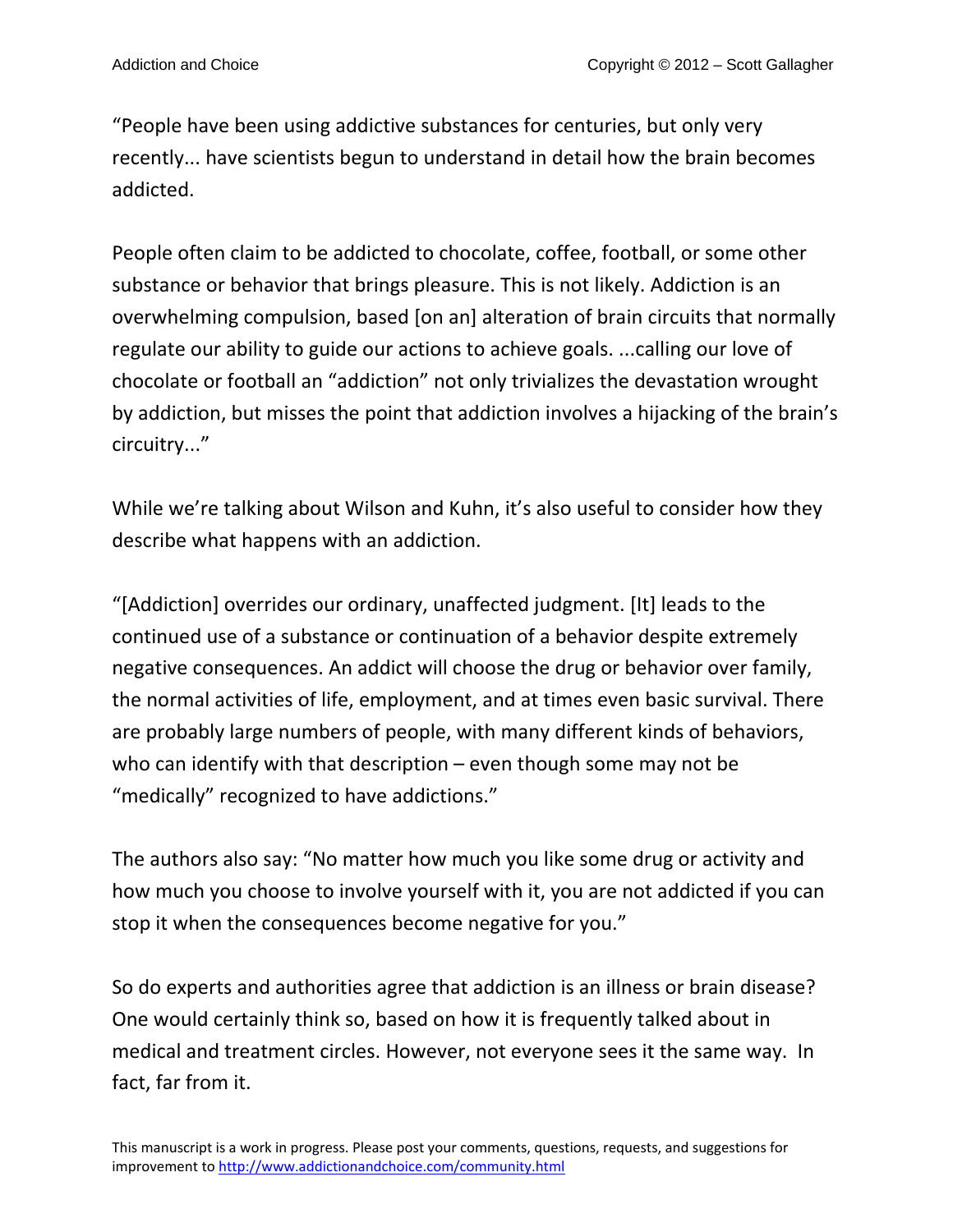In its "Fundamentals of Addictions," the highly-regarded Center for Addiction and Mental Health (CAMH) in Toronto agrees in part, but not entirely. They write: "Many clinicians and researchers prefer to use the term 'dependence,' as defined by the *Diagnostic and Statistical Manual of Mental Disorders, Fourth Edition* (DSM-IV)" – a book considered to be the 'gold standard' in the medical community – "as it is more precise than 'addiction.' Drug dependence, in the DSM's terms, indicates the existence of a brain disease and is distinct from drug abuse, which may only indicate bad judgment."

In reading the CAMH description, you may have noticed that the words "bad judgment." This language suggests that we have some 'choice' in the matter – and opens the door to the many other perspectives about our addicted behaviors and tendencies among those who work and write in this field.

### **Addiction is Not a Disease/Illness**

Stanton Peele, Ph.D., J.D. has been investigating and writing about addiction since 1969. A licensed psychologist, legal attorney, and practicing psychotherapist, he is the author of nine books and over 200 professional articles about alcoholism, addiction and addiction treatment.

In his first book, *Love and Addiction*, Peele began to revolutionize thinking on the subject by saying that "addiction is not limited to narcotics, or to drugs at all... Addiction is a pattern of behavior and experience which is best understood by examining an individual's relationship with his/her world." Addiction, he says, is "a general pattern of behavior that nearly everyone experiences in varying degrees at one time or another... It is not essentially a medical problem, but a problem of life."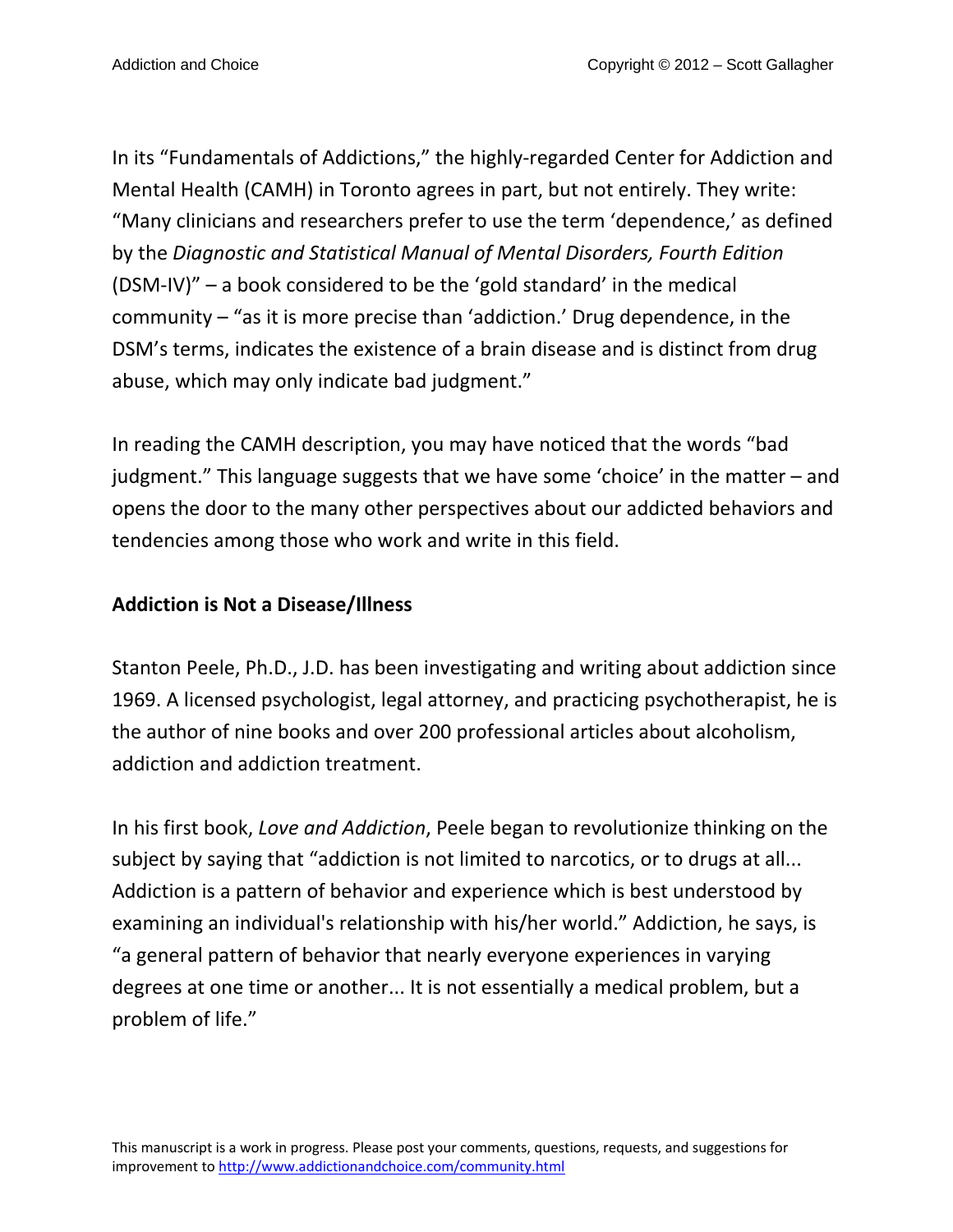Peele goes on to say that addiction is "frequently encountered and very often overcome in people's lives - the failure to overcome addictions is the exception. It occurs for people who learn drug use or other destructive patterns as a way of gaining satisfaction in the absence of more functional ways of dealing with the world."

"Addiction is a way of coping with life, of artificially attaining feelings and rewards people feel they cannot achieve in any other way. As such, it is no more a treatable medical problem than is unemployment, lack of coping skills, or degraded communities and despairing lives. The only remedy for addiction is for more people to have the resources, values and environments necessary for living productive lives."

"People are addicted when they pursue a sensation or activity relentlessly and sacrifice other life alternatives to this pursuit, and when they cannot face existence without this one involvement. We know people are addicted by their behavior and experience: nothing else defines addiction."

In another one of his books*, 7 Tools to Beat Addiction*, Peele says: "Believing that alcoholism is a disease, that no one escapes the grips of heroin or cigarettes, that withdrawal from either is too horrible to resist, or that you are born to be addicted imbues your addiction with power and irresistibility that it does not need to have. The more you believe any or all of these myths, the more likely you are to remain addicted."

### **Are we ALL Addicted?**

If addictions are more than just a disease or an illness that affects a relative few – but are a way of coping with life and seeking better feelings – that suggests that many of us would have them. And that perspective IS widely shared. For example,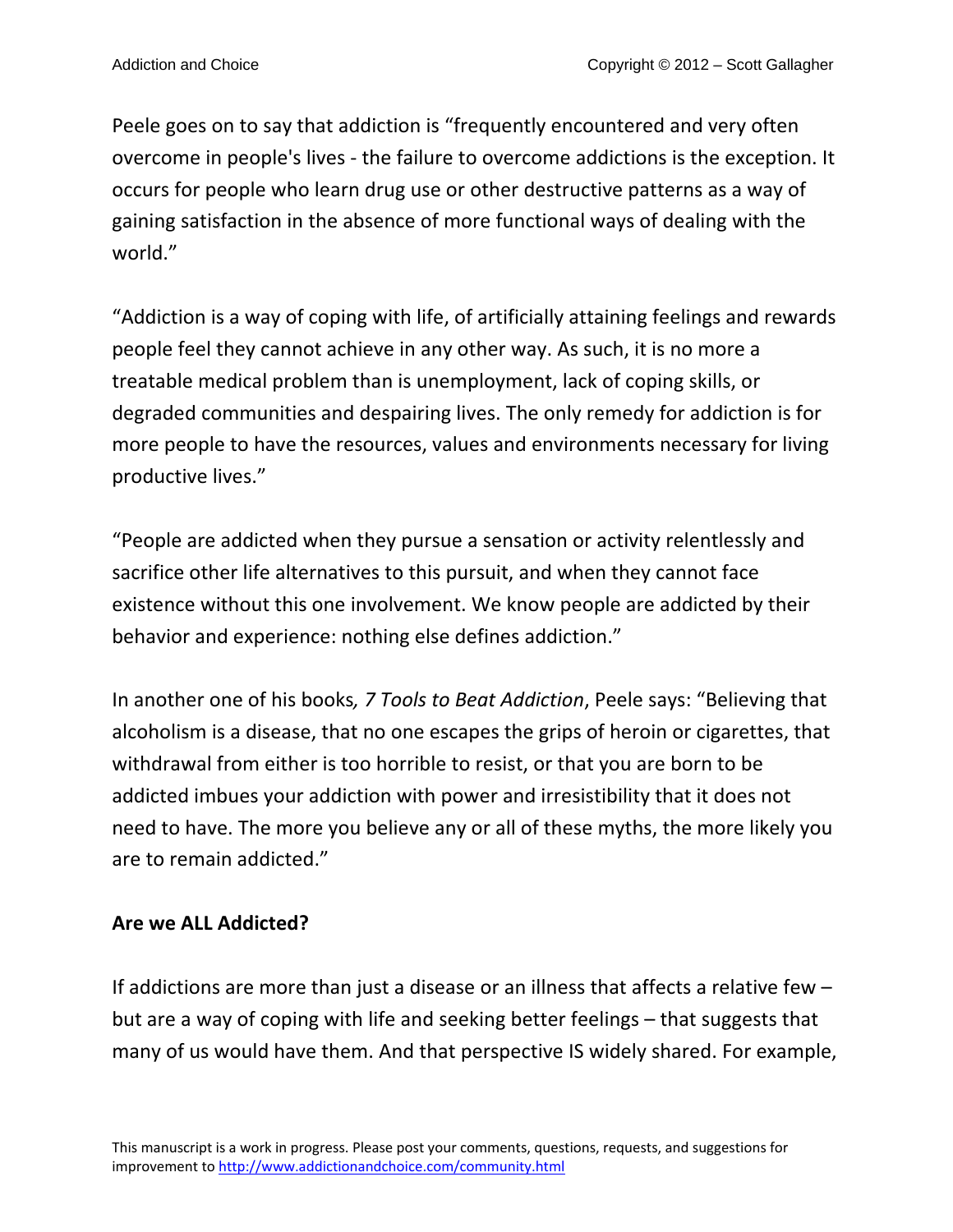Dr. Gabor Mate, a medical doctor who works with addicts in Vancouver's "downtown Eastside" (one of Canada's most drug-affected urban areas) writes:

"Addiction cuts large swaths across our culture. Many of us are burdened with compulsive behaviors that harm us and others, behaviors whose toxicity we fail to acknowledge or feel powerless to stop. Many people are addicted to accumulating wealth; for others the compulsive pull is power. Men and women become addicted to consumerism, status, shopping or fetishized relationships, not to mention the obvious and widespread addictions such as gambling, sex, junk food and the cult of the "young" body image."

Dr. David B. Hawkins, clinical psychologist, therapist and counselor for over 30 years, believes that we are actually an addicted society and that sociallyacceptable behaviors, such as working, eating, shopping and exercising, can take over and control our lives. He calls them "everyday addictions."

"[W]e have found the addict and the addict is us. You and me. Our mothers, fathers, sisters and brothers. Our best friends and our worst enemies. Everyday addictions are commonplace, testing the rich and famous as well as the middleclass suburbanites. ...We're a mishmash of cocaine addicts, cell phone addicts, food addicts, and gambling addicts. We overspend, overwork, shop too much, and become entangled in sexual [issues]. We're addicted to innumerable drugs and activities that create a wide range of everyday addicts.

...Even worse, our culture, society, and perhaps even our churches enable our addictions. Refusal to talk about these addictive behaviors reinforces them. We're a parade of addicts, and the extent that we admit that and talk about it is the extent to which we face the truth leading to freedom. Few are exempt from slipping into some form of addictive behavior, and fewer still are willing to face the full extent of their addiction."

In their book, *Willpower's Not Enough*, Arnold Washton, PhD, and Donna Boundy,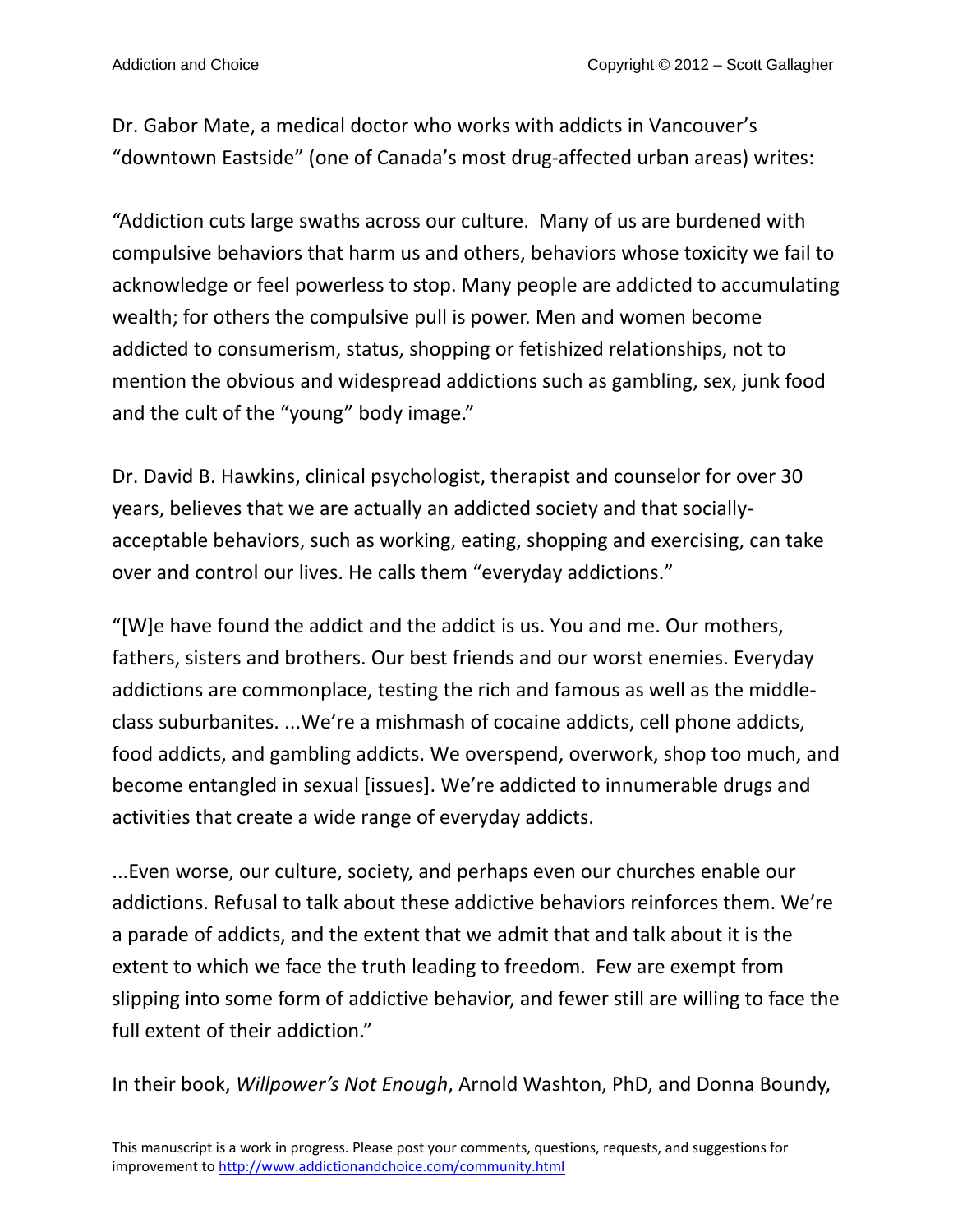MSW look at it similarly, but from a more societal perspective

*"*It is now widely known that children growing up with chemically-dependent parents are at high risk for developing addictions themselves. But what we are just starting to realize is that growing up in an addictive society affect us all too – in many of the same ways.

In fact, it may be all but impossible to grow up in our present culture and not acquire at least some vulnerability to addiction. That's because the addictive personality traits (an emphasis on image, cravings for power and control, denial, dishonesty, just to name a few) are increasingly reflected in society's values and trends. And it's a self-perpetuating process. Certain trends create the conditions in which addiction thrives, and growing numbers of addictive people reinforce these trends.

Our society, in a sense, is becoming a large dysfunctional family. And just as children in dysfunctional families become prone to addiction as they try to adapt to their troubled family, so too are we becoming more addiction-prone as we try to adapt to the larger dysfunctional system in which we live.*"* 

### **So What's Underneath It All?**

As we've seen above, there's a widely held belief that most  $-$  if not all  $-$  of us are likely to become "addicted" in some way. Some say it's because of the society we grow up in. Others, like Lee Jampolsky, PhD, say "there is an addictive personality in each and every one of us. It is part of being human." In his book, *Healing the Addictive Personality*, Jampolsky writes:

"The Addictive Personality dictates situations either as "to be avoided because it is painful" or "to be embraced because it makes you feel better." What it does not want you to know is there is nothing about a specific ailment or situation in itself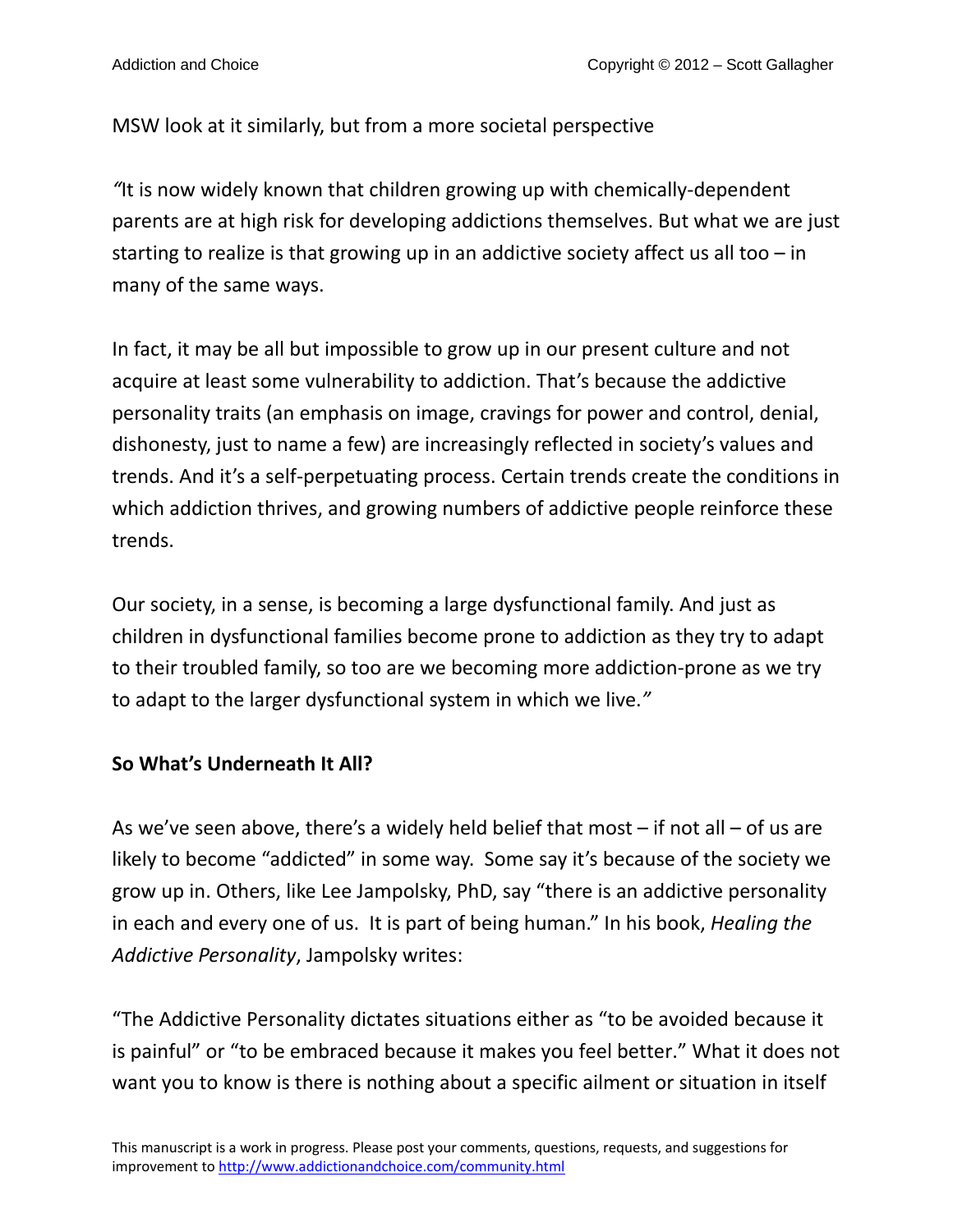that causes us to experience emotional upset, and that running from the perceived pain is actually the source of the suffering.

It could even be said that another definition of addiction is continuing to run from perceived situations by ways that temporarily make us feel better, despite an increase in our suffering. In the end, the things we do to make us feel better (drugs, alcohol, shopping, eating, relationships, work, gambling) are what cause our suffering."

Chris Prentiss, in a book called *The Alcoholism and Addiction Cure*, goes deeper into what he believes is driving our addictive behaviors: "Most of us are constantly modifying our moods and physical sensations [with] substances and behavior patterns. We wake up and feel a little foggy or groggy or slow, and we reach for a coffee. At the end of a meal, if we feel a little unsatisfied, we may have a sweet dessert. If we feel a bit out of sorts, we might go shopping. What's the goal of all those behavioral patterns? We're striving to achieve balance. ...[But it] is when we use alcohol, addictive drugs, or addictive behavior to modify [our] feelings, rather than addressing the cause of the imbalance, that we become dependent."

World-renowned author John Bradshaw – voted by his peers as "one of the most influential writers on emotional health in the 20th Century" – suggests that our inability to face and deal with our emotional pain is causing us to become addicted. In his pioneering book *Bradshaw On: The Family*, he says: "Addiction has become our national lifestyle (or rather death style). It is a death style based on the relinquishment of the self as a worthwhile being to a self who must achieve and perform or use something outside of itself in order to be lovable and happy. Addictions are pain-killing substitutes for legitimate suffering. To legitimately suffer we have to feel as bad as we feel."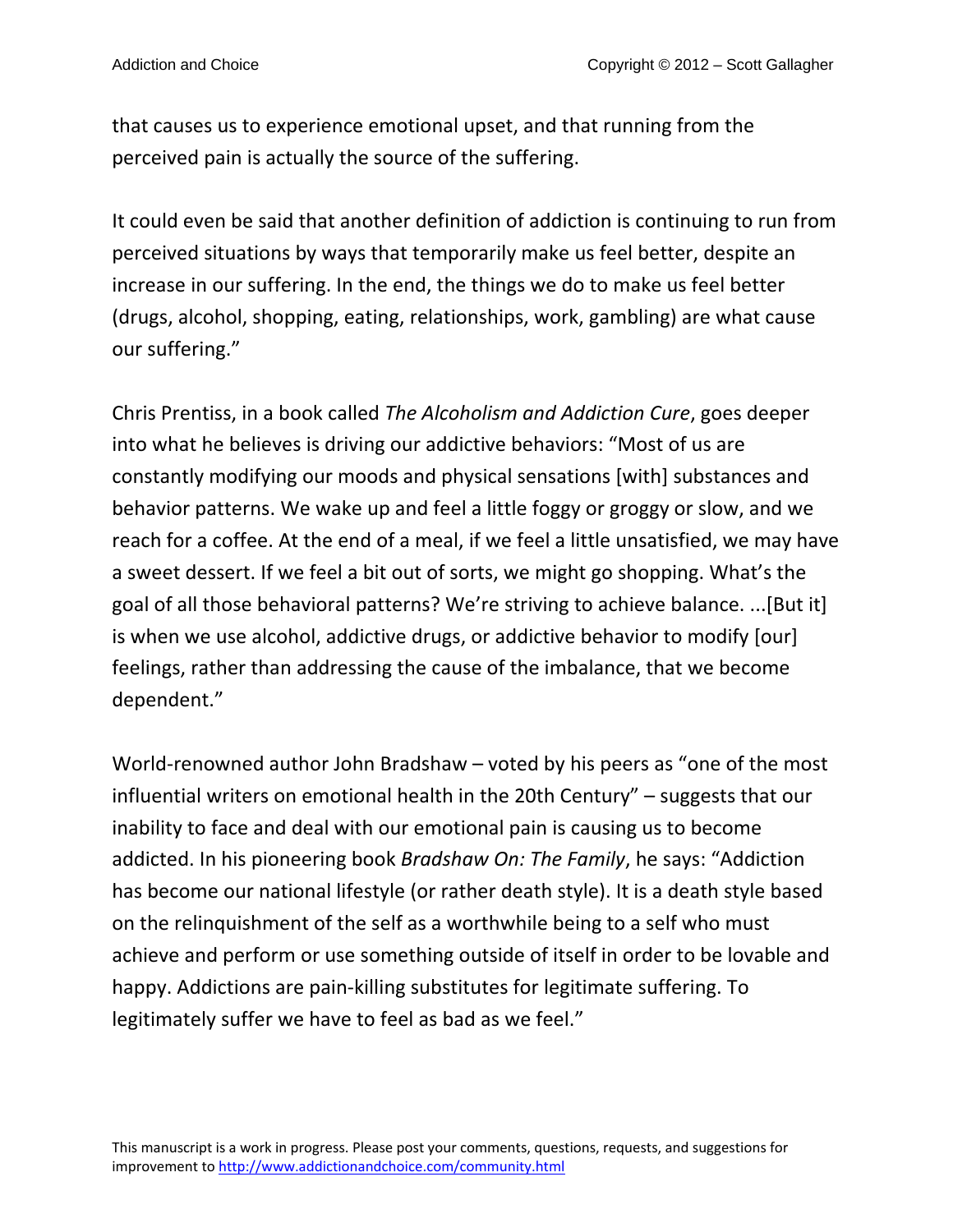In *Willpower's Not Enough*, Washton and Boundy agree. "Addictive thinking is increasingly common in today's society and in our families," they write. At the core of such thinking lies the belief that "life should be without pain and require no effort." They add, "If we insist on avoiding emotional pain, on being comfortable all the time, we will *have* to seek ways to avoid reality, to escape our mood." They then go on to describe some of the thinking patterns that are driving this "addictive thinking" and our lack of acceptance of who we are:

"Part of having an addictive "dis-ease" means that we hold certain contradictory beliefs that set the stage for inner conflict and struggle – such as believing simultaneously that we are not enough and that we should be perfect."

"A faulty belief system lies at the root of addiction. This belief system… embraces the idea that it is possible to be perfect, that the world should be limitless, that our image is more important than who we really are, that we are not enough, and that externals (people, drugs, and other things outside of ourselves) hold the "magic" solutions to life's problems."

### **What is Causing the Pain?**

Dr. William Glasser, M.D. is an American psychiatrist and the author of more than 25 books. In his book, *Positive Addiction*, Glasser states that most of us want *happiness* more than anything else in our lives. We get that, he says, through **love**  and **worth**; that is, by loving and being loved, and doing something we believe is worthwhile. However, when we don't have these, we experience some degree of misery, pain and failure instead.

In Glasser's view, when we don't feel strong enough or able to get what we want, we are driven to make choices that get rid of our pain and feelings of failure. At first we simply *give up* trying to find love and worth, or we make excuses for not having it by saying things like, "Why try? I'd just fail," "It's my parents' fault," or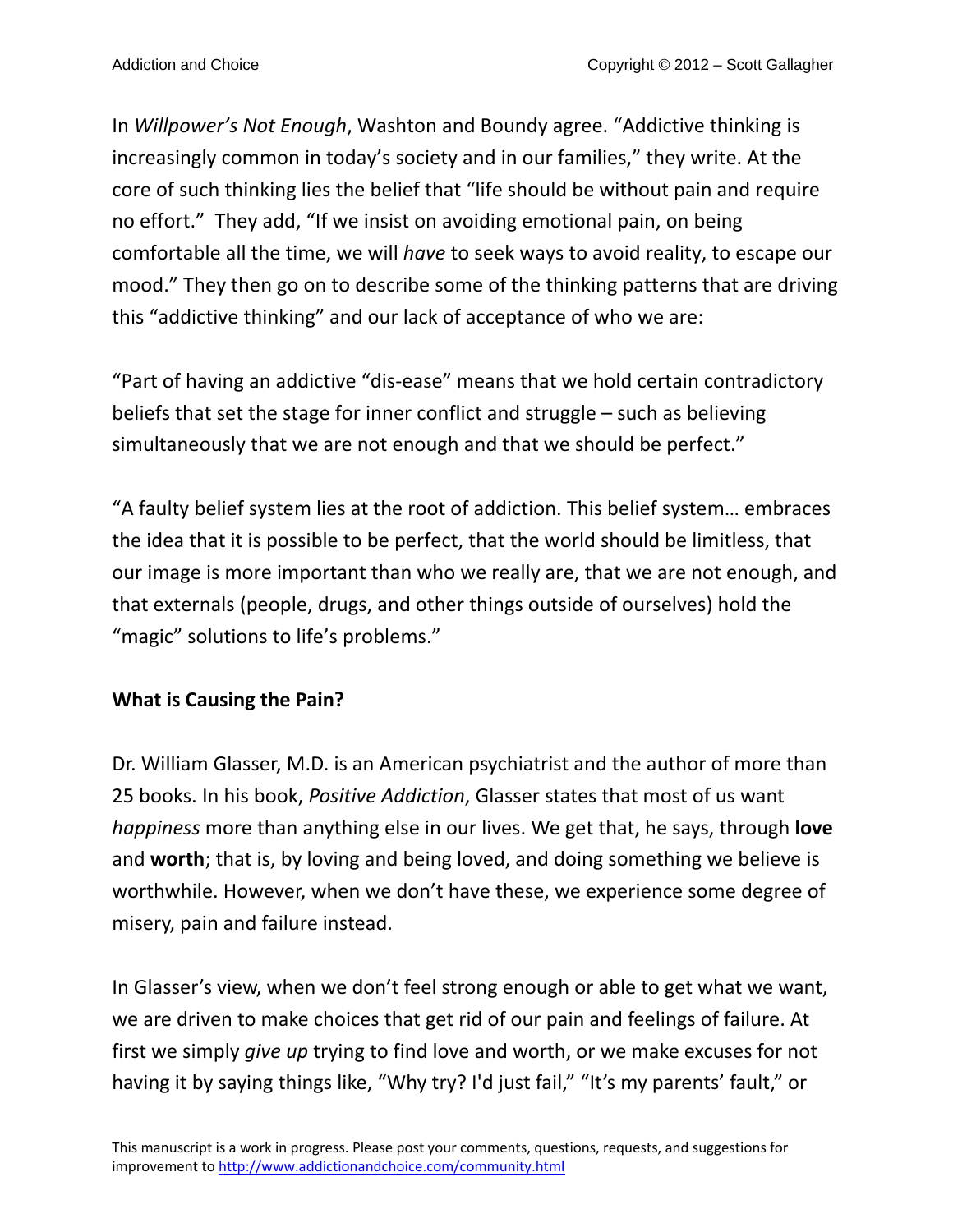some other rationalization or justification. If that doesn't work, we may take what Glasser calls "symptoms" – like depression, anger, rebellion, physical pain or illness.

Finally, as a third step, as those increase in severity we are likely to become addicted – again, as our way of trying to feel better. As painful as all of these are, they are less painful than facing the fact that we have failed and given up on obtaining love and self-worth.

Here's one way that Glasser puts it:

"Typically a negative addict is a person who is severely frustrated in his own particular search for love and worth. He made the first choice to give up usually when he was very young. As a second choice he may have tried acting out for a while but for him it was not very successful and he usually switched to depression or to a psychosomatic symptom. Then he is introduced to alcohol or heroin and suddenly, miraculously, not only is the pain gone but it is replaced by an intense pleasure that he has never before experienced.

...[This] provides him with [a sense of] "glory" where in the past he had only pain, overpowers every other urge within him and he devotes his life to the addicting drug or behavior. To that end he is willing to give up principles, ideals, family, friends, or spouse; nothing in his life is allowed to stand against the drug or the addiction. He lives by one set of values, which is that whatever promotes his addiction is right, everything else is wrong. If the drug is illegal, as is heroin, he will lie, cheat , steal, and on rare occasions kill to get both the relief and the pleasure the drug provides. Even if the drug is legal, as is alcohol, the alcoholic will let little or nothing stand between him and his bottle."

The reason why addiction is so difficult to break, says Glasser, "is that it alone... consistently... relieves the pain of failure, and provides an intensely pleasurable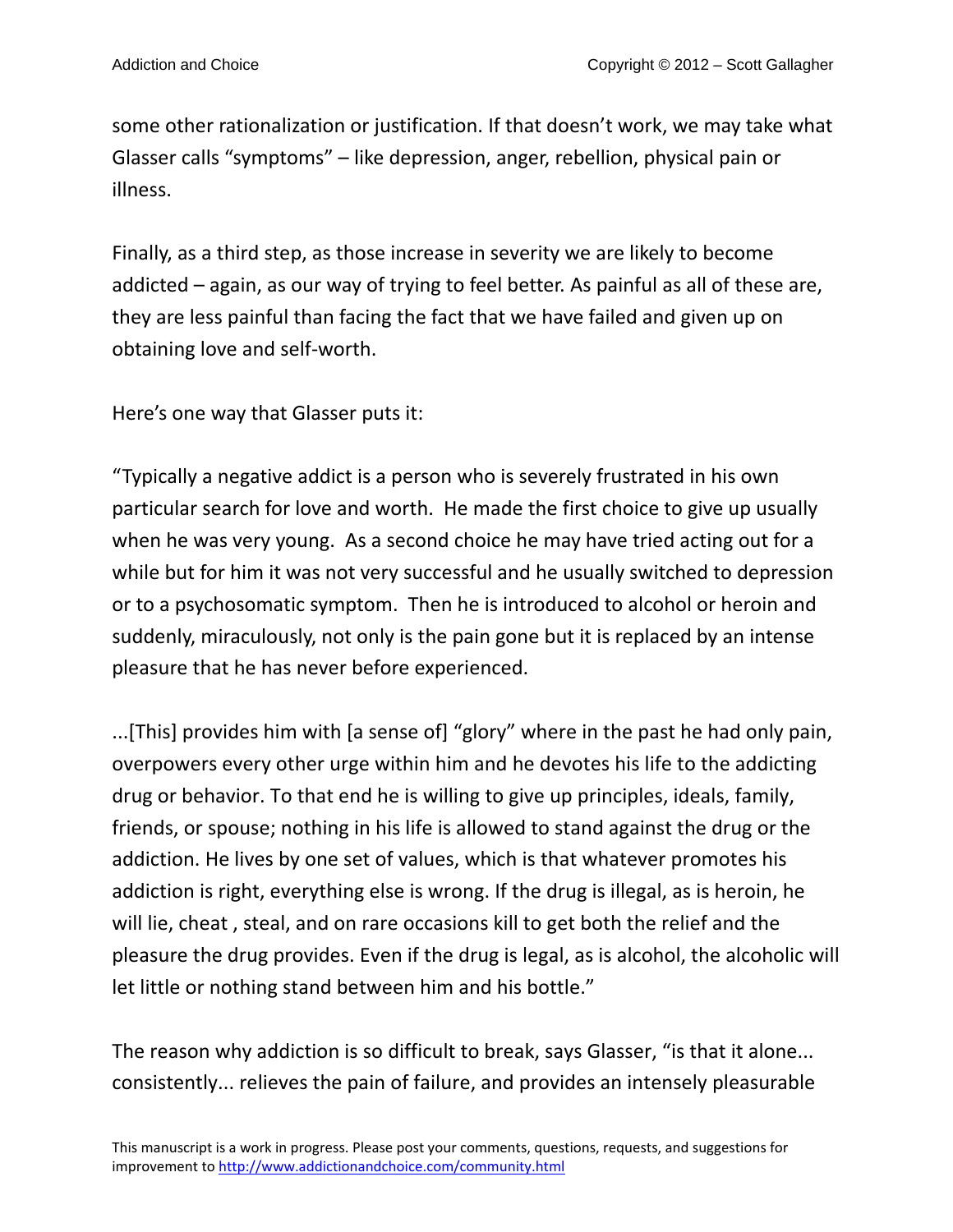experience. It could be argued that the intense pleasure came from relieving the pain of failure…

The obvious problem of addiction is that the addict, through his addiction, is able to live with little love or worth, without having to suffer the pain of failing to get it. In fact, he enjoys his life if his addiction is satisfied, and has no need for anything else. His credo is why search for something as tenuous, in his experience, as love and worth when his addiction is sure.

It is this pain coupled with the pleasure of the drug that locks an addict into his habit...[M]erely depriving an addict of his addiction will neither weaken his habit nor break it.*"*

### **What the "Three Stages" Might Look Like**

When we look at society as a whole, relatively few of us will end up becoming cocaine, heroin or hard drug addicts. If Glasser's three-stage theory is correct, however, many of us could well be using other kinds of experiences and behaviors to deal with our lack of inner happiness. So let's consider them.

First, at the stage-three level, there are all the other kinds of "addictive behaviors" (mentioned earlier) that are showing up in society – from drinking and smoking to over-use of prescription drugs, excessive working and shopping, food consumption and Internet use.

Some authorities label these as compulsions or addictions, while others call them dependencies or 'bad habits.' But where's the line? And does it really matter what we call them, since so many people are having difficulty breaking them?

Next, think of the many problems people face with physical pain, illness, stress, depression, even bullying in schools or aggressive behaviors at work. Are these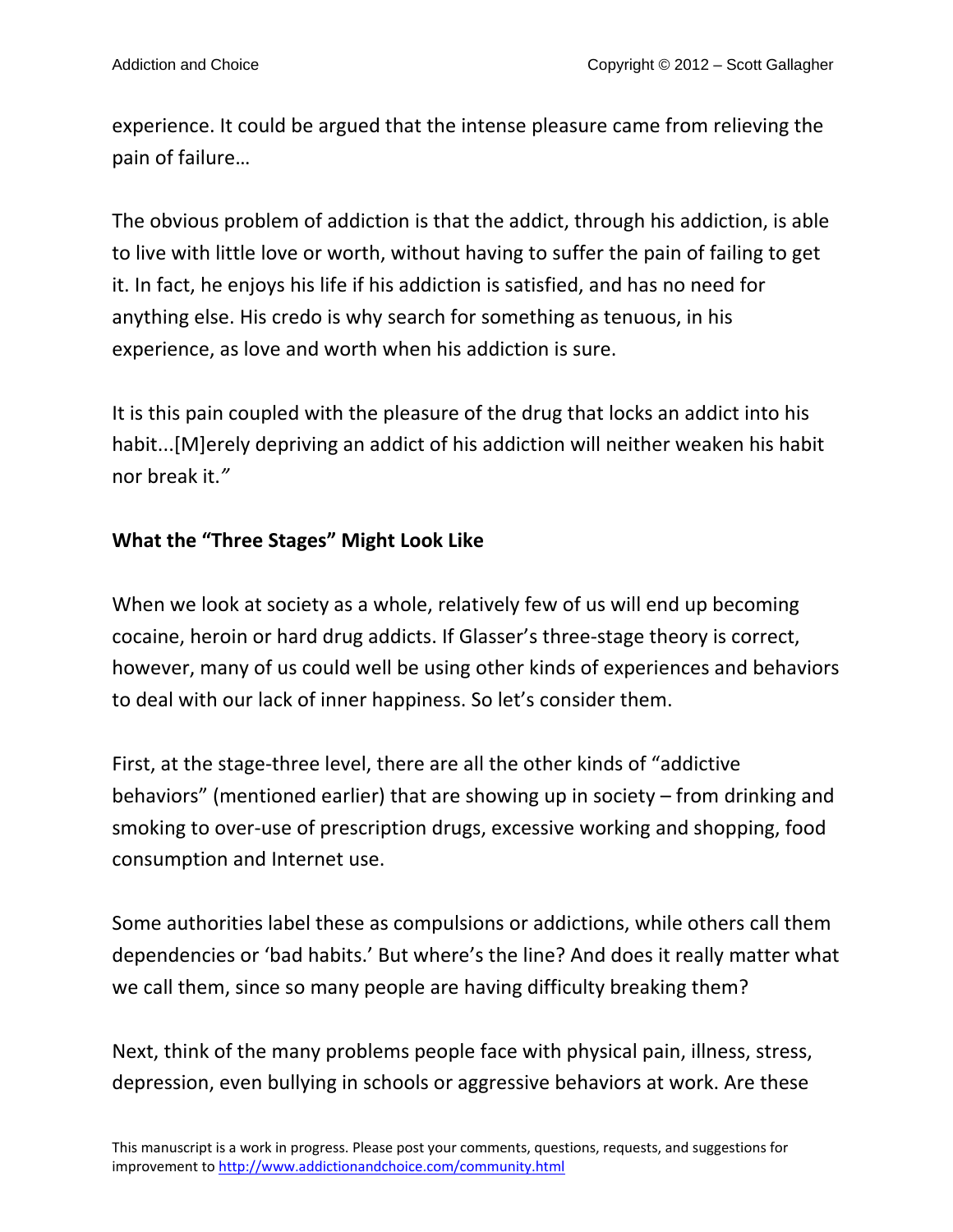actually symptoms of Glasser's stage two? And could they turn into more addictive behaviors, if what's driving them inside isn't dealt with?

Lastly, what would stage-one issues look like? If we have given up on finding love, worth and happiness in "positive" ways, what behaviors and habits might we engage in to make ourselves feel better: controlling others, worrying, complaining, blaming, overeating, self-medicating, pornography, Web surfing, engaging in unproductive behaviors at work, becoming couch-potatoes? And might this be the reason why many former addicts turn to 'softer' addictions and habits – like drinking coffee, smoking cigarettes and eating junk food – after their recovery? Perhaps they're simply shifting from one stage, or form of coping, to another.

Let me reiterate (as I will do often in this book) that this is NOT meant to be a criticism or judgment of any of these behaviors, or those of us who engage in them! As Glasser puts it, they are actually "successful" ways we've found to cope with our negative thoughts and feelings.

Looking at our behaviors in this way also opens up several larger questions. For example, "What is the connection between addictions and habits?" and "How much is 'choice' involved?" Both are important when it comes to dealing with the many kinds of destructive, disempowering or hard-to-change behaviors we have in our lives. So let's consider the "habits" question first.

### **Addictions and Habits: What's the Connection?**

When I was involved in AA and other 12-step programs, I remember some people making a **very** big distinction between "addictions" and "habits." 'MY ADDICTION IS NOT A HABIT!' some would say vehemently. And I think I understand why.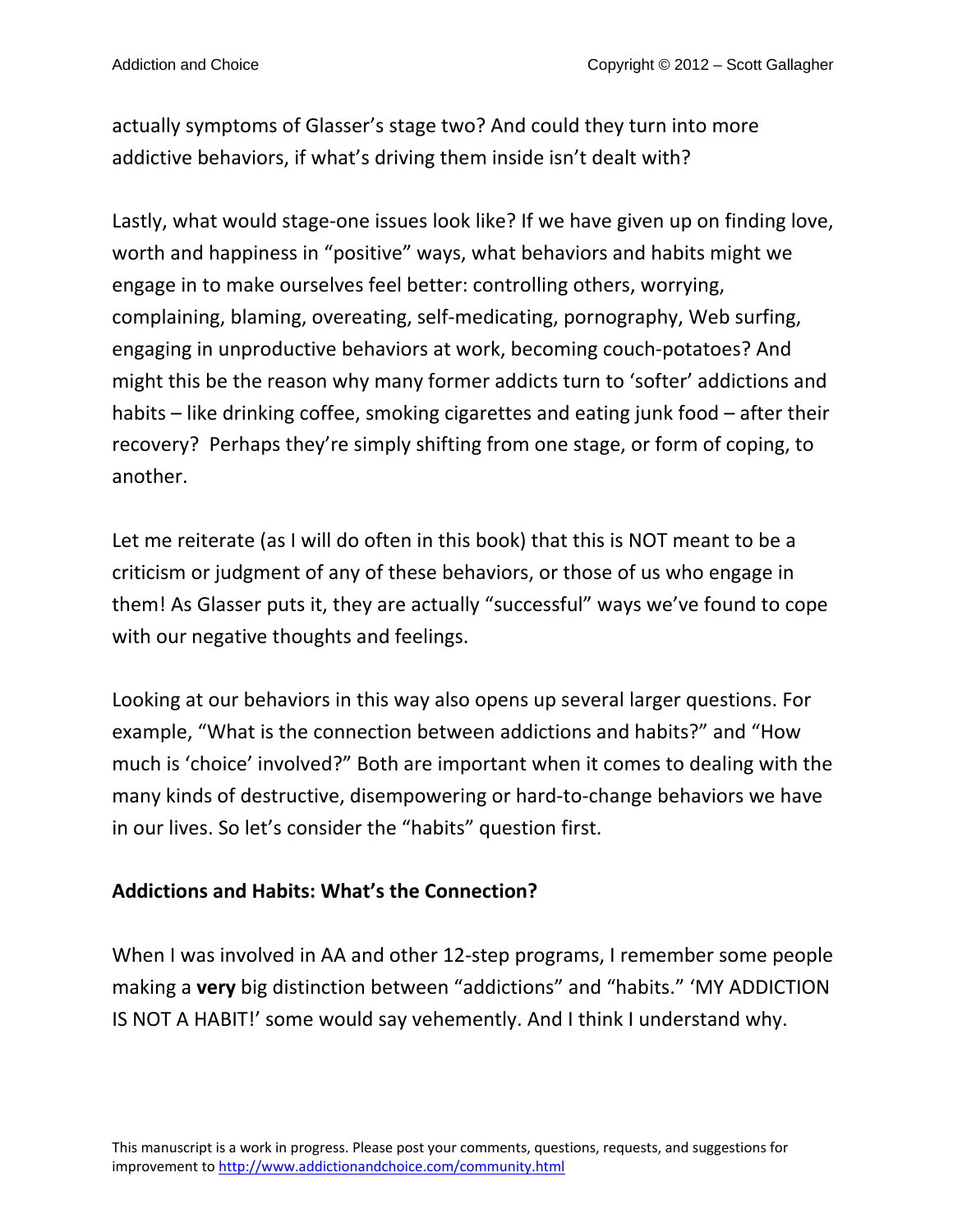If we believe that alcoholism and other addictions are "the result of an illness" and "that no real alcoholic *ever* recovers control" (both quotes come from the Big Book), it is natural to see addictions and habits as different. First, "habit" implies choice; "addiction" and illness implies no choice. And second, as Wilson and Kuhn said, 'comparing our love of chocolate or football (or other habits) to addictions "trivializes the devastation wrought by addiction."'

Having personally experienced the 'ravages' of various addictions, and having seen what it has done to so many others, I DO NOT want to either trivialize or compare them to "habits" in severity. I also do not wish to put down the AA/12 step perspective because I personally felt powerless in trying to deal with some of my addictions, used multiple 12 step communities for my own "recoveries"; and also taught it to hundreds of others. Heck, this book would never have been written had I not experienced the 12 steps!

That said, many, many experts in the field – from the CAMH reference earlier (about disease and bad judgment) to many others quoted here who see addiction as a way of coping with the pain and challenges of life – suggest that there IS a connection between our addictions and our habits.

In their article "How Addiction Hijacks Our Reward System," neuropharmacologists Wilson and Kuhn put it this way:

"Are habits addictions? This is a tough question, because such habits range from mild and innocuous – such as twirling your hair when you are thinking about something – to dangerous, for example, overeating and gambling. Mild habits can be difficult to stop, but if we can stop when we must, we are not addicted. More dangerous habits or compulsions may be different. In fact... modern neurobiology suggests that there are some strong similarities between drug addictions and compulsive habits."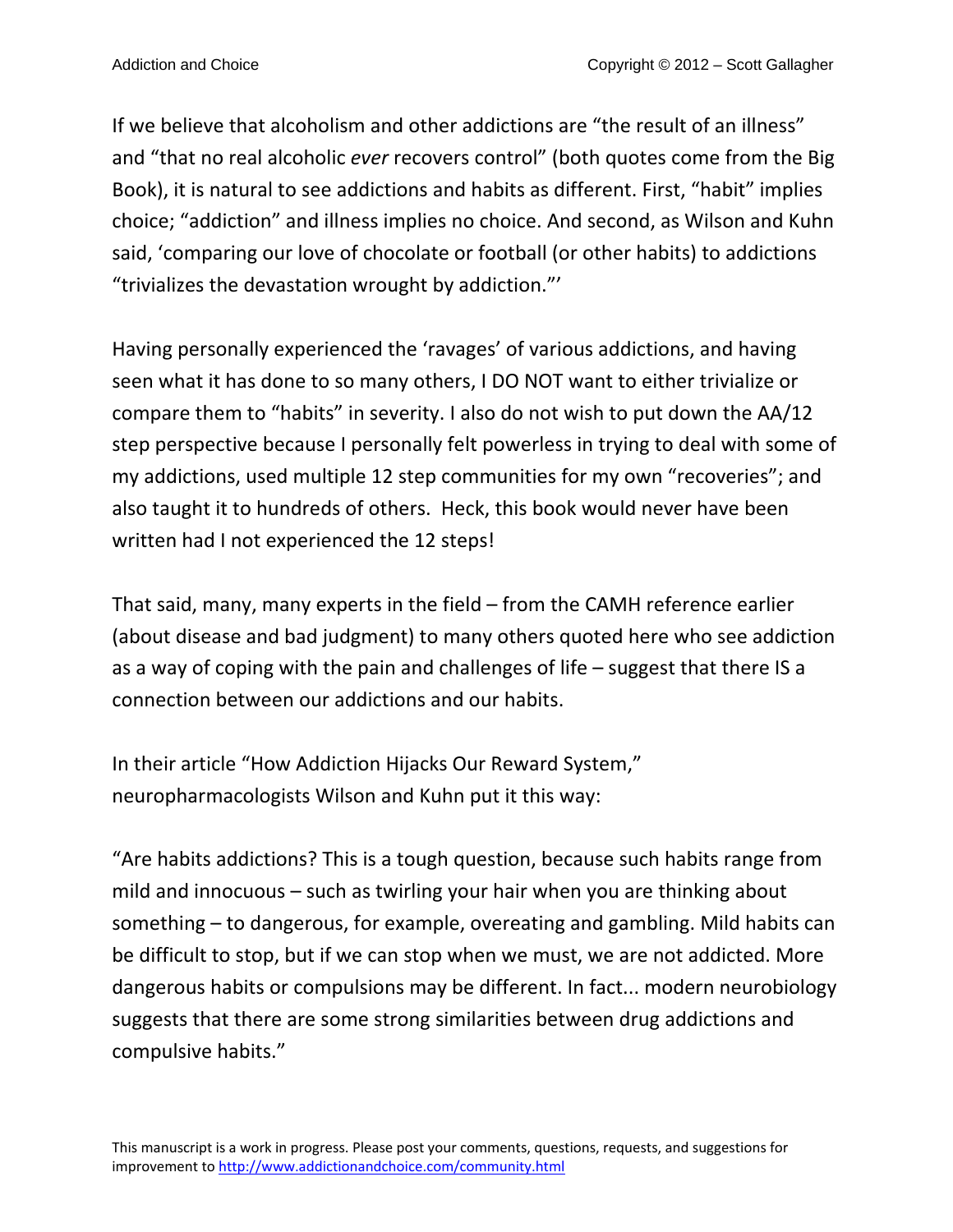So where do habits end and addictions begin? No one can say for sure.

Nationally recognized expert Dr. Marc F. Kern has over 30 years of experience as a clinical psychologist and addictions specialist. Kern, who has also wrestled with his own addictions, treats patients who have "self-sabotaging problem habits with alcohol, street drugs, prescription drugs, smoking, gambling, pornography, overeating, and other excessive behaviors." Here's how he describes it:

"What do habits have to do with addictions? We are all creatures of habit. Forming habits is normal and necessary. Some habits help us to be more productive. Being on time, brushing our teeth, exercising regularly are all habits that improve our lives. But some habits have the opposite effect. We call these out-of-control, unhealthy habits by another name. We call them addictions.

Despite the conventional wisdom, addiction is never simply a matter of having a disease. Nor is it simply a choice. In most cases, addictive behavior is really a complicated interaction of psychology, social environment, and individual biology. Smoking, excessive drinking, gambling compulsively, and even overeating are habitual patterns of behavior that can be modified – with the right approach.

Habits and addictions are part of a continuum. Even addictions themselves range from mild to extreme. But traditional addiction treatments take a black and white, either/or position. The thinking is that if addiction is a disease (and if there is no real medical treatment), the best we can do is learn to live with the biological malady. You are powerless over it and the best you can do is hold onto the hope that it doesn't unexpectedly reappear and ruin your life. If it is a habit, then we think that we should be able to stop it through force of will. And if choosing to stop doesn't work, then the false conclusion is that either we are morally defective, weak-willed, or we must be biologically doomed for our lifetime."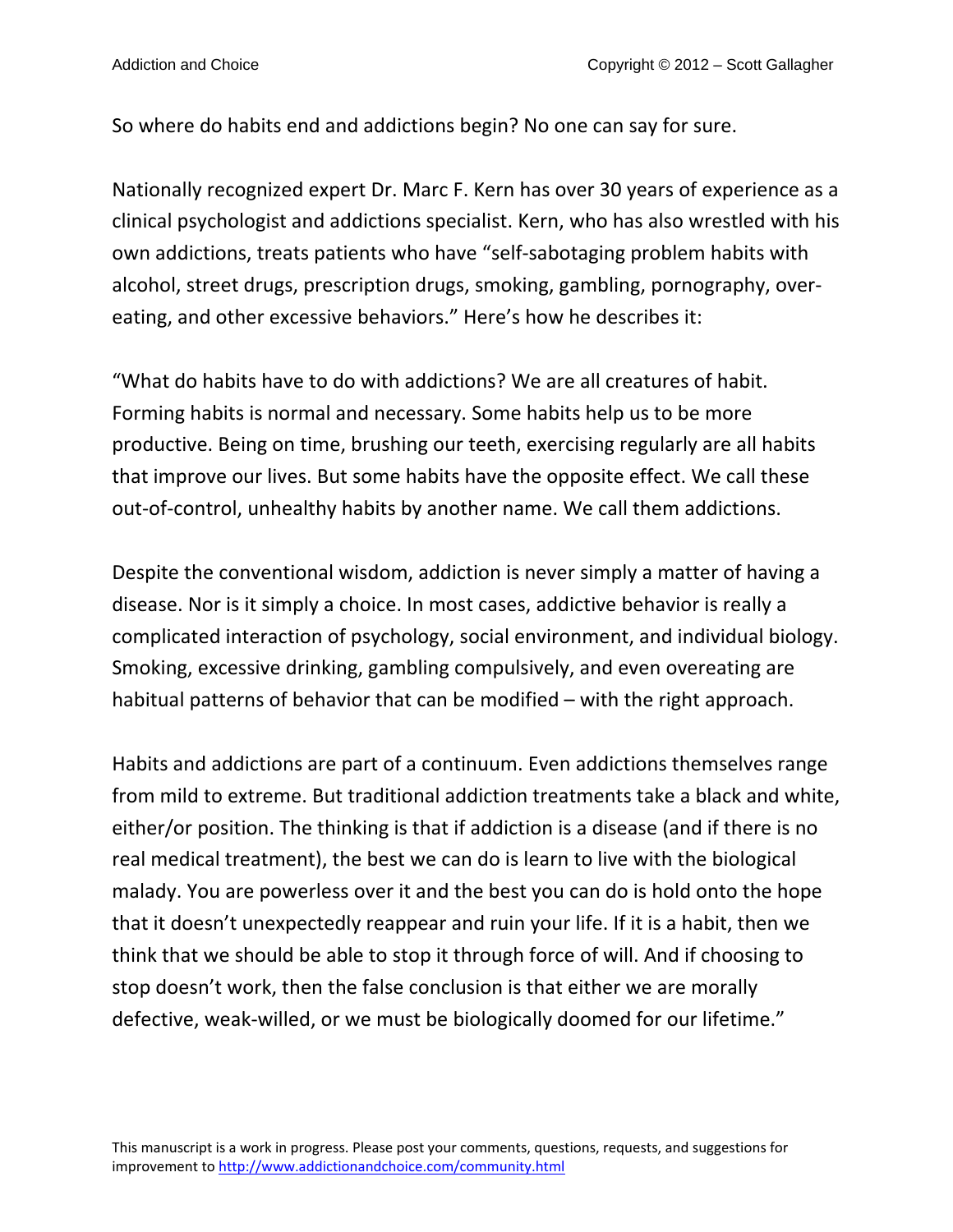It's interesting to note that, even though Kern was once addicted himself, he then says: "Addictions can be reduced to habits or eliminated completely using modern psychological skill-building techniques. Progress can be made... even while you are involved with substance abuse... Startling as it may seem, some people don't and shouldn't need to stop their habitual behavior 100%!"

### **Where Does "Choice" Come In?**

Almost every authority I've ever read – apart from the ones who see addiction strictly as a disease that requires chemical treatment – says that choice at some level (whether conscious or unconscious) shapes our addictions. For some, it's our choices about the activities we become involved in, the environments we live in, or the people we hang out with. For others, it's the lifestyles we engage in, the thoughts we choose, or the ways we try to deal with our underlying feelings.

Even the founders of AA, who said that chronic alcoholism (addiction) is a "seemingly hopeless state of mind and body," believed that we are not ultimately powerless to change. In fact, their program was based on our ability to make certain decisions and choose to practice certain behaviors and ways of thinking (i.e. the 12 steps) that would give alcoholics (and addicts) renewed control over their lives.

If both addictions and habits are our ways of coping with, adjusting to, or finding happiness in life, then at some level choice enters into them. It might be the result of "bad judgment," as CAMH referred to drug abuse. It could be dealt with by "turning our will over to a higher power" as AA instructs (which is also a choice) or using "modern psychological skill-building techniques" as Marc Kern teaches. It might be turning around our "faulty belief system... [that] it is possible to be perfect" or that "life should be without pain and require no effort," as Washton and Boundy said; or helping "more people to have the resources, values and environments necessary for living productive lives" as Stanton Peele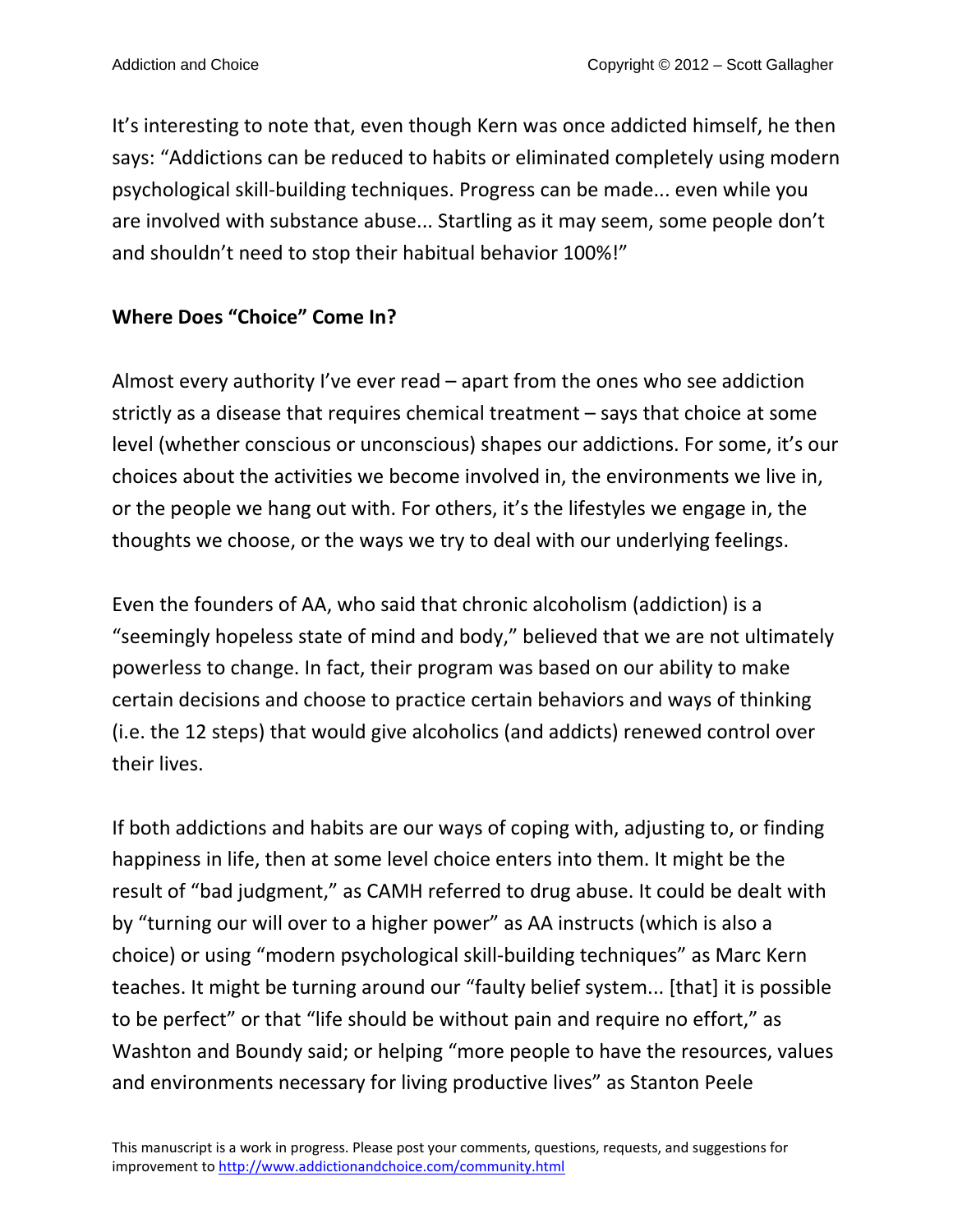described it. Each one involves both choice, a new way of thinking and a change in behavior.

Jeffrey Schaler, Ph.D., in his book called *Addiction is a Choice,* says: "As [people] come to believe that addiction has more to do with the environments they live in than with the drugs they use (a clear indication of research), they may further realize they have the power to change those environments to help themselves."

It's useful to think back to what Chris Prentiss wrote earlier in *The Alcoholism and Addiction Cure*, that "most of us are constantly modifying our moods and physical sensations [with] substances and behavior patterns" such as drinking coffee, eating sweets or going shopping. The goal of these choices, he says, is to create an inner "balance." He then adds: "When our body, mind and spirit are not in alignment, we consciously or subconsciously medicate with food, alcohol, drugs, sex, television, and other diversions to forget or suppress the symptoms of imbalance."

Finally, I'd like to return to Dr. William Glasser – who developed both "reality therapy" and "choice theory," and has some controversial views (at least among psychiatrists) on issues like personal choice, personal responsibility and personal transformation.

Glasser believes there are actually two types of addictions: Negative and Positive. Negative addictions, like alcohol or heroin, "always weaken and often destroy us." These are based (as mentioned above) on a lack of love and feelings of worthlessness, judgment and guilt. Positive addictions, on the other hand – which can include such practices as meditation or running – "strengthen us and make our lives more satisfying."

"A positive addiction increases your mental strength and is the opposite of a negative addiction, which seems to sap the strength from every part of your life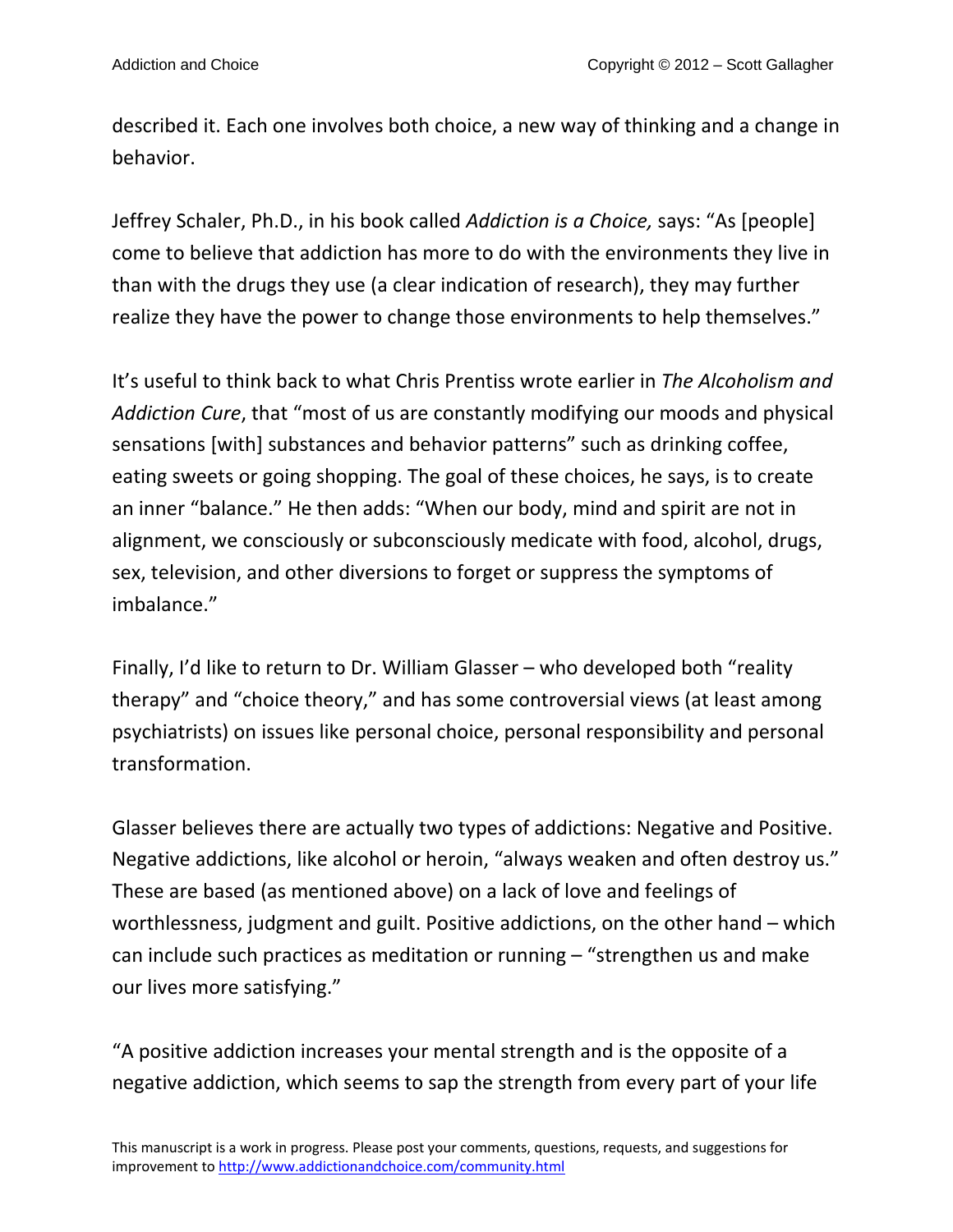except in the area of the addiction." Positive addicts, he says, "are almost always stronger," and "live with more confidence, more creativity, and more happiness, and usually in much better health."

"The positive addict enjoys his addiction but it does not dominate his life. From it he gains mental strength which he uses to help himself accomplish whatever he tries to do more successfully. Unlike a negative addict, who is satisfied completely to live for his addiction, to the exclusion of everything else, a positive addict uses his extra strength to gain more love and more worth, more pleasure, more meaning, more zest from life in general. Positive addiction is especially valuable because it is a way in which anyone by himself can increase his strength."

The key to positive addictions is that it is a choice  $-$  an alternative way to find happiness. In fact, Glasser says that "it is possible to become addicted to any physical or mental activity," if you fulfill certain criteria and achieve a particular state of mind (which he calls the "PA state") regularly, which he describes in his book. "While the activity itself [like running] may be grueling or boring, it causes a pleasurable mental effect while it goes on, and on after, that makes the whole experience so pleasing it is addicting."

Positive addictions aren't as easy as drinking or picking up a cigarette, for instance. Glasser says it can take six months to a year of activity, one hour every day, to develop a strength-giving addiction. The activity must usually be done alone, with no demands, striving for excellence, or self-criticism. But in the experience of millions of joggers, bicycle riders, exercisers, meditators and others, including Glasser, they work.

# - **My Interpretation of the Meaning of Addiction**

Before giving you my interpretation, I want to stress again, that I am not out to convince you that my perspective is "the truth." It's just a perception, a viewpoint,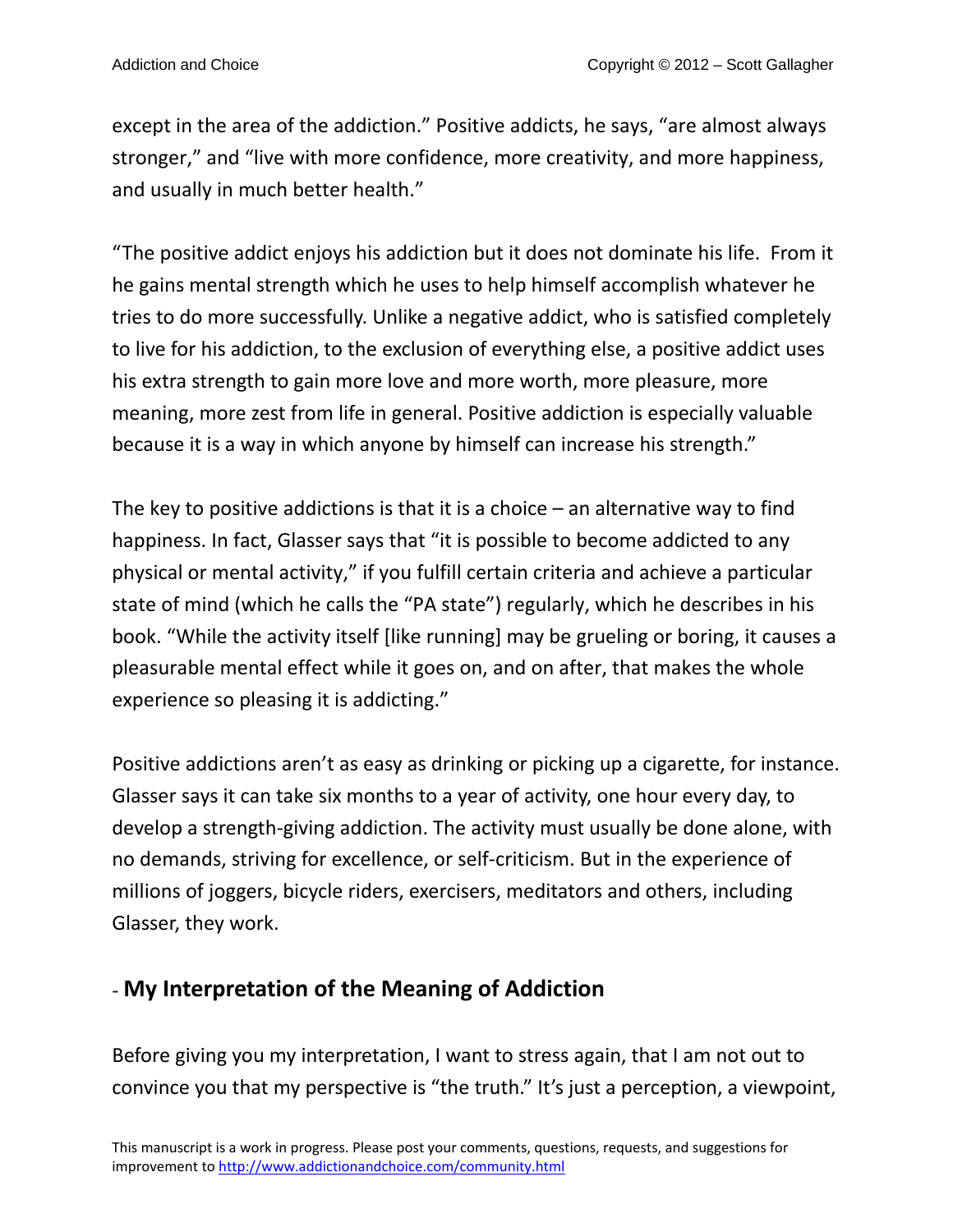like all the others. In fact, you might call this my working interpretation/definition which could change at anytime.

1) There is no single "true" or "right" answer on what addiction means or what causes it. However, everybody's approach may be worth listening to, has validity, and can potentially help us deal with our "addictions".

2) I don't "know" the meaning of addiction, and the most valuable definition is the one that feels right to you. That may sound strange, since we normally look to "the experts" for what's "right." From my perspective, the real goal is not to come up with the perfect "Definition" or "Model" of addiction – but to find – OR CREATE - one that supports YOU in dealing with it, in the most effective way. I say "CREATE", because that is part of what I did. I created [All Addictions Anonymous](http://www.alladdictionsanonymous.com/) many years ago because (at the time) there were no communities that were fully in alignment with my personal beliefs and commitment to be FREE of All Addictions.

For me, an addiction could be *any behavior or habit that has "destructive, hurtful or negative" consequences severe enough that you want to stop or control it to whatever degree you feel you need to in order for these negative consequences to reduce themselves to a level YOU have authentically chosen – and even when you try as hard as you can to accomplish this, you don't seem to have the [power of choice.](http://www.powerofchoice.org/) The "habit" seems to have mastered you.*

This behavior may be giving you a degree of comfort or pleasure right now; you may even "love it" while doing it; but at some level, you'd rather not be doing it, because it disagrees with you at a deep personal level. It's also causing negative results in your life, physically, mentally or emotionally. And yet you continue to do it, because it seems like you have no control over it, no matter how committed you are. And even if you do stop or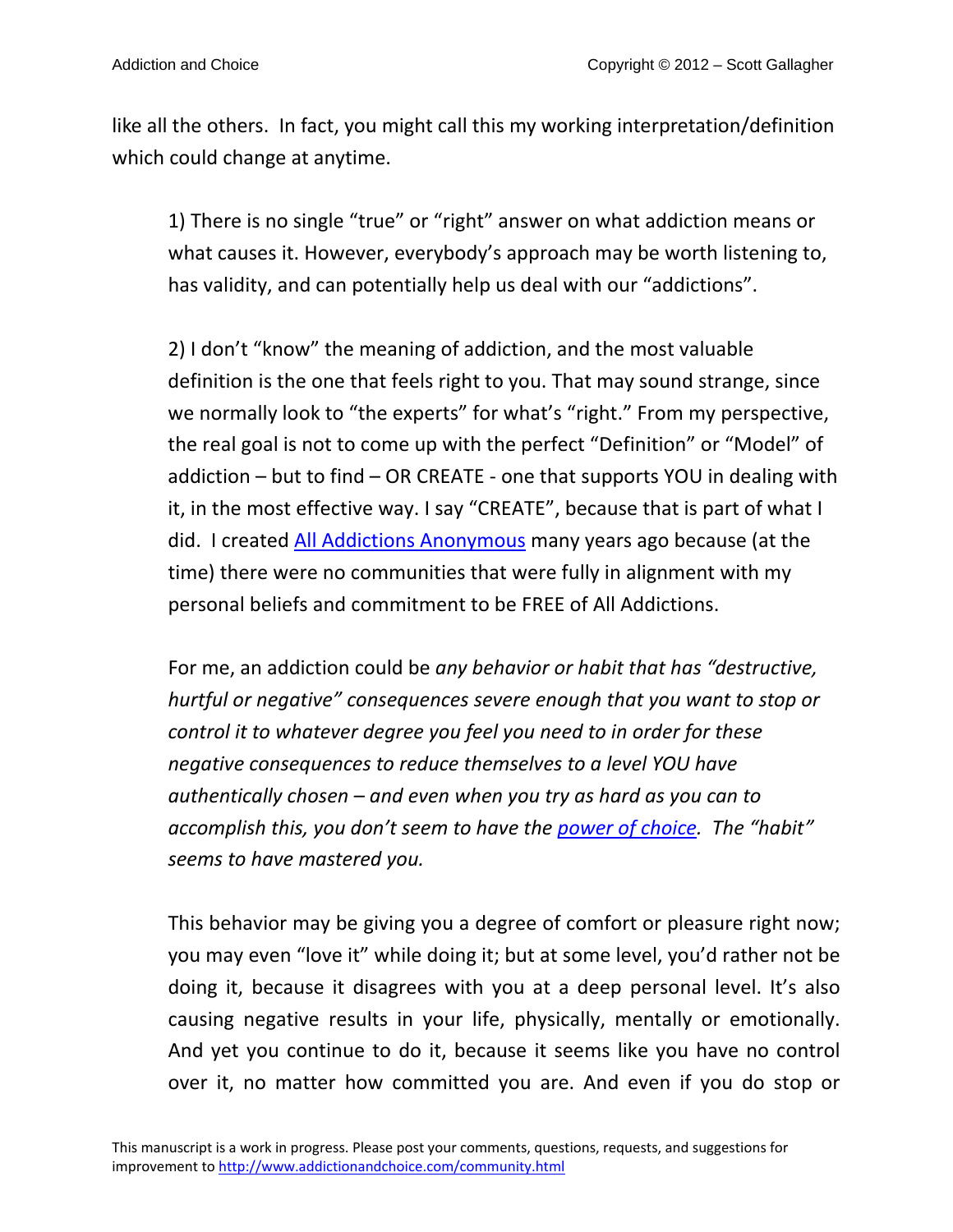reduce it significantly, you then substitute with other bad habits or addictions – and you avoid dealing with what might be driving it.

3) If you have an unwanted behavior and the word "addiction" speaks to you, use it, even if some experts don't define your behavior that way. And if the word "Addiction" doesn't resonate for you, pick one that does.

4) There is a connection between what we call "addictions" and what we call "habits." And by listening to people who have successfully dealt with either of these (or both), we can find common practices and "solutions" that will help us deal with ALL of them.

# **Is My Definition of Addiction Useful?**

That's all that matters. Is my definition useful for you? It really might not be and I encourage you to honor your "truth". I really don't want you to take what I've just said as being "The" "Truth" about addiction. If this definition fits for you, great. If not, that's great too. Personally, here's why I've found it useful:

1**)** *It helps us decide for ourselves.* This definition applies to *our experience*, rather than a "medical" diagnosis. This isn't to deny the usefulness of expert opinions. However, since doctors, scientists and authorities in the field don't agree on an absolute truth, this definition encourages people to look at their own behaviors and experience, and decide for themselves.

2) *It's inclusive, and not dependent on our history.* This definition applies equally to someone who believes they have a disease and someone who doesn't. In fact, it applies to whatever someone might see as "the cause," be it disease, genetics, environment, upbringing, social-economic conditions or something else. Again, each of those has validity. However, my focus is on what people can do in the present – instead of experiencing themselves as victims of the past (including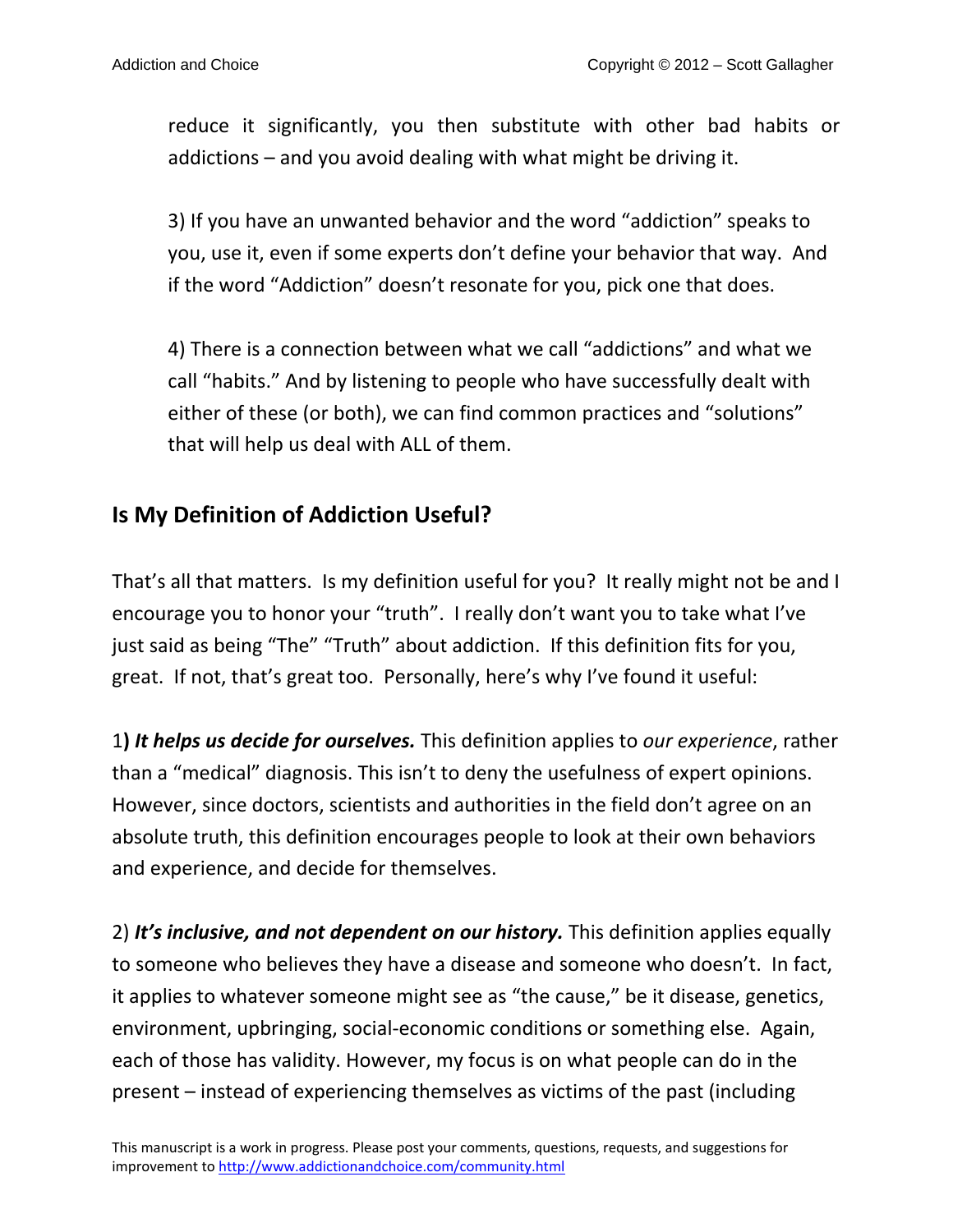their birth) or powerless to change because of what they observe going on around them.

3) *It is neither pro nor con the 12 steps***.** Sometimes a person is feeling so much shame or has come to feel so powerless over their "habit," that being told they have a disease and that it is not their fault, and that there's a solution through a "higher power" is very helpful. Exactly how and why it works is open to interpretation. But the fact is, for many it does.

However, not everyone believes that addiction is a disease. Some can't accept the 12-step's "spiritual/religious" approach. And for others, the belief in powerlessness isn't useful and can even be debilitating. Some people believe they DO still have control over their habit or addiction. And I think that all these perspectives need to be honored. That's why I've tried to use definitions and solutions that can work for anyone, regardless of their belief system.

4) *This definition doesn't separate addictions from habits.* Since we all engage in behaviors which have negative consequences, this definition simply applies to those things that you feel unable to stop. However, this doesn't separate them from the rest of your behaviors. And that means you can work with ANY or all of your habits, (including those that we call compulsions and addictions) at the same time.

5) *It helps to 'normalize' addictions and remove some of the stigma*. As we come to see these 'patterns of behavior' in ourselves, it begins to make them more commonplace or acceptable. It helps take some of the shame and guilt out of them. And it also connects us with others instead of separating and dividing us. If everyone has them – i.e. if we're all doing things that result in different degrees of harm, discomfort or destructiveness – then we don't have to feel so bad and alone. (This is a core experience of people with socially stigmatized addictions, by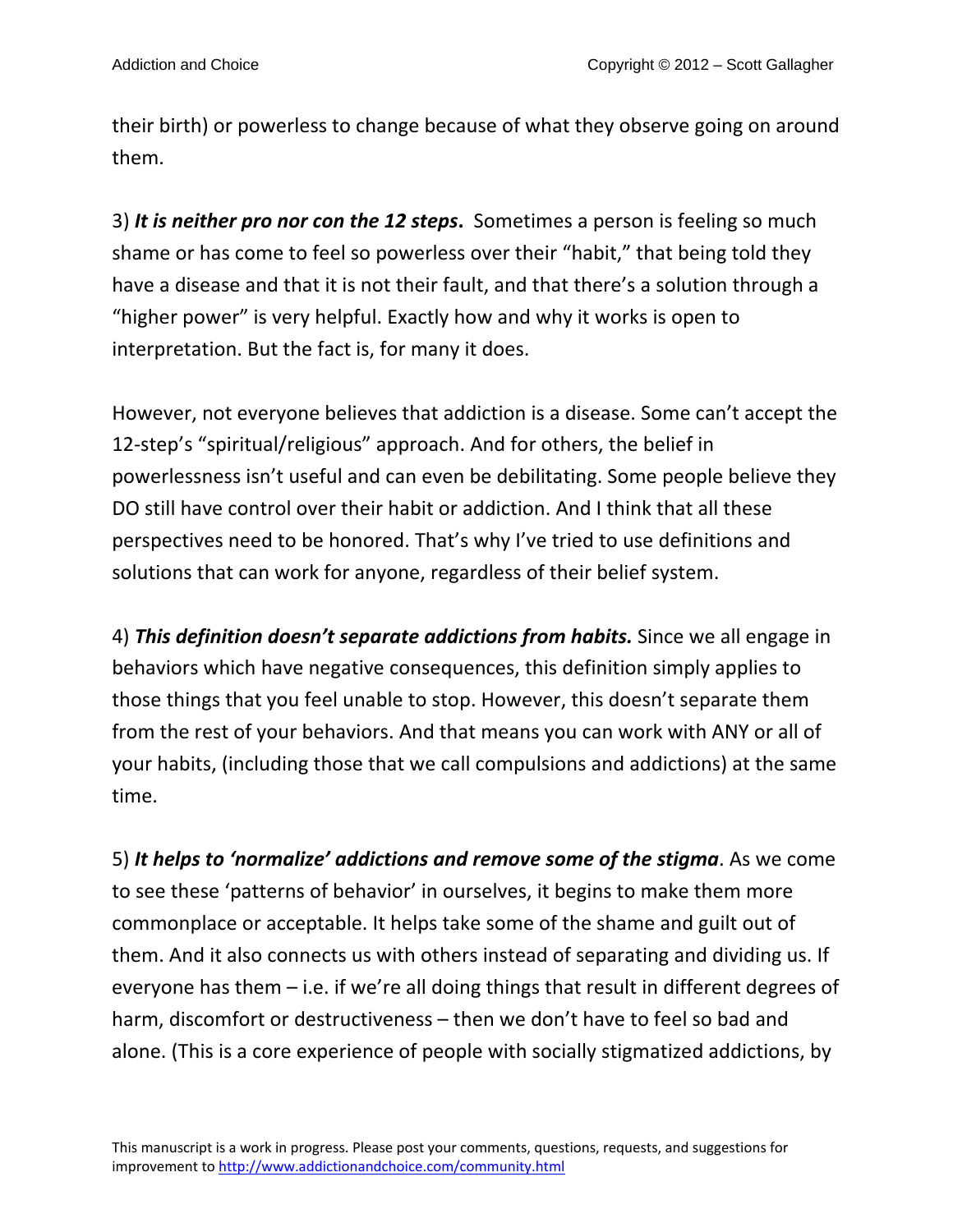the way.) Instead, we can begin to look at these behaviors as simply part of human nature.

## **Going Beyond "Right and Wrong"**

One of the things I've learned over the years is that, in the field of addictions, there is a huge emphasis on ["who's right and who's wrong,](http://www.powerofchoice.org/uploads/5/8/6/8/5868981/nothings_wrong_somethings_right.pdf)" and this causes a lot of conflict, anger and even fighting among us. (Perhaps your experience has been similar.)

So what do we disagree on? Without wanting to be facetious, one could say almost everything. From "addiction is a disease" to addiction isn't a disease. Some people swear *by* the 12 steps (as the only method of treatment) and just as many who swear *at* them. There are disagreements about how much [choice](http://www.powerofchoice.org/) we have; whether you can deal with several addictions at the same time (part of my reason for starting [All Addictions Anonymous\)](http://www.alladdictionsanonymous.com/); what substances or behaviors are actually addictions; what the differences between addictions and bad habits are; and even, who is an "addict" at all.

When I was in early "recovery", I would go to 12 step meetings and judge people as being either moderate drinkers, hard drinkers or "real alcoholics". I took pride in convincing you I was a "real hardcore" alcoholic/addict, saying things like, "You're not addicted. Let me tell you about being addicted!" and then share my worst (or best) war stories to convince you of how I was different from you. I was making others right or wrong, and separating my patterns of addiction from those of others – and I hurt many people by doing this. Looking back, I see the way I treated some people as being abusive. I could not see it at the time. I was blinded by my arrogance – thinking my way was the only real right way – and if you did not agree, I judged you as being in denile.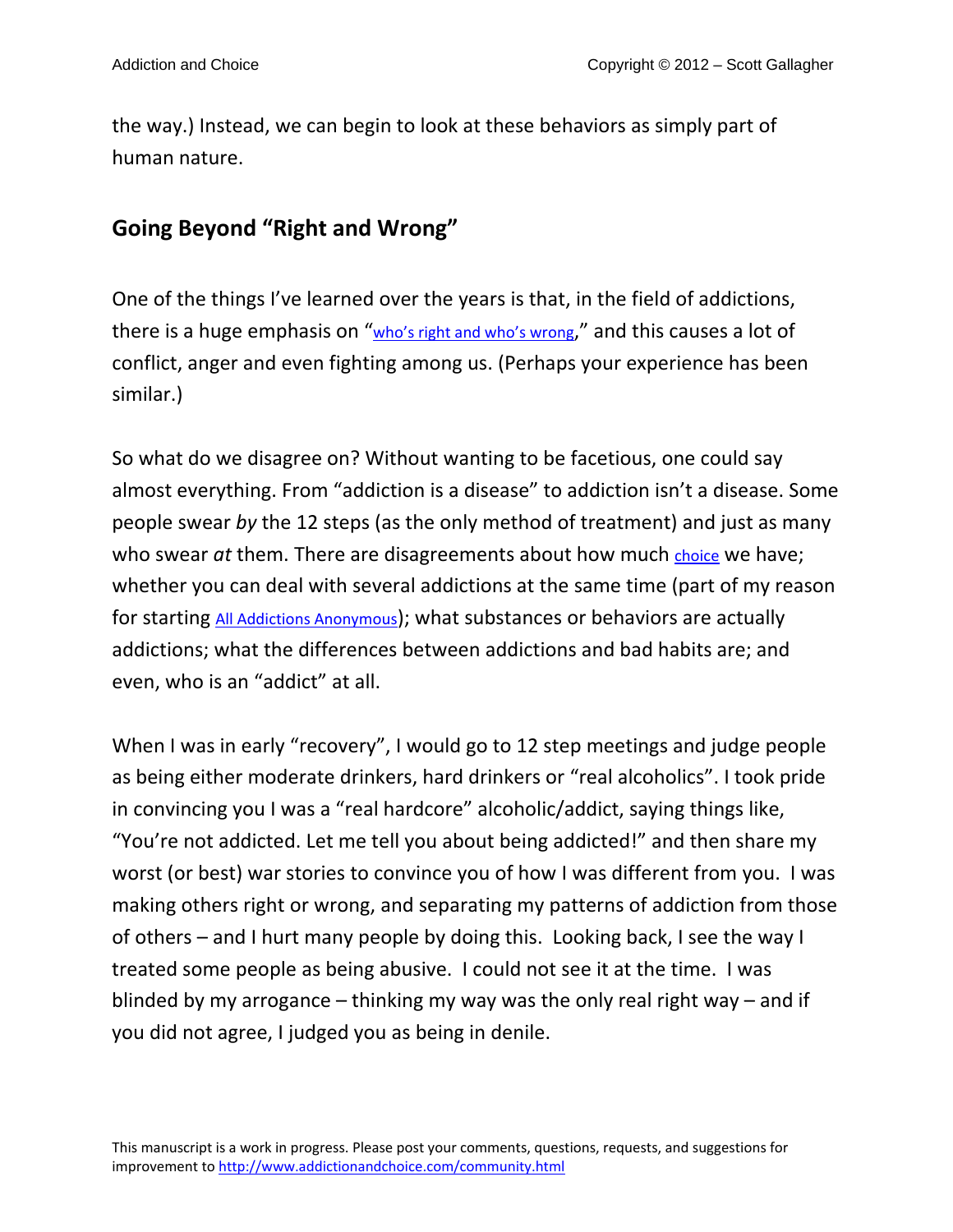## *What Actually is an "Addiction?"*

The medical 'bible' on addictions that I referred to in the last section, called the DSM-IV (*Diagnostic and Statistical Manual of Mental Disorders*, fourth edition), includes only a small number of substances – essentially alcohol, drugs and nicotine – in its list. To be factual, it doesn't even use the word "addictions" at all, but rather refers to "substance abuse" and "substance dependence." The next proposed edition (DSM-5) *does* use the term addiction, but the list is still quite small. For example, gambling is the only "behavioral addiction" that will be included; issues like sex and Internet use were considered, but have not yet been accepted. So the medical way of looking at addictions is a slowly developing process.

But what about the large number of other "addiction-like" conditions that people are experiencing? For example, consider eating disorders like anorexia and bulimia. Many people I know believe these are addictions; however, the professional community does not. Instead, it calls them "mental health disorders." Then there is the "addiction movement" itself, where the term addiction is used for a wide range of issues from overeating to codependency to criminal behavior. In fact, if you do an Internet search on 12-step groups, there are more than 100 different types of fellowships. So who is really "right" about what is "actually an addiction?"

# *What Does "Our Ability to Stop" Mean?*

Another key aspect for determining what is an addiction is our ability or inability to stop – something I've also used in my definition. But who can really determine that for certain? And when we say "stop," do we mean "stay stopped?" This concept gets us into all kinds of debates.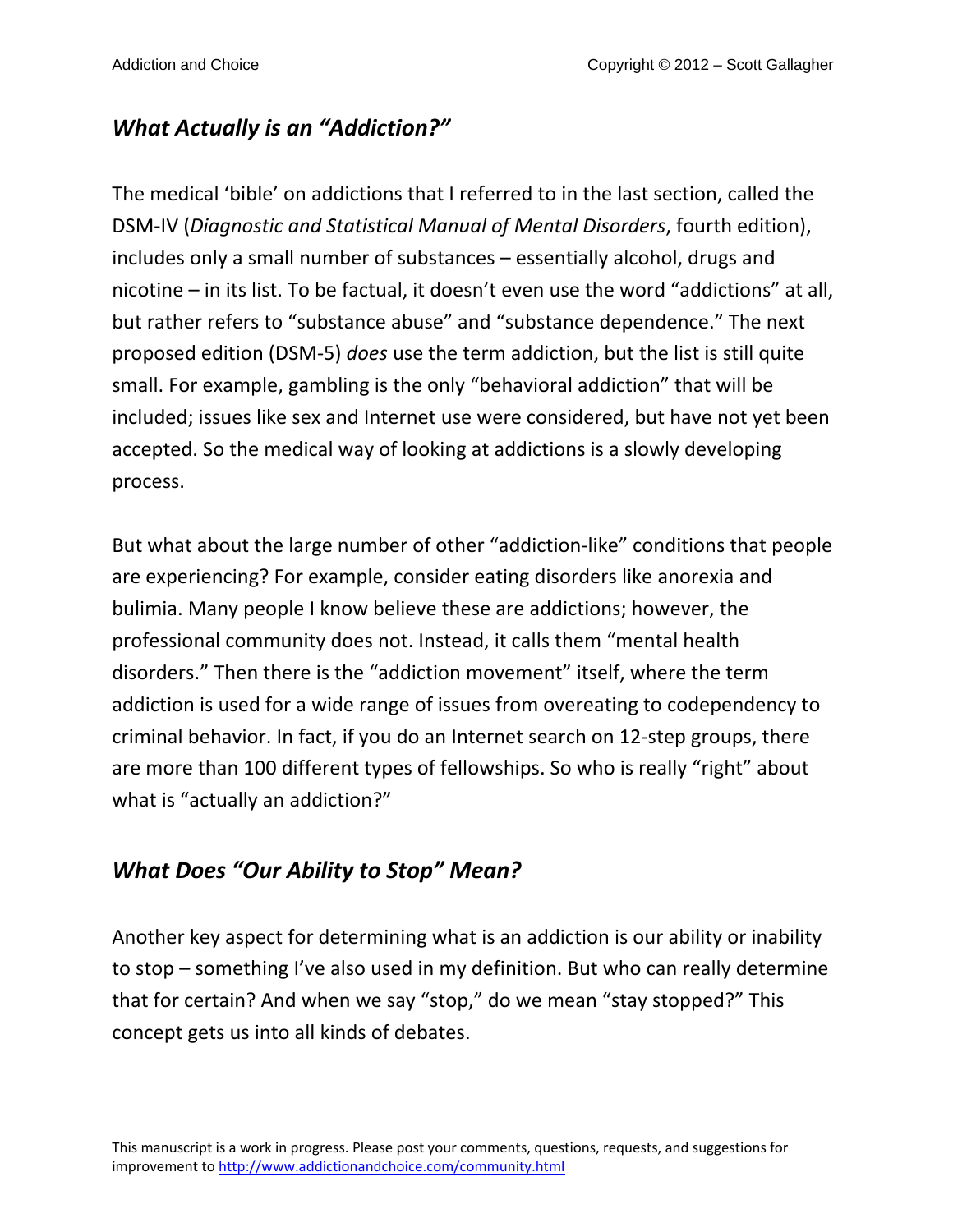For example, if our brain chemistry shows we are dependent on a drug or behavior, does that mean we are unable to stop using it? Experience shows that that's not always the case. Or, if we do find a way to stop a behavior, how long do we need to stay stopped for it to not be considered an addiction? What is the line between "I can't stop" and "if I had enough motivation, I would stop?" Or when we do discover new ways to stop  $-$  as people continually are  $-$  does that mean that they (or we) didn't have an addiction in the first place? Or are they all in denial, headed for relapse because they did not stop in the way we think is "The Right Way."

I think you can see the difficulties here , and why there's so much disagreement among those who have been working for years, if not most of their life, to understand addictions, what causes them and how to treat them.

Now I'm not saying that it's wrong to disagree. We all see things differently, and this process can help us learn from different perspectives. But the problem comes when we focus most of our energy trying to prove our rightness over others. What's more, communications among us often get quite heated, even abusive. People like Stanton Peele, for example, were attacked when they disagreed with the 12 Step and disease model.

So what's my point? Well, to put it as gently  $-$  yet as bluntly  $-$  as I can, our Addiction to "being right" isn't working. It's actually hurting us. People who have "addictions" – and people who don't - are confused about what to do. It's blocking our willingness to see the value of each other's perspective. It's creating conflict, divisions and differences among people working in the same field. It's creating fear among those who have problems and want help, as a recent email I received showed all too clearly:

*In understanding additions, I often see such differing – and heated – discussions online when looking at weight-loss books, or even listening to*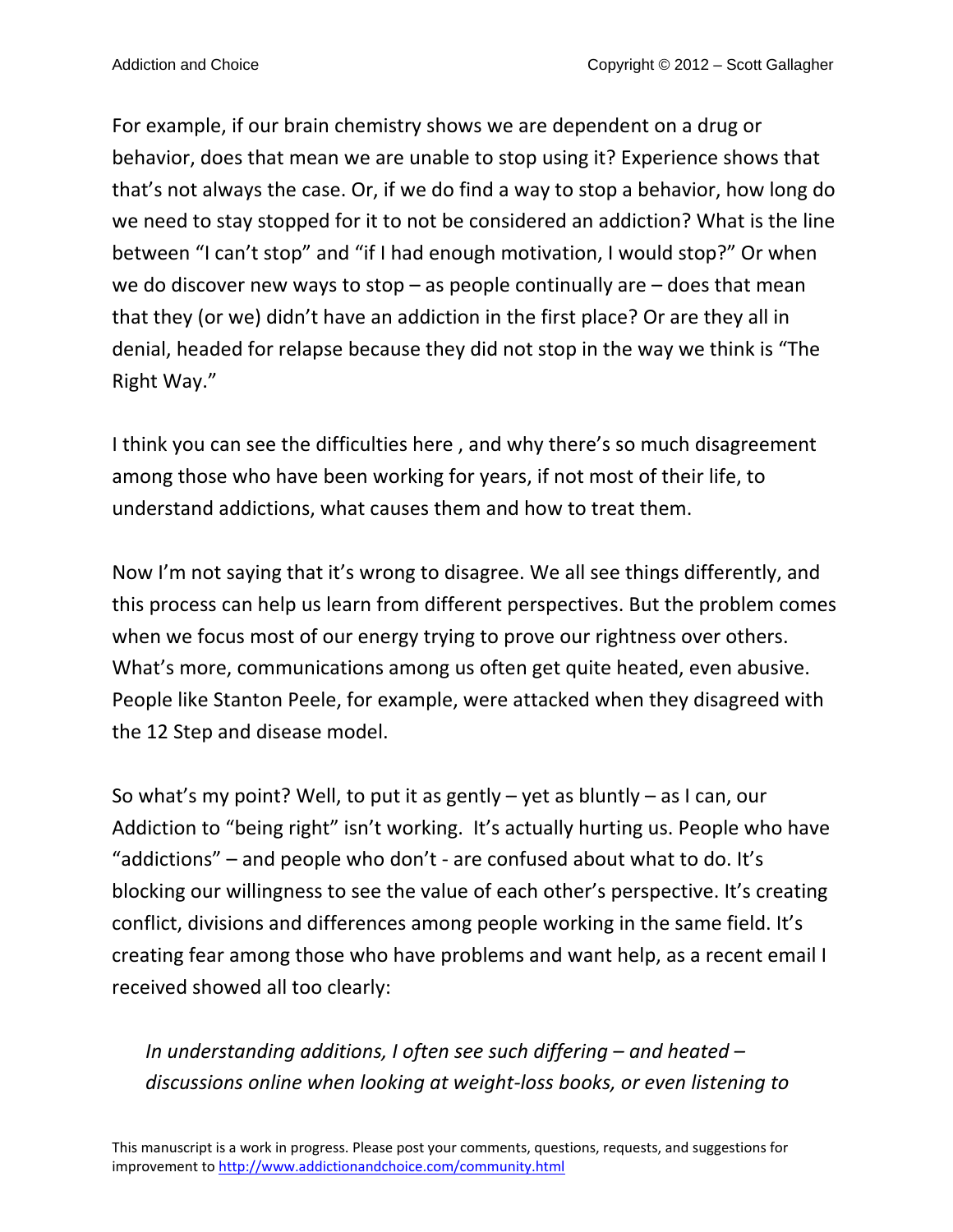*the media. Some people say that obese people just eat too much; others say there's[sic] psychological or spiritual reasons for weight problems. It hurts when I've struggled so long, and people, very cruelly and judgmentally, say all I need to do is eat less.* – Tracey B.

What I've come to believe is that our conflicts are not only getting in the way of helping people but they might possibly be what is fueling our secondary addictions and stopping us from being fully free. And that's why I've moved away from "who's right and who's wrong" to "we are ALL right," and to begin looking for what we have in common.

Suppose we were to put our paradigms aside for a moment, and looked for what's effective among all approaches? Regardless of how we define addiction or what caused these "unwanted habits" originally, what practices are we using that are actually effective in helping people reduce or prevent them? That's what I'm committed to teaching and learning more about, so as to bring us together in our shared search for what works.

One of my dreams, is to create a residential [Power of Choice Wellness](http://www.powerofchoice.org/) Centre, that embraces, offers, and custom-creates programs that welcome all view-points on "addiction", while teaching - and demonstrating through how our staff treats people in reality - the fundamental principle that no path is superior, and all viewpoints are equally valid.

If that sounds altruistic, maybe it is. But it's not just to be "nice" or kind to each other (though that certainly wouldn't hurt). It's about being willing to see the impact and cost that our conflicts and arguing are having on invalidating people. And it's about finding the common patterns, issues, practices and solutions that can help anyone deal with any, and all, addictive or unwanted behaviors.

# **What might be Driving Our Addictions?**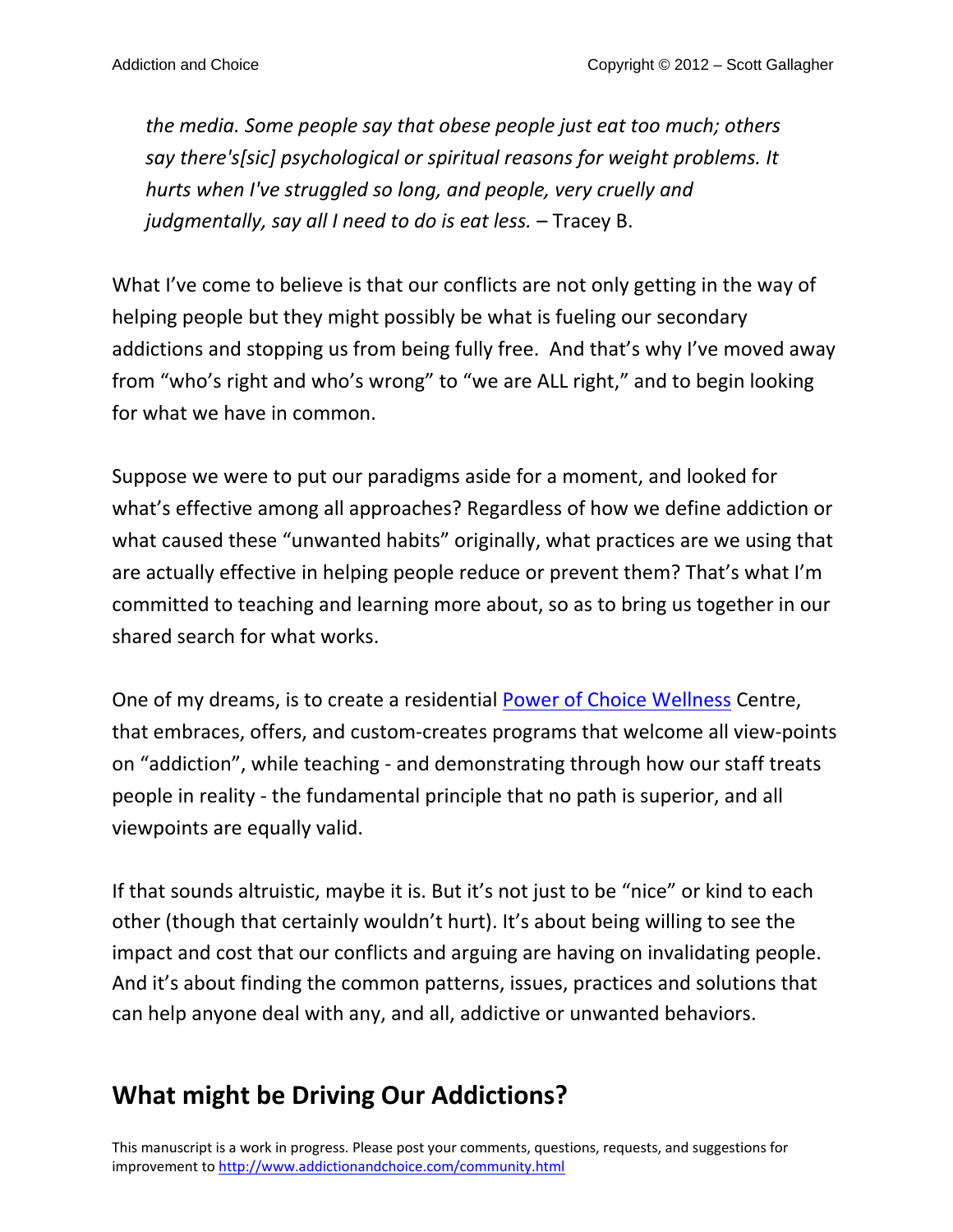Many of the "experts" I quoted seem to be pointing to the idea that our addictions are a response to our thoughts and feelings. For example, Washton and Boundy said that a "faulty belief system lies at the root of addiction" and that when we hold contradictory beliefs like "we are not enough and that we should be perfect," it sets the stage for inner conflict and struggle. Dr. Glasser said that when we don't **feel** love and worth, we give up, act out, experience depression or use addictions to relieve our pain and feelings of failure. Stanton Peele said that addiction is a way of "coping with life and artificially attaining feelings." John Bradshaw wrote about our inability to face and deal with our emotional pain. And Lee Jampolsky described the "addictive personality" within us that continually tries to avoid pain and make ourselves feel better.

So how do we make sense of these ideas in our own lives? For example, what's the connection between our own thoughts and feelings? Where does the pain come from, and why does it lead us to our Addictions? Here are some of the connections I've made for myself and how I made them.

# **Working with People with** *Socially recognized Addictions.*

After years of taking other addicts through the 12 [steps and the Big Book](http://www.powerofchoice.org/3/post/2011/12/12-step-roots.html) of Alcoholics [Anonymous,](http://www.powerofchoice.org/3/post/2011/12/12-step-roots.html) I coached hundreds of people one-on-one, spending 40 to 60 hours of intimate time with each person, going through the steps of "recovery" and applying them to many different kinds of addictions. (Note: That's [my 12 Step](http://www.powerofchoice.org/3/post/2011/12/12-step-roots.html) [background](http://www.powerofchoice.org/3/post/2011/12/12-step-roots.html) speaking again. Thanks for understanding.) And during our time together, they would tell me how it all started.

People consistently told me that, before they began doing their habits or became addicted, they believed that [something was wrong with them.](http://www.powerofchoice.org/uploads/5/8/6/8/5868981/the_root_causes_of_destructive_habits.pdf) In other words, they had this core belief, deep down inside, that they were somehow bad, broken or not enough. The language they used was different for each person, but the theme was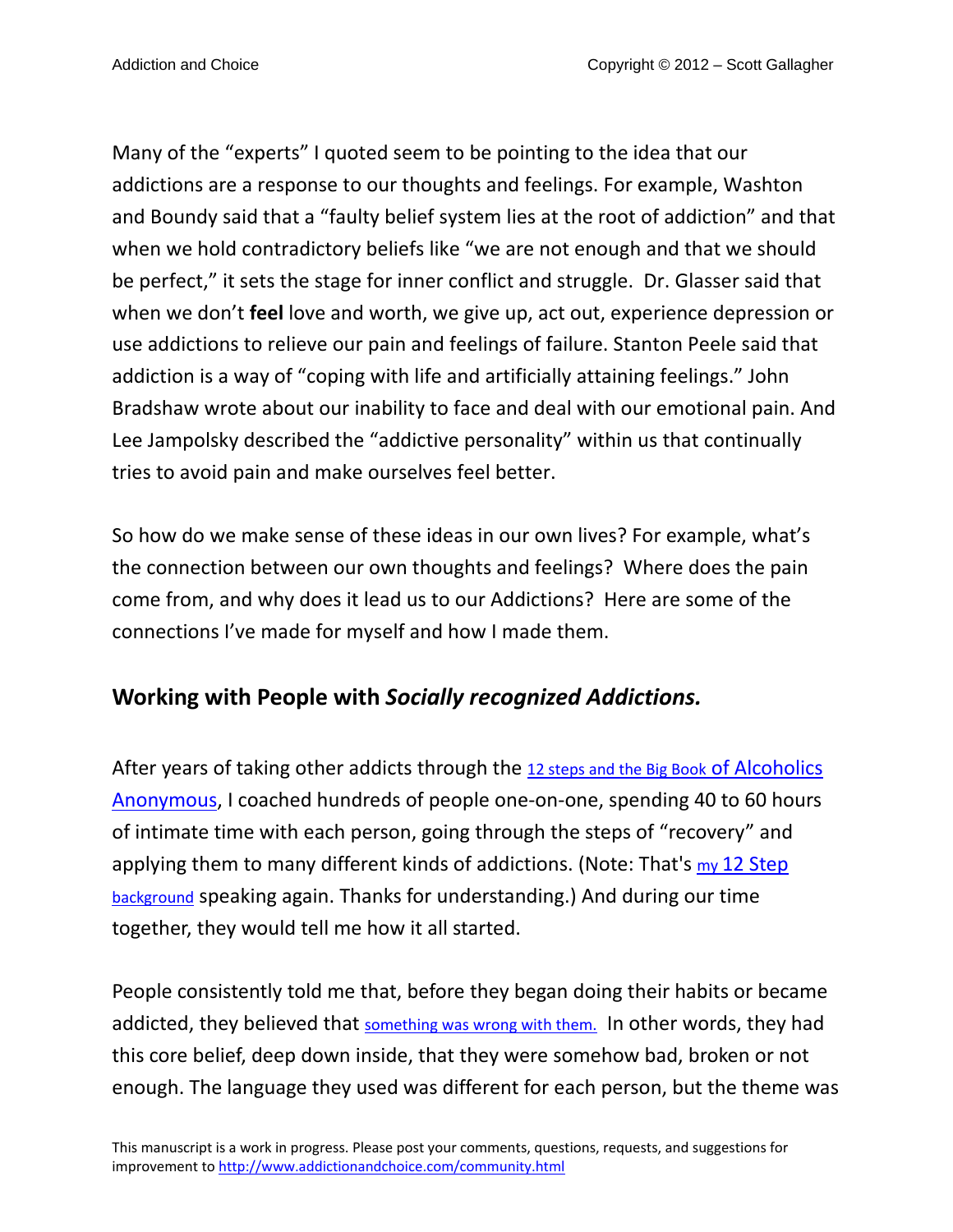always the same. And I understood – because I remembered having that same kind of belief before I began my addictions too.

For me, it was a belief that I was not fully loved. To make a long story short, my father left our family when I was very young. My mother later began dating a man I didn't like, and then moved us away from my childhood home to a different city. In my new school, I became an outcast from the other kids, and even from teachers I'd begun to trust. And that was when I began sniffing paint and varnish remover to make myself feel escape my feelings.

I'm not saying that these events "caused" me to become addicted. In fact, I choose to see that it's the destructive meanings and interpretations I made up about myself (in response to what happened to me in life) that drove me into my addictions. I'm the one that created the beliefs that "I'm wrong", "bad", "unlovable", "a mistake", "I don't deserve to live".

Now of course there is a paradox in what I just said. This is not about blaming me for becoming addicted BUT it is also not about blaming my circumstances, parents, or anyone else for that matter. This is simply a perspective that empowers me so I use it. It's a perspective I created by obsessively asking myself this question. "What is a possible way of looking at my past that, if I had looked at life that way back then, I might not have become addicted?" And more importantly, if I looked at my life that way, and [taught this perspective to kids](http://www.powerofchoice.org/school-programs.html) I'd have the greatest chance of preventing pain, suffering, addictions and suicide?"

Perhaps if I had been taught this [Power of Choice interpretation](http://www.powerofchoice.org/school-programs.html) as a kid, the idea that, no matter what was going on around me, I always had the power to choose my thoughts, meanings and beliefs, I might not have chosen to hate myself. For me, I think this single message has the potential to move us in the direction of transforming all addictions on the planet.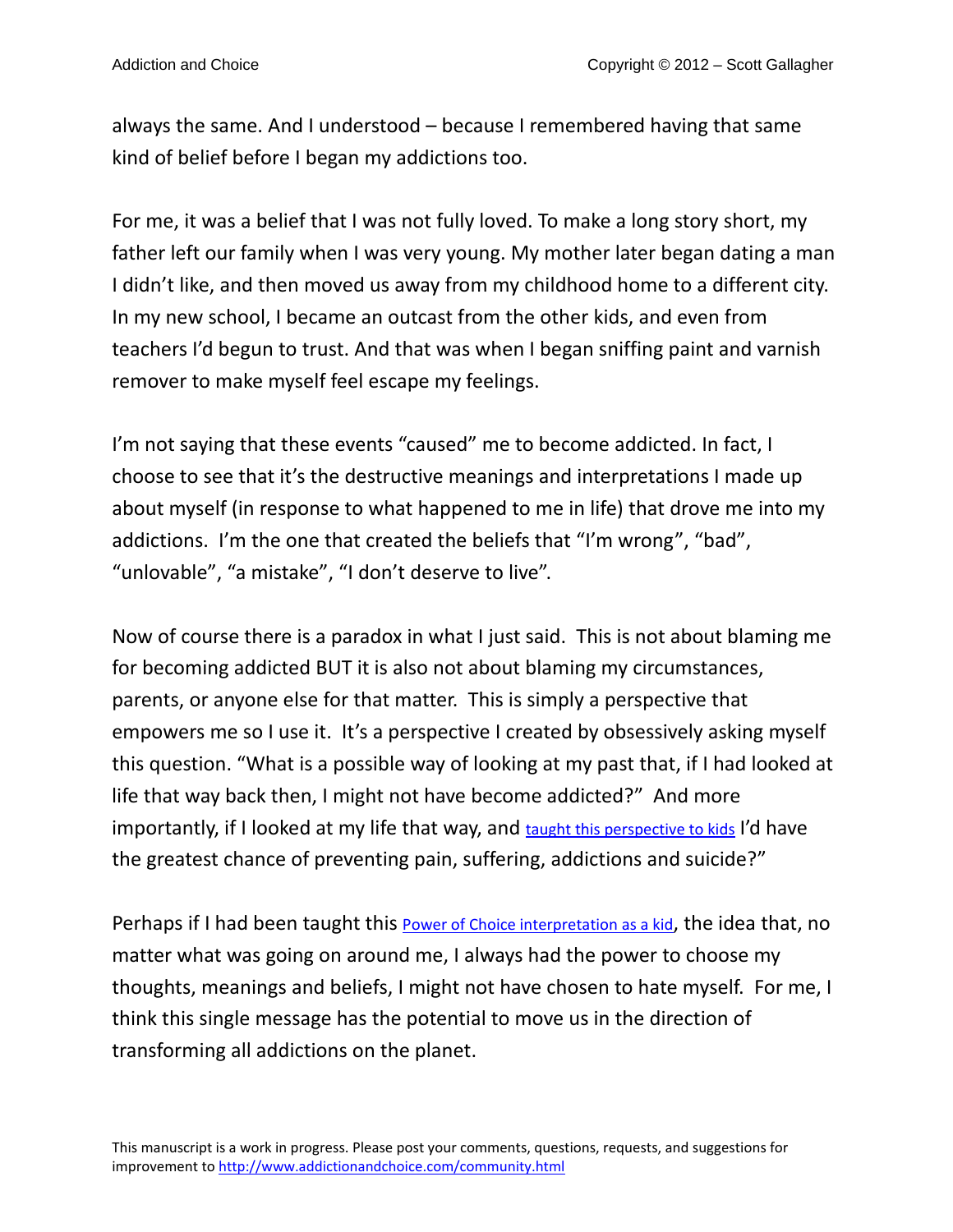I mean, think about this. For those kids that are being violently abused at home and are turning to addictions as a form of relief (a relief that may even be preventing them from killing themselves), and then you teach these kids that drugs and alcohol are bad and you should stop because if you don't you will die, what impact could that have on those kids? Or that cigarettes and drugs are a gateway drug and will lead to greater addictions. What about the kid that is engaged in this thing we are calling a gateway drug? What if it's actually the *belief* that it could be a gateway drug that is the greatest determining factor on whether it becomes one or not; but, I don't have scientific evidence for this. (I've actually gotten advice from a number of medical addiction doctors on how to get funding for my school program and have learned that the program is not ideal for funding because it utilizes the "power of belief," which in the scientific and medical community has no value because it is considered part of the "placebo" effect. People like Dr. Bruce Lipton, author of *The Biology of Belief* as well as my previous ADHD psychiatrist, Umesh Jain agree with me though. Dr. Jain has encouraged me to find ways to scientifically measure the "placebo" as being an asset rather than an element that has no value. He said "what you are doing is using the placebo effect" to your benefit.

I don't deny the potential positive impact of educating some kids with the potential dangers of various behaviors, but when we give all of our youth the antiwhatever scare tactic message, and don't preface it by saying that ultimately the greatest power lies not in the drugs (or whatever behavior you are engaged in) but in your thoughts and beliefs, is it not possible that our good intentions might be actually killing some of them? I don't know, but personally I'm not willing to risk the possibility. What's the risk of teaching our youth that substances and behaviors are more powerful than them? What if these fear-based, controlling approaches are actually causing more damage and perpetuating the weaknesses, rather than empowering the greatness of our kids?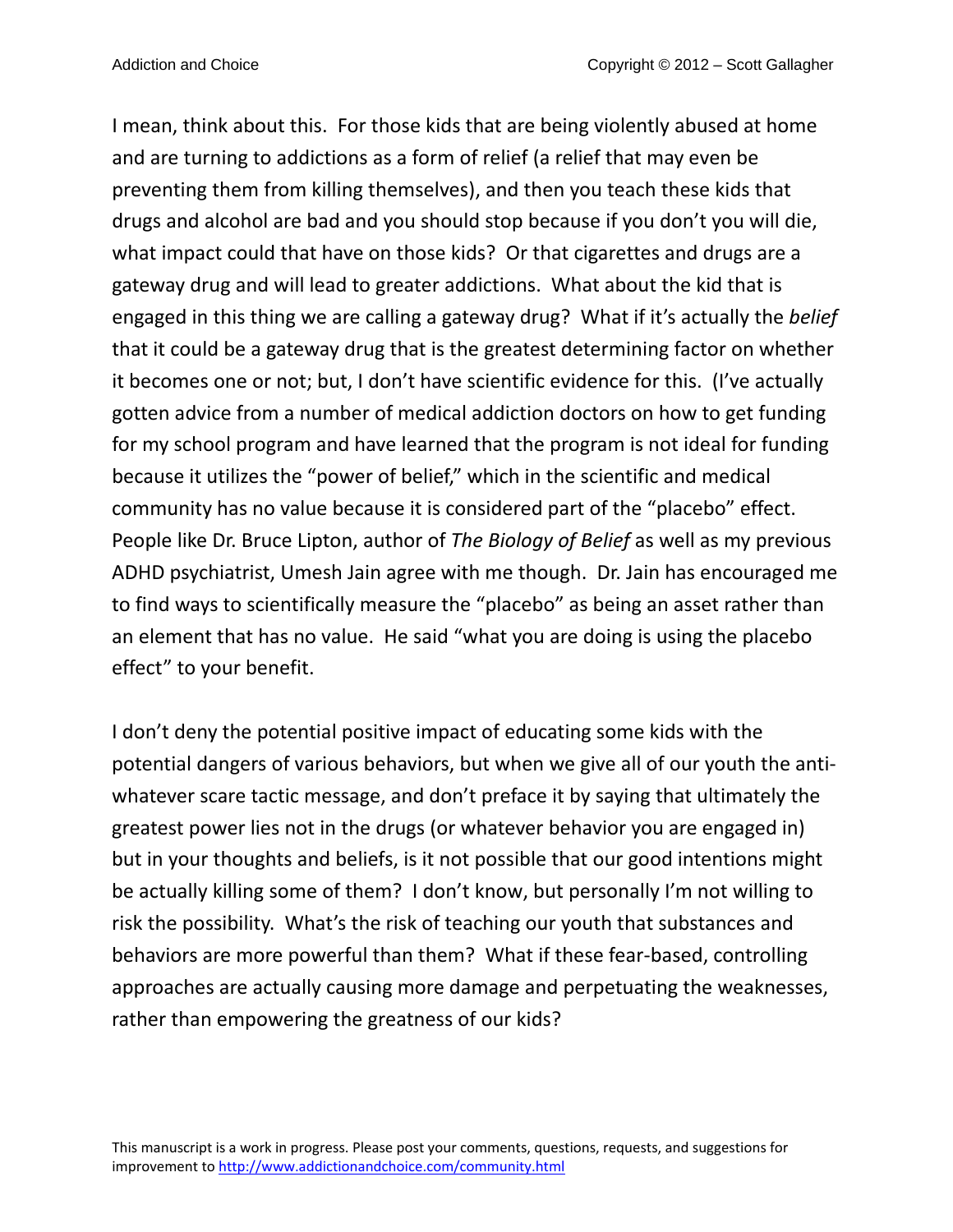# **Addicted People Believe Something is Fundamentally Wrong with Who they Are**

The circumstances that provoke this belief that "something's wrong with me" may be different for all of us. Perhaps we grew up in poverty or suffered abuse in our home. Maybe we lost a parent or a close friend at an early age, or were severely criticized or threatened when we did something others thought was "wrong" or "bad." Or perhaps it was something much less dramatic. It could have been any event in our past.

I think ultimately what causes the belief that something is "wrong with us," is that we were not raised in a community which taught and demonstrated that, regardless of what happened to us, we are the ones that made those events significant *through the meaning we attached to them*; and, that we always did and do have - the power to choose our thoughts, meanings and beliefs, if we are committed to it.

That last sentence reminds me of a Facebook post I stumbled upon;

*"When you get that you add the meaning to life, that there is no meaning inherent in anything, that the significance you experience is a function of human interpretation, when you get this you are free, and therefore free to create. The key, of course, is being willing to be responsible for the mess you have created so far!***"** – Landmark Education (on FaceBook)

I once coached a man who grew up in a beautiful home and had a great family. (I met them, so I can attest to this.) He was also a multimillionaire who owned a number of businesses. Yet this man struggled with crack cocaine and sex addictions. When he was a kid, he realized that he was gay. It was at a time when being gay wasn't accepted to the degree it is today. So the meaning he made up about himself (which society reinforced) was that he was evil and bad and didn't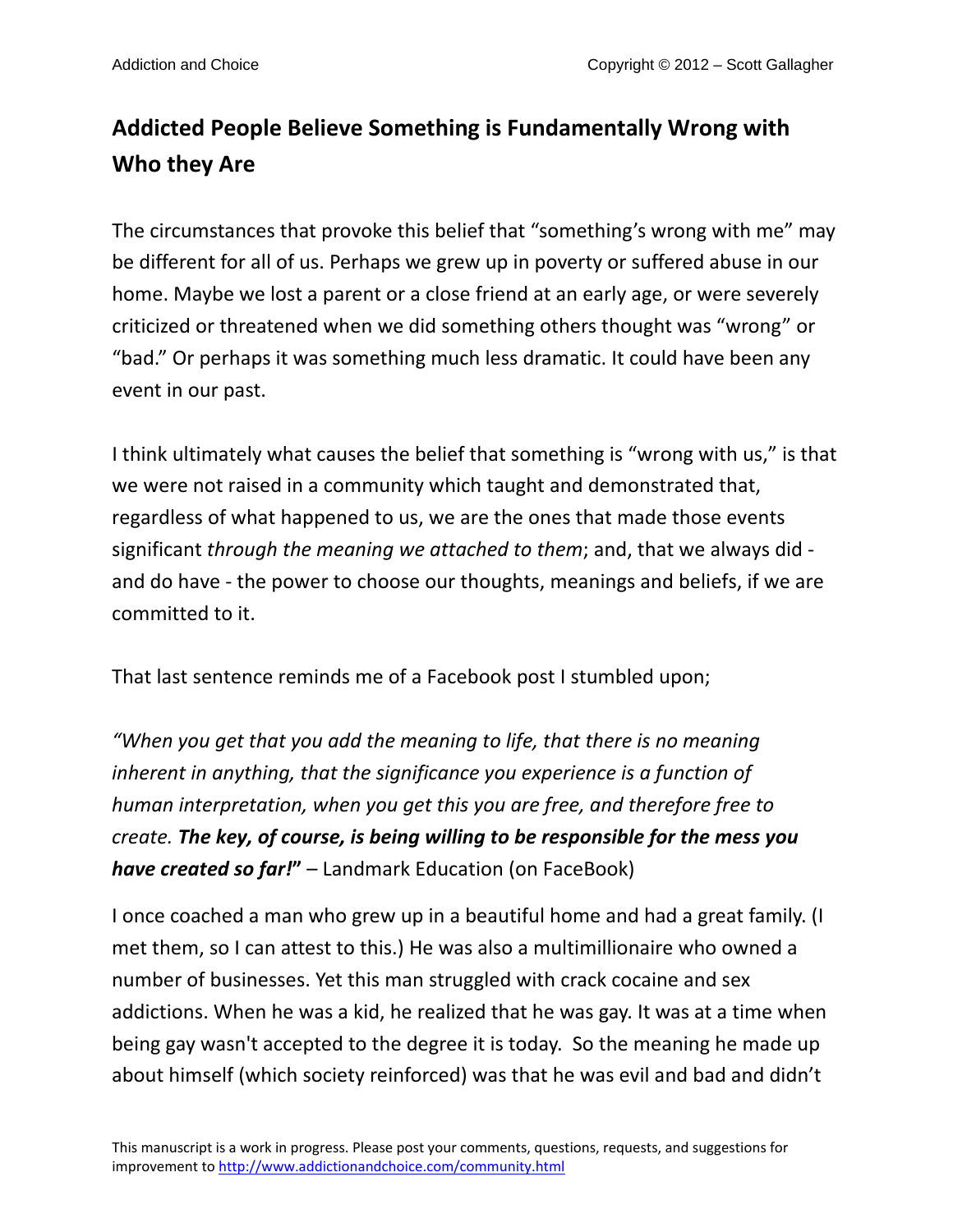deserve to live. And why would he make up that meaning? I don't know. Maybe he overheard his parents talking about homosexuality as being "evil," "wrong," or "bad." The originating moment when he unconsciously creating this belief for himself could have been as simple as a conversation he overheard while asleep. But, because he was not taught the power of his own thoughts, he may have given the words of others more power than his thoughts.

# **The Destructive Power of one Simple Question...**

When we create the belief that something is wrong with us, our mind naturally wants to find out the reason why, so that we can correct the problem and feel better. So we begin asking ourselves a very simple question: "What's wrong with me?" It seems harmless enough. But then our mind asks it again, and again, and again: "What's wrong with me? What's wrong with me?"

What happens when we focus continually on a question like that? We start to get more and more evidence to support our belief that something is wrong with us. Then, whenever bad stuff happens – as it often does – our mind is unaware that we actually attracted this bad stuff by our thinking and so our belief is enforced even more. Eventually, this belief is not a belief anymore. For us, it exists like "Truth".

We may even start to think that bad things happened *because* there's something wrong with us. Conversely, when good things happen, we've become so used to thinking something's wrong that we start to doubt our good feelings, and we believe the good stuff won't last, and our belief becomes "true." We may even feel guilty for having good feelings, or look for what's wrong in our "good" situation.

Of even equal importance is how this kind of thinking makes us feel. By asking "What's wrong?" all the time, we cause ourselves mental and emotional pain. (At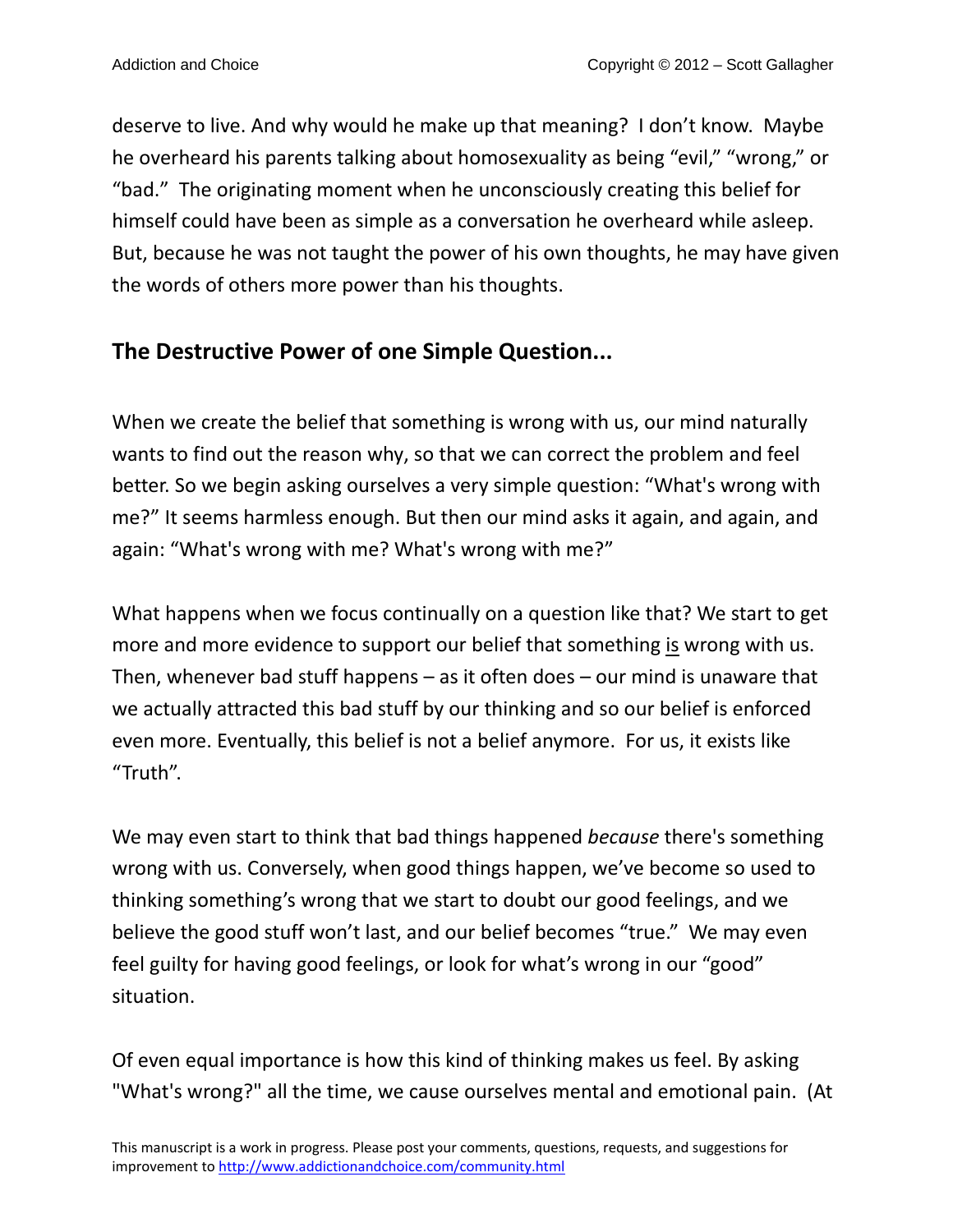least that is what the Cognitive Behavioral Therapists would say. i.e. Thoughts cause Feelings.) And this has a spiraling effect. The worse we feel, the more we ask the question. And the more we ask the question, the worse we feel.

Eventually our discomfort grows to the point where we need relief from it so bad, and that's when we turn to something (anything – it is a matter of emotional survival) to anything that even resembles peace, comfort or pleasure. So we smoke a cigarette or take a drink. We go to the mall and shop. Or perhaps we blow up at someone – whether at home, at work or on the highway – and suddenly we think we feel free again!

Unfortunately, it doesn't last long. Soon the good feeling goes away and the discomfort returns (and sometimes it's worse), so we do the behavior a second time in an attempt to get the good feeling back. And for many of us, this cycle happens again and again. Over time it becomes a habit, and when the discomfort keeps getting worse and the pleasure less, that habits becomes a compulsion, or even an addiction. The thing we once used to "escape" how we feel is now causing us more pain than before we started doing it. And it seems as though we have no control.

But here's the key. For me, I choose to believe that the substance or behavior we're doing didn't cause us to feel this way. The thoughts and feelings came first. Before the behavior came the belief. And our habit is now just a symptom – an attempt to escape from the pain or discomfort we feel inside.

### **How Common is This?**

Every addicted person I've ever known believes there is 'something fundamentally wrong with them". However, what I've learned since is that it doesn't just apply to addicts (depending on how you define "addicts" of course!).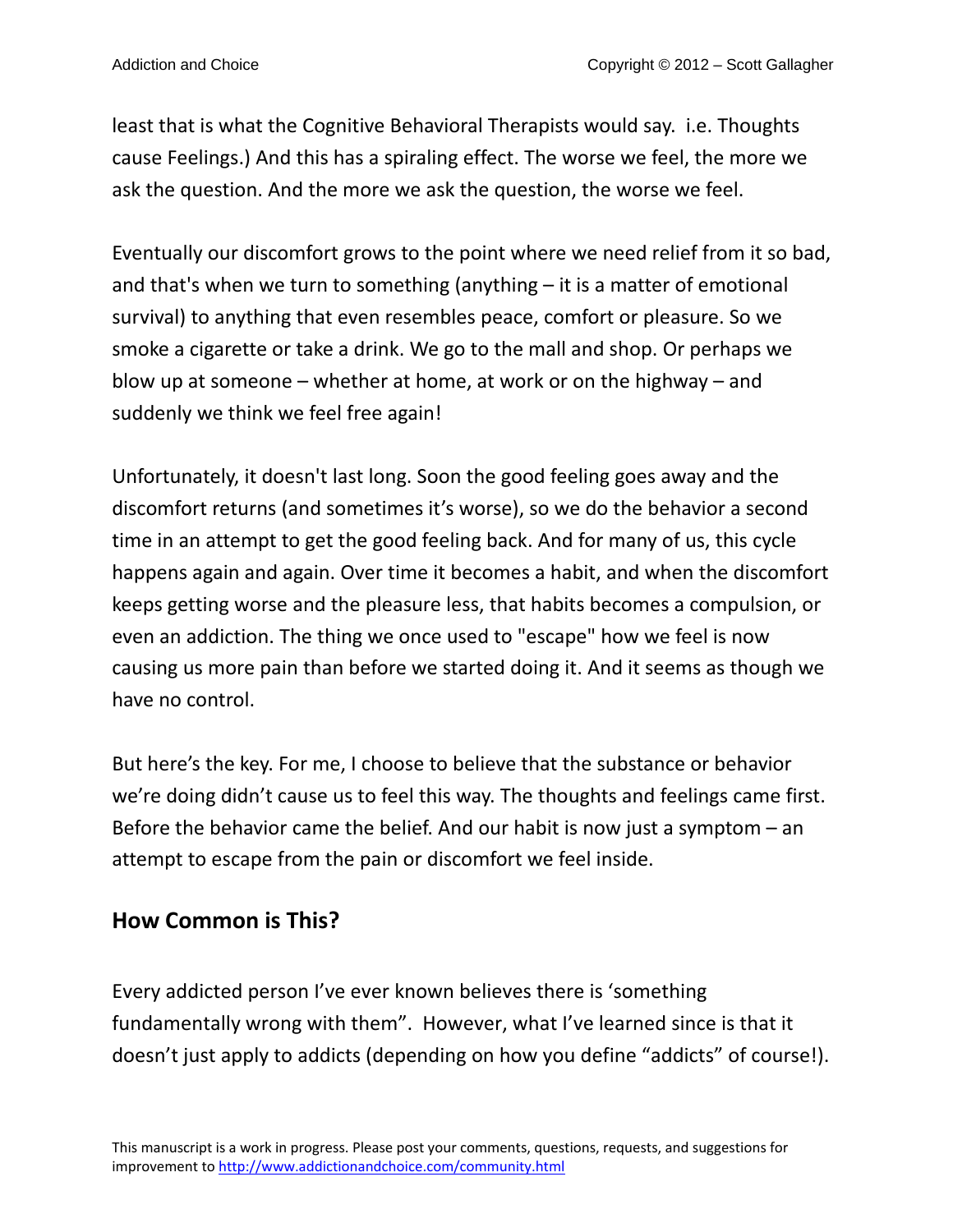Somewhere deep within the human mind, there seems to be a belief that we are "not enough." (Many people have written about this  $-1$ 'm definitely not the first.) For some of us, it comes up as a belief that we aren't "good" enough, "strong" enough, or "lovable" enough. For others, it's that we don't "know" enough, "have" enough or "look good" enough.'

This belief that we are not enough shapes our thinking and behavior in significant ways. For example, we may begin to see ourselves as either inferior to other people or as superior to them (which is actually a defense against feeling inferior). In order to compensate, we try harder and harder to be better and better. So, we excel at things like school, sports or work. Alternatively, we may try to get others to admire, appreciate or love us; or we may try to control people or the world around us so that we feel "safe." However, the more we do these things, the more energy we are actually giving to those underlying thoughts — that we will never have, do or be quite enough.

Many of us believe that we are not okay as we are. And since it's not a subject we talk much about, we think we're the only ones who feel this way.

# **Trying to Make Ourselves Feel Better**

Believing that something is wrong with us or that we're "not enough" has deep impacts. It provokes feelings of unhappiness, emptiness and lack. It generates thoughts that we're bad or guilty for some reason, even though we don't know why. This leads us to doubt our worth and our value. So we begin making choices that are not in our best interest. We become easily influenced by others. And we do things to please others, get attention, or get along.

Instead of doing the work necessary to create a life we really want, we choose the "easier, softer way" – addictive substitutes that replace having a full, rich and powerful life.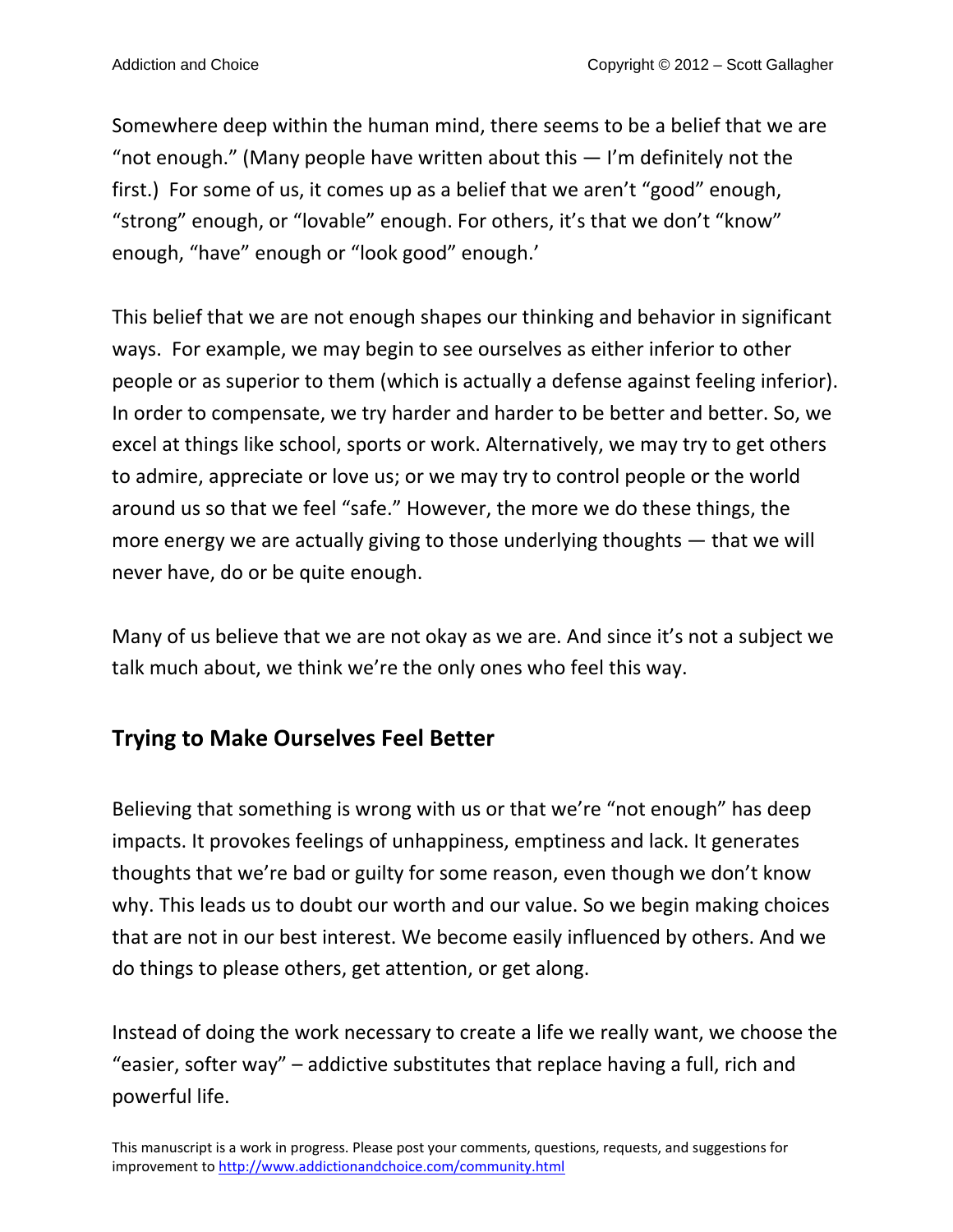Here are some more examples of what that might look like:

- If we are feeling powerless and worried about our life, we may try to get that power back by demonstrating power over our kids by controlling them. We may avoid worrying about our life by worrying about our kids – or anyone else for that matter.
- If we're feeling empty, we may try to 'fill ourselves up' through food, drink, entertainment or activity.
- If we don't think we're good enough, we may use over-working or taking care of others to feel "enough."
- If we don't believe we have value, we may try to prove our worth through over-performing or trying to attract the praise of others.
- If we see ourselves as weak or vulnerable, we might suppress our feelings and emotions (such as tears, anger, tenderness or love) and become tougher and more aggressive.
- If we're afraid of being "wrong," we may do everything we can to be right and not make mistakes.
- If we believe we're not lovable, we may compromise ourselves sexually or emotionally to get love, acceptance or esteem from others.

By the way, this is not meant as a criticism of any of these behaviors. They are all "survivor mode" responses to not feeling good enough. But with each of these choices, we are actually burying or forgetting our true self. We use them to feel safe instead of growing, or to mask our real thoughts and feelings instead of being honest with ourselves and others. And eventually, we start to forget how we really feel and what we really want inside. We become, as the Pink Floyd song goes, "comfortably numb."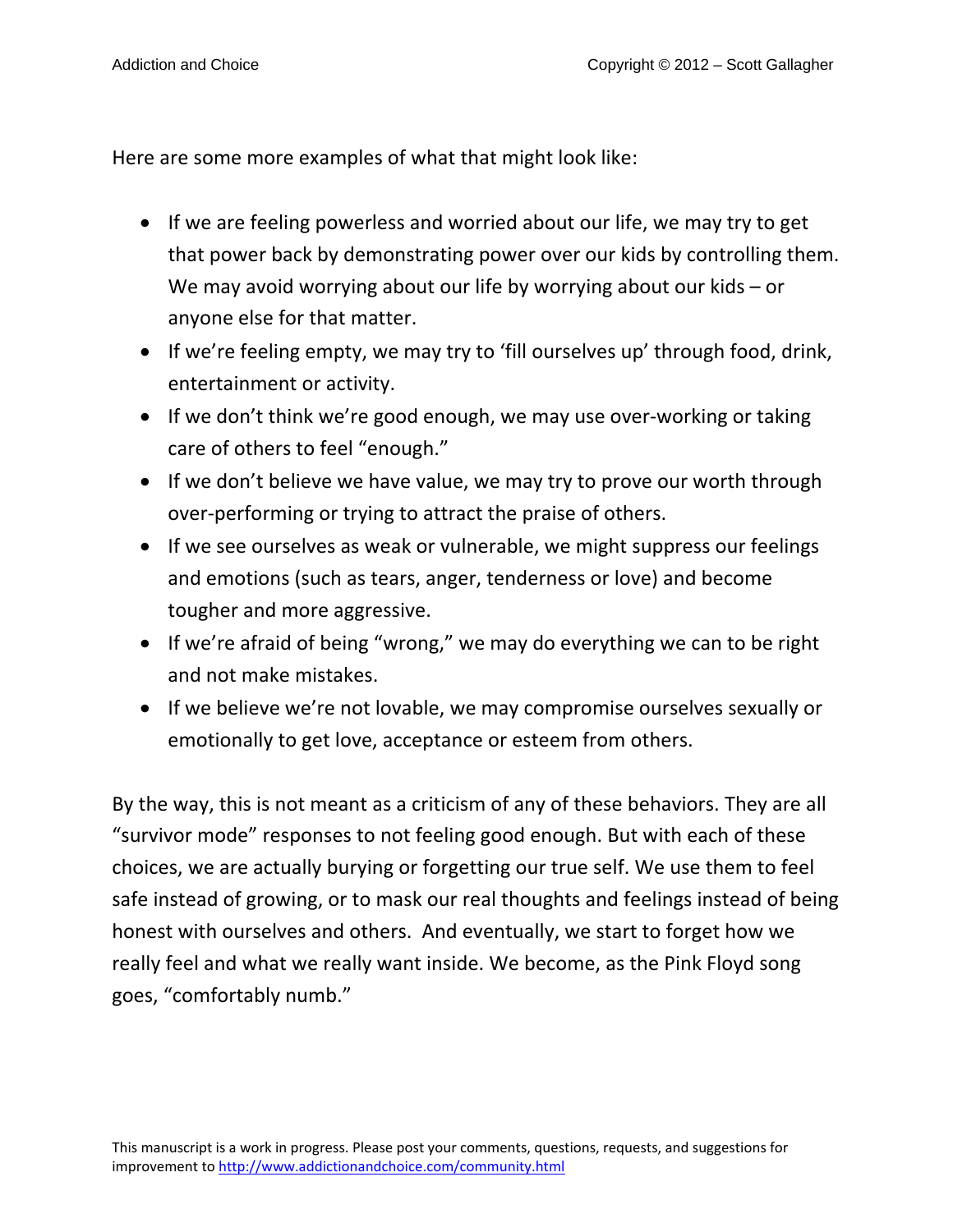In the short term, our addictions seem like excellent solutions to fill the gaps we feel inside. But in the long term, they actually perpetuate more problems because we haven't dealt with how we think and feel underneath.

# **Seeing Our Problems as Outside of Ourselves**

In addition to using these kinds of behaviors to make ourselves feel better, we also compensate by choosing thoughts that do the same thing. So we say things to ourselves like: "I didn't do anything wrong; *they* did it to me." Or, "There's nothing I can do. Other people are my problem." The value of these thoughts is that they protect us from feeling wrong, guilty or bad by putting or "projecting" responsibility onto others. However, they also stop us from looking at the "real" source of our bad feelings, and *we begin to see ourselves as victims, which for me is the ultimate tragedy and what I am really out to transform*.

We think we're dissatisfied because we don't have enough money, the right job or the best car. We have a wife who doesn't understand or a husband who doesn't appreciate us. Or maybe it's that we're not the right height, weight, age or body type to be accepted by others. If we just looked better, then we would be happy.

All of these can certainly influence our self image and happiness. Yet in truth, none of them really matters because they're not the cause of our feelings. We could change any one of them and feel better for a while. But ultimately, it won't last, because they weren't the real problem. As long as we believe we're not loveable or good enough, our mind will continue collecting evidence to support our belief.

Seeing the outside world as the source of our discomfort or problems is very common. This then leads us into judging and criticizing others, or into chronic blaming and complaining about whatever is happening – a key trait of noticed in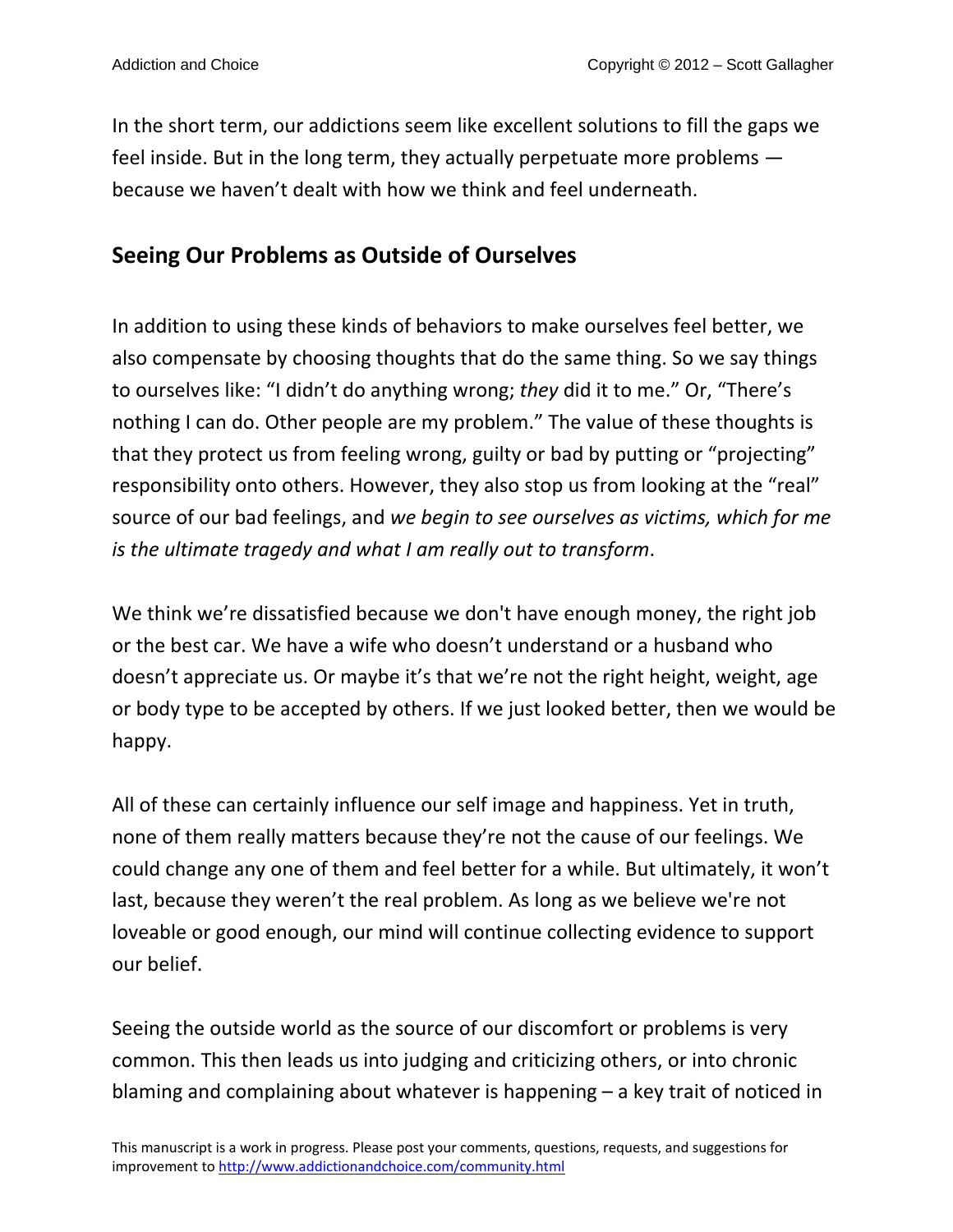ALL addicted people I've known (including myself). By seeing ourselves as victims, we are unconsciously choosing to not take responsibility for our life. Why? Because we can't see there is any other choice from the perspective of "victim." Or the opposite may happen. We might start trying to save others or change the world to make ourselves feel better. (I've done that too!). But instead of doing it from love and acceptance, we do it out of feelings of lack, fear, anger or a need to impose it on others, instead of giving them the **Power of Choice.** 

### **Do We All Look for "What's Wrong?"**

If you see yourself in anything I've just said, you might be feeling a little uncomfortable right now. Let me reassure you that that's not the purpose, and there's no need to be embarrassed or to beat yourself up about it. Because it's not just you — it's all of us. I still do it, just not nearly to the degree I used to.

I once heard a church minister state that this "blaming mentality" started with Adam and Eve. (Whether this is true or not, I don't know; but I loved the perspective.) He said that when God asked Adam why he ate of the tree of knowledge, Adam blamed both God and Eve, saying something like, "It was because of this woman you gave me!" Seeing the problem as either God's fault for creating Eve, or Eve's fault for giving him the apple was just Adam's way of putting responsibility onto others so that he didn't have to look at himself, because he perceived that that would have been too painful.

Another explanation for why we look for "what's wrong" in life is described well by Mark F. Weinstein in his book, *Habitually Great: Master Your Habits, Own Your Destiny*. In it he says that we have a societal predisposition for focusing on the negative. Here's the way he puts it.

"The 'Seeing What's Wrong Habit' is a Habit embedded in American culture. It is a good example of a helpful perspective that has been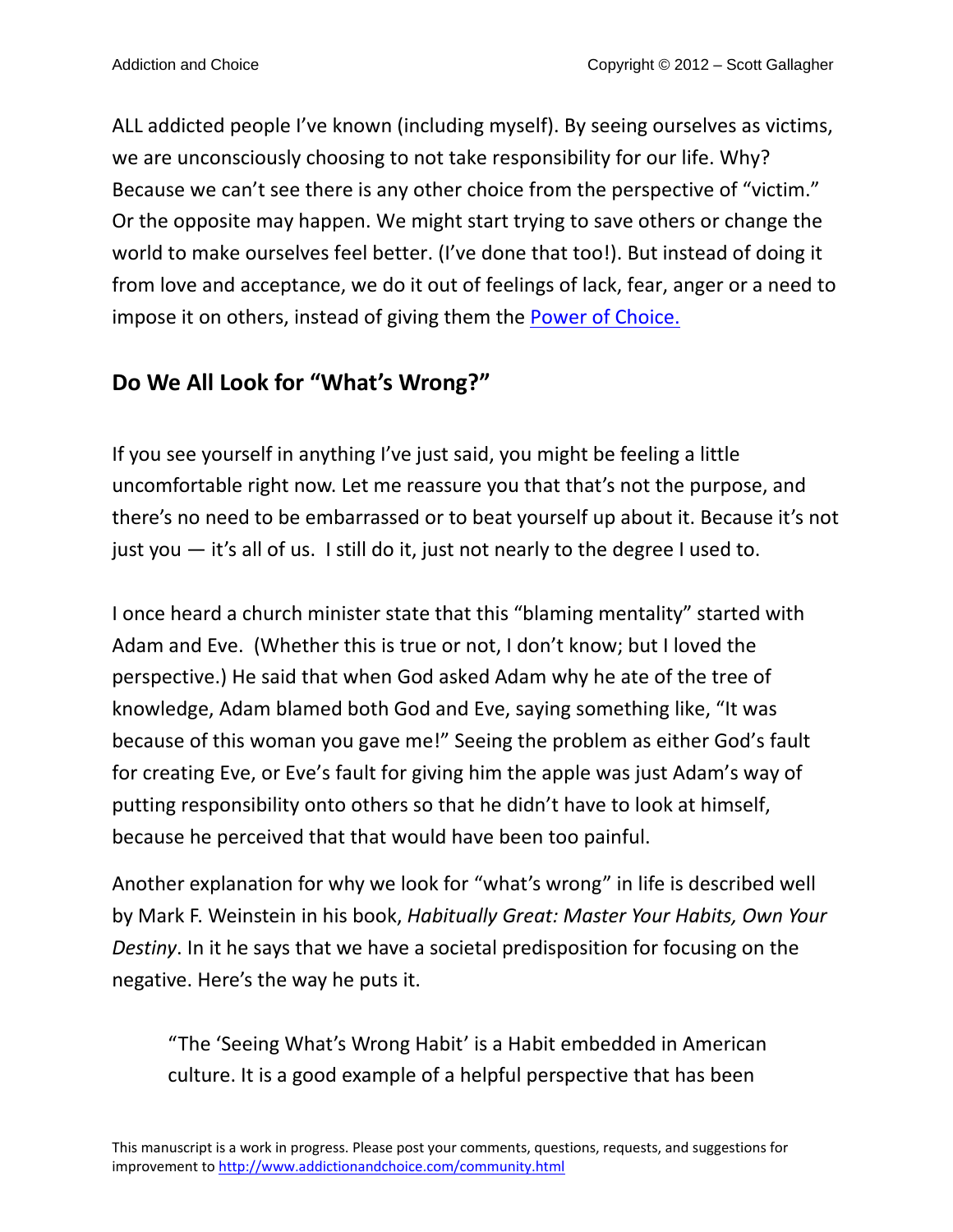overemphasized. The Habit permeates the way information is presented and shared throughout the media. It is so pervasive that our conversations are cast in its mold; we rush to judgment and spend a lot of time talking about what's wrong, criticizing an event or people or anything, rather than seeing what's right."

Weinstein then goes on to say that, "the roots of this Habit can often be found within our families of origin. Perhaps your mother or father was an expert at seeing what's wrong. And there you were at three, four or five years of age listening to somebody who is an authority on what's wrong. Given such a history, it would be hard for you not to grow up with that Habit; you would have been stamped with it."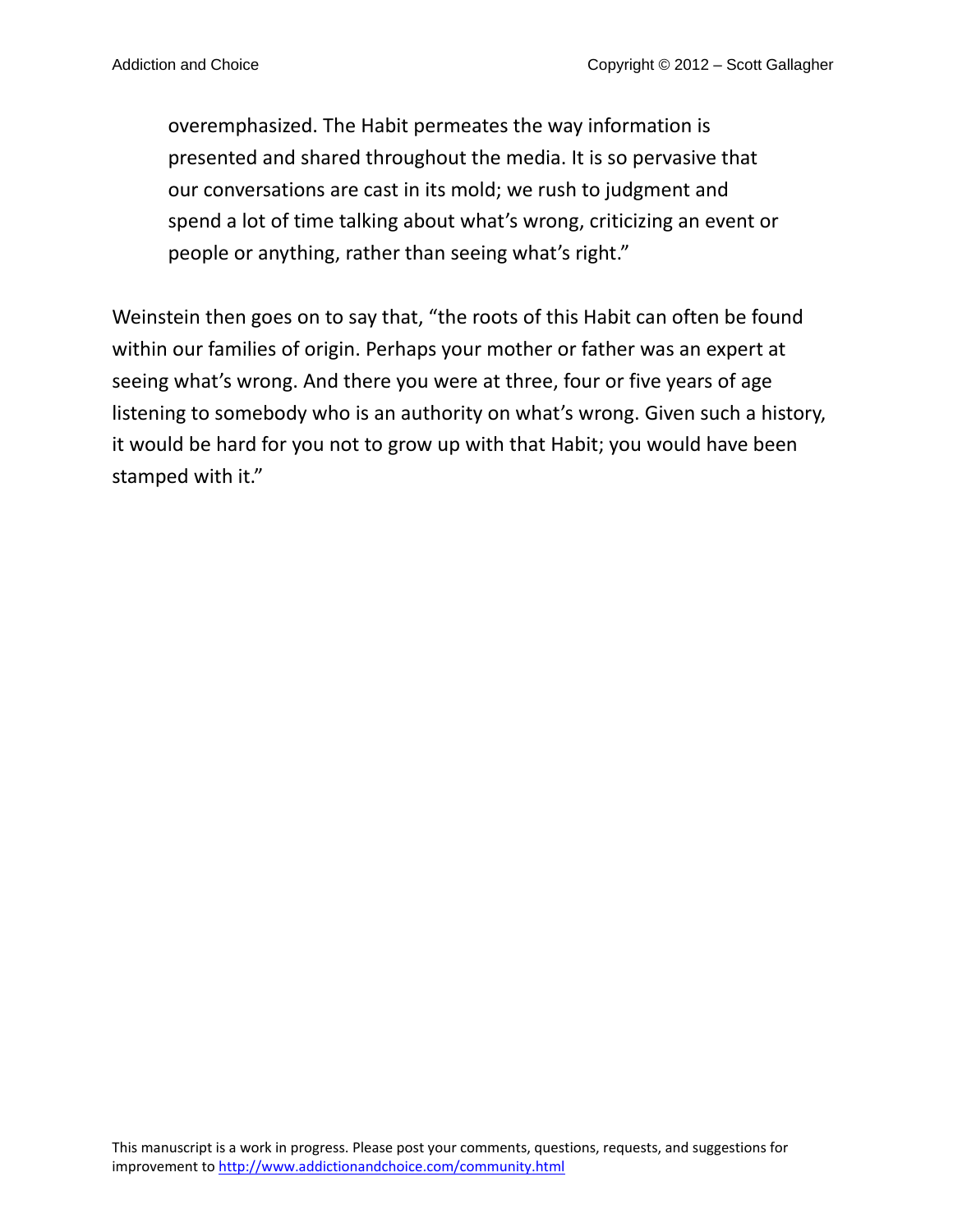# Why we keep substituting one bad habit or addiction with another

In the last section, I referred to an important concept that may have gone by a bit unnoticed, so I'd like to begin with it here. It's the idea/viewpoint that *our thoughts cause our feelings*. What I mean by that is this: when our thoughts are predominantly negative (about ourselves, others and life), these thoughts generate negative feelings. Conversely, when are thoughts are predominantly positive – when we see the good in people and the possibilities in life, our feelings are going to be more positive (PEACEFUL) as well.

I am a huge fan of the artist Sting and one of his songs comes to mind. "Let you Soul be your Pilot." What if the word "soul" could be substituted with the word "feelings?" What if our feelings are our soul speaking to us? Speaking to us about what? Maybe our feelings are a gift to us  $-$  giving us access to knowing if our life is on track to getting what we really want from life? Could it be that simple? Probably not, right? But then again, who gets to make up the meaning? You do!!

This perspective, helps us understand and connect some of the different perspectives we've gotten from the experts I quoted, the addicted people I've worked with, and the links between addictions and unproductive habits. Let me do a quick recap to show you what I mean:

What some of the experts said was, "if we don't have love, worth and happiness, we're going to have pain inside. And if we don't deal with the pain, we're going to use substances and behaviors to feel better." What the "addicts" said (I don't like labeling people) was that they believed something was fundamentally wrong with them (and often avoided dealing with that root belief by looking for what's wrong with others and the world around them). They then used their addictions to feel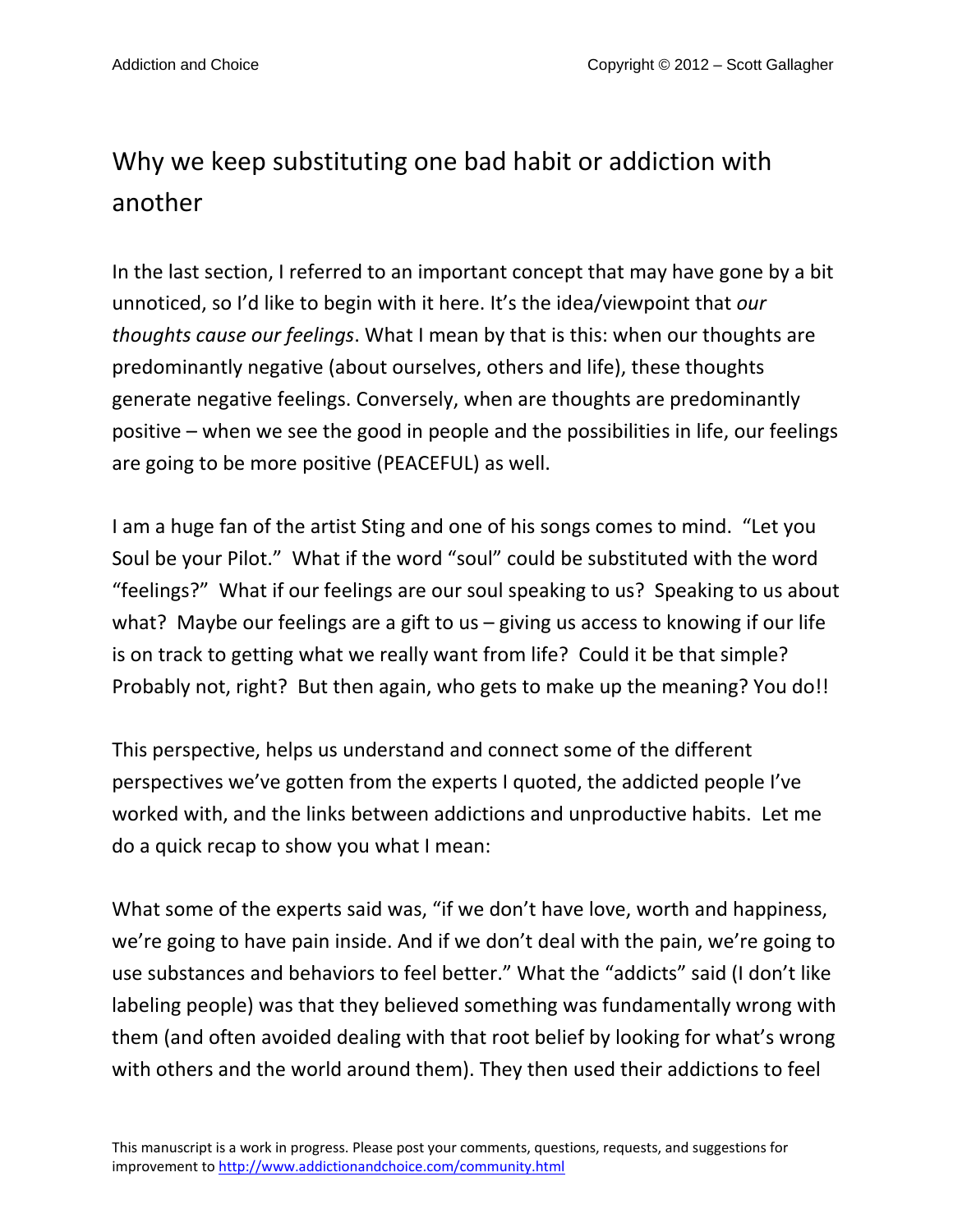better, but because they still saw themselves as wrong/inferior/bad, they felt even more guilt and shame for engaging in their addictions.

This core idea – that our negative thoughts and beliefs generate negative feelings – is what I believe is *driving our addictions and unproductive habits.* The more negatively we think and subsequently feel, the more we want to escape those thoughts and feelings in some way. And the way most people do that is by finding a substance or activity that distracts them from feeling pain, or makes them feel a little more peaceful even if only temporary.

This process is something I've seen countless times in myself and others. It looks something like this. Someone will engage in a behavior that they "like or enjoy," but some part of them wants to stop. Afterwards, they judge themselves, telling themselves that they are bad, wrong, dumb or stupid for doing it. With those thoughts come feelings of discomfort or guilt about their behavior and their inability to stop it, and about how they perceive others are judging them for it. This judgment and guilt brings them more mental anguish and emotional pain. And then, even though they want to stop, they eventually engage in the behavior again (or substitute with another "addiction") in order to avoid or escape this emotional discomfort or pain. Over time, the cycle becomes self-perpetuating.

If this might be what's driving us to engage in our addictive habits – then finding ways to reduce and replace our negative thoughts and feelings (self-judgment, guilt, etc.) would seem to make a lot of sense.

# **The Impact of Labeling People**

If negative thinking, judgment, guilt and shame are at the root of all addictions, then we should probably have a close look at how ours and societies judgments around the word "addiction" itself may be impacting those we care about.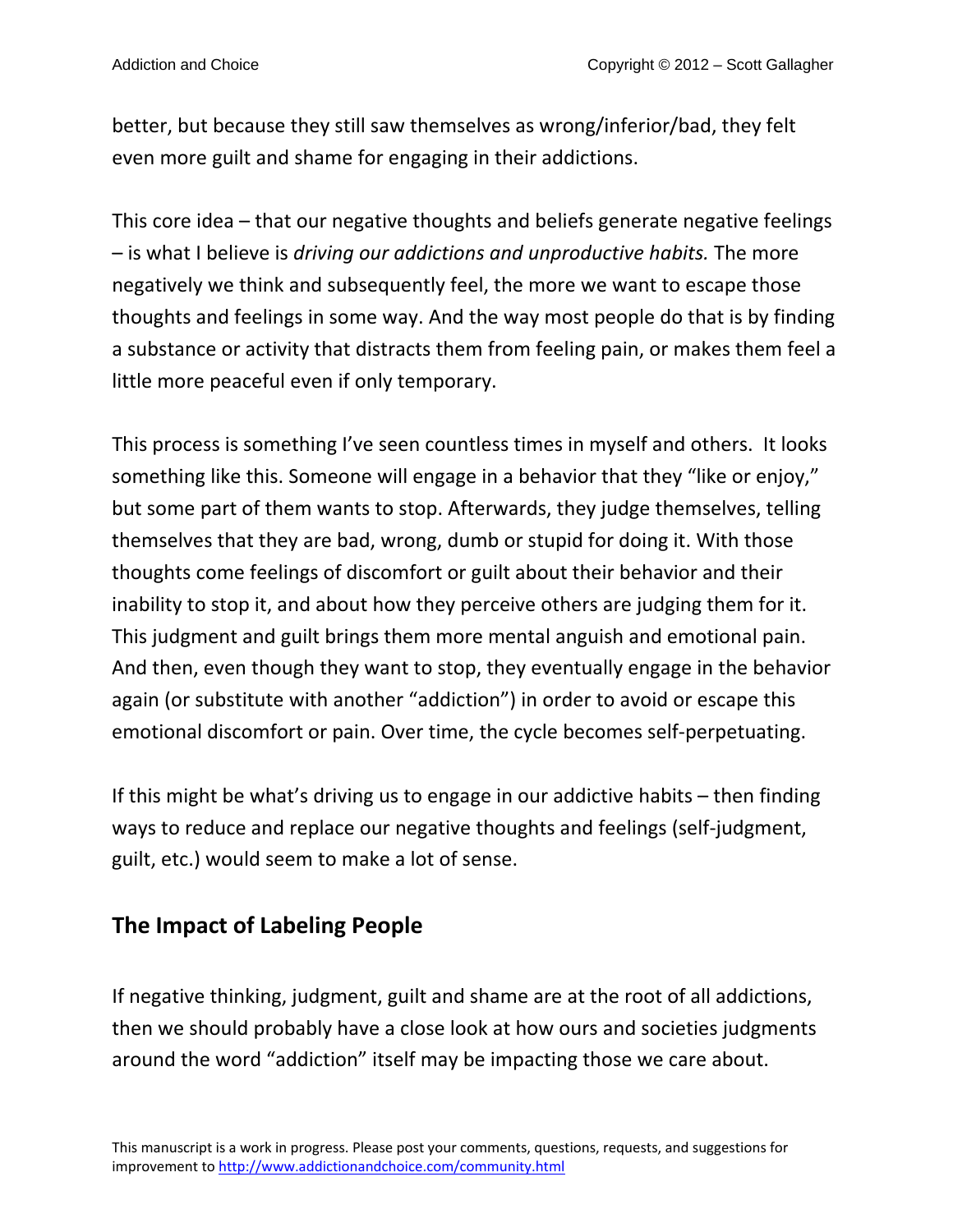When we call something an addiction, many people immediately attach certain beliefs and meanings to it. For example, we think of these addictive behaviours as being "bad, wrong or unacceptable." We may also judge the person the same way – especially if we see it as a choice they're making and not just as a disease or something they "can't control." So we have thoughts like, "They shouldn't be doing that. They're self-indulgent. They are weak. They don't have enough willpower." Or that they should stop, clean up and "get a life." Unable to accept, understand, or even look at our own unproductive behaviors, we project and label others or put them in a "negative box" in order to feel more comfortable ourselves. Maybe we give others a label that means that they are unable to change so that we don't have to take responsibility for supporting them – or having the power or willingness to change our own behavior? But what impact is our thinking having on the other person? And if WE are the one with the addiction, how is it affecting us – since many of us are even harsher with ourselves than we are with someone else?

So, given the fact that, as soon as we call something an addiction, other beliefs come up, let's consider it from a personal perspective. For example, we may see ourselves as powerless or as victims; believe that we've done something wrong and "should" feel ashamed or guilty; or be afraid that others will be angry at us or judge us for it; we may even think that we "deserve" to suffer; and so on. Each time we think about our "addiction," more of these thoughts and feelings (often hidden or unconscious) are generated, because it's become part of our mindset about addictions.

This is why I've come to believe that it can sometimes be hurtful to judge another person's behavior as an "addiction." That doesn't mean that we shouldn't use the word, or make this assessment if we are the admitting staff at a treatment centre. But unless we can do it without disempowering judgment, this way of seeing and labeling people can be quite harmful. Why? Because people pick up on it. They hear it in our words and feel it in our energy. They know that we think that what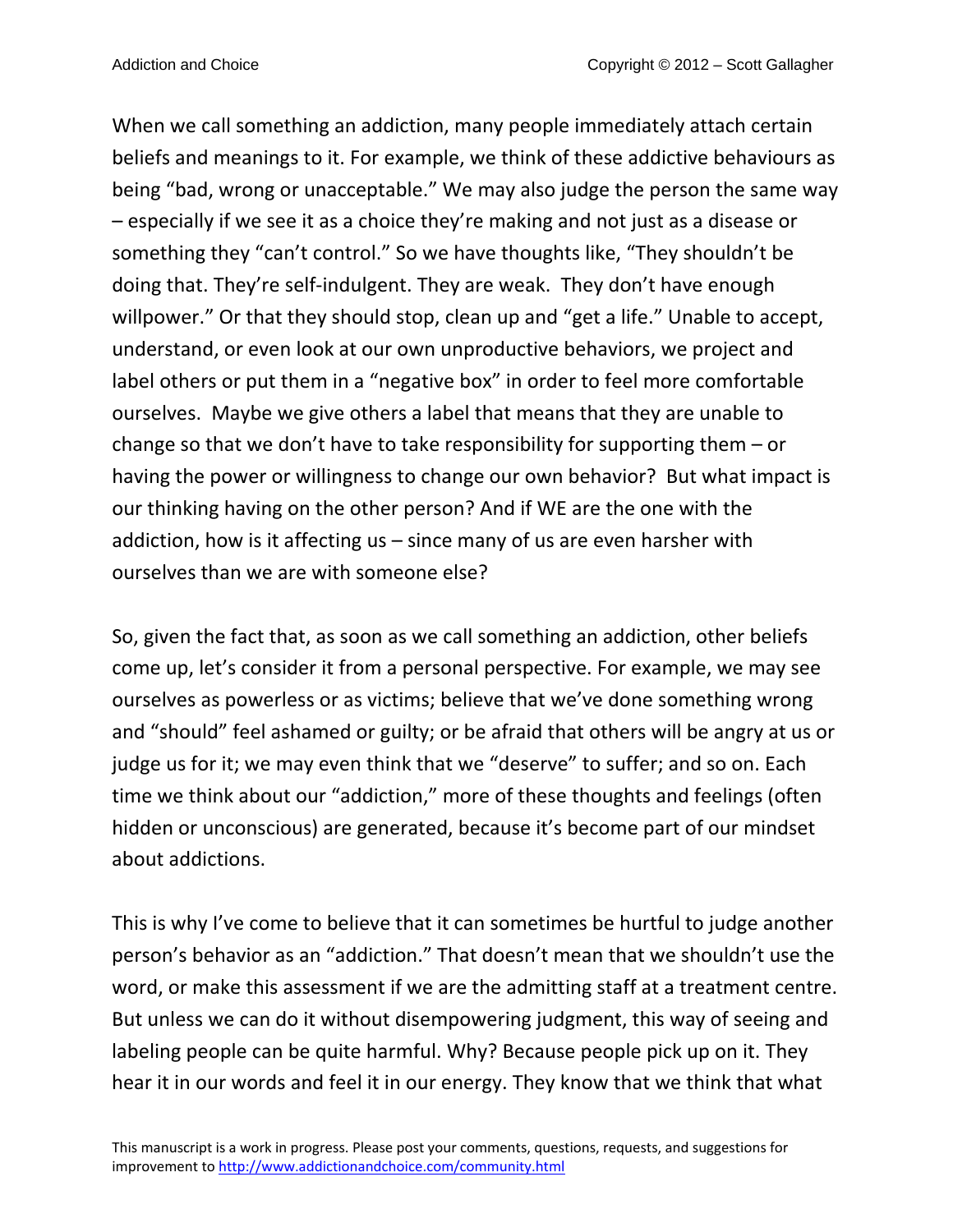they are doing is bad or wrong, even if we never say it. This reinforces their negative thoughts and feelings about themselves – and, in turn, fuels their addictions - and other unproductive habits even more.

The way we view, think about and talk about someone's addiction may actually be contributing to their problem. And it's is one of the reasons why I encourage people to decide for themselves about whether or not they want to use the word "addiction" to describe their problem.

# **How "Changing" the Behavior can fuel the Problem: Best of Intentions, Unintended Results**

Many of us have deep feelings that are touched when we see someone doing drugs, drinking to excess, or doing some other behavior that we feel is destructive. And whether out of fear or compassion, we want to "help" — in other words, to get them to stop what they're doing. But let's look a little deeper at what happens when we want to get someone to change.

Here's one very common scenario: In our desire to help, we begin focusing on the other person's problem. We point out their "bad" behavior in order to be "constructive." We subtly start making suggestions about what they should do. If they don't hear us or make use of these suggestions, then we go further by actually telling them what to do, or making other efforts to control or change their actions. We may try to convince them that they need help. Or we threaten "consequences" if they don't do what we think is "best for them."

Our intention could be very well meaning and coming from genuine concern for them. However, what underlying messages are we sending out when we try to fix someone's behavior? The message is that something is wrong with their behaviour (and sometimes, with THEM). And this often has unintended, negative results that are actually the opposite of what we had intended. Why? Because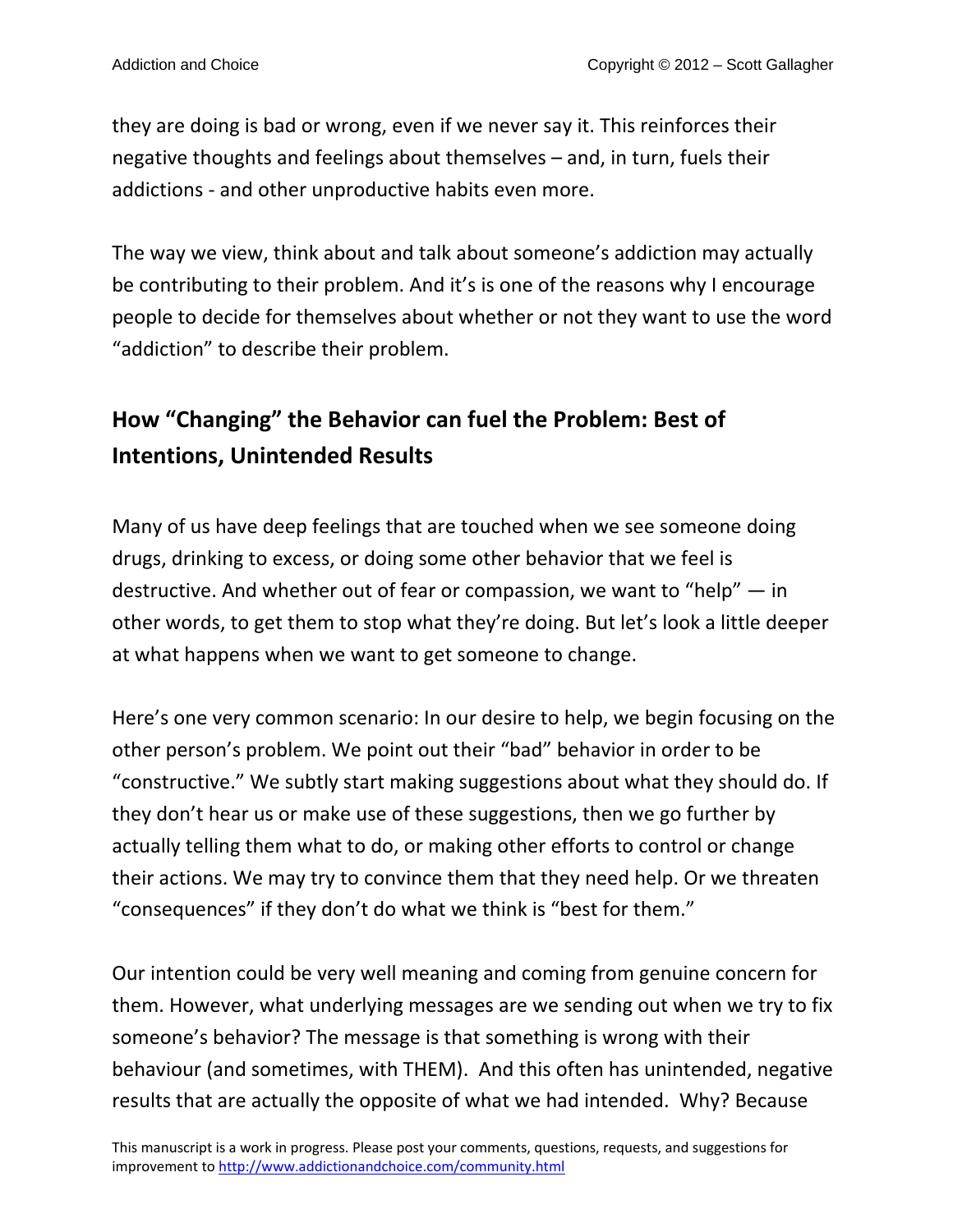our thoughts, words and actions reinforce the fundamental belief they have about their "wrongness".

Having been addicted to so many things myself, I can tell you something: We ALREADY think and feel this way! We already "know" we're bad and wrong. We already judge ourselves ruthlessly and try our best to fix ourselves. Having someone else treat us this way just confirms and adds to our own negative perceptions. And it really does *stimulate our desire to engage in our various addictions even more*, so we can avoid the discomfort.

What I've found continually in my work is that trying to fix, change or control others actually alienates the people we want to help. Whether it's a parent, a spouse, a friend or an addiction professional, if we are out to change someone or impose our choices on them, people perceive that very quickly. Many will then resist our efforts, lie to us, and avoid contact, because being around us reinforces their thoughts of being inferior or not good enough. Again, unintentionally, we are adding to the problem rather than alleviating it.

Labeling or fixing people can also separates us from them. Because underneath our language and actions is a kind of thinking that says, "These people have addictions, and I don't." "I'm okay, but they're not." Or "We're fine, but they're broken." Putting our attention on their "bad" behaviors also lets us forget about our own. It blinds us to the things we are doing – the addictive behaviors or habits we indulge in – that, while they may not be as severe, still come from the same needy, hurting, compulsive or unfulfilled place inside. This is why I choose to see all addictions and "bad" habits as connected, because it reminds me that everyone might have them; and it stops me from looking at someone with "a problem" as being somehow different from myself.

# **Do You Have an Addictive or Bad Habit?**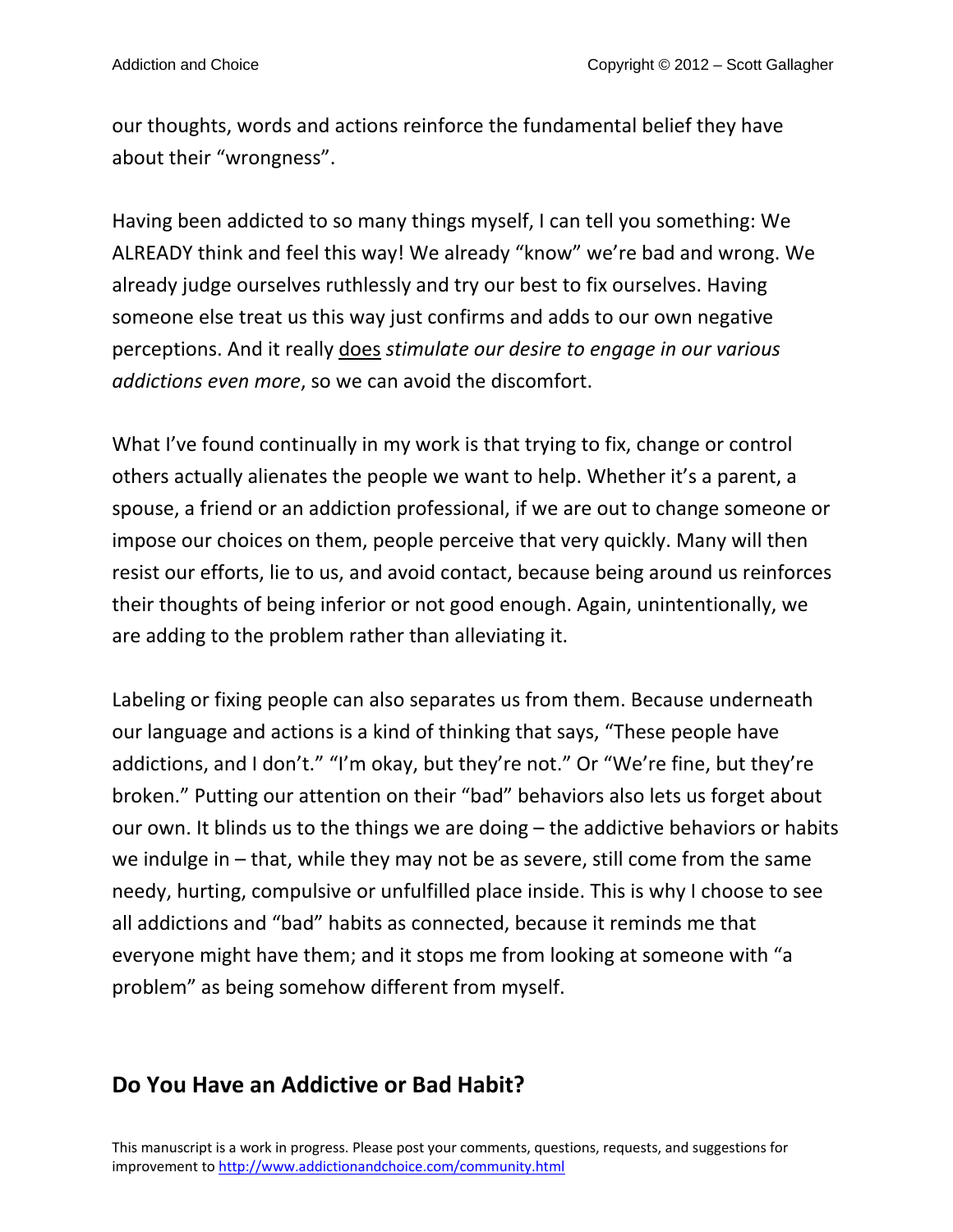Now let's bring all this down to a more personal level, one that everybody can identify with. Do you have a "bad habit" that you'd like to stop? Most of us would probably say that something we do is "bad," right? And so what — it's a harmless thought. Or is it...?

Yes, it's true. We ALL do things that aren't "the best" for us. So, we eat too many jelly donuts or buy too many shoes, obsess and worry about our love life or don't spend enough time with the people who are important to us. It is human nature to do things that we think we shouldn't, or to not do the things that we think we should. However, this time I'm not so much interested in the habits, but what we call them.

When we label something as "bad," somewhere inside us we have a negative judgment about it. By using this word, what we're really saying is that it's "wrong" and we shouldn't be doing it. This thinking may be subtle, but it's there. And with these thoughts come negative feelings. In response, some part of us either thinks we should stop, or may actively try to get us to do so. And when we don't, we frequently feel like we've let ourselves down. So we try harder to get ourselves to change. Our thoughts grow more negative, and our feelings do too. We use more pressure, willpower or guilt to make ourselves stop. And even if we do manage to stop, we substitute with other bad habits or addictions, and comfort ourselves by knowing these substitutes are not as "Bad"! And the cycle continues.

Whether you see what you are doing (or thinking) as being a bad habit or an addiction, I'm asking you to consider the process that might be driving it, and that perhaps the problem is not the behavior you are doing, but your *belief in the "bad-ness"* of it.

To test this out, listen to your thoughts and feelings the next time you engage in whatever "bad" habit you may have. Notice any thoughts, judgments or beliefs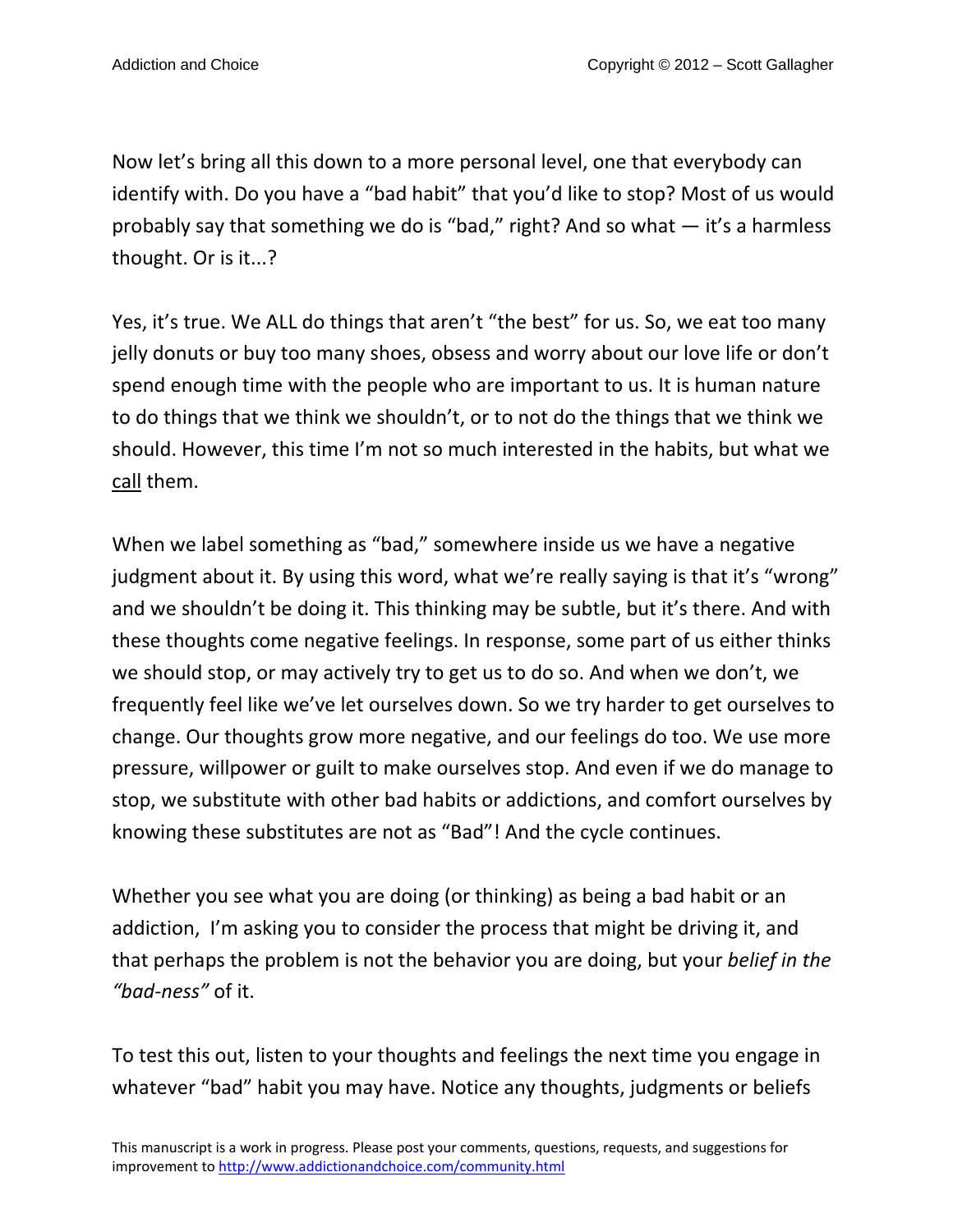you have about the rightness or wrongness of what you're doing. Watch the way you talk to yourself. And see if you begin judging yourself as well as the behavior. (For many of us, this is where our thinking goes.)

Next, watch to see if your negative thinking about the habit gets reinforced by people around you or society as a whole. One obvious example of this is weight and dieting. For example, how our spouse, friends or co-workers look at us or make comments about our weight. Or the way TV shows and public figures talk about being thin as "good." Or that we won't be loved or admired if we are heavy. What messages are you picking up from others?

Now, what happens if you stop your habit? Do you start to feel angry, frustrated or unhappy inside? And if you feel that way, do you eventually engage your habit again to feel better, but then feel worse for having "failed" or let yourself down? If this has ever happened to you, think back to that experience and see if the energy of the words like "bad," "wrong", "negative", or "guilty" were present for you. If so, ask yourself: "Was the problem really in WHAT I was doing, or my negative thoughts and feelings about myself and what I was doing?

As a final thought: What do you think your life would look like if you were in the habit of NOT seeing yours or other people's habits or addictions as "bad", "wrong", or "negative"? For me, this is a habit worth mastering – and the key to ending the addiction substitution game – to being free – REALLY FREE - from ALL Addictions.

### **The Power of Focus**

The more we focus on something, the more it grows in our thoughts, feelings and experience.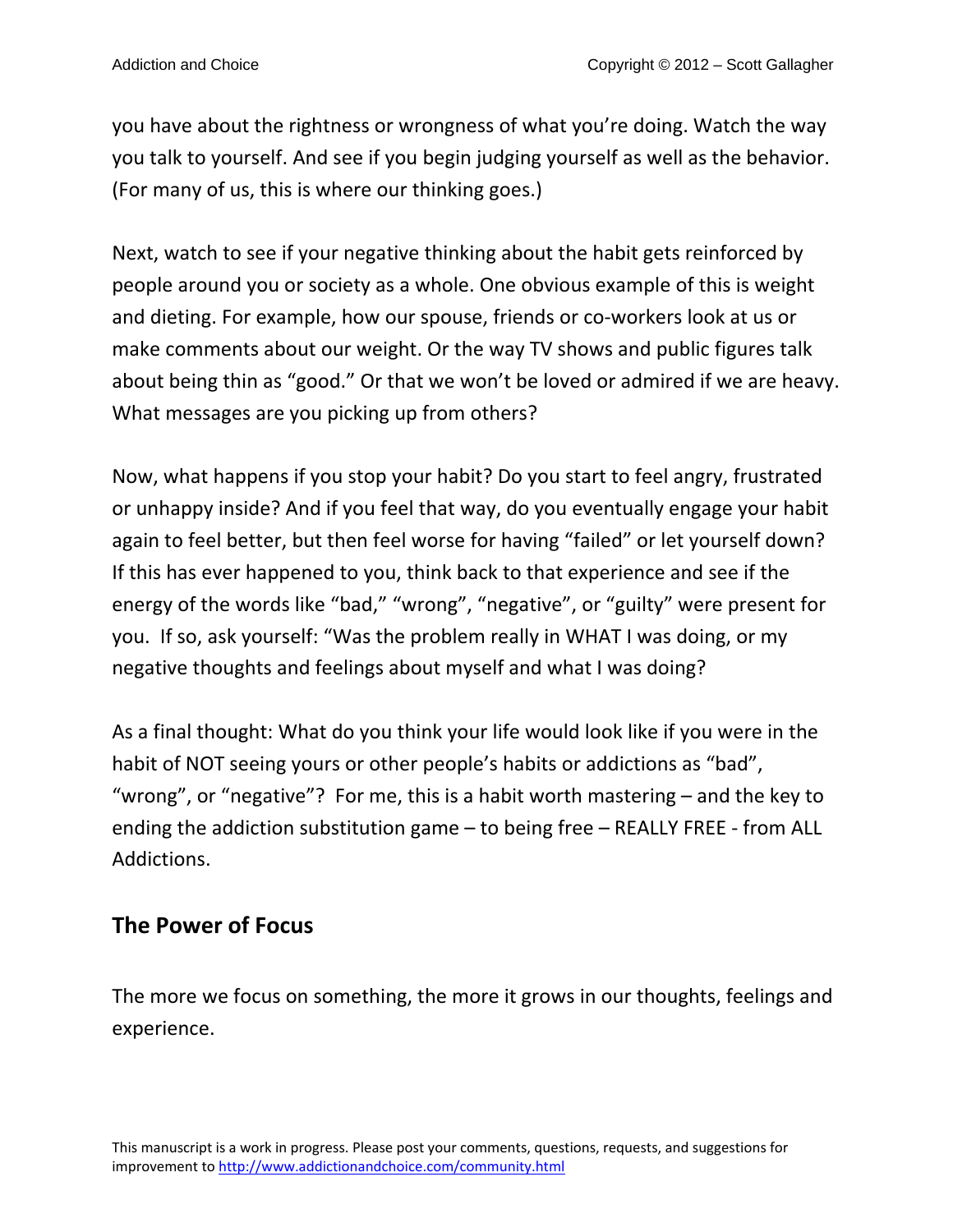Here's an example: Let's say you're in the midst of a cold and snowy winter, and a friend tells you they're going on vacation to a beautiful, exotic and sunny place. What happens in your thinking? First you might say to yourself, "Wouldn't that be great? I could really use the rest." Then maybe you'd get jealous. "Oh yeah, they get to go but I don't. Why don't I ever get to go on vacation?" (It's part of looking at "what's wrong" with life, right?) After that you might say to yourself, "I wonder how much it would cost?" You begin noticing ads in newspapers, on TV or online. You start thinking about whether you can afford the time off. Then maybe you go as far as booking a trip, or you finally decide it's impossible and put it out of your mind. And all of that started with a simple comment from a friend. *The more we focus on something, the more it grows in us.*

The same process happens with addictions and "bad" habits, but in a negative way. Whenever we think about them, we are giving them our attention and energy. "I really shouldn't do that. That's bad, that's wrong. What if other people knew I was doing this?" And so on. The more we think about them, the more we generate negative feelings. And the more concerned, frustrated, guilty or upset we become, the more we lock them into our behavior. Similarly, the more critical we become of others, the more this reinforces their behaviors too. So is it any surprise that we keep substituting our bad habits and addictions with other bad habits and addictions?

On a societal level, it's like the war on drugs. Sure, we might have some "victories" at times; but overall there doesn't appear to be any less drug use. While we are fighting one particular group of drugs we see as bad, other one's creep up (substitute) to take it's place. Have you noticed the increase in prescription drug addiction now? So is what we're doing really working? Perhaps it's the same principle at work. The more energy we give to what we don't want, the more we attract more of what we don't want? The more we focus on what's "bad," the more we keep attracting  $-$  and experiencing what's "bad"  $-$  which includes "bad habits and addictions". Kind of like how people leave one abusive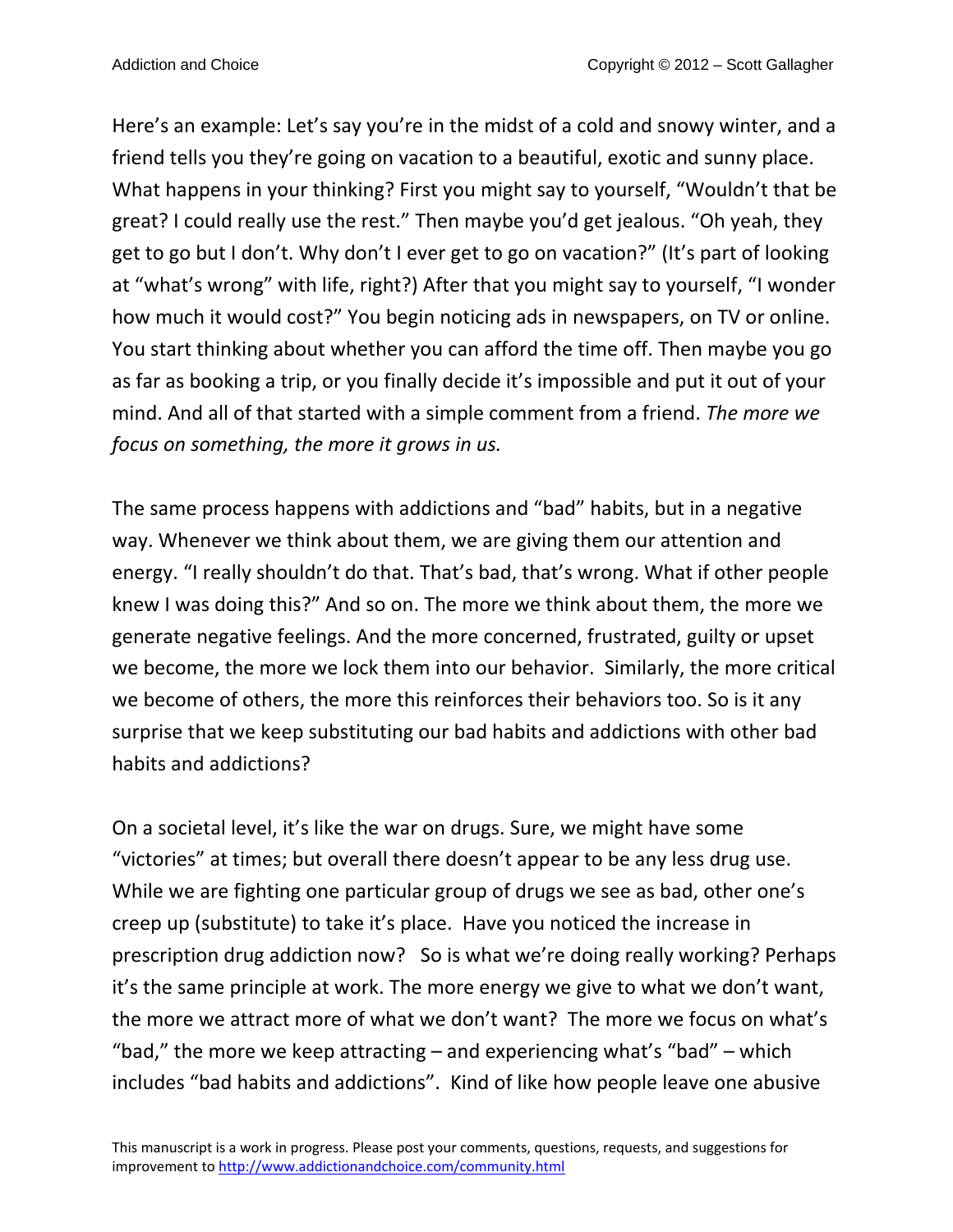relationship only to attract a different looking abusive relationship – substituting one abusive relationship with others.

Now let's consider the impact of some of the things I mentioned earlier: The way we label and judge people who have addictions or any "bad" habit. The negative energy we give them in our societal thinking, conversations and media. The fighting that goes on within the addictions field about "who's right" and "who's wrong," how to define addiction, what causes it, and the "right" way to deal with it.

At some point what hit me was that all of these are part of the larger problem. It's our negative "judgmentalism" around addictions and unwanted habits that I believe is fueling our "addictive" society.

How much does our trying to control or fix others actually perpetuate their problems? No one can say for sure; yet every mother who brings their child to me for counseling or coaching eventually gets this idea when I explain it to them this way: "Have you ever noticed, when you worry a lot or try to fix your child, that they often react negatively, or do even more of what you want them to stop?" "Yeah, I've seen that!" they'll say. "So, although it's with good intentions, isn't what you are doing actually having the opposite result?" I ask. And suddenly they see it. "OH MY \_\_\_\_! I didn't realize that my worrying was actually reinforcing their problem." And often times just knowing this makes no difference for them either because they too are addicted - addicted to fixing and controlling people. And that's when they begin looking for a different way to help the people they care about.

So when we try to control, pressure or guilt ourselves into changing a bad habit or addiction (whether it be in ourselves or others), we are actually giving the thing we want to change power.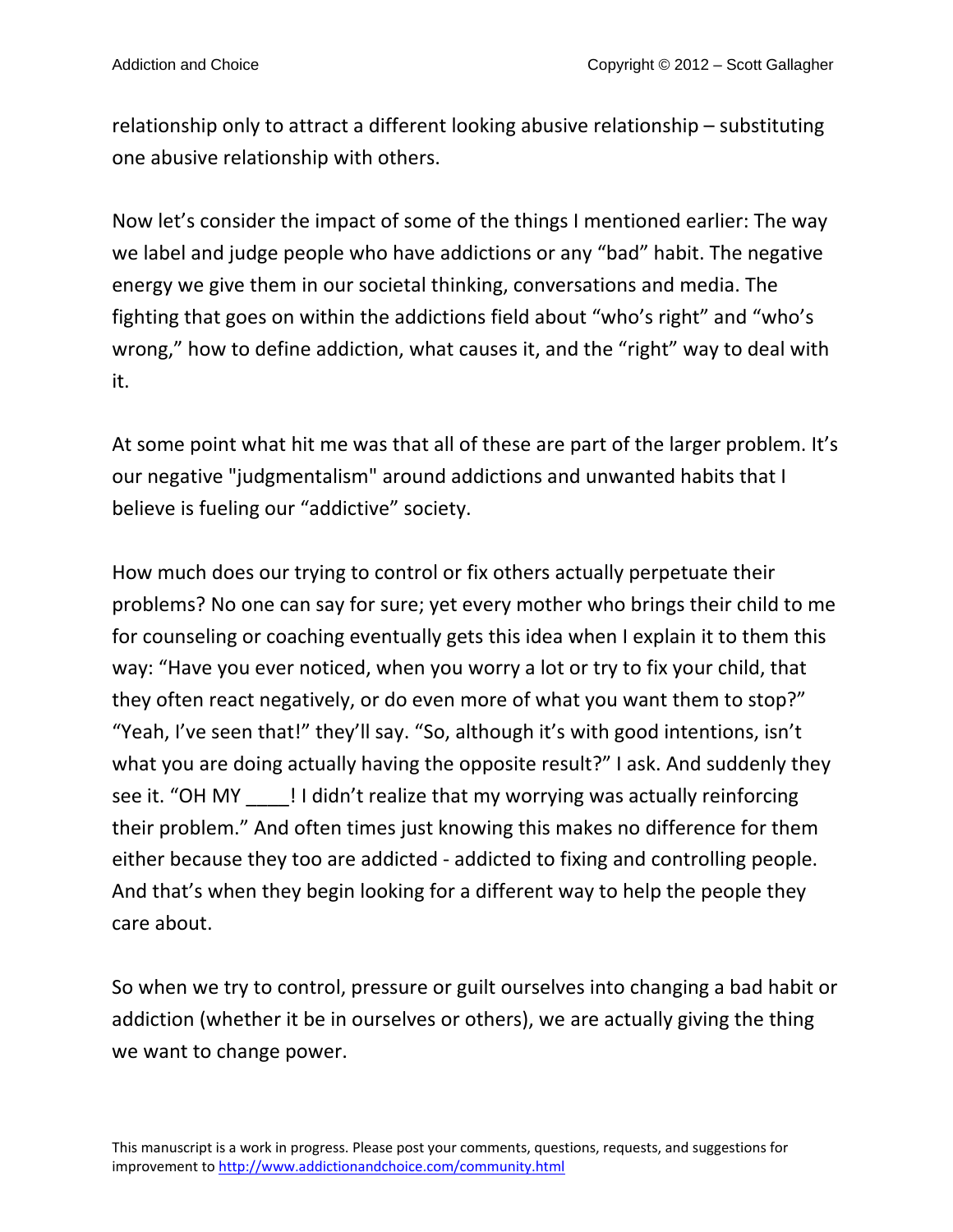Interestingly, the same thing happens when we compare our behaviors to others', or try to hide them. Let's say I focus on your addiction, but keep mine private. (You're a drug addict on the street, but I do my "habit" in the privacy of my home.) Maybe I see yours as "more serious" (like drinking or gambling) and minimize the importance of my own (excessive worrying or over-eating). Or perhaps mine is more socially acceptable – like shopping, over-working or trying to change others – and people encourage or even praise me for doing it. "Wow, look at how much she cares," they say, as I'm out there fixing the world.

Now don't get me wrong. I'm not trying to say we shouldn't try to change personally, or that there's something wrong with helping others or making a difference. But the issue is HOW we do it, and what is really driving us to "change". If we are continually criticizing our own habits and addictions, or telling others not to do them, we are growing negative thoughts and feelings. The same is true when we are arguing about how to deal with addictions or whose definition or approach is right. We are still contributing to what fuels the addiction substitution game. At least that's the way it appears to me.

# **Using Labels to Avoid Responsibility**

There's one last way we use the words "addiction" and "bad" habits that I think is worth mentioning here. It's a bit hidden, but perhaps you'll recognize it.

Many people now use the word "addiction" very liberally. It's something we see all over. When I do talks in schools, I hear kids talking about their addictions, regardless of what issue they have or how severe it may be. The same happens in our popular media, as celebrities talk about their addiction to this or that. It's like the term "everyday addictions" — the idea is now being applied to almost any kind of behavior we have difficulty stopping. This can be very useful, because it's normalizing the word – taking the morality out of it, making it something we can all identify with, and taking some of the shame and blame out of it. However, it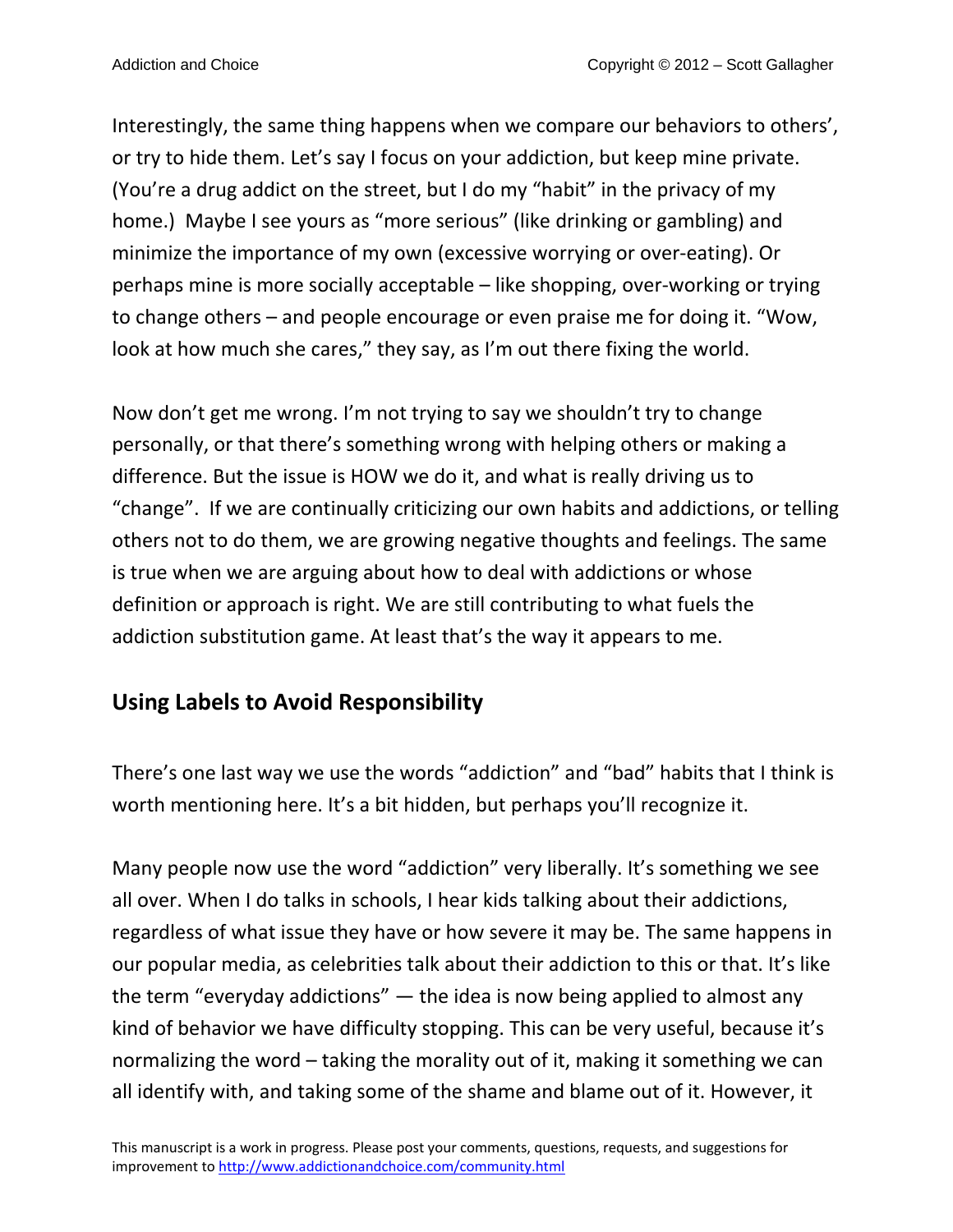also has its downside, because at times we are using it to avoid taking responsibility for our behaviors.

Sometimes what we have might not be an addiction. However we hide behind the word because it implies that "there's nothing we can do about it" or that change is beyond our control. And the real truth is that we just don't want to change, or we feel guilty about what we're doing and our inability to stop doing it.

Used in this way, saying "I'm addicted" becomes an easy way out. And I've done that with different issues in my own life. I once believed I was addicted to junk food and drinking coffee. Yes, I had other "real" addictions, so I thought it made sense to say that these were too. But what I didn't understand then was that there was a pay-off to it. And the pay-off was, "I don't have to be responsible for doing what I would need to do to break free of my eating habits."

### **Why Do We Do That?**

One of the reasons we use Labels to hide behind is that many of us are afraid to tell the truth about what's really going on. In my case, it was, "I'm eating junk food. I know it's not good for me. But I have no desire to change. I'm not committed to doing so and I'm tired of being fixed and judged by others for not eating the way they wanted me to. They won't accept my choices, so maybe calling it an addiction might shut them up." In other words, it was a defence, a way to protect myself, something I could even joke about: "Hey, what can I do? I'm addicted to it!" What I was really saying was "Stop judging me," so people would leave me alone about my behavior. I didn't just do this for them though. I did it to justify the behavior in my own mind as well.

In my case, the word "addiction" was what I used. However, the term "bad habit" gets used in exactly the same way. In fact, that one is really common: "I want to lose weight, but I have this 'bad habit' of eating sweets or junk food." "I want to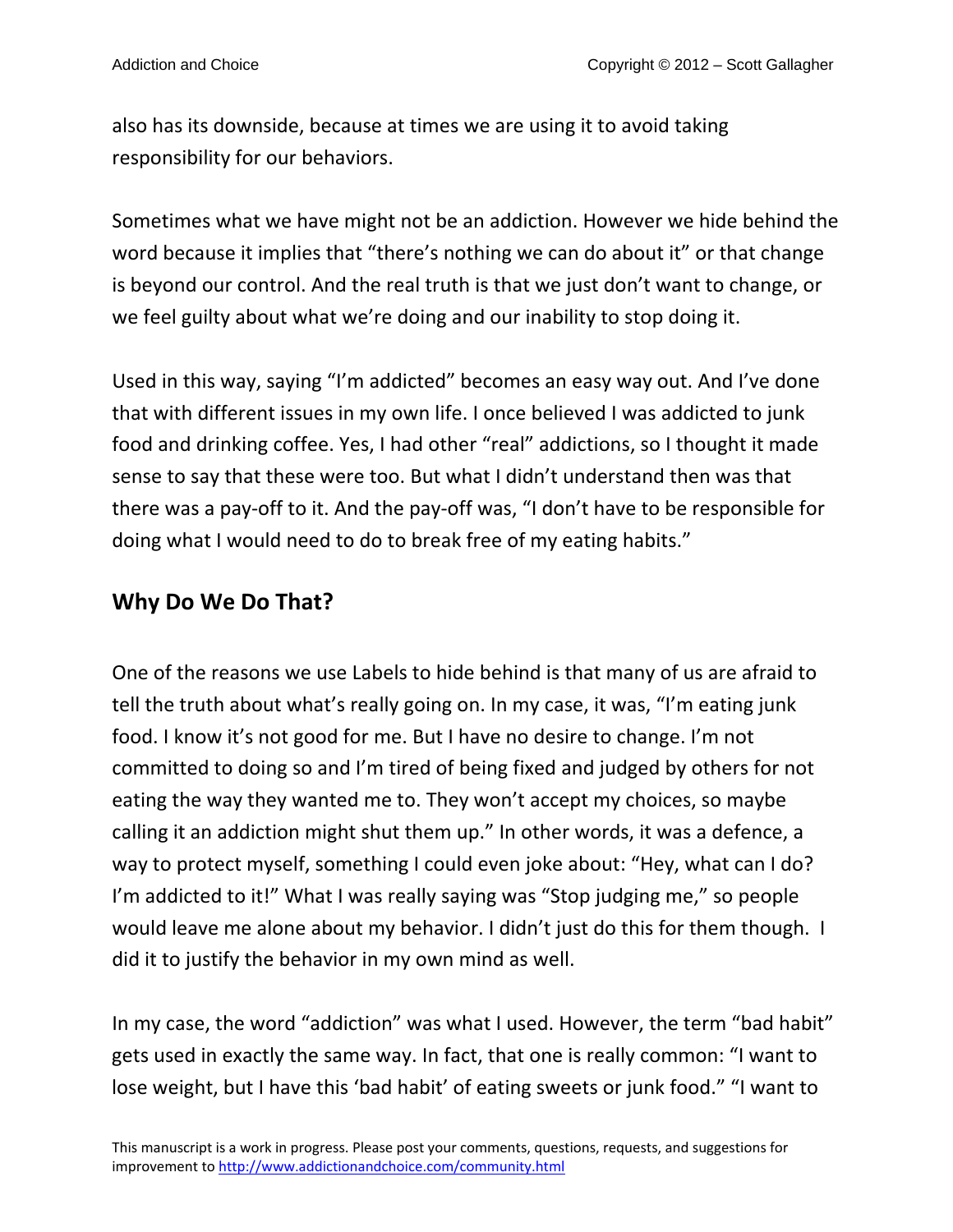be on time, but I have this bad habit of being late." "I want to be more active, but I have this bad habit of watching too much TV." It's become a way of letting ourselves off the hook; of saying to others, as well as to ourselves, "There's nothing I can do. I have no control." So, we unwittingly choose to become "victims" to our own bad habits and addictions.

Getting rid of guilt and shame about our behaviors is absolutely critical. In fact, that is why we can't totally negate the benefits of the 12 step or disease model of addiction for all people. For people who believe that they are bad and wrong for destroying their life and the lives of others - that they are worthless at the deepest level – believing in the viewpoint that they have a disease that they were born with, is often the perfect place to begin the process of letting go of the selfhatred. Of course this model is not the best for everyone; but no model is the best for everyone! And I really do include my model in that statement too!! Mine is not superior! In fact, it could hurt some people if even presented to them as even possibly being true. What do I mean? If my perspective is coming from a viewpoint that we ultimately are the "cause" of our addictions, some people can't hear the word "cause" as being different from "blame". For those people, believing they are the "cause" of their problems, could have them thinking they are to blame for them being sexually abused or traumatized at a level none of us has the right to say we "understand". Heck I would go so far as to say that imposing my perspective on certain people could provoke suicide – which if I did it "knowing" what I know – would not be suicide but murder.

If unconditional acceptance was present from the very beginning, I wonder if we would have no need to remove the guilt or shame about our behaviors. In fact, I wonder if many of them would never have turned into addictions. But for me, "unconditional" includes also not judging or seeing anything wrong with even "guilt" or "shame." It is a choice I make to be willing to look for (and create) the perfection in everything.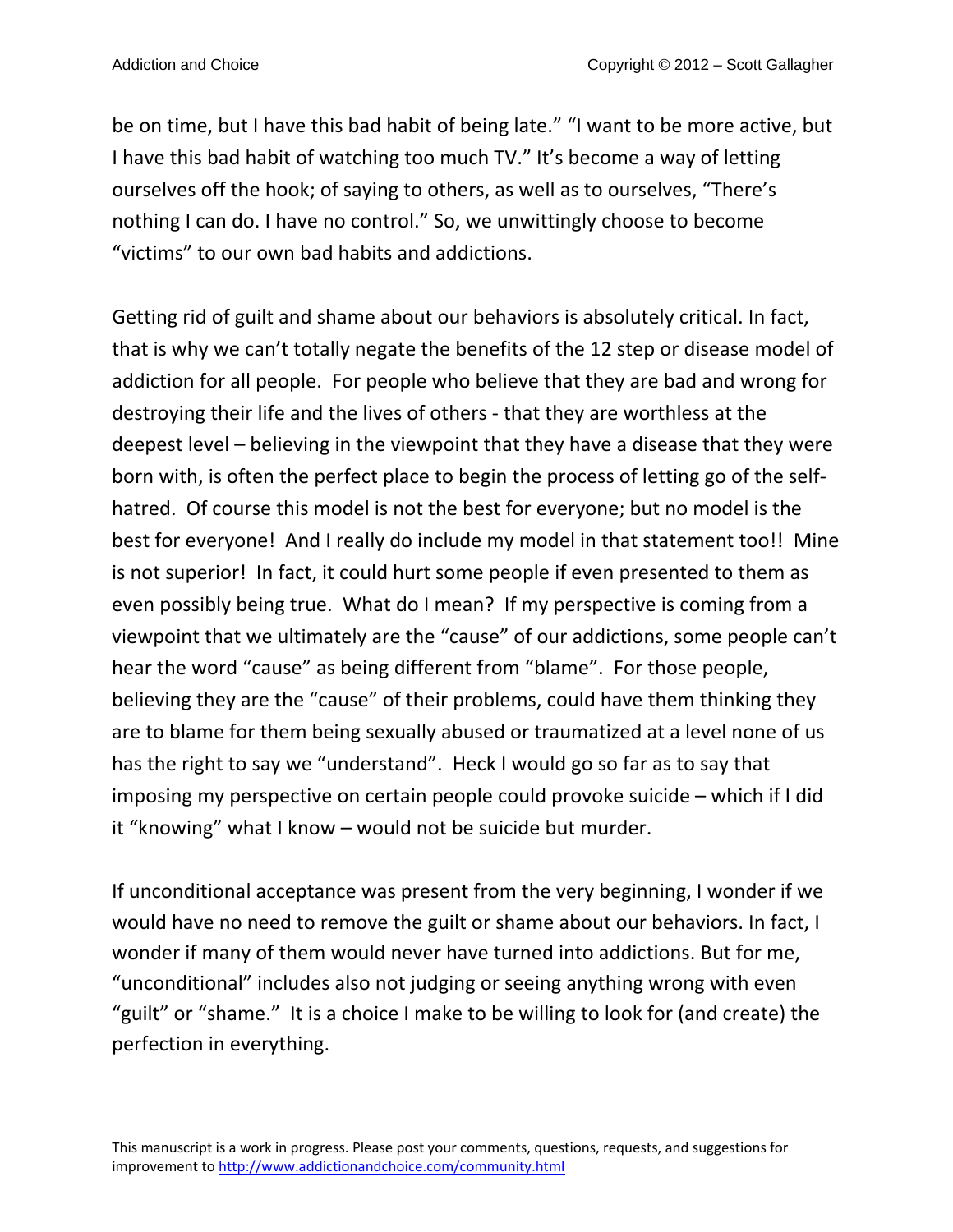Thanks for reading this far! This book used to end right here but I felt I had to add more content for my message to feel whole and complete. In the next week I am hoping to send you more writing – if not, I'll send you some video's – and definitely get more writing to you in no more than two weeks. Not sure if it is going to be a full chapter or what it is going to look like exactly just yet but it will be from the heart.

Thanks for your patience and for honoring me with your time, attention, and for considering my ideas.

Scott

p.s. Oh yeah, I really would love to hear your thoughts, comments or questions if you have time to post them on<http://www.addictionandchoice.com/community.html> ?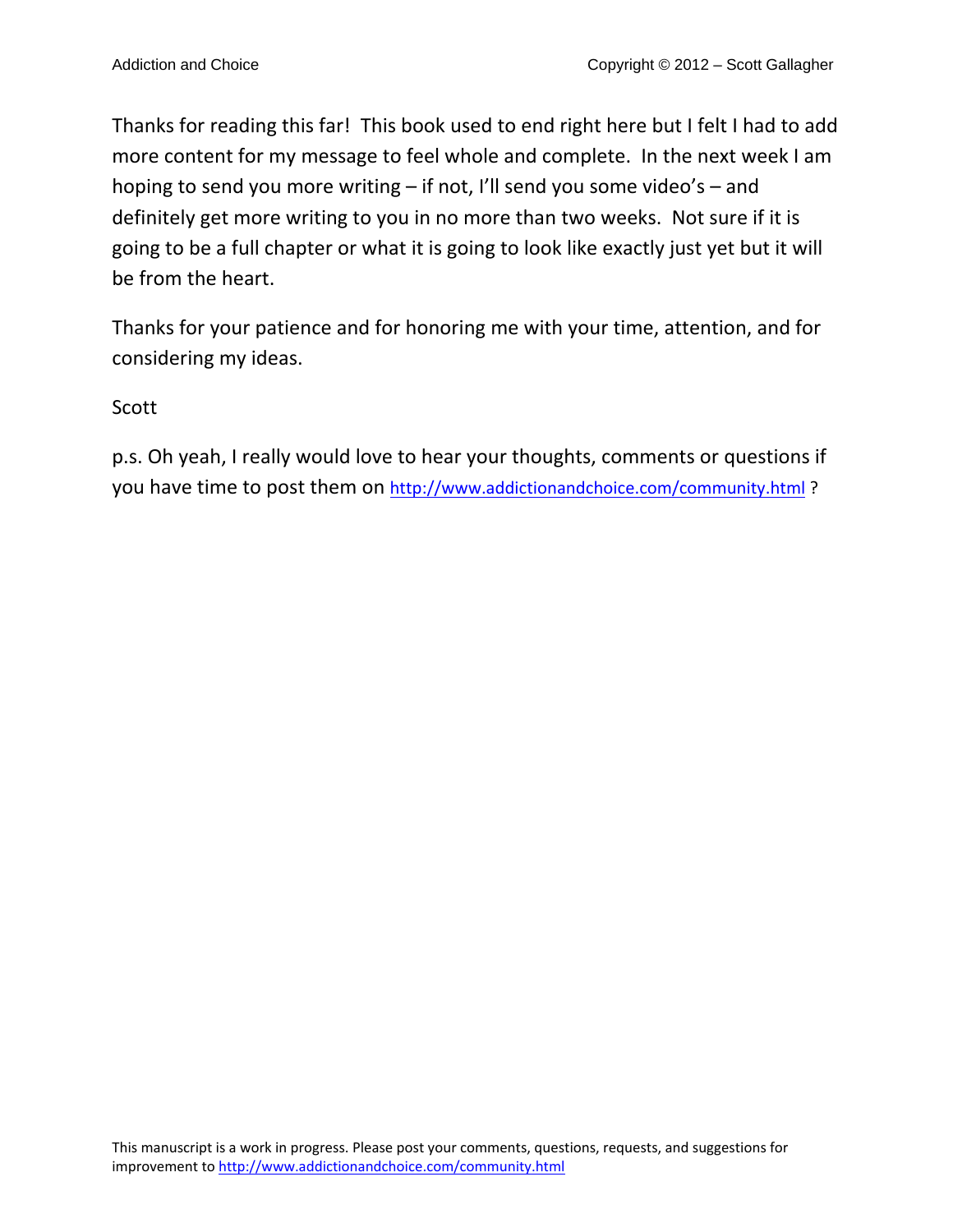# **Acceptance, Love, and the Power of Choice**

About 18 months ago, I coached a woman who had severe self-harm behaviors. Sarah was a recovered crack cocaine addict and someone who's well respected in Cocaine Anonymous circles, but she was regularly using razor blades to cut herself. She felt that this was an addiction too, yet was unable to stop.

When Sarah came to see me, she was really down on herself. "I can't stop thinking about cutting, Scott. I just can't stop thinking about it," she said desperately. So I began taking her through some of the principles I've described in this book, and how to apply them to her life. We talked about her judgments and self-talk around cutting. About the power of her thoughts, and why giving more energy to "trying not to" was actually making her do it more. And how she could try looking at "what's right" in her behavior and life, instead of always seeing what's wrong.

For several years I had been consciously training myself to see what was "right" in each person's behavior. Therefore, when we met I began by seeing her as perfect, whole and complete, choosing to see that *whatever* she was doing was in some way good. At one point I even said, quite sincerely, "Sarah, what's wrong with cutting? It's your body. Yes, you are cutting yourself. But other people do weird stuff too. We all do stuff. And there's nothing 'wrong' with it." We spent almost an hour talking about just that one belief.

Later in our meeting I asked Sarah, "In those moments when you cut yourself, does the physical pain of the cut provide a temporary sense of ease and comfort from all the bad, crazy and judgmental thoughts that were going on in your head just before doing it?" She looked up at me with one of those 'how did you know?' kind of glances, and said "YES!" This wasn't just a guess on my part; I'd heard it from other people who have self-harm behaviors. It's also what Dr. William Glasser described about addictions in the last chapter: they're a 'successful strategy' for coping with what is going on inside us.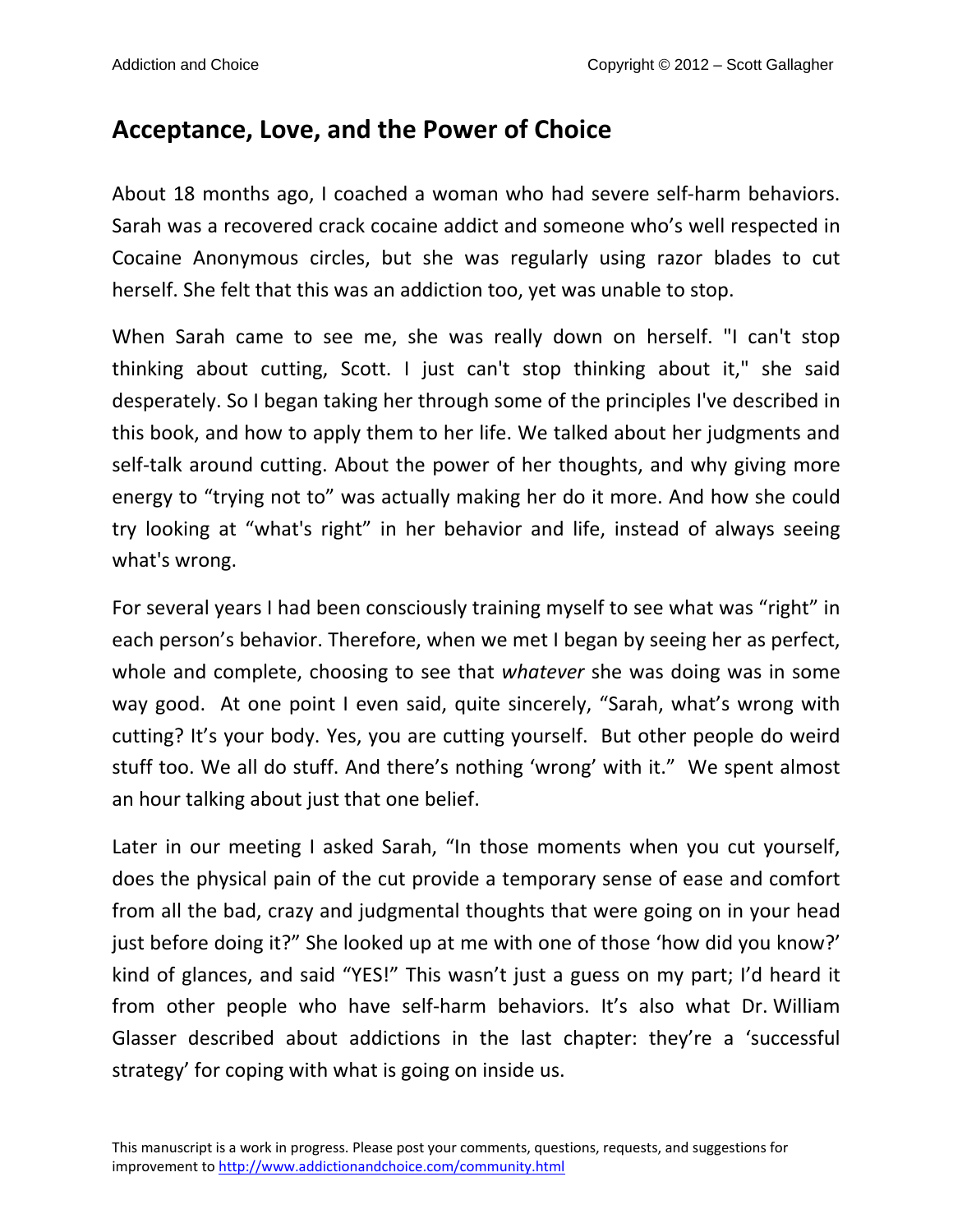When Sarah got the message that there really was nothing wrong with her or what she was doing – the choice to do something different (if she wanted to) became available. Suddenly she realized that she didn't have to judge or condemn herself any more, and that it was her own self-condemnation that had turned her "habit" into an addiction.

Just knowing this wasn't enough to stop her mind from doing it, however. So we then explored other issues that could also be at the root of her problem – in other words, driving her negative thoughts and feelings which led her to cut  $-$  and how to turn these around. For example, the value of having a vision for her future. What secrets she had been hiding in her life and what she was currently doing that was not honoring herself. And what small promises she could make to herself about cleaning up these issues  $-$  or what I call 'coming into integrity' with ourselves.

One of things we uncovered was that for years she had been doing all kinds of service-work to help drug addicts. However, a lot of it she did so that she would be accepted by her friends in Cocaine Anonymous; *and* out of the fear that, if she didn't help all these addicts, she might relapse herself.

I gave Sarah permission to look at what she'd really like to do, if the fear and need to be accepted were not driving her to "help" people. And when she saw the impact of not fully giving her heart to those she was helping, and understood there's nothing wrong with *not* wanting to help everyone, something shifted. She was able to look inside and tell herself the truth about what she really wanted to be doing with her life, which was being a karate instructor and becoming a lawyer. That was a big step for her, because it finally gave her some 'positive motivation' to move forward, instead of all the negativity she'd used for so many years to try to make herself change.

Sarah didn't want to stop helping addicts altogether; but you could say that she implemented a 'harm reduction program' for her own co-dependency in that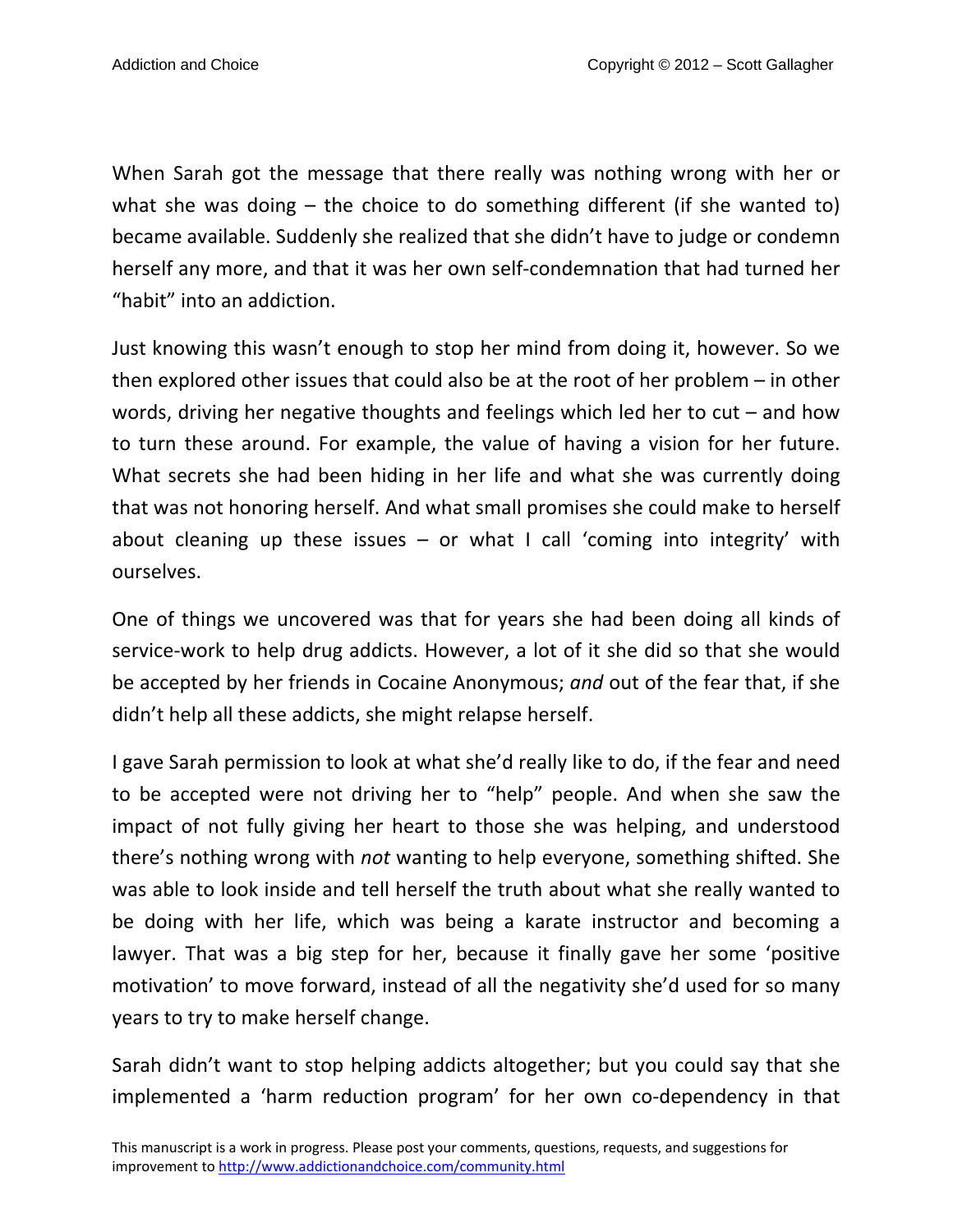area. After our meeting, she began having the conversations she'd previously been avoiding – telling people, whose respect she deeply wanted, about her new boundaries, what kinds of people to refer to her, and who she really wanted to help. (As it turned out, it was really only the severely desperate female crackheads who were in the process of losing their children.)

Finally, we created a small game-plan and structure of accountability for Sarah to support what she was promising to do; one that didn't rely on me, but on a community of close friends who she trusted would not judge her for the changes she wanted to make in her life.

Our session lasted four hours, and we never had any other appointments.

#### **What Impact Did It Have?**

Two days later, Sarah called me all excited and said: "Scott, I've stopped cutting!" She was ecstatic. When she told me what had happened since we met, I asked if I could record our conversation so as to share some of these experiences in her own words. Here are a few of the things she said:

*"Self harm is something I've struggled with my whole life, particularly with cutting or self mutilation. Even during my most rigorous addiction recovery programs, it's never been something I've been able to master until I worked with you. The last few nights have been the first time in six months that I haven't really struggled with a strong craving and desire to cut myself. In fact, the idea didn't even cross my mind.*

*When you said that we are 'restless, irritable and discontented' when we don't have a future to live into, that really connected. I've always wondered why we feel that way. Then suddenly I realized it's because we are without a vision. My strongest cravings to self-injure are in what I call the 'dead times' in my life; times when I'm on a break from school or some other significant activity in my life. When I don't have that vision active for myself, that's when my cravings come back.*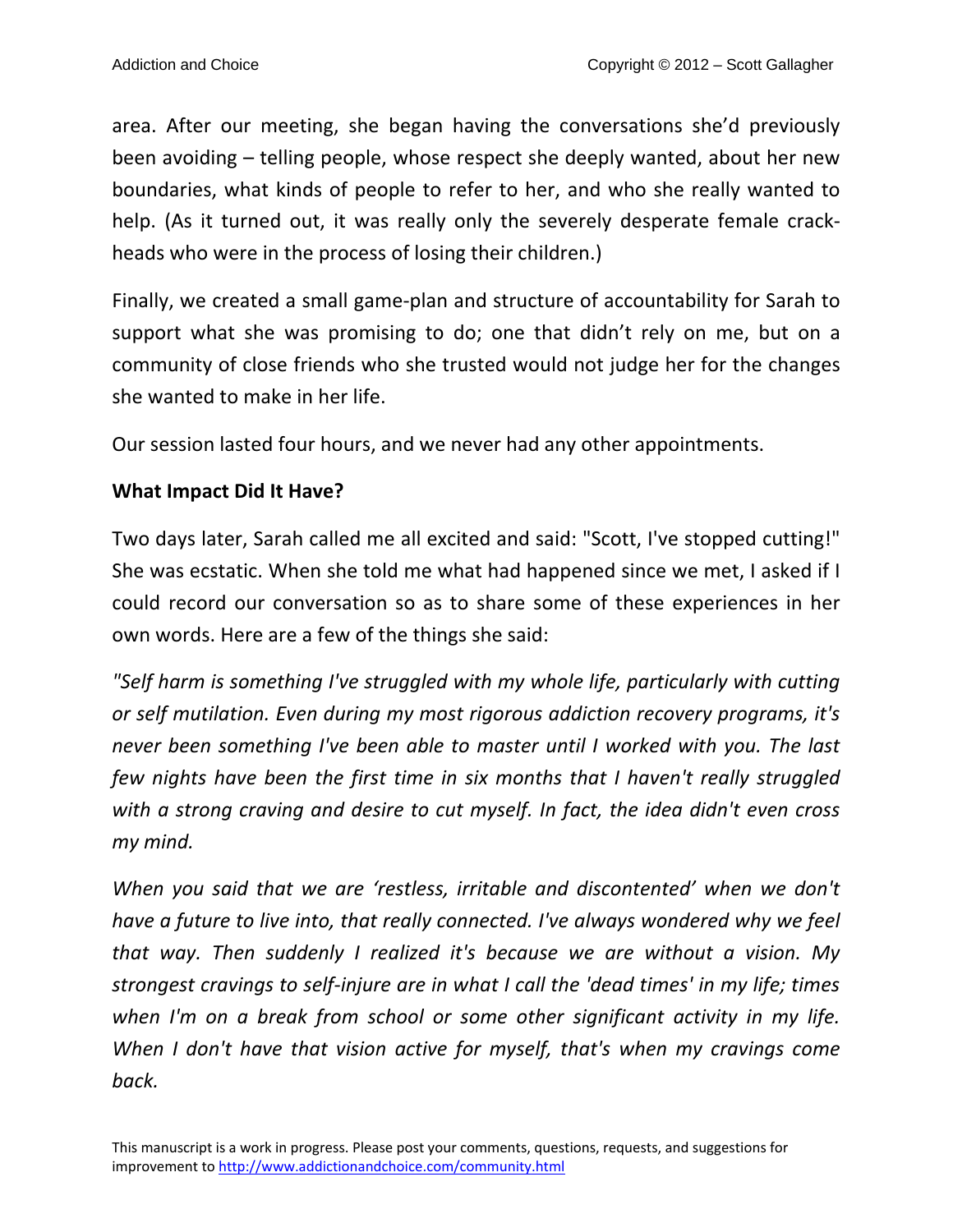*As I listened to you talk about this, it was like a spiritual resonance. Suddenly my spirit said, 'Yes, of course. That's it. You're without vision for your life.' And I felt peace. It wasn't just my spirit; it was my mind too. It made rational sense. I don't have to sacrifice anything here by trusting in an outside power. It all comes from within.*

*During our time together, I saw what my deeper vision is and that I haven't been allowing myself to live it, because I didn't feel empowered enough to do that. Something in me shifted, and I've now made a decision that I can act on it instead of living somebody else's dream. This is what really broke my addiction – understanding my need to live my vision."*

*"I've always condemned myself for my self-mutilation. 'This is bad and wrong. I shouldn't be doing it. I don't want to do it.' Those thoughts are going through my head all the time and it had become a monster that bound me.*

*What I came to see is that there is 'nothing wrong' here; I can stop making myself wrong for what I've been doing. At first, that seemed counter-intuitive to me. But when I made the decision to just accept and open up to it, that there really is*  nothing 'wrong' with what I'm doing, it completely diffused the power it had over *me. And all of a sudden I was free from it."*

### **Out of Alignment with Herself**

*"The integrity piece was my next step to becoming powerful and happy. I just wasn't happy before, and that's partly why I've been cutting. I've been playing out all these anxieties and lying all the time about these things. Even if it's been in sort of non-offensive ways, there are tiny, little parts all over my life that need to be cleared up.*

*So over the last day or two, I've been ridding myself of these anxieties by exposing the secrets I have been keeping. I told my Mum about my cutting. I talked to my*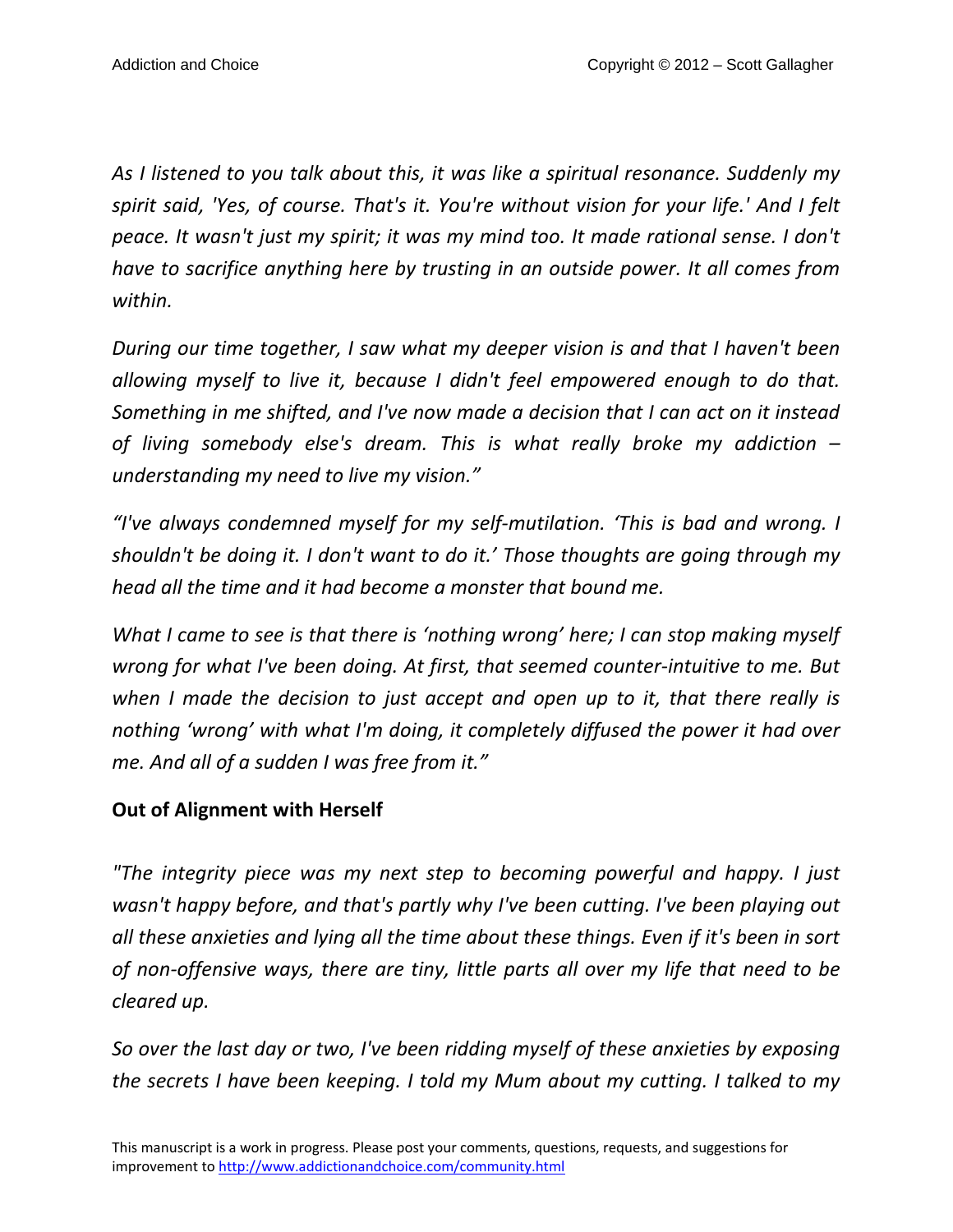*boy friend about things that are blocking us in our relationship, and those have been cleared up too."*

*"One of the things I do in my life is help others by taking them through the 12-step process. But what our talk also helped me realize is that I've been doing a lot of that out of fear, and so I can look good to others.*

*When I came into the 12-steps, I was told that I had to help people so I could stay clean and sober myself, and that people with really admirable sobriety worked a lot with newcomers. As a result, I thought I needed to do that too – and if I didn't, I would be wrong, shameful, or 'not admirable.'*

*The truth is, I only want to help enough addicts to keep my own recovery going… and deal only with the hardest cases, the ones who really, really want recovery. Some people see that as selfish or not giving back enough. But the fact is, when I give to people and I don't really want to, that is out of integrity. I'm doing it because I want to look good for the fellowship. And that's what is really selfish and destructive. I've been thinking that way for 10 years, and programming my mind to feel guilty because of it. But now I'm working at letting that go."* 

*"I have kept my cutting a secret, from almost everyone, for most of my life. It's just one of many secrets I've had. And my experience of guilt, of seeing myself as wrong or selfish, have already started to change as I start exposing the secrets I've been keeping.* 

*What struck me was how fast this process is, and how quickly it started working. Other recovery programs can take quite awhile, some of them years. But this happened right away."*

### **What If I Had "Tried to Change" Her?**

I honestly believe that these results could not have been accomplished if I had tried to change Sarah or her behaviors; in fact, if I had had an agenda to get her to do anything. It certainly wouldn't have happened if I'd told her not to cut or had any judgment about her for doing so, because seeing the possibility that she truly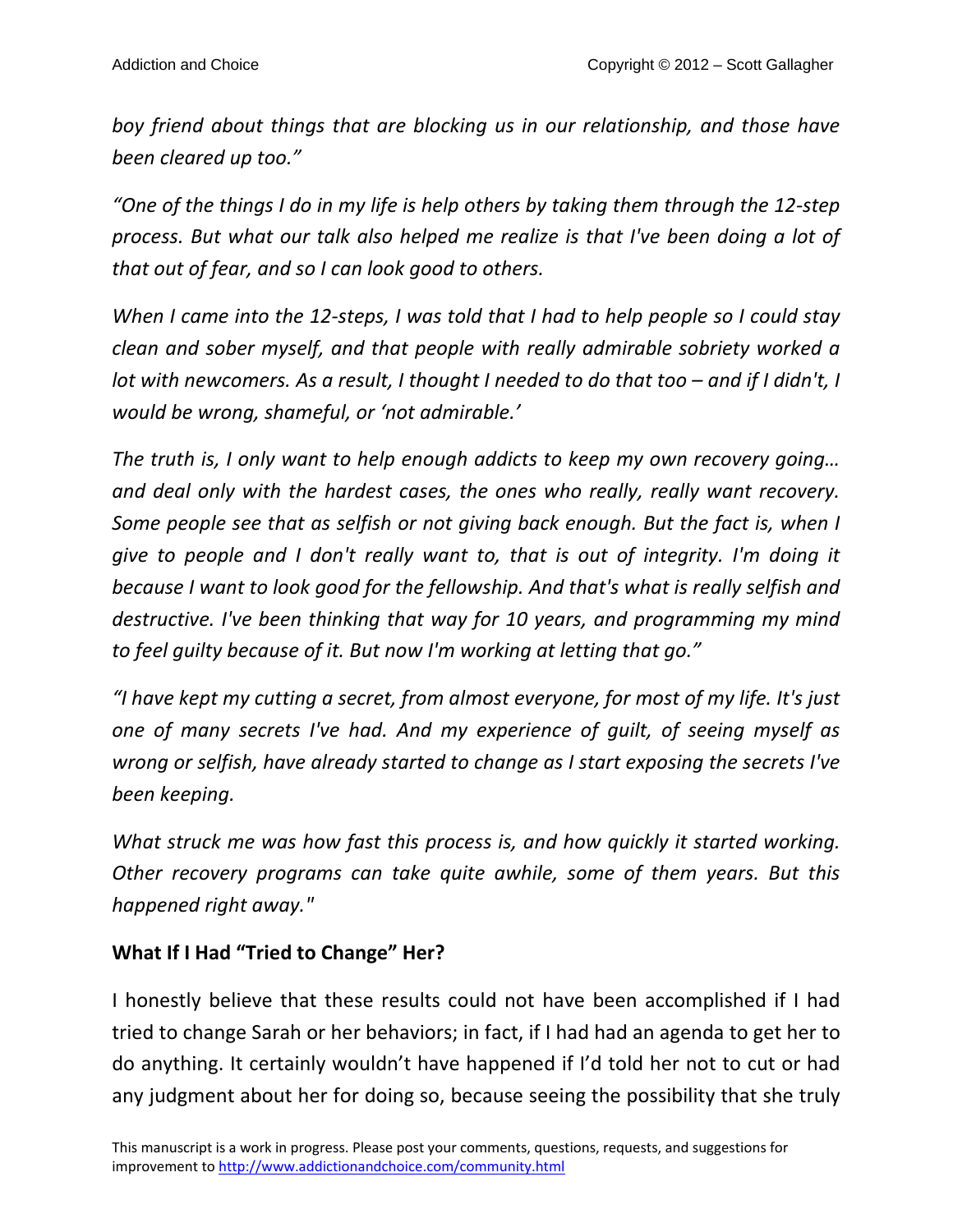was and is "whole, complete and perfect," no matter what she does or does not do, was part of what helped her to shift her negative thinking and stop cutting.

Acknowledging that her self harm was actually a brilliant, creative and radical (in this case meaning "good") strategy she had invented, to survive uncontrollable thoughts and emotional pain, was where we had to start. Why? Because changing behaviors without changing perceptions and core beliefs usually doesn't last. Most people end up substituting one destructive habit or addiction for another, because they haven't yet dealt with the real roots of their problem.

Had we not first dealt with "there's nothing wrong with you or what you are doing," Sarah would have had no "access" to the different thinking she described, and or to her new, internally-motivated behaviors. My belief is that she would simply have continued criticizing herself, fighting against the wrongness or badness of her addictions, saying "yes" to what others wanted her to do (out of co-dependence and people pleasing) – even though this was violating herself – and therefore probably have continued her cutting as well.

### **18 Months Later**

When Sarah told me what happened for her, I was astounded by the difference we were able to make in just four hours together. And I would love to say that that one session permanently solved all of her problems – but that would not be true.

Because communities of people often have more power than an individual, especially when that individual is struggling with co-dependency issues, Sarah slowly slipped back into the expectations of the world and people around her. So although she stopped her long-standing cutting habit, as well as cigarette smoking (about two weeks after our session), she eventually substituted these habits with anorexia. Then about months ago, almost at the point of death, she went into a residential treatment center for this condition, and it probably saved her life.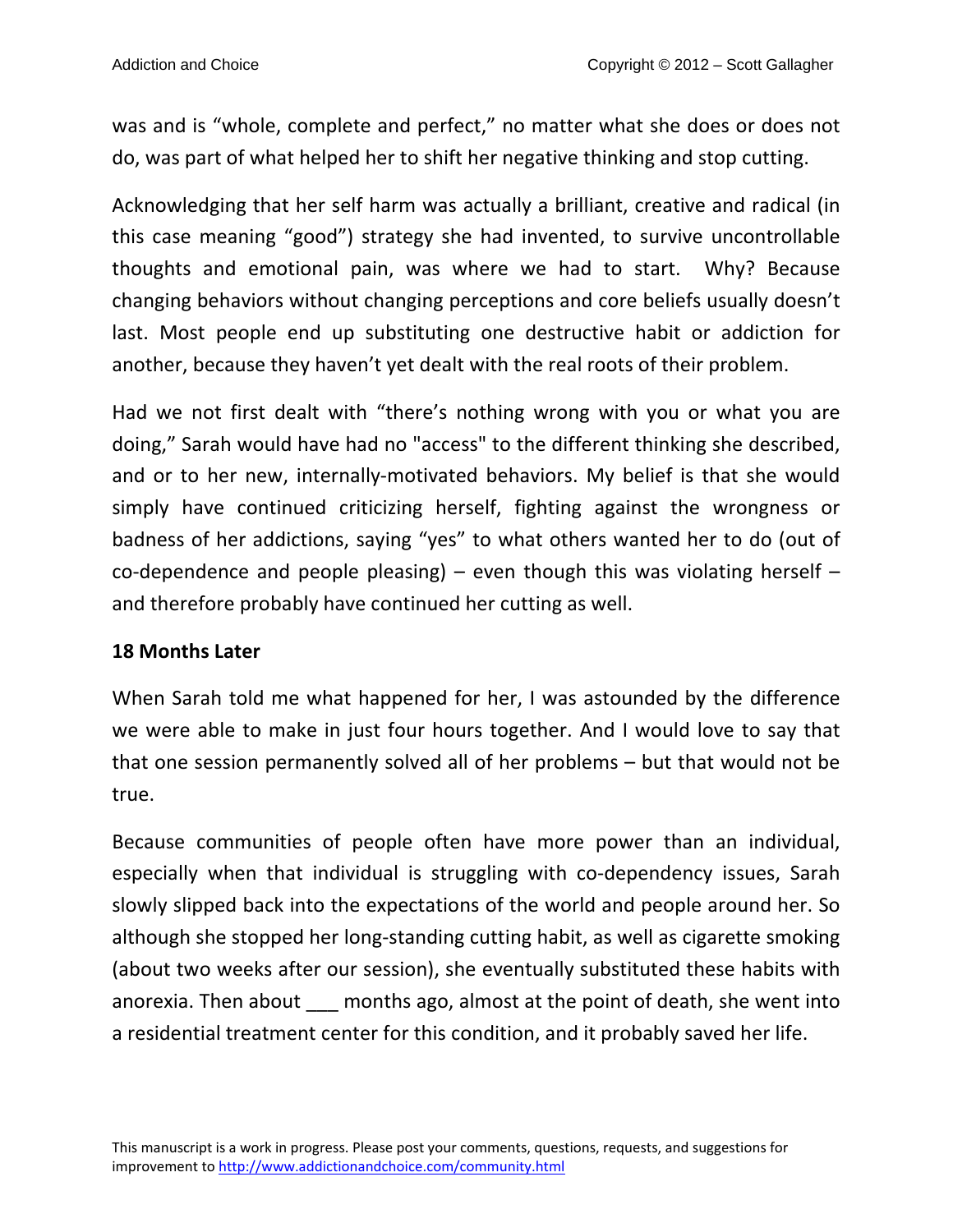Since her recovery from anorexia, Sarah has now become 'addicted' to rage, hatred and abuse. This anger is being projected on almost everyone in her world, from strangers to close friends and family. Some might call this a 'totally new problem,' and be tempted to either condemn or pity her for it. However, from my perspective it is simply her new way of coping with what is going on inside.

When she told me about this problem recently, I surprised her by saying 'thank you for expressing your anger outward toward others instead of inward towards yourself – because that nearly brought you to death from anorexia.' And that might sound a bit odd to some, that I would thank her for abusing others. So here's the distinction and insight. It's not that I'm condoning, praising or encouraging her to hurt people. The point is, she *already* hates and condemns herself for how she is treating others. So making her 'even more wrong' for this isn't going to help her change.

My interest was in seeing what's right about her, so as to help stop this cycle of self-defeating thinking and behavior. And that's what 'accepting her for it' did. Because several days after I acknowledged the "perfection" of her new habit, Sarah decided to come and see me again.

(By the way, what I said wasn't a manipulation to try to get her to seek my help. I truly meant it – because I'd rather see her here alive, being angry and hurtful, than dead from self hatred.)

Sarah's experience bears out what I've seen with so many other people (and myself); that, until we get to what's driving us to do them, we will keep substituting one destructive habit with another. It's our thoughts and feelings underneath that are calling out for resolution.

I honestly don't know what is going to happen next for Sarah, other than that I will continue to coach her to go beyond "right and wrong." Because I now believe that this kind of thinking  $-$  and the guilt and expectations that come from it  $-$  are what lie at the root of all our addictions. And that's why this type of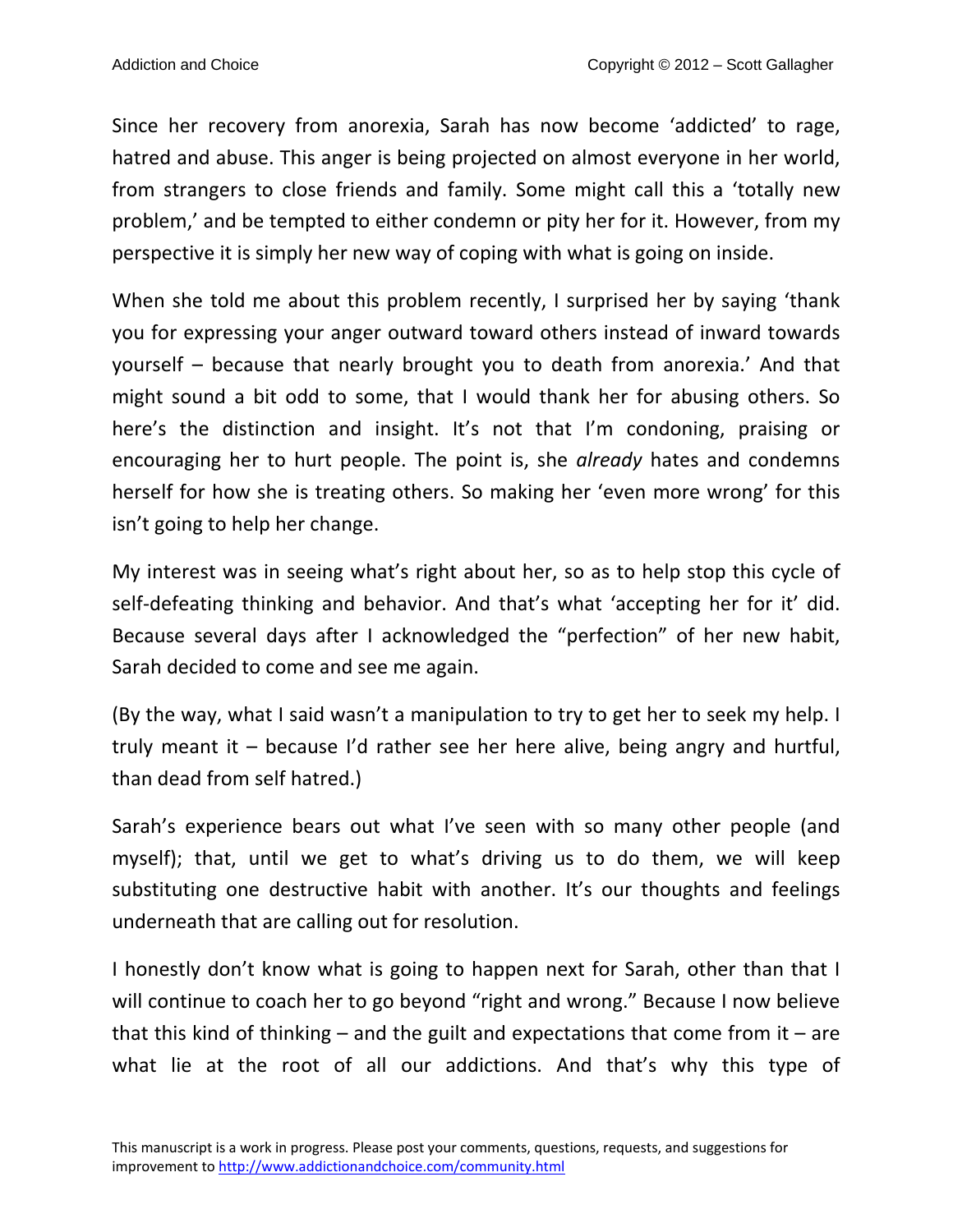"unconditional acceptance" has also become the cornerstone of my work. Because I know it works.

#### **The impact of judgment**

When we do something we "shouldn't" or don't do something we "should," it touches a place inside that many of us know only too well: a place of feeling wrong, bad or guilty. "You should stop that. You shouldn't be eating junk food because you're already overweight," we tell ourselves. Or, "You shouldn't be shopping so much. You're spending too much money." It could be anything (so use whatever words fit for you). Or maybe it's the reverse: "You should be exercising more. You should be eating healthier. You should be earning more money..." Whatever the 'wrong' behavior is, we judge ourselves for it. And with that judgment come subtle – or NOT so subtle – feelings of guilt, shame or badness.

For some of us (like Sarah), at times like this we become so self-critical that we "hate ourselves" inside. Or we may frantically try to change whatever it is that we're doing. However, it's worth repeating one more time that our behavior is not the problem. It is actually our temporary solution to a deeper issue. The real problem is what is "making us" do it or what is driving our actions. And if that is our negative thoughts and feelings, then anything we think, say or do that reinforces these will actually only *add to the problem*.

So what can we do to turn this around, to escape the shame and blame we pile on ourselves and others? For me, the answer lies in the concept of unconditional acceptance and love, because it reduces the negativity inside us.

How do we show unconditional love and acceptance? There are many, many different ways: By not using negative labels such as bad and wrong to judge our behaviors (or someone else's), even if society might see them that way; By starting to consciously accept ourselves and our behavior, regardless of what we're doing - and our willingness (or lack of willingness) to change; By choosing to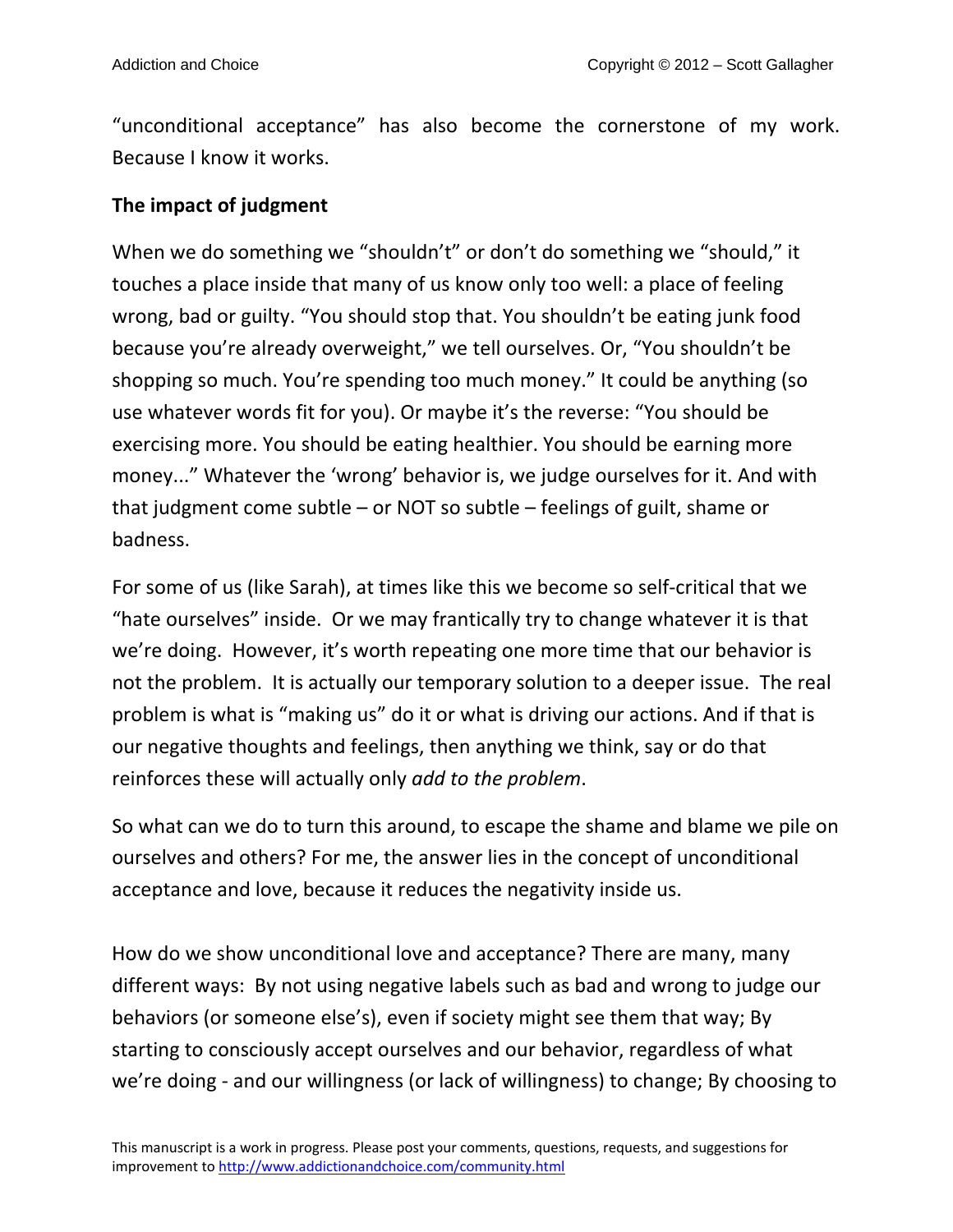see what's right in whatever someone is doing, instead of what's wrong; By being honest with ourselves about how we feel, what we want, and the choices we're making; And by shifting from avoidance to taking responsibility for what we are doing. These are just a few starting points.

Instead of feeling like we need to hide behind words like "addictions" or "bad habits," wouldn't it be cool if we could just be straight with ourselves with no fear of being judged by others? For example, looking in the mirror and saying, "I'm over-weight, but I'm not committed to losing any of it," but then not feeling ashamed or thinking that there's anything wrong with that choice. Or looking at our behavior honestly, and loving ourselves for whatever we're choosing to do. "Yes, I'm eating these French fries. Does that mean that I'm not changing my eating habits or doing more exercise? Yes, it does ... but I'm okay with that." (I know that that probably sounds impossible to some readers. But that shows how deeply our "lack of self-acceptance" and negative thinking goes.)

Making this shift from forcing or guilt-tripping ourselves, to accepting ourselves as we are, is a major one for most of us. I've been practicing it and teaching it for several years, so I understand just how tough it can be. I also know that teaching (and giving it to others) is the source of my constant improvement with this habit. Yet what I've discovered is that it's also tremendously freeing. Instead of continually trying to correct, fix or pressure myself into changing, I find it much more peaceful to be honest and accepting. "Yes, I know that running every day, eating salads and drinking water would help me lose weight and feel better, but I don't want to do all that right now, and I might never want to. Yes I know I might get diabetes but I am willing to be responsible with that consequence now everyone please leave me alone!!! Now what is interesting is that by giving myself that freedom to not change, I lost close to 50LBS and have kept it off for the past 6 months without ever going on any diet. What I find interesting (well not really), cause this is how it often works, is after "recovering" from numerous addictions over the last 10 years and all the time being unable to break free of my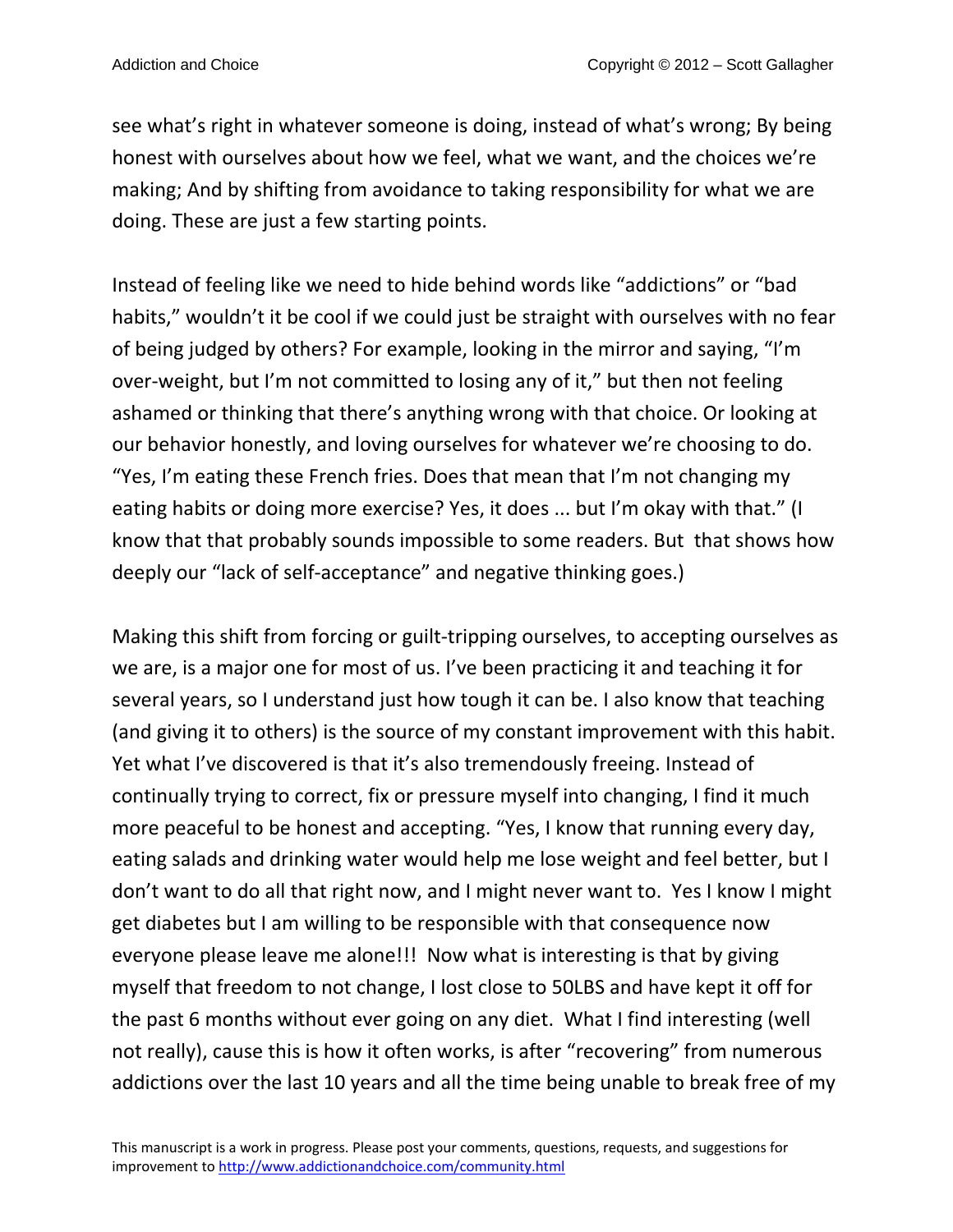bread and sugar addiction, I actually made the choice to implement new physical health habits only after everyone worried and concerned about my health, had given up on me and finally stopped trying to control me. That is usually how it works. Here is how addicts think from my experience. If I am going to deal with this addiction, there is no way I am going to allow anyone to take any credit for it. If I am going to do this, the choice and the results I get are 100% gonna be mine alone. Anything other than that is co-dependence!

# **Isn't This Just a License to "Do What We Want?"**

Yes it is! And, this is another one of those paradoxical answers, of which there are many when we begin the journey of replacing the habitual right-wrongnegative thinking, with a commitment to mastering good-bad-positive thinking. Giving myself (and others) this kind of unconditional acceptance makes me feel better, more relaxed and at peace. I also like myself more, because I'm treating myself with greater love and respect. It's one of the ways I honor myself for who I am and for who I am not. On one hand, this gives me more permission to do whatever I want to do. I get it. Yet at the same time, it paradoxically gives me a sense of freedom and opens the door to so many possibilities and choices that were previously unavailable to me. I feel so much better about myself, am able to listen to, and feel my feelings. I now use my feelings as my guide and compass to tell me which choices honor who I am. The one's that have me feel the most peace (not excitement) always seem to lead me in the direction that serves others in the biggest way. When I do make choices without considering how I feel, it always leads to drama and problems for me and others. Acceptance opens the door to the possibility of something different happening.

I was once taught that "selfishness is the root of our problems." And it is a valid perspective for dealing with "an" addiction. But for me, freedom from all addiction lies in what Jim Rohn called "Selfish enlightenment". This isn't "self indulgence" either. In all my Habit Mastery Success programs, I teach people the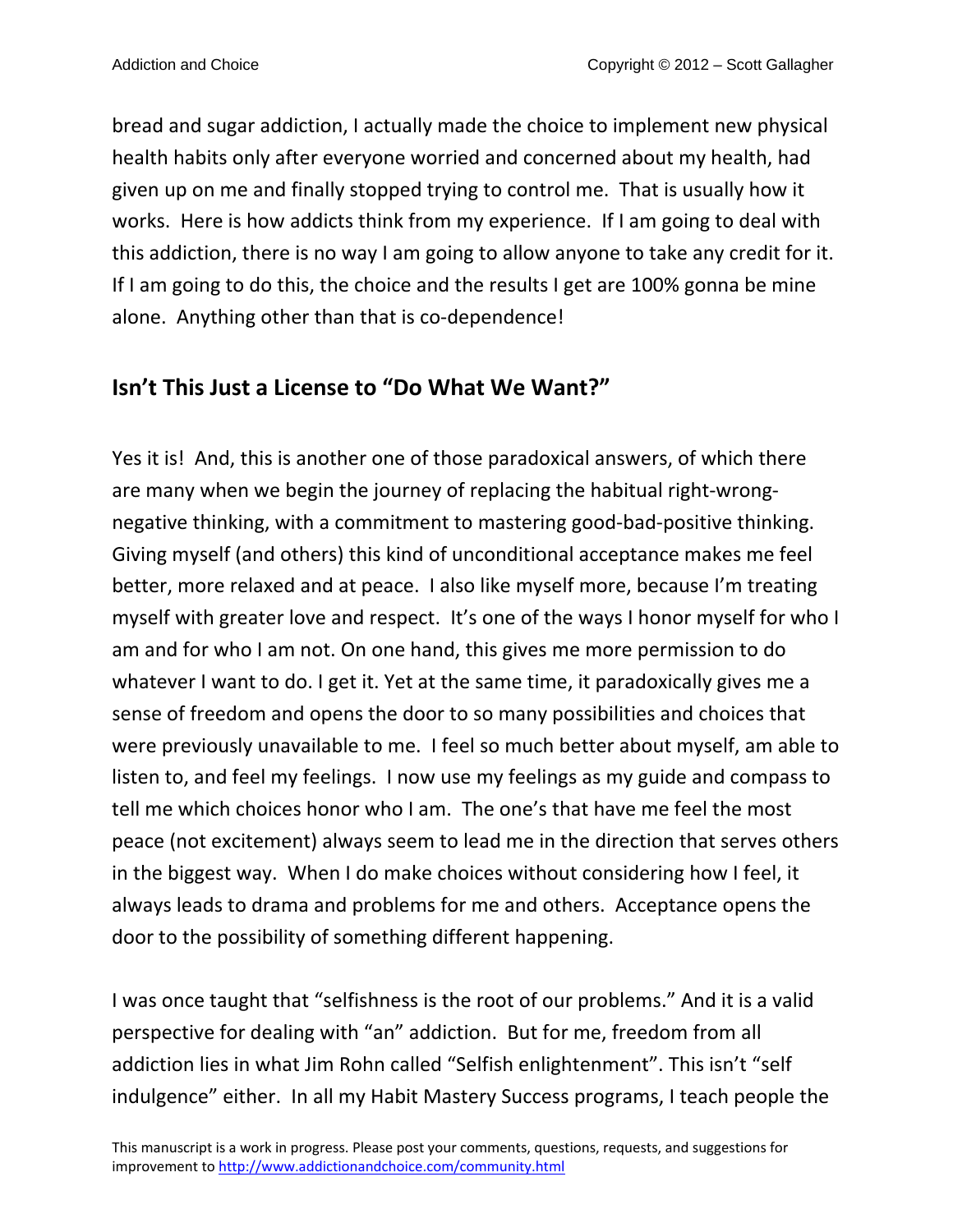value of doing things that take them outside of their comfort zone, if doing those things leads to the experience of more peace. These are simple steps and behaviors to begin growing positive habits. Yet no matter how small they are, I know this is going to make people feel uncomfortable, because going beyond our comfort zone always is! However, this is part of how we get out of our old ruts – and our addiction to "ease and comfort."

Thus it's not "one or the other," it's both: giving people unconditional acceptance and love AND encouraging them to take steps to change, if that is what serves them; helping them to honestly accept themselves as they are AND beginning to make choices that move them in the direction of what they most want in their life – which only they can know because knowing it comes from listening to what gives them the most peace. So that is why these choices aren't mine; and can only come from the people I serve. It's what they decide they want to do, freely and authentically. Because people always fail at what they are not committed to, so supporting people, and giving people permission to tell the truth about what they actually committed to without judgment, is what makes the maximum difference to others and myself. And this is what creates lasting change. Unconditional acceptance of wherever you are right now is the foundation, that brings the internal peace and willingness out of which honest choice and authentic change can come and last.

Here's another example of that. A young teen attended one of my high school programs some months ago. It turns out that he came because he was concerned about the amount of marijuana he was smoking. After my 4 week Habit Mastery program ended, I was invited by the school to speak with him and his entire Habit Mastery Club we created together when I was there. He told me (and the group) that he was now smoking half the amount of pot he did before – and a month before, he hadn't thought that that was ever going to be possible.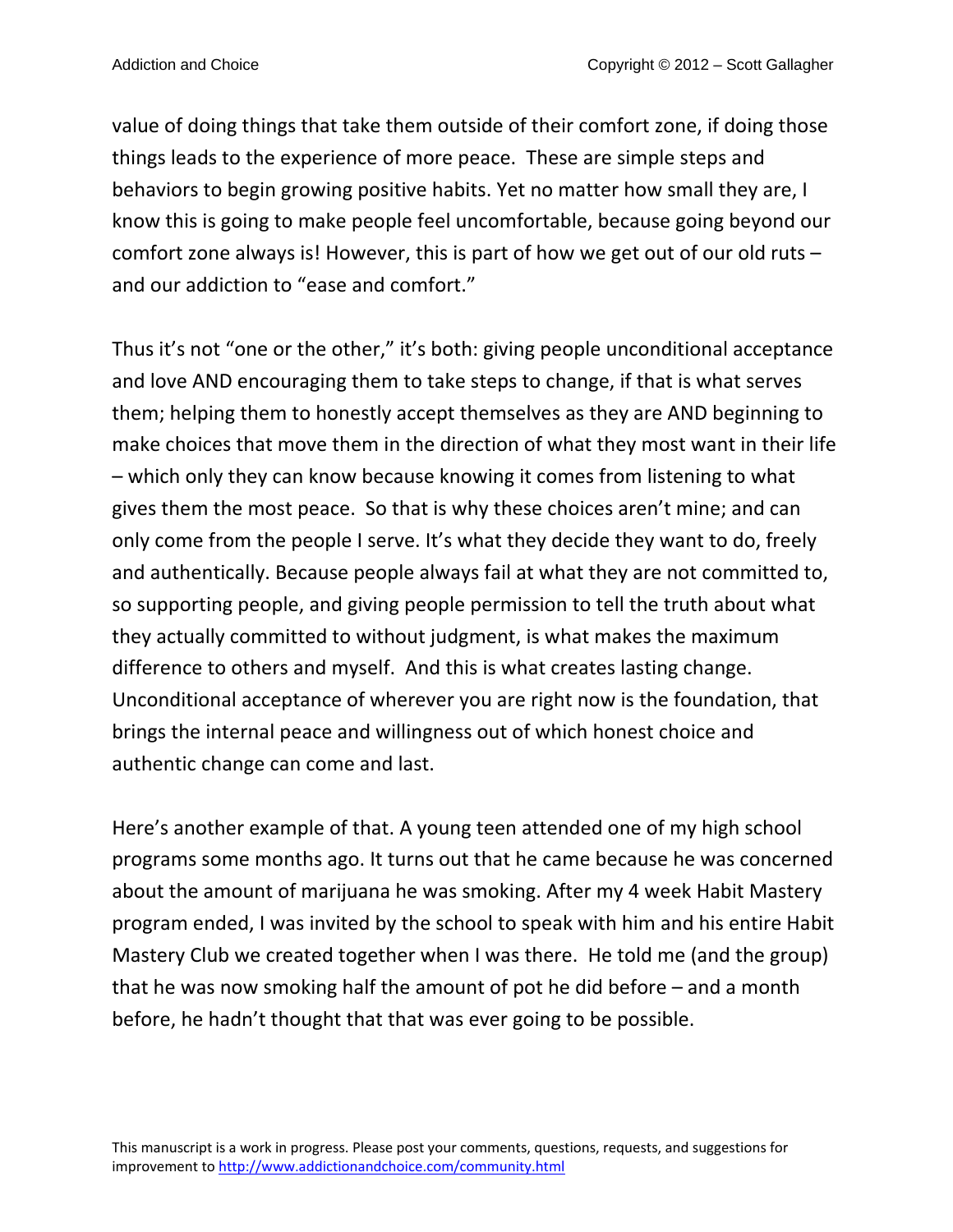I asked him what he thought had helped him to change. And what he said was that I gave him permission to stop beating himself up about his habit any more. He wasn't shaming himself, thinking that he was a bad person, or hating himself for what he'd been doing. This new thinking habit gave him the power to cut down his smoking. He also said that, going into the program, he thought he "would never, ever, ever, ever be able to stop" smoking pot. However, now he believed that it was truly possible that one day he could get off it entirely.

# **What is the Meaning of "Love and Acceptance?"**

After reading an early draft of this book, a woman named Angel sent me an email to share her views about this subject. Here's a brief excerpt of what she said:

Dear Scott:

Treating others with love does not necessarily mean allowing others to do as they wish...

I believe in order to help an addict in the long run there must be boundaries. Unconditional love and acceptance should not be equated with being a doormat for their abusiveness, a bank machine to feed their habit, and an excuse for their friends and families to put their lives on hold, waiting for the addict to come around. Unconditional love and acceptance should be tempered with boundaries.

For example: I will love and accept you always but unless I can see you working towards sobriety by going to rehab, I cannot permit you to disrupt my daily life and I cannot allow you around our children or family unsupervised. Example#2: I will always love and accept you, but I cannot sit around and wait for you to change your mind about going to rehab or getting help. You need to know that I will continue to move forward in my life regardless of what you choose to do, although I would hope that you would choose sobriety. - Angel

So what do you think? Is this the way we should deal with addicts or people with destructive behaviors? This is definitely a useful viewpoint on what unconditional acceptance and love could look like. Yet at the same time, other people will have other perspectives. Just as with "addictions" and "bad habits," the words "love"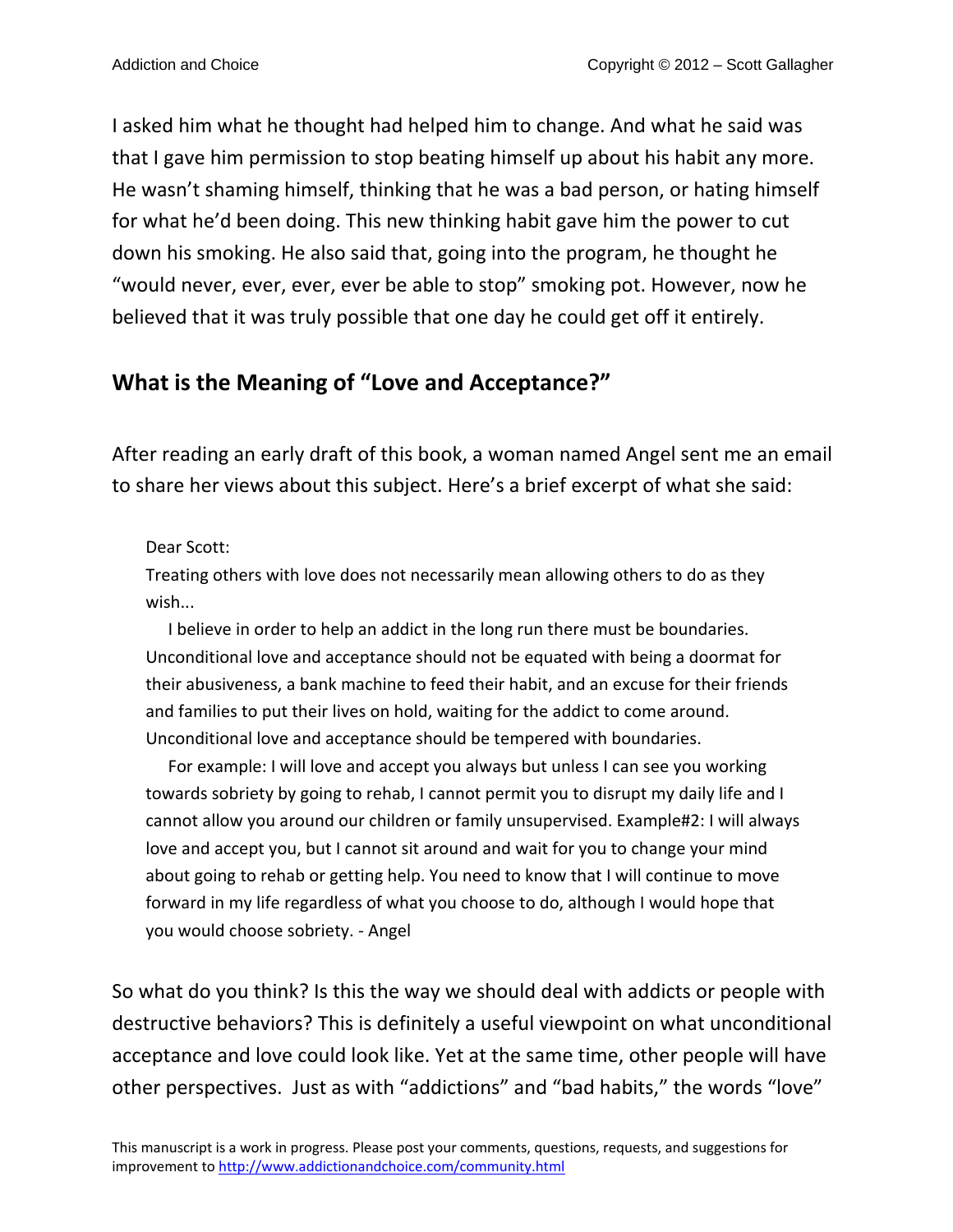and "acceptance" mean different things to different people. So for me, there are no "right" answers. Just like "Addictions," no single definition or interpretation works for everyone. Therefore it's up to you to decide. It's how you hear it, understand it and use it in your own life that matters most.

In his book *Conversations with God*, Neale Donald Walsch talks about these concepts as they relate to the "destructive habit" of abuse:

"... [I]f you look to what is best for you in these situations where you are being abused, at the very least what you will do is stop the abuse. And that will be good for both you and the abuser. *For even an abuser is abused when his abuse is allowed to continue.*

This is not healing to the abuser, but damaging. For if the abuser finds that his abuse is acceptable, what has he learned? Yet, if the abuser finds that his abuse will be accepted no more, what has he been allowed to discover? Therefore, treating others with love does not necessarily mean allowing others to do as they wish.

Parents learn this early with children. Adults are not so quick to learn it with other adults, nor nation with nation. Yet despots cannot be allowed to flourish, but must be stopped in their despotism. Love of Self, *and love of the despot*, demands it." (Note to readers: Dictionary.com defines a *despot* as, among other things, "a tyrant or oppressor.")

My views are quite similar to Neale's on this, particularly with respect to his last sentence: "Love of Self, and love of the [other], demands it." And here's the way I'd language it to honor my perspective: I believe that unconditional acceptance and love are about honoring both ourselves AND others. It's giving people full freedom of choice to do what THEY FEEL is "right" for them. It's also giving ourselves the same permission – to love and accept ourselves, then choose to do what we feel will give us the most lasting peace. This is the foundation of all my work, including family "interventions."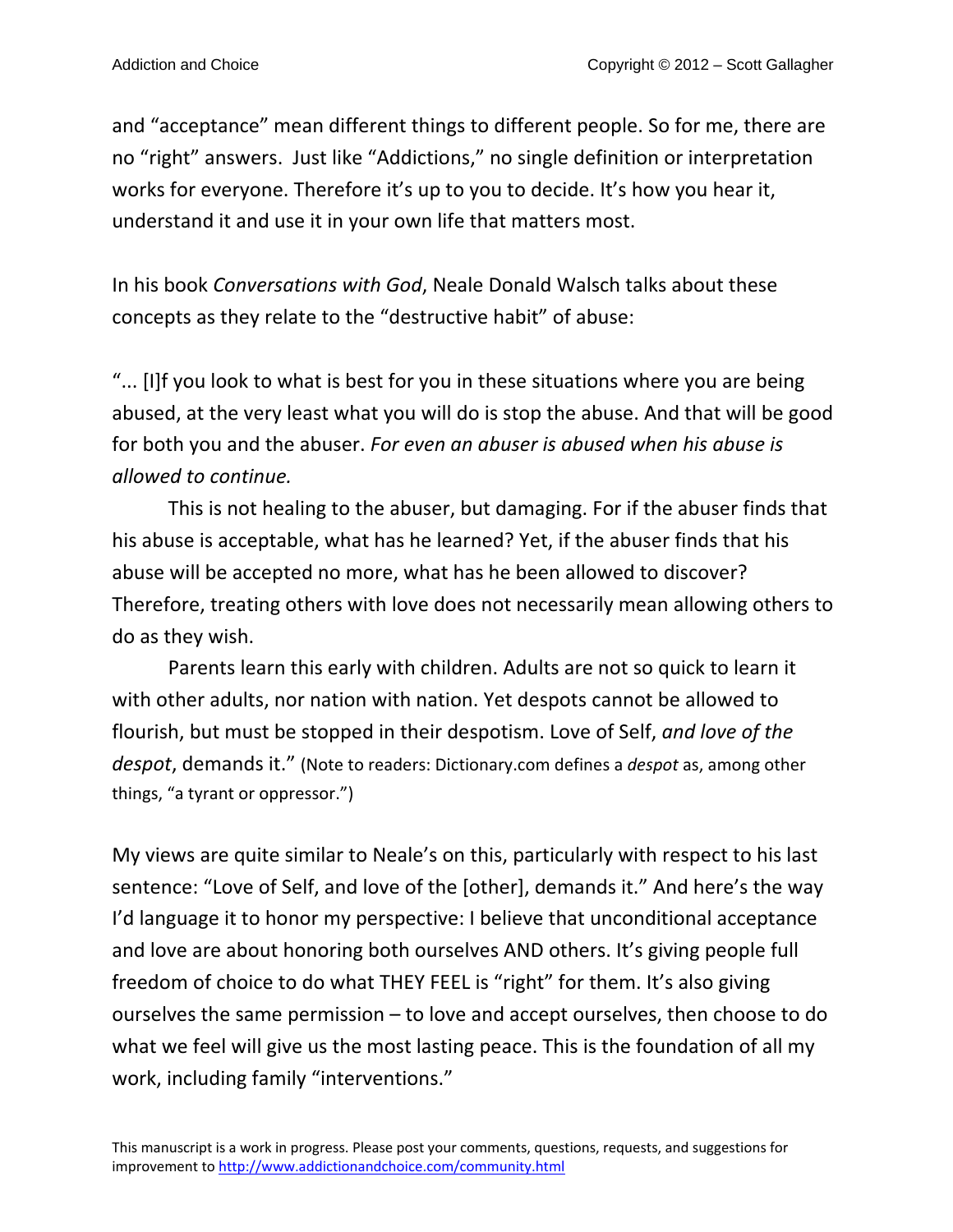Recently, I was watching a TV show about dealing with people who have addictions and destructive habits. (It's called *Intervention*.) Frequently on the show, families try to get someone they care about to go into treatment. However, even if they're successful at doing this, often the person's "recovery" doesn't last. As I watch the show, I've come to be able to predict when this is going to happen. And here's the clue: it's when the family is trying to force someone into treatment in such a manner that the addict perceives that they really are not being given a choice. The addict will say something like, "I don't want to go." And the family says, "No, you have to. It's for your own good." Or, "There are going to be serious consequences," or "you're going to have to leave if you don't."

For me, it always comes back to love and acceptance. When we try to control someone else's behavior, the way they hear and experience that is: "If you don't do what we want you to do, we won't love or accept you." And in my experience, I've seen over and over again that this very seldom works – at least not in the long-term.

Now, don't get me wrong: Interventions ARE necessary at times. And many of us DO have situations where we have to deal with someone else's behavior that is negatively impacting our life. But here's where I'd ask a new question: How can we use acceptance, love and choice to honour everyone involved? Here's what that might look like.

"Listen, if you want to use drugs, you have every right to. It's not my business to impose my will on yours. But I also want you to know that I choose not to live with someone who's doing drugs, even if you're my child, husband or wife. I am absolutely committed to that. So if you want to continue doing them, either one of us may need to leave. Or, if you're willing, you could go to treatment, or explore other options that feel right for you. But I really want you to know that I'm not trying to force you into that, because I don't want you to do something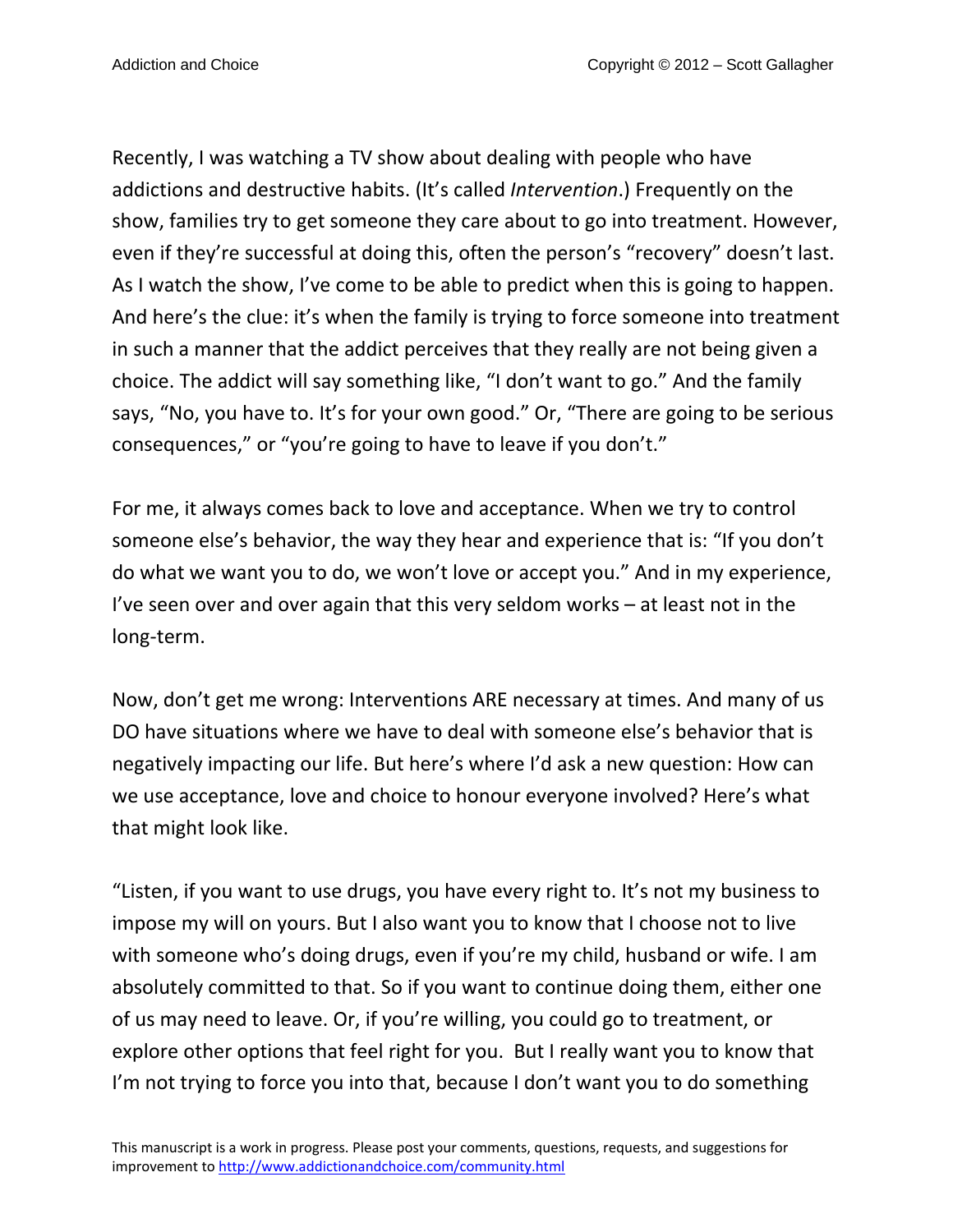you don't want to do because I know ultimately the changes you are forced into making won't last.

I don't believe that any of us has the "right" to change someone else. Whether we are in a marriage or a partnership, or if it's our kids, friends or employees, the other person's choices are ultimately up to them. Yet being in a relationship means that some of their choices may also affect us. So at the same time as I want to give other people love, acceptance and free choice, I can only do so to the extent that I am willing to do give this to myself.

If I perceive that being around someone is provoking suffering in me, even though I know changing my thinking would change how I feel, sometimes that is not realistic, or what your feelings are telling you is supposed to happen. I, and everyone around me, is best served when I make choices that honor myself. And paradoxically, the actions that I take out of self-love are also the most loving and honoring towards the other person. At least that is what I have experienced.

This might begin by saying, "When you do this or say that, I end up feeling bad. I do not want to control or blame you for anything because I am responsible for how I feel, but I also want to let you know that if you do continue doing what you are doing, then something's going to change. I won't be training you that it is OK to treat me this way anymore." This kind of unconditional acceptance and commitment to your own well-being first is, in my opinion, an essential part of all healthy relationships, AND essential to the process of dealing with someone else's habits or addictions. And it is not really about dealing with the other persons habits or addictions at all because we can't. We only have the power to deal with our response to them. It's not about accepting or loving them OR you — it's both.

Continually allowing someone to hurt or abuse us is not love. It's not love for us, and it's not love for them either. What we're actually doing is teaching the person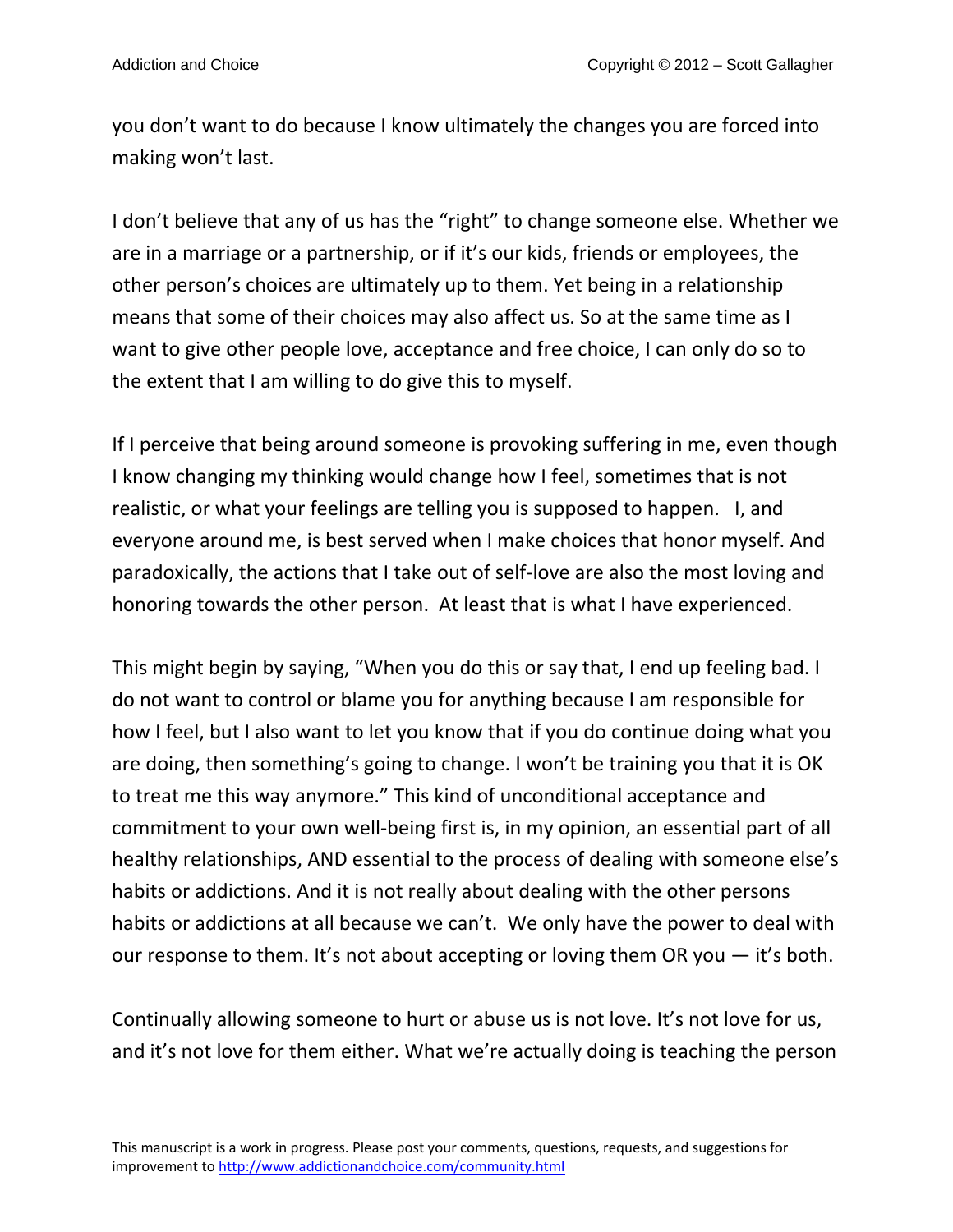that their behavior is permitted and can continue. Therefore we are actually stimulating more of it by continuing to allow it.

Now, some people will take what I've just said and use it to control the other person. It might look and sound the same, but inside we will know, and they will too. If our intention is, "I want to control, stop or change you," then they are going to feel it, no matter what you say. And whatever change they make is not likely going to last, because it wasn't their honest, authentic choice.

For me, real change doesn't come out of control. It's just the opposite. "If you need to continue to do your addiction or habit, I want to respect your choice. The truth is, I don't have the ability to not allow your choices to impact me the way they do, and I really love you. And I don't want to ask you to stop just because it is affecting me; but I'm also taking a stand (or making a choice) for my own happiness, which does not include being around this behavior."

Having said all that, I also need to remind you that this is still not "the truth." It's just my own interpretation of what unconditional love and acceptance look like for me, and alternative ways we can treat others and ourselves in these extreme situations.

Honoring ourselves, while at the same time loving and accepting someone else unconditionally – even their desire to do a destructive habit – may sound impossible. And at times it is! I don't want to minimize that, or the pain you may be experiencing if you're dealing with that. The question I'd invite you to consider is, "What choice will bring me more peace?" Not just in the moment but over time? What I've found, for myself, is that when we make the other person wrong or believe that one of us should change, it generates a lot of conflict between us. However, when I can truly come from love and acceptance – for me and the other person – my language and actions become more focused and clear. I feel stronger about standing up for myself. At the same time, I truly want to support the other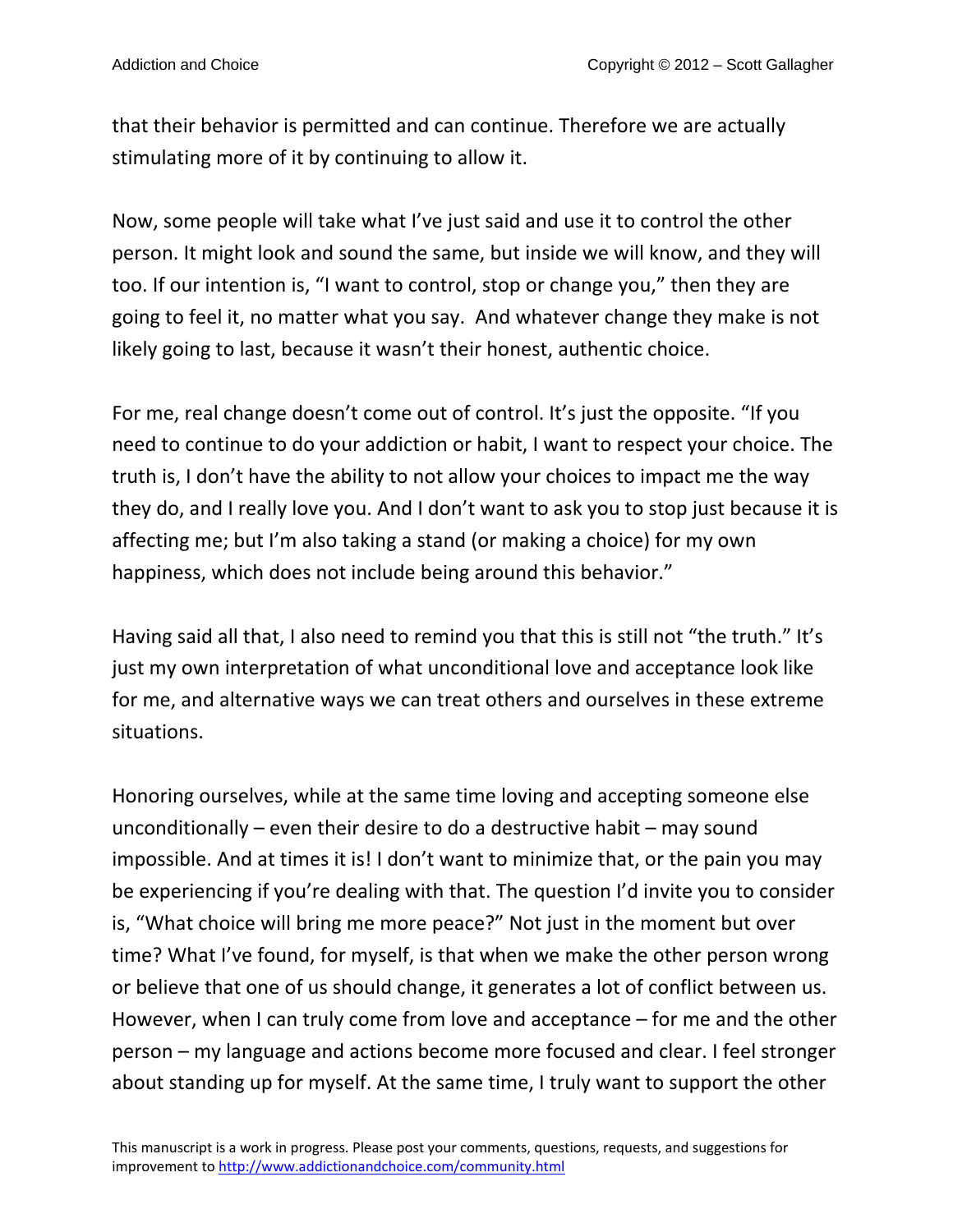person in whatever they choose; and they feel that and hear it in my words and actions.

Perhaps the real challenge is not who will change, but will WE honestly accept ourselves and honor our own choices? That's something many of us have difficulty with.

I'd like to ask for your help in reducing the shame, loneliness, isolation, guilt and self-hatred, others are facing by joining our [FaceBook Page](http://www.facebook.com/addictionandchoice) - or the Online [Community](http://www.addictionandchoice.com/community.html) section of the Addiction and Choice website.

You can also post comments or questions you have for me personally on our [FaceBook Page](http://www.facebook.com/addictionandchoice) , and I'll respond just as soon as I can.

Thanks so much for considering my request. Love, Scott **The Paradox of Choice...**

I believe that the way we choose to interpret the meaning of the events and circumstances in our life is always a choice. Even this belief is an interpretation of the meaning of "choice". And the choice I want to make is the one that empowers me with the most peace.

When I'm experiencing "negative" circumstances, or people seem to be doing or saying things I don't want, it often empowers me to see myself as 100% responsible for everything that's occurring — not because it is "true," but because that empowers me more than "blaming". And, sometimes it empowers me more to see myself as a victim. Yeah I know. Sometimes being angry at someone else feels more peaceful than accepting responsibility, and I choose to honor that for myself.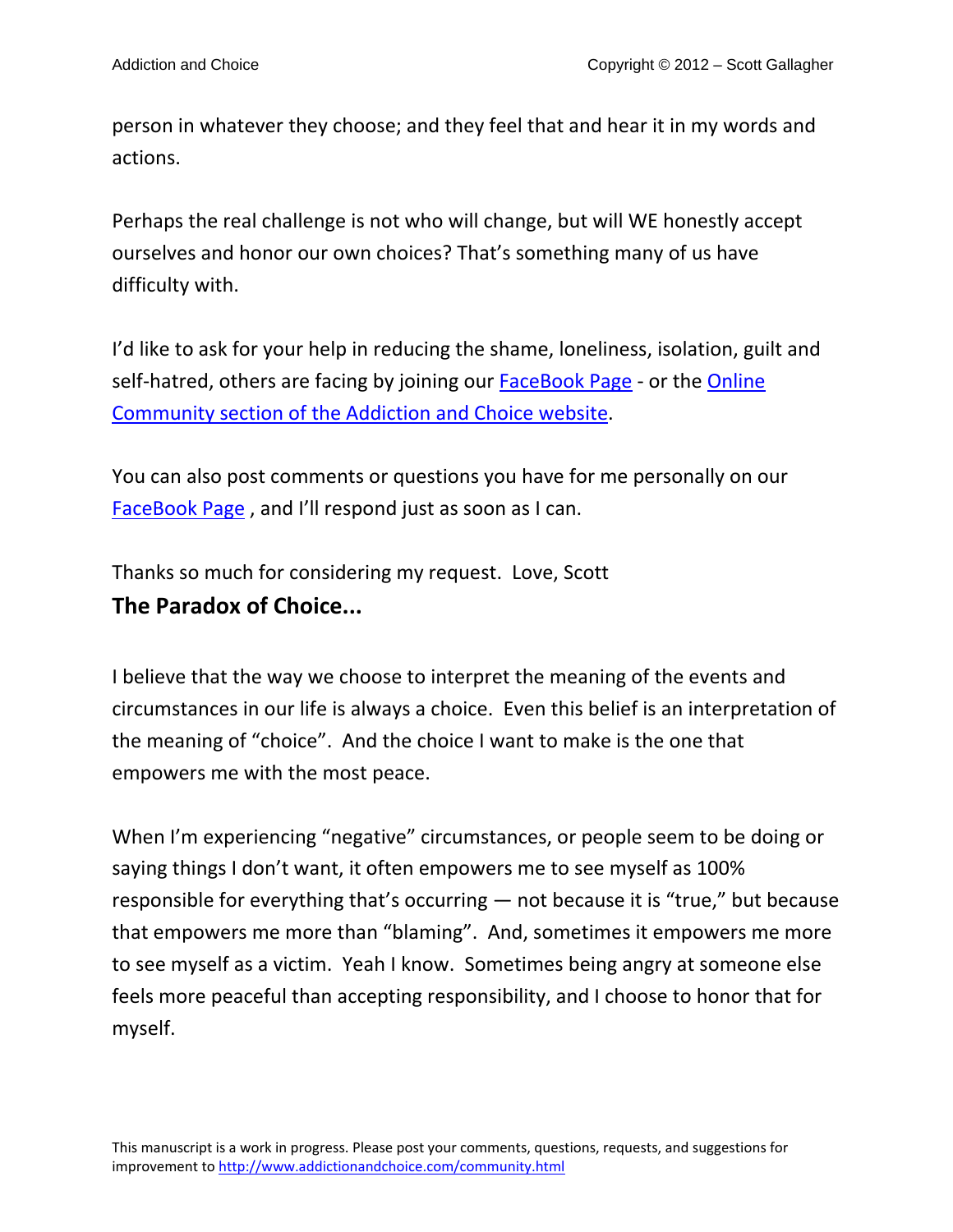And when I'm talking to someone or working with them I give others the same freedom by accepting their humanity and choice to see themselves as "victims". While I believe they have the same capacity to choose, they may not be aware of this, not believe it to be true for them in the moment, or just not yet developed the muscle of consciously choosing their thoughts. So when I relate to them, I choose to be responsible for the possibility that my words could impact them potentially even more than their own thoughts and perceptions.

Let me say that again slightly differently. If ultimately what I want to do is make the biggest difference I can in the world, I can't do that if I see myself as being a victim to the circumstances, people, places or things around me. That perspective doesn't give me the highest access to peace. That's why, when I'm working with someone , I am committed to letting go of any disempowering judgment (or expectations) in order to provide as much love and acceptance as I can.

That's the paradox of choice for me. And that too is just a perspective that is not the "Truth"

# **What I Want For You...**

When considering how I most want to treat another person, this is the way I choose to look at things: "I want for you what you want for you."

That might sound like I'm just being nice, or people-pleasing. But I honestly mean it. Even if what you want appears not to be what I want, what I want for you is what you want for you.

When I say this statement to myself, I literally feel better, stronger and peaceful inside. And it truly feels like I'm honoring the other person and myself at the same time. Believing it also helps me go beyond what I think is "best or right" for them, or what I personally want to happen in any situation. Instead, "my interest"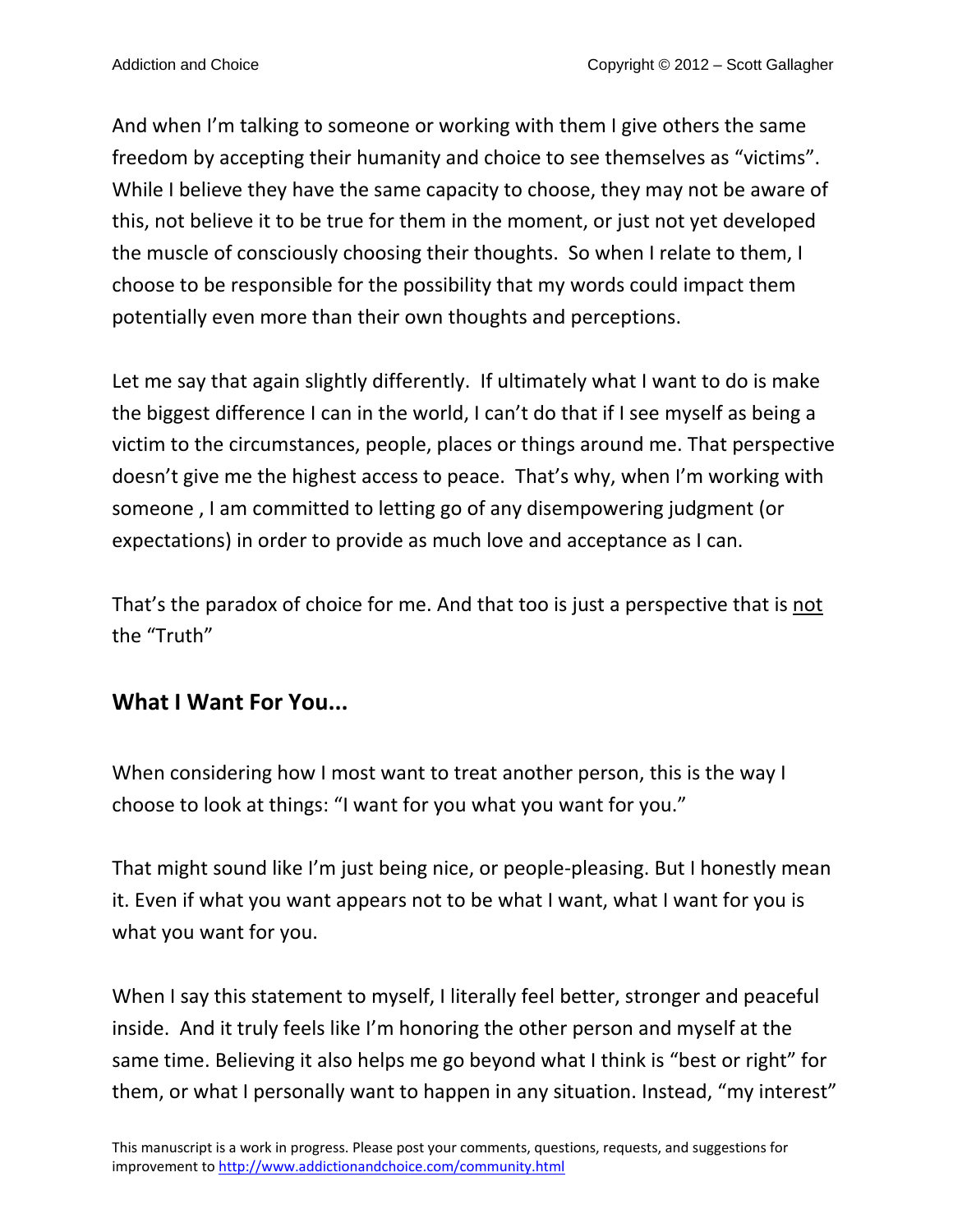becomes unconditionally what the other person wants for themselves. And this is something I also want, and give to myself. I want you to want for me what I want for me and that is therefore what I give to you.

Let's also be real. This doesn't mean I don't have my own wants, hopes or desires. Yes, my humanity might want you to stop smoking, drinking or doing drugs. I might hope that you'll stop being angry or controlling. And I'd certainly desire that we find a way for you to want to live rather than die, to not commit suicide if you're considering that, especially if you're someone who's close to me. And yet, I can still honestly say: "Ultimately, I only want what you want for you."

An extreme example of this was the death of someone close to me named Matt. Matt was like a brother and son to me and he died tragically through a drug overdose at the age of 23. He was someone I deeply loved and I wanted him to live! Yet on another level, my interpretation was that his soul made a choice to leave. So what's in my "best interests," then? If his soul was really saying, "Scott, I don't want to be here anymore," would I want to have him stay for me, or go for him? My choice came down to what I wanted most for him.

The same thing happened with Gary - another friend who passed away – but this time due to cancer. I felt that he wanted to die, but I also sensed it would be hard for him to say that to those who loved him, since a lot of people have difficulty with death. I wanted him to live too. Yet I also wanted him to know that there's nothing wrong with choosing to die; and that if he chose to, it was what I would want for him. When he died, I was deeply sad that he was no longer here. But I was also at peace with choosing to believe it was what he wanted.

The reason I share these stories in a book about bad habits and addictions is this: I don't want to be attached to, or have expectations about what another person does. Why? Because ultimately I don't know what is in their best interests.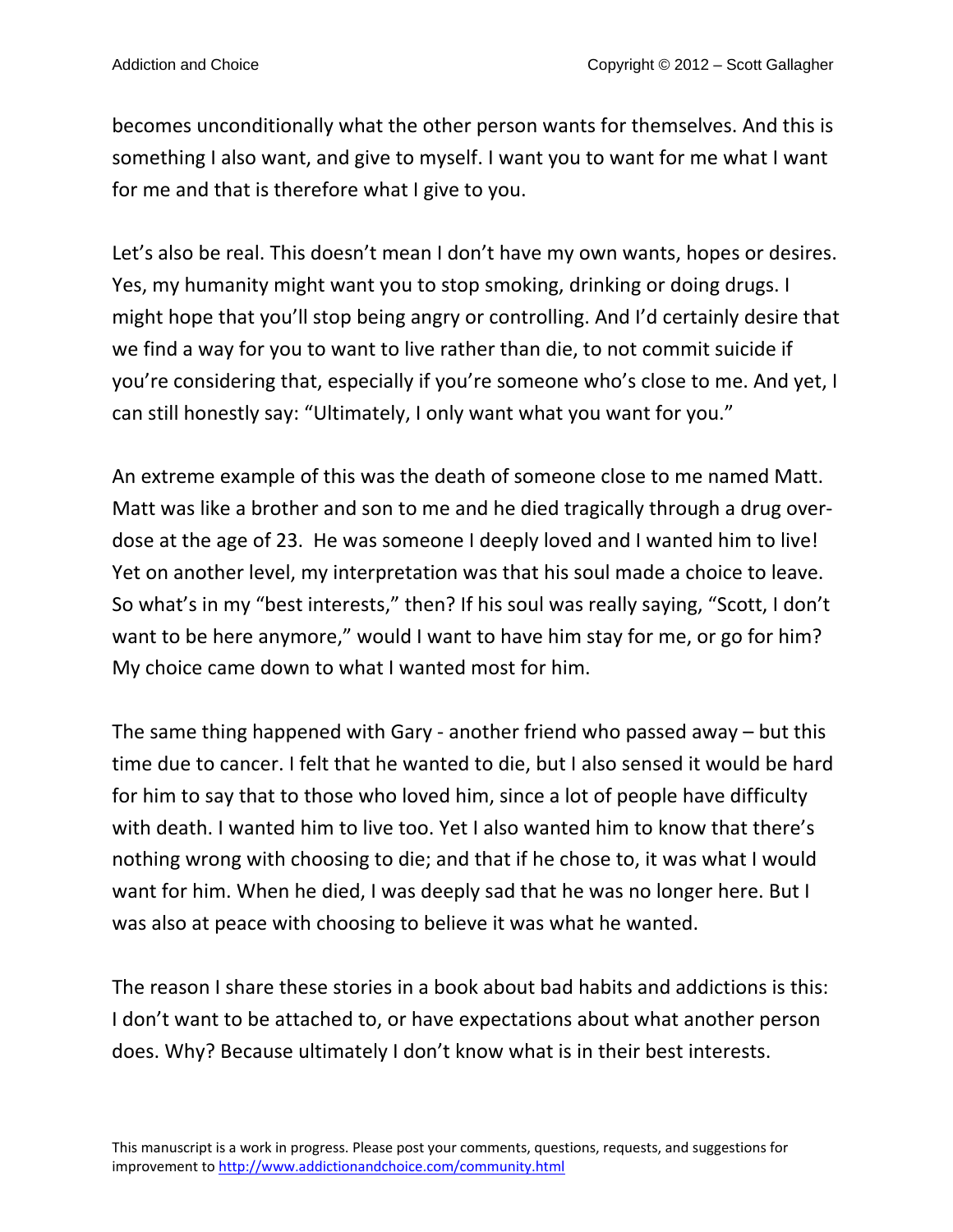Whatever I think is "best" for them is just my viewpoint. I don't *know*. I really don't.

What I want most is what truly serves the other person — whatever they want in their heart of hearts. And, if right now that is doing drugs or getting drunk, overshopping or working, under-or-over eating or self-harm, then I choose to trust (or choose to think) that that is serving a higher purpose that I am not capable of comprehending. So I want to give them the experience of such love and acceptance that they feel able to choose what they feel is right for them, and feel safe to tell me the truth about it without judgment or negative consequences which include them thinking I will be worrying. Why? Because even my worrying has a negative impact on how they feel.

Yes, I may have feelings to express or ideas to contribute. And when it feels appropriate, I will voice them – not out of need, but from a desire to contribute my full self to others. But I don't want someone to see themselves as bad or wrong, or take it as a personal rejection if they don't act on it. That's why I choose not to focus on the outcome I want and focus instead on discovering what they really want for themselves.

What helps me have this kind of unconditional acceptance is knowing that I really don't know what's right or best for any human being on earth, including myself. In the grand scheme of things, I don't know why you are here or what you "need" to do for yourself. Therefore I'm not going to tell you that drugs are bad or try to make you stop. For all I know, they may be the only thing that's stopping you from killing yourself or hurting or abusing someone else. I just don't know.

Choosing to believe this makes it much easier for me to accept another person's choices. Are they good or bad? Well, in what context? What about a kid who interprets his father's and mother's behaviors as being abusive, for example? Maybe that son blames his parents for why his life did not turn out the way he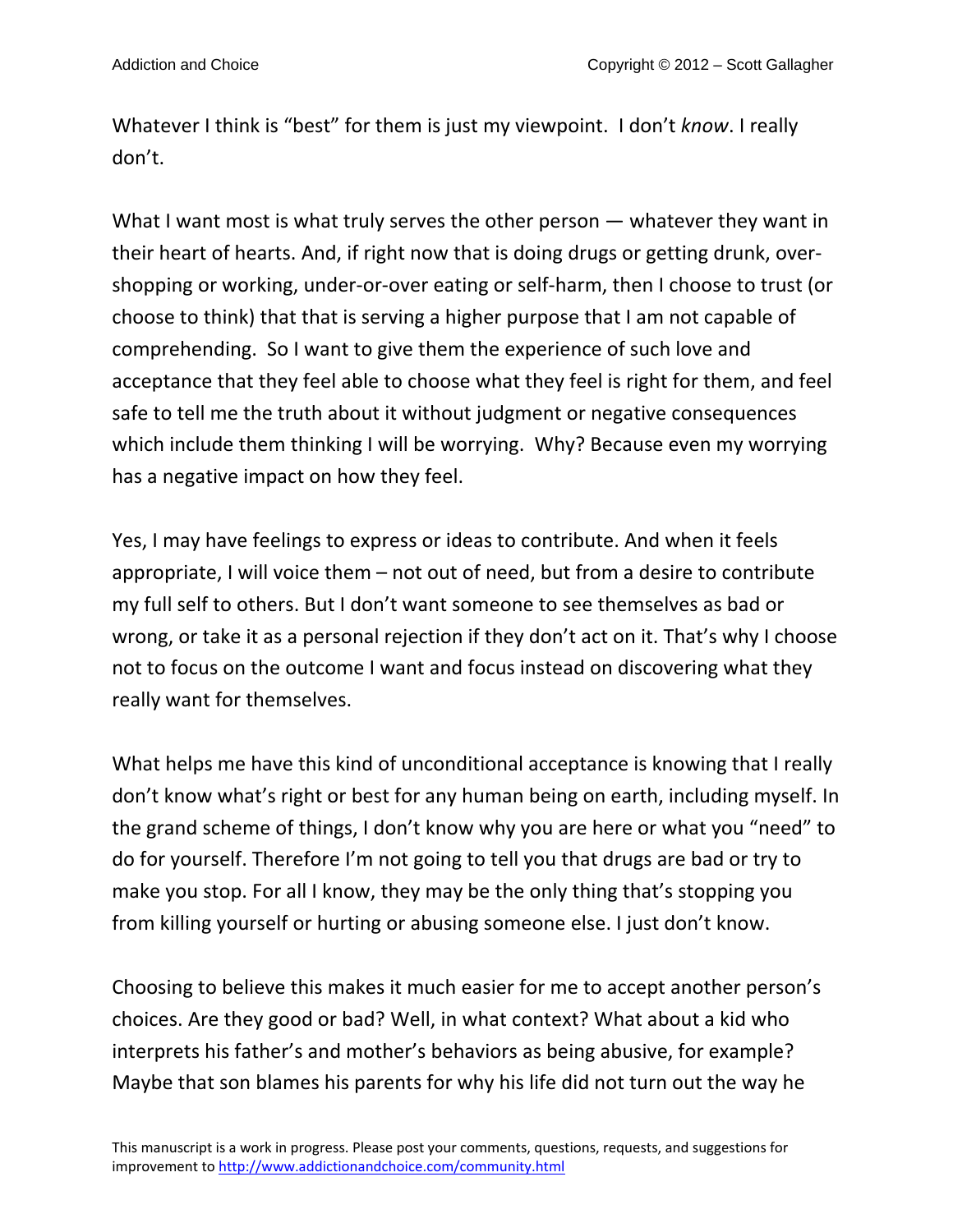wanted, then becomes an addict in response to his interpretations. Maybe that too is not as bad as it sounds. Maybe that kids grows up to start organizations that prevent and solve addiction problems, organizations that touch so many people that the world would have been a worse place had he not had the experience of abuse, created disempowering meanings and subsequently become an addict. I just don't know.

My personal access to unconditional acceptance comes from being willing to be open to the possibility that no matter how much I exercise my power to create and choose meanings, that there may be a greater purpose, benefit or plan in whatever someone (including myself) is doing. That perhaps, in the bigger picture, we're doing it (whatever "it" is) for a reason that serves both us and the planet in a massive way that I am not capable of seeing because I don't have the mindset of God to see it. So judging you or your behavior simply makes no sense to me. And I fully acknowledge that everything I just said is an interpretation I created of "the meaning of meaning" which includes my belief in God.

## **I Want This for Myself**

The reason I've chosen this approach is, first: It works. It actually does help people reduce or end their unwanted habits; but more importantly, I find it gives them the highest success in not having to substitute one bad habit and addiction with another. And second, because it's also what I want for myself.

Just like any child, there were many times that I felt I wasn't being accepted and loved. When my father said things or my mother did things, or when my classmates or teachers acted in certain ways, I interpreted these events to mean that I wasn't accepted for who I was, that my choices, feelings and needs weren't important, and consequently experienced a lot of pain. This was not my parents fault and this is not what they intended. I made it up. I didn't know then that I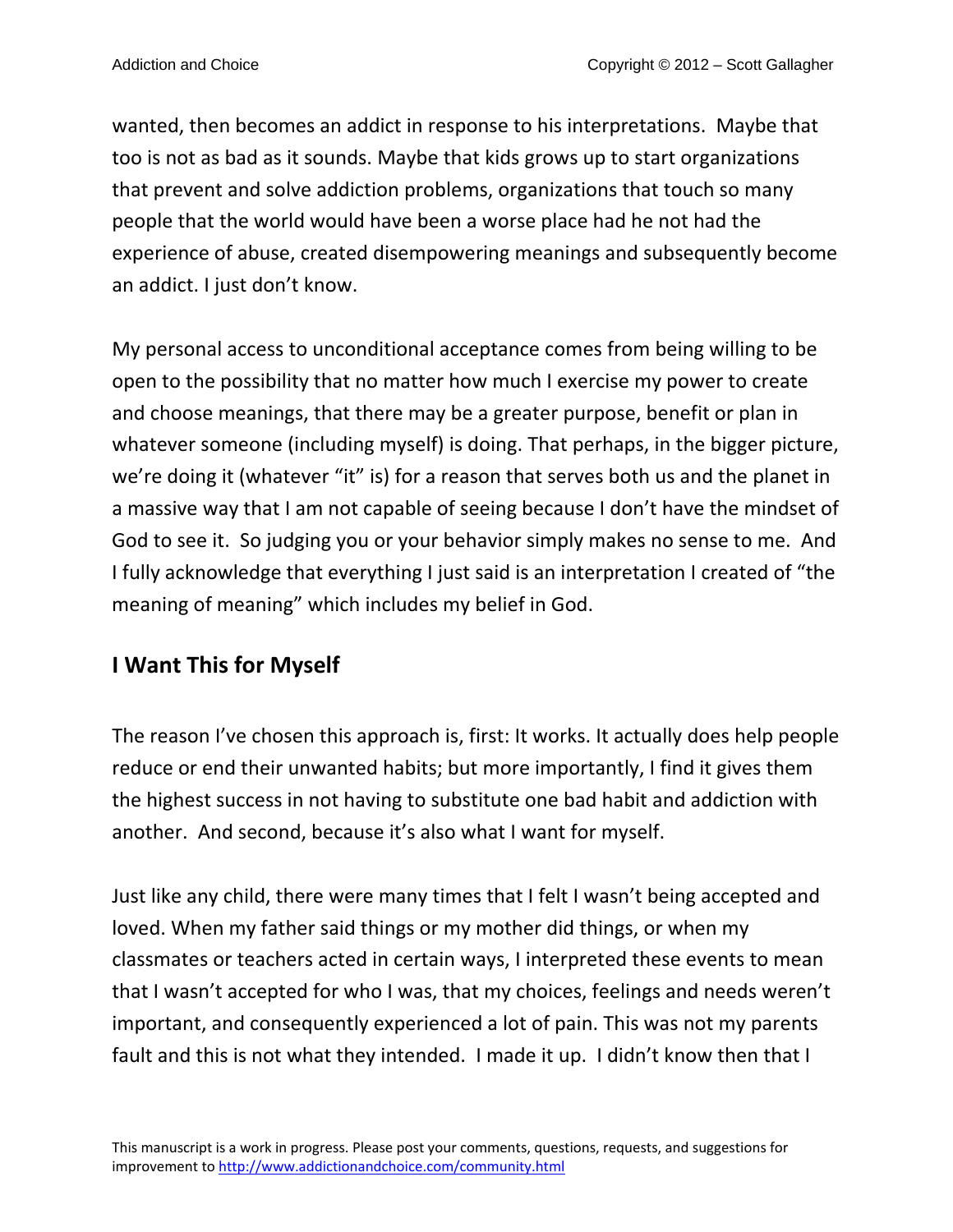had the power to choose and interpret meanings. So I got trapped in my own negative thinking habits, which led to my bad habits and addictions.

To this day, I still hate being controlled by people. I dislike being told what to do or having people give me advice when I don't ask for it. Since I don't like being treated this way, I am very good at not giving advice or controlling people. I am committed to giving people what I want for myself. I want the freedom to be responsible for my life, as well as be an angry victim  $-$  in other words, to be a human being, with all of what that means for me.

That said, I also love having the freedom to be honest and direct with people and having friends who accept that. It feels great to say what's on my mind and speak my truth without being judged or judging myself for it. There's peace in that. And I guess that's ultimately what it comes down to. When I feel that people accept me for both who I am and for who I'm not, I can be myself — and I experience peace. But when I sense that people are trying to fix me or change me, I feel restless, angry and judged.

If you've ever been around someone who's constantly worrying about you or wanting you to change, you'll know what I mean: It feels awful. You don't feel safe to be yourself, to tell them your truth or to say what's really going on – because if you do, they're going to worry or be upset. They don't really want to hear it, so you don't really want to share it. And you tend not to give that to yourself, either. So instead of coming from acceptance and love, you end up making choices out of fear. And that just adds to the cycle I described earlier, where our negative thoughts and feelings fuel our negative habits and behaviors.

### **Restless, Irritable, Discontented… and Our Search for Peace**

I'd like to go back briefly to the 12 steps and the big book of *Alcoholics Anonymous*. (So pardon me if this Addiction model, or language doesn't fit for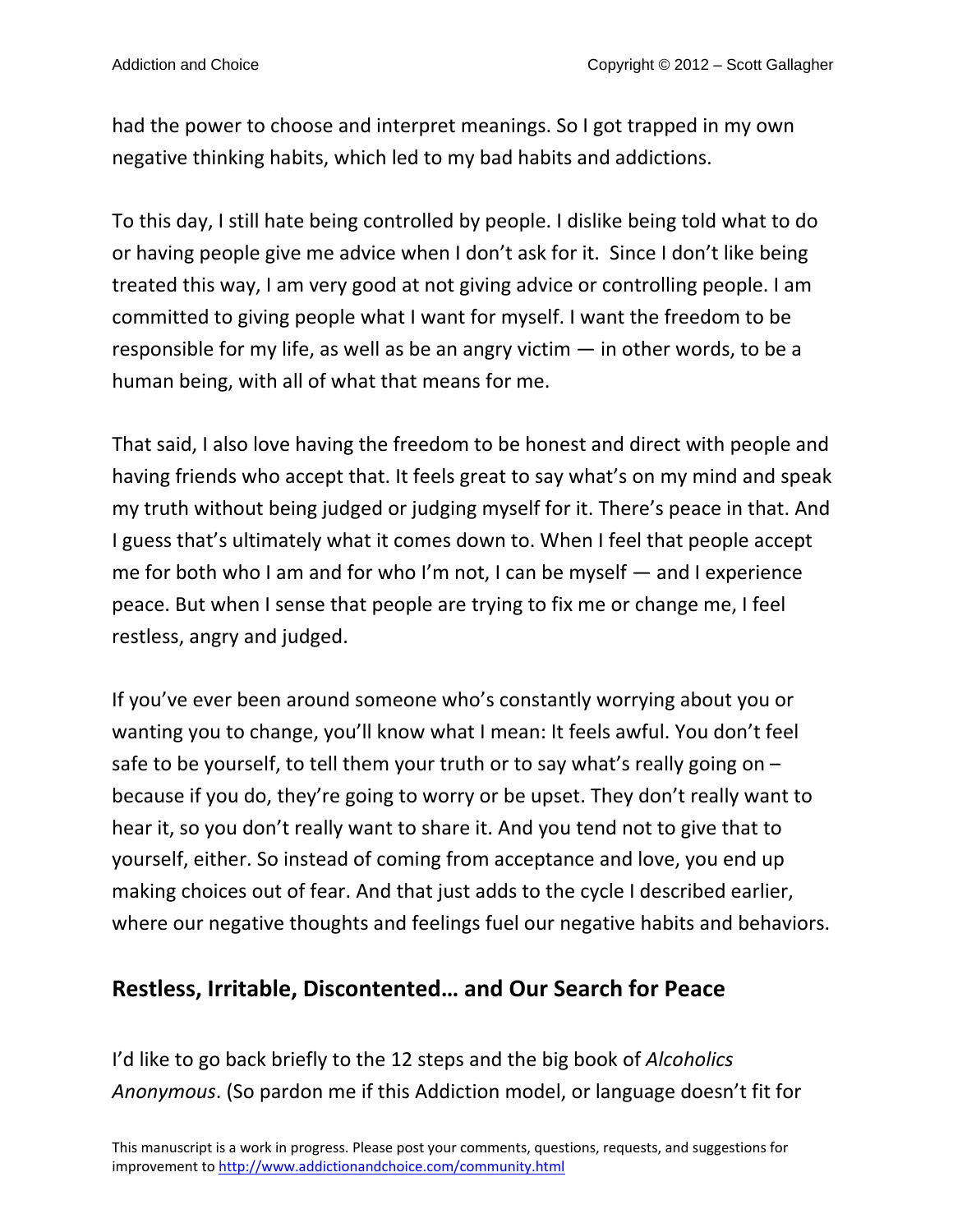you.) In that book, there's one very small section that I used to teach people so often that it became a thinking habit of mine. And while it deals with addiction, it also seems to apply to everyone I've ever worked with — so perhaps it's just part of being human – or, maybe we are all addicts. I don't know.

In *Alcoholics Anonymous* it says that alcoholics are "restless, irritable and discontented unless they can experience the sense of ease and comfort, which comes at once by taking a few drinks." That phrase stayed with me all these years. And at some point I started asking myself: "What are the common problems, the things that everyone I've worked with said was true for them?" Whenever I took someone through that section of the book, people agreed with it. Regardless of what their behavior was, they said that they felt that way (or words to that effect) before and after doing their addiction or habit, and they felt some ease, peace or comfort while doing it.

So what are people really looking for, I wondered: Feelings of ease and comfort? And what about "restless, irritable and discontented?" Are those the feelings that are driving them to make themselves feel better in whatever way they can?

And that was the clue. What came to me was this: We do things we don't really want to, even when they hurt us, because of how "restless, irritable and discontented" we feel; and what we are really seeking is some kind of comfort and peace. Our addictive behaviors and habits have become our "survival" way of getting these feelings. But instead of using our addictions and unwanted habits, what if we find a different way to generate those feelings of peace inside? For me, that different way requires me to break through my addiction to ease and comfort. What do I mean? Every day I get on the treadmill (98%) and run or walk 10km. It's not peaceful and I don't look forward to it. So why do I do it? Because I experience peace more abundantly during the day compared to if I don't do it. It's the same reason why I drink between 3 and 6 litres of water every day. Do I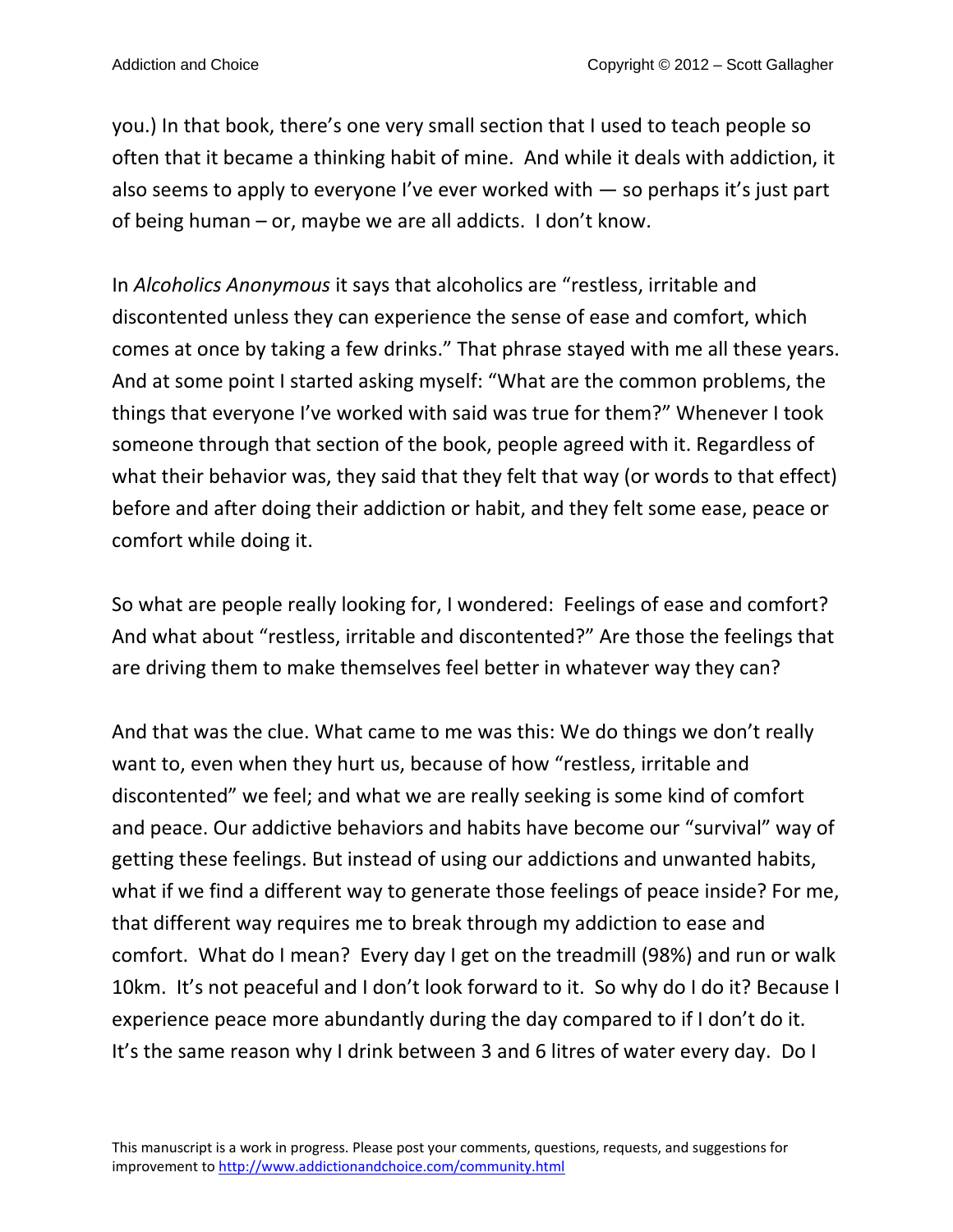like water? NO. But I experience more peace when I drink the water that is not comfortable to drink.

All my work has come out of my obsessive search for the answer to the question, "What could be causing our feelings?" If we could find out what causes these uncomfortable feelings as well as what alleviates them, and also, what both have in common, we might have something that could work for anyone. That's why the Cognitive Behavior Therapy, and Law of Attraction viewpoint that "thoughts cause feelings" resonated for me, and led me to create the programs, and do all the work I'm now doing. I was taught to honor my word and not my feelings. I choose something different now. I honor my feelings first, so I can honor my word authentically.

Now let me get back to the connection between thought and feelings. What kind of thinking results in me feeling discontented inside? Well, it's when I'm judging someone else or judging myself. When I don't unconditionally accept someone. When I think they should be doing something they're not (and that includes me). Or when I'm focused on what I want for myself, but not for others. All of these result in me feeling irritable or discontented inside. And that's the opposite of peace and I choose peace.

I recently saw some old friends from my "recovery" years, a time when we I used to take addicts page-by-page through the Big Book. We were passionate in those days and "knew" that what we were doing was "right" and the most effective way to recover and help others. What I discovered when I met with them is that some of them haven't changed — they still believe in their "truth." When I listened to them talk, I just smiled. I honestly felt no desire to try to correct or change them by saying, "Look, you guys, here's where I am. I've got this better way now ..." I didn't feel the need to say that, because my way is not better. It is just an interpretation that is not the "Truth". But perhaps more importantly, that would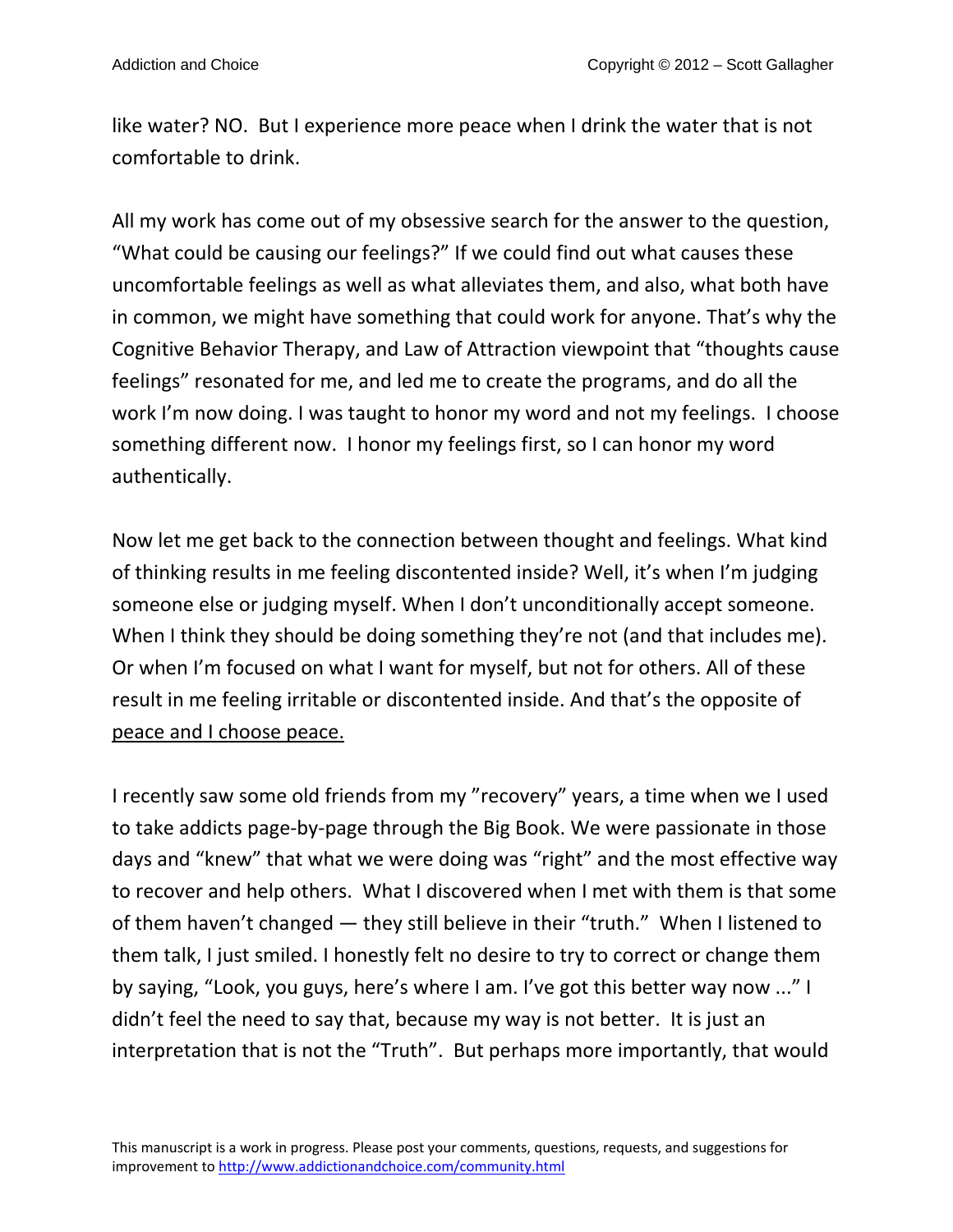have been making them wrong, which makes me (and probably them) restless rather than peaceful.

And it's so easy to do, right? When we want to find the right answer or a better way, we start trying to convince other people that we have it. Subtly, we start thinking that we're in a superior place. "But wait, you don't understand. This way is even better. Let me teach you about my more peaceful way." It's well meaning; but it just leads me back to the same old place of not being peaceful – and not everybody is committed to peace so I need to have the humility to respect that. And "peace" is not a superior feeling or emotion. It is just what I am committed to for me.

So once again, it's paradoxical. Yes, I absolutely want to share my insights with people. But doing so is actually hurtful, if I want to correct them or get attached to them "getting" it. The best way I can be peaceful is by accepting people where they are. If someone wants help or to discuss new approaches, I'd be happy to share. But I don't want to change them. Just being with people, where they are, with whatever they believe, has become more peaceful now for me, and them.

Since I mentioned the 12 steps and Alcoholics Anonymous, I'd like to quote from their basic text on the subject of "acceptance." It's from Page 449 in the first 3 editions, pg. 417 in the 4th edition of *Alcoholics Anonymous* or [The Big Book](http://silkworth.net/originalmanuscript/originalmanuscript.html) as it is widely known:

"And acceptance is the answer to all my problems today. When I am disturbed, it is because I find some person, place, thing or situation – some fact of my life – unacceptable to me, and I can find no serenity until I accept that person, place, thing or situation as being exactly the way it is supposed to be at this moment.

Nothing, absolutely nothing happens in God's world by mistake. Until I could accept my alcoholism, I could not stay sober; unless I accept life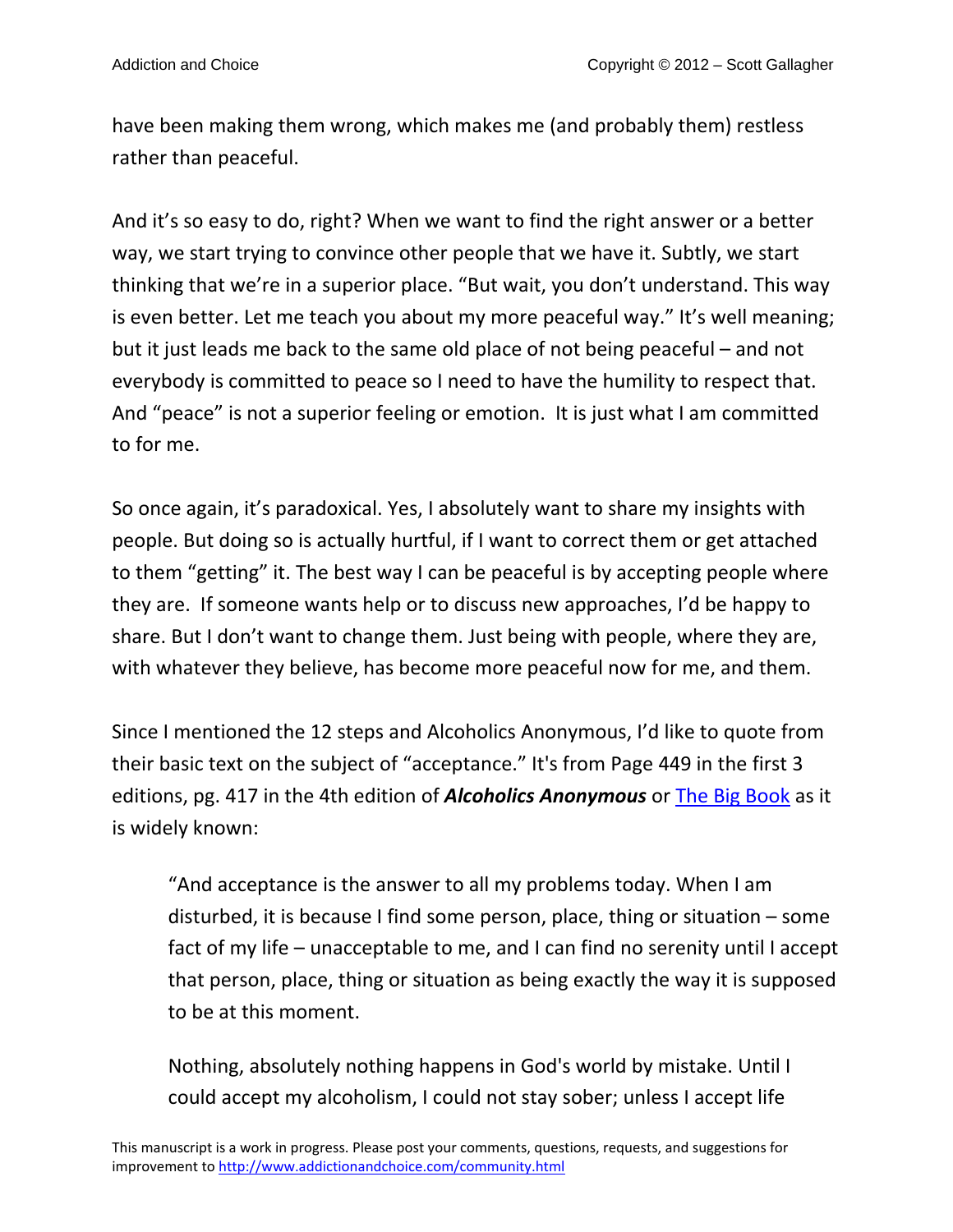completely on life's terms, I cannot be happy. I need to concentrate not so much on what needs to be changed in the world as on what needs to be changed in me and in my attitudes."

So here is my current process for making choices. I may think I see the logic, value or need for something; but if I don't feel peaceful inside, I don't trust my thinking. I don't have to understand why. All I know is that I am committed to being peaceful, and trust that if the thoughts I'm thinking, or the choices I am considering making are perceived by me as resulting in me feeling more peaceful than the other options I may be considering, I go with peace. And sometimes it is not black and white. Sometimes there are a few options that I am considering, and one of those options is not peaceful, but it's at least more peaceful than all the others I am capable of seeing, so once again, I move in the direction of greatest peace.

If you want to try this out, begin watching what brings you closest to that internal sense of peace. Certain thoughts, words and actions drive peace, and certain thoughts, words and actions take it away. I'm not saying that they're the same ones for everyone. And whether you call it "peace" or something else doesn't matter — it's the feeling you get inside that you are committed to. For me, I used to get fooled by "excitement." Excitement feels good, but it is not what I am talking about – and I have found that choices I make from based on being excited, more often than not, lead to problems for me and others.

So that's what is "driving" me these days: My feelings. I honor myself by honoring my feelings. And I honor my commitments, promise and my word effortlessly because I am in the habit of not making promises without feeling, and discerning peace first. Whether it's deciding to run, to coach someone, to enter a new partnership or to change a previous commitment, whatever I feel will give me the most potent, lasting experience of peace is what I try and follow.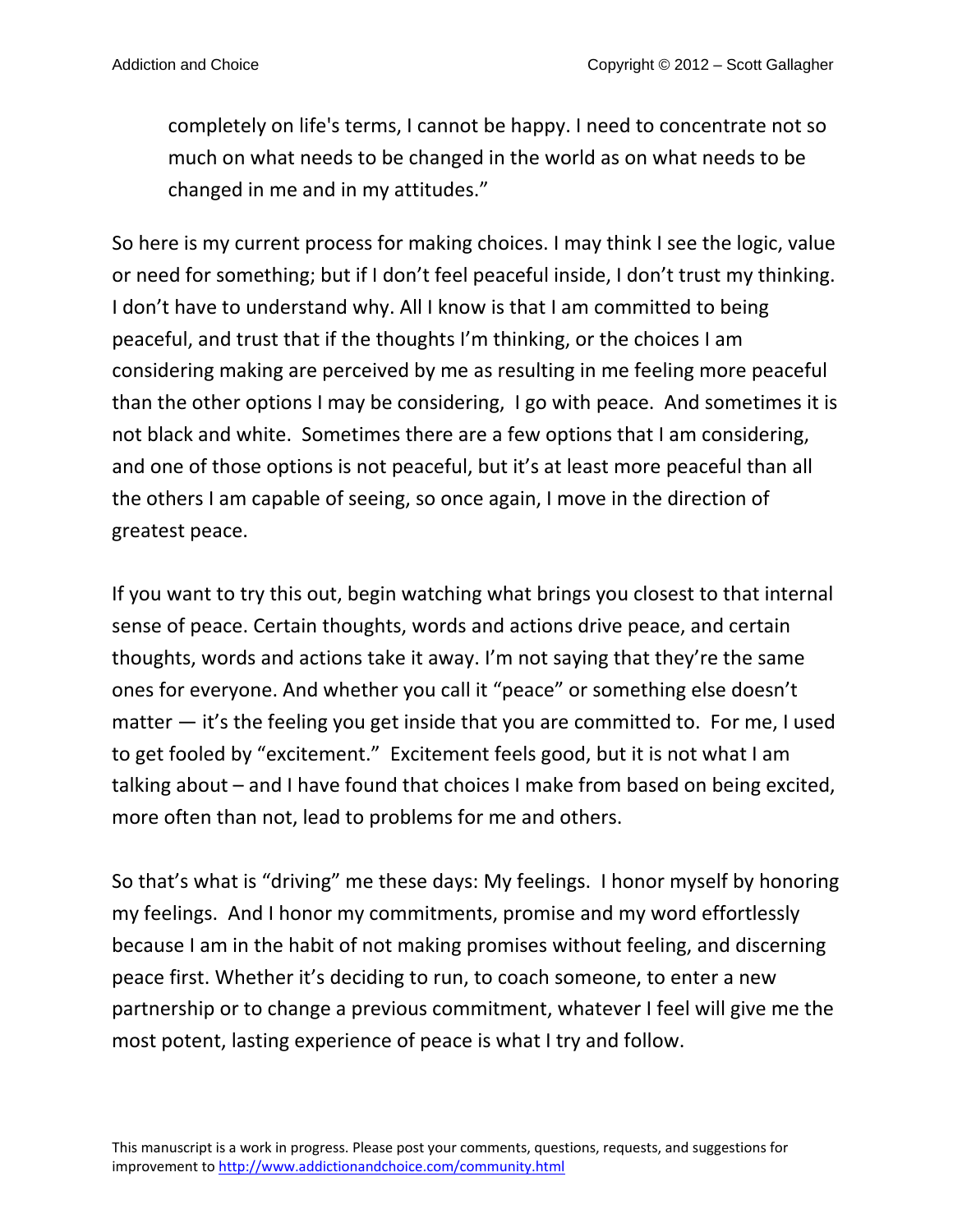### **The Power of Choice Habit Mastery Principles**

Everything you have read so far has been adapted from another book I wrote called "The Power of Choice Habit Mastery Principles" – A book I wrote and which all the programs I deliver are founded upon – a foundation which creates an atmosphere of acceptance, where people support one another in developing the mental muscle of habitually choosing our thoughts, words, and interpretations, as well as mastering the habit of honoring our words, commitments and promises.

The "Power of Choice Habit Mastery Principles" are founded on the belief that it is our thought and behavioral habits (both conscious and unconscious) that are the cause of our unwanted and wanted experiences in life – that our "choice muscles" have been severely weakened over the years. We've unknowingly given away our power so often that "feeling better" has become our number one obsession. We've become numb and blind to who we really are and what we "truly want". We've lost touch with our authentic selves. We live to survive and hold on to anything that gives us instant gratification. Little by little, we engage in our unwanted habits more and more. Eventually we become addicted to them, knowingly or not. Kind of like the frog in the pot story that you've probably heard about but as a reminder, goes something like this.

If you drop a frog in a pot of boiling water, it will frantically try to clamber out. But if you place it gently in a pot of room temperature water and turn the heat on low, it will float there calmly. As the water gradually heats up, the frog will sink into a tranquil stupor, exactly like one of us in a hot bath, and before long, it will unresistingly allow itself to be boiled to death.

Fortunately for us, unlike the frog, we are self-aware. Our past choices and habits were a logical outcome of the things we experienced in the past, based on our consciousness at that time. But now we can choose something different. Rather than continuing to give power to past events, circumstances or other people as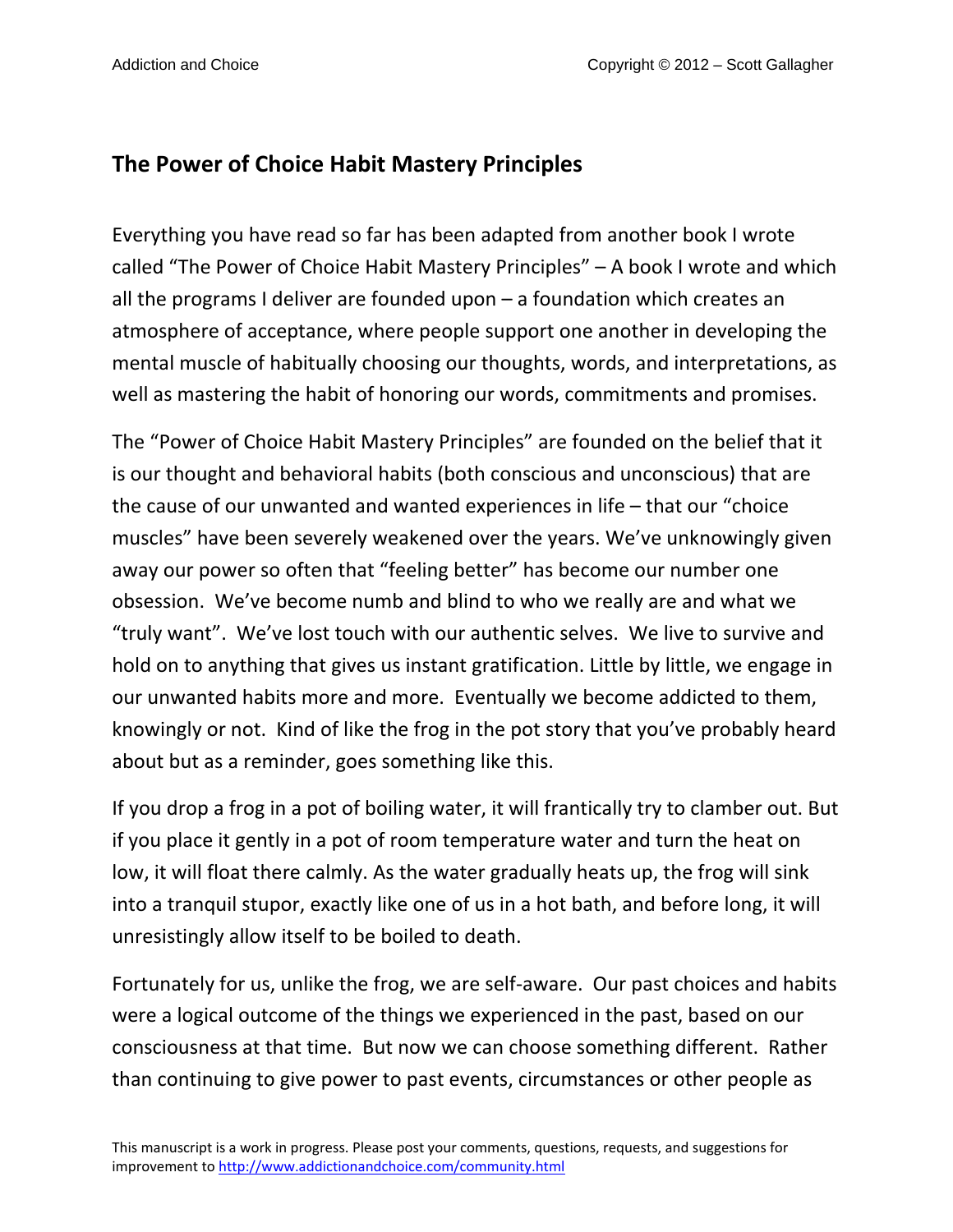being the "cause" of our problems or success in life, the "Power of Choice Habit Mastery Principles" are a choice to put responsibility and power squarely in our own hands if we want to. I believe it's our habitual thought, talk and behavioral choices that shape and determines our future.

"We shape our lives. We shape ourselves. The choices we make our ultimately our own responsibility" Eleanor Rosevelt.

The Power of Choice Habit Mastery Principles rest on the belief that each of us has the capacity to reclaim our power – to think, believe, feel, be, have and do to virtually create anything we want in life, whether it's breaking free of unwanted habits or addictions, overcoming personal challenges, or accomplishing something that others say is "impossible." If one person can accomplish it, it's available to all of us. And if one person did it, so can WE.

"*Your time is limited. So don't waste it living someone else's life. Don't be trapped by dogma – which is living with the results of other people's thinking. Don't let the noise of others' opinions, drown out your own inner voice. And most important, have the courage to follow your heart and intuition. They somehow already know what you want to become. Everything else is secondary*." Steve Jobs 1955-2011.

### **Having Authentic Choice...**

To recap. Whatever our addictions are or how serious we believe them to be, although I am not an addictions or medical expert of any sort, from the Power of Choice Habit Mastery Perspective, I choose to believe there is nothing wrong with you or what you are doing. My intention is never to convince you to change, because why would I if there is nothing wrong with you?!! And besides, the choice to change has to be 100 per cent your own. In other words, I am committed that you authentically choose for yourself – or not.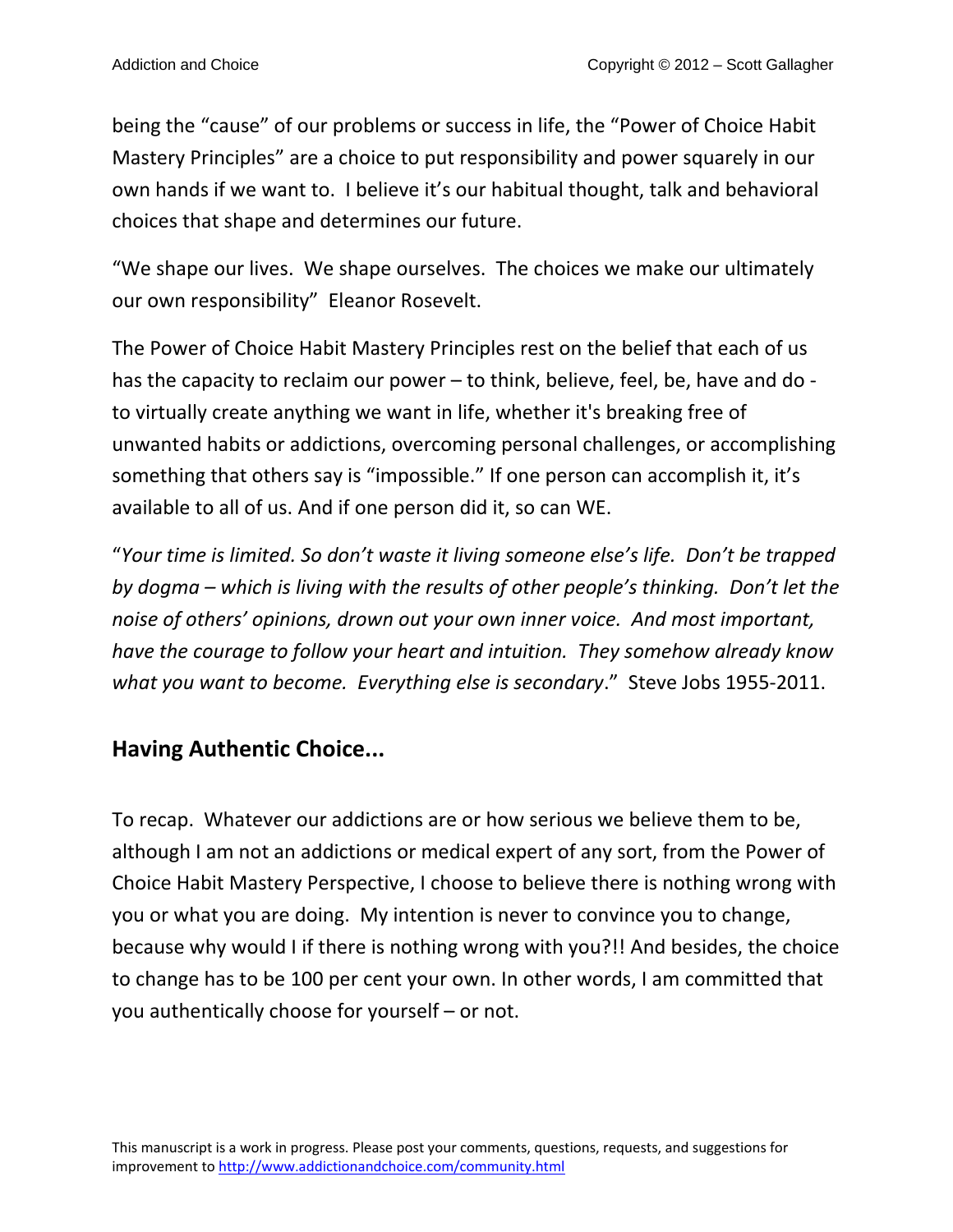For me, "authentic choice" means that nobody is trying to make us do anything. There's no pressure, force, guilt, manipulation or intimidation behind it. Thus, when we say "I want to change," it comes honestly from within us.

When we look at our addictions this way, we come to see that they were probably quite satisfying and served us at one time, perhaps even for many years, but if they are no longer serving us and we want to make a different choice, then of course it's possible. And it's from this place of emotional freedom, willingness and desire that we can authentically choose what's right for us.

Making ourselves wrong all the time simply perpetuates the problem and keeps us stuck. No one can choose freely from here. It's when we can see that nothing's wrong, and there's no judgment or guilt about having to change, that The Power of Choice becomes available to us.

## **The Power of Choice Habit Mastery Success Programs**

I'd like to share the key distinctions that are common among all the different Power of Choice Habit Mastery Success Programs I've created - as well as some of the practical steps we use, so you can use them too!

Our programs are designed to encourage people to make free choices for themselves, choices about whether or not to participate, what new positive habits they will try out, how much they'll do on a daily basis. And it's about creating customized structures that support them in keeping their commitments. There's no attempt to get people to do things they don't want to, and no criticism or guilt if they don't follow through. However, it is also about learning how they feel when they do or don't keep their commitments, do their new habits, and make new choices to feel better about themselves.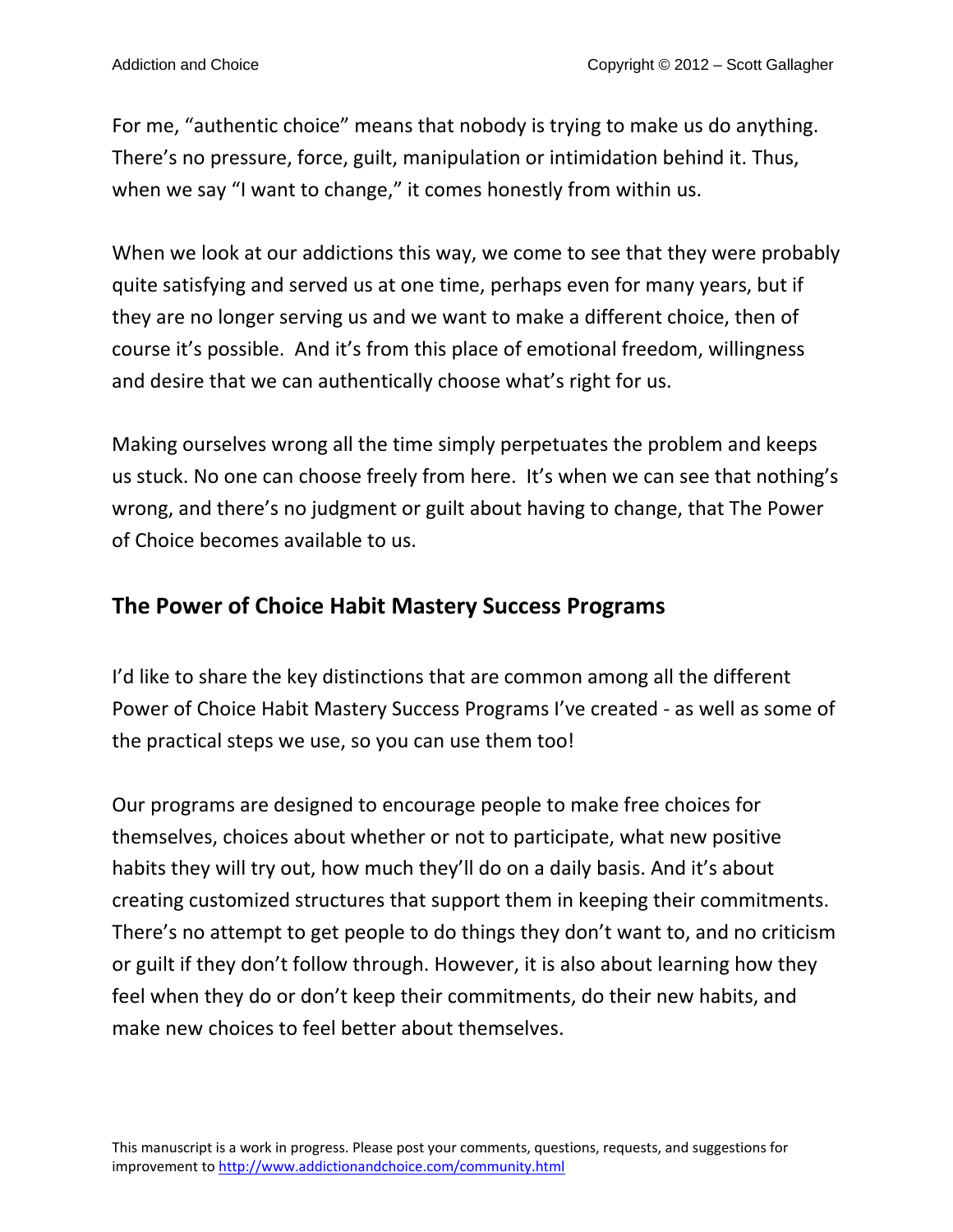In all of our programs, participants are given simple activities and positive behaviors to consider implementing to build up their "muscles of choice." These may include things like drinking water, doing exercises and taking new steps to do things that are important to them and yet they have been putting off — but all in ridiculously small amounts. This is to avoid the normal pressures we put on ourselves to make immediate changes or to set huge and unattainable goals that set us up for failure. The point is to set everyone up to succeed.

Other elements of our programs include: training ourselves to develop the habit of seeing "what's right-good-positive" in others instead of "what's wrong-badnegative;" creating new meanings for past events in our lives; making amends or apologies to those we may have hurt or let down; having daily contact with a buddy (or team of buddies); and keeping daily commitments to ourselves. (I've given a more detailed list below.)

However, it's not these activities themselves that are the most important. It's the internal good feelings – like confidence, self-acceptance and strength – that people start to experience as a result of doing them. These more positive thoughts and feelings begin to replace the old (but previously persistent) negative thoughts and feelings which may have been driving their unproductive and unwanted behaviors.

Part of the reason I use the phrase "power of choice" is because, almost by definition, addictions and unwanted behaviors are about the experience of having *seemingly* little or no choice. The Power of Choice Habit Mastery principles are about empowering people to see and experience for themselves the areas of their lives where they really DO have choice. And engaging in those choices facilitates a shift towards more positive thinking, feeling and behavior. In fact, for some, the creation and development of certain positive habits results in the "accidental" disappearance of their "addiction."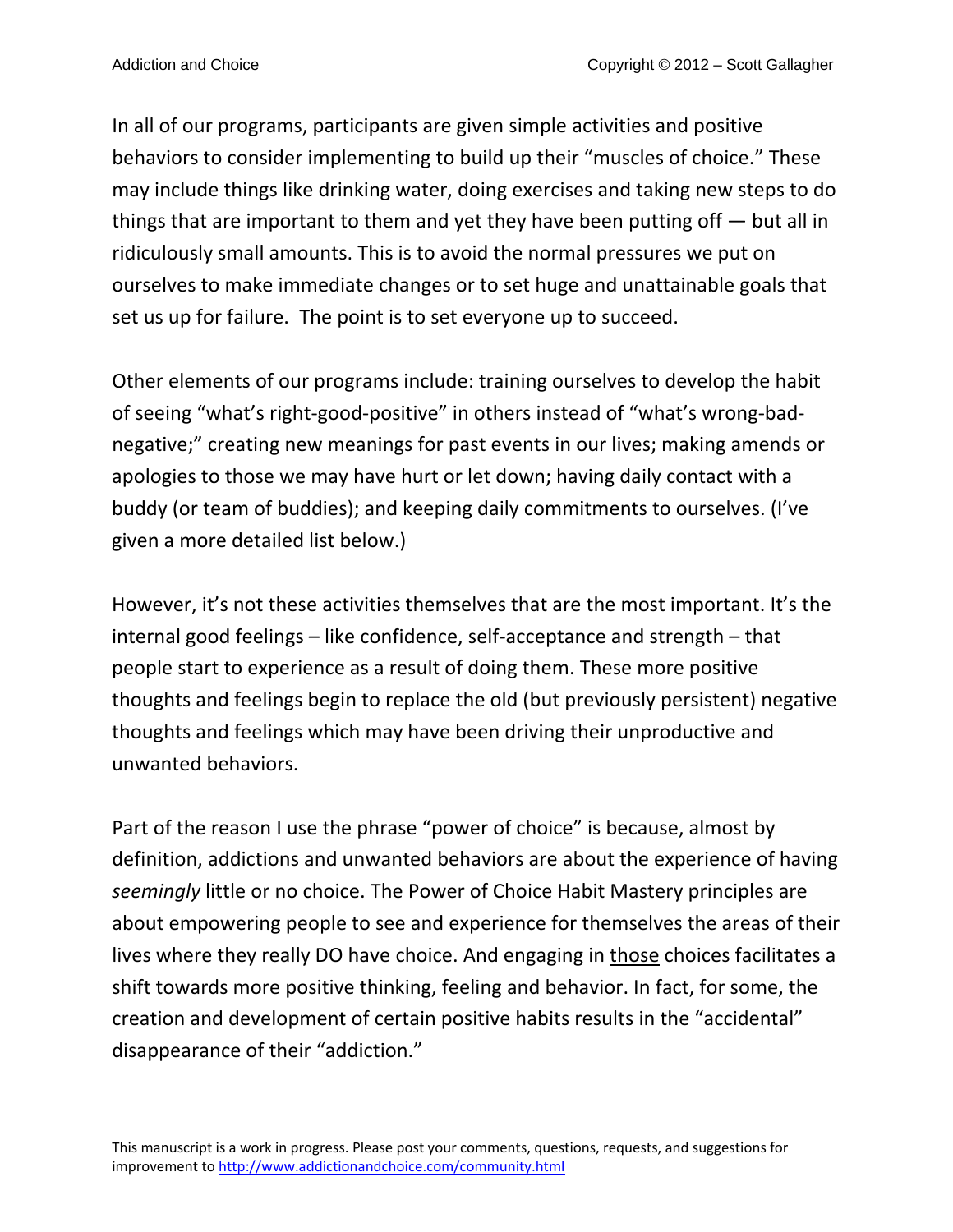Here are some of the core ideas and steps used in The Power of Choice Habit Mastery programs that help create this shift:

- 1) Giving people the freedom to choose what's authentically right for them by not trying to manipulate or control them into changing their behaviors.
- 2) Considering the perspective that thoughts drive feelings and that negative thinking and feeling influence us to engage in negative behaviors.
- 3) Redirecting our thinking when our mind tells us that there is something wrong with us (or others), that we are not enough or need to be perfect and that there is something that needs to be fixed or changed.
- 4) Transforming our way of thinking (and the language we use) about addictive behaviors and unwanted habits by not judging them, seeing them as "wrong or bad," or seeing others as "broken," or "needing to be fixed."
- 5) Giving unconditional acceptance and love to others, and ourselves by choosing to see people as "right, whole and perfect."
- 6) Creating structures that honor and support us in developing new behaviors and habits of thinking that make us feel better about ourselves and that enable us to enjoy life more fully.
- 7) Developing and mastering the habit of choosing our perceptions and being responsible for them; choosing to interpret our life experiences in ways that empower ourselves and others.
- 8) Choosing thoughts that move us beyond the need to fight our unwanted habits & addictions; allowing our new habits of thought, talk and action to release, redirect and replace our old patterns and behaviors.
- 9) Seeing our unwanted habits/addictions as a gift, an opportunity to reevaluate our lives and choose differently (if we wish)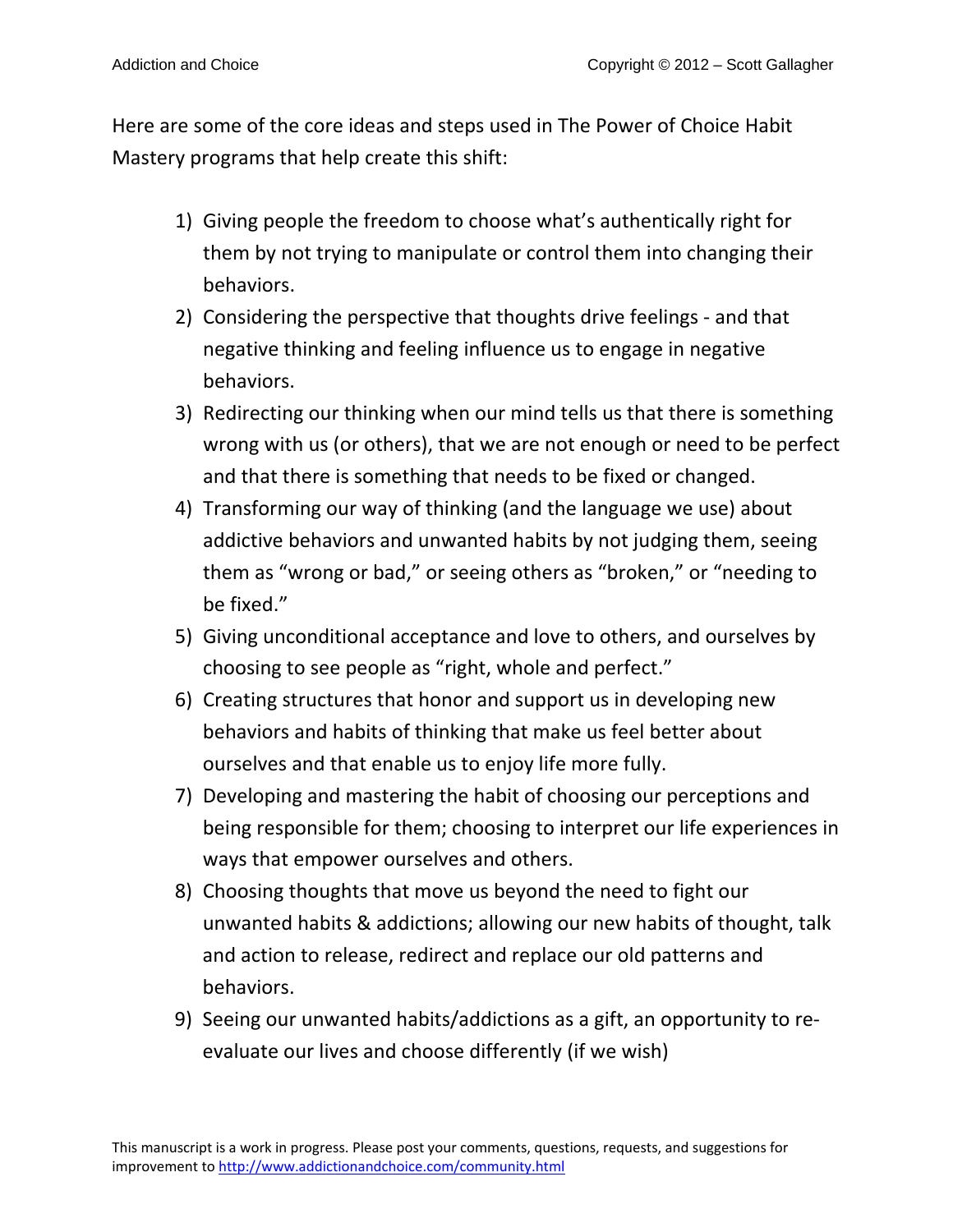- 10) Developing our sense of personal integrity, both in relation to ourselves and with others; as a way of bringing us more peace and contentment; moving towards our truth  $-$  who we want to be and how we want to live.
- 11) Moving beyond conflicts about "who's right and who's wrong" and ceasing to try to prove that our definitions or interpretations or solutions are the best ones (which is simply another disguised form of negative thinking).
- 12) Finding and creating new habits that help us prevent, reduce and replace any and all unwanted patterns, whether we label them as addictions or not.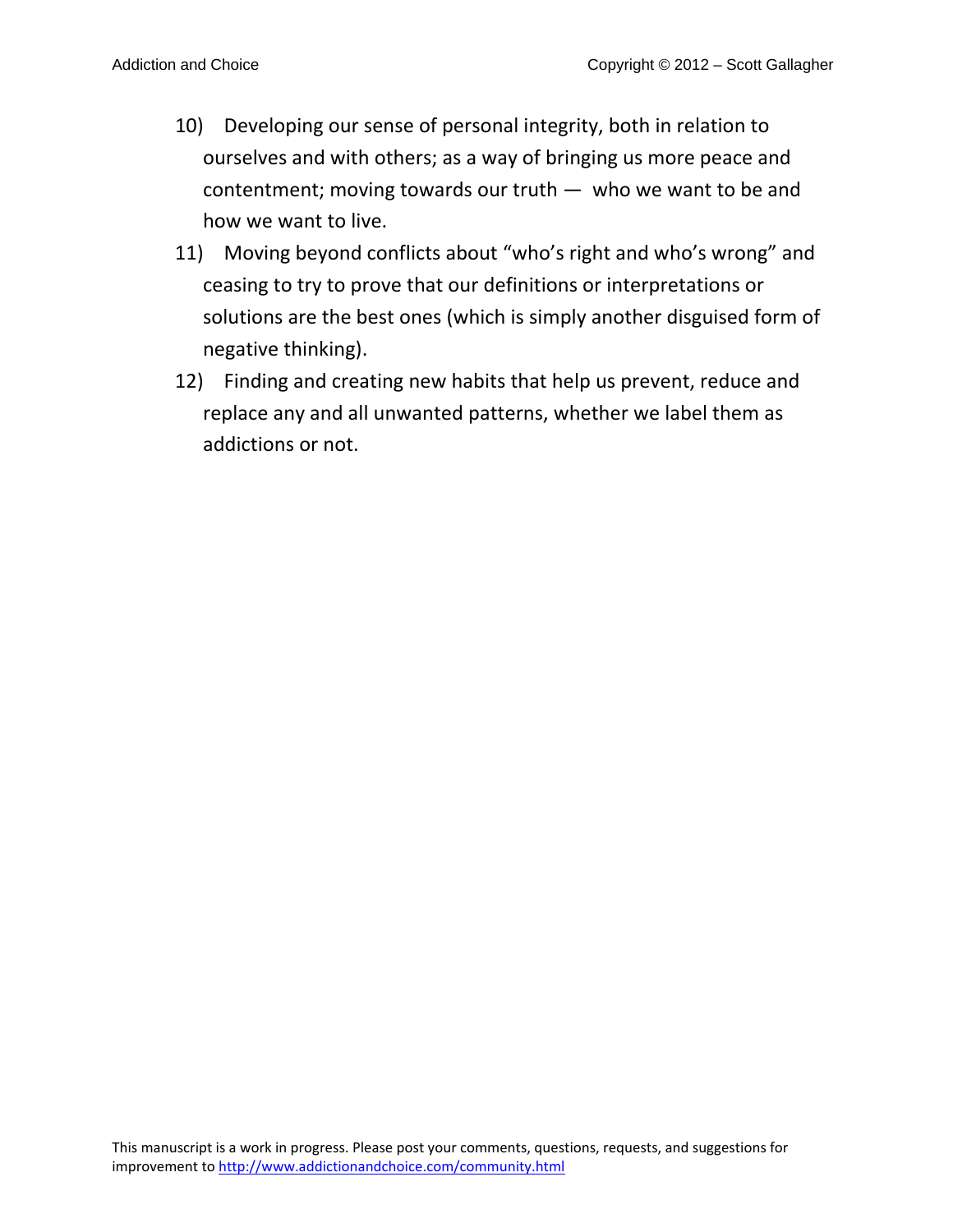# **Transforming Addictions: A Summary**

When I began writing this book, my mission was to transform "addictions." By that I mean anything we are doing, any behavior we're engaged in that's brought us to say, "I just don't want to do this anymore. It's having a negative impact on my life and I'm committed to something different." Yet despite those thoughts and feelings, we can't seem to stop, stay stopped or really break free of this thing, no matter how committed we are.

Then at some point along the way, I realized that I was out of alignment with my commitment to be of maximum service to the planet (modified from the big book of AA which says "our real purpose is to be of maximum service to God and the people about us). My focus couldn't just be about addictions anymore — it had to include transforming the way we think about and deal with ANY unwanted destructive circumstance or self-limiting behavior, whatever we want to call it. It's not the compulsion, addiction, circumstance, or behavior that's important to me, because I see those as symptoms of something deeper. It's about discovering the barriers in all of us, that's causing us to feel pain, or being stopped from living a great life.

That's why I don't want to label or judge people, to categorize or put you in a box through the language I use. It's because I don't want to risk further fueling that pain inside. Instead, I want you to know that I really and truly accept you, whether you're watching video games or are into self-harm or suicidal behaviors; whether you're compulsively eating fast food, addicted to abusing others, or smoking crack. If YOU are feeling like you want or need support in stopping or changing something that doesn't feel good to you, that's where I want to support you.

I approach everyone in essentially the same way. I start with love and acceptance. I see what you're doing as a successful, creative way of getting out of or relieving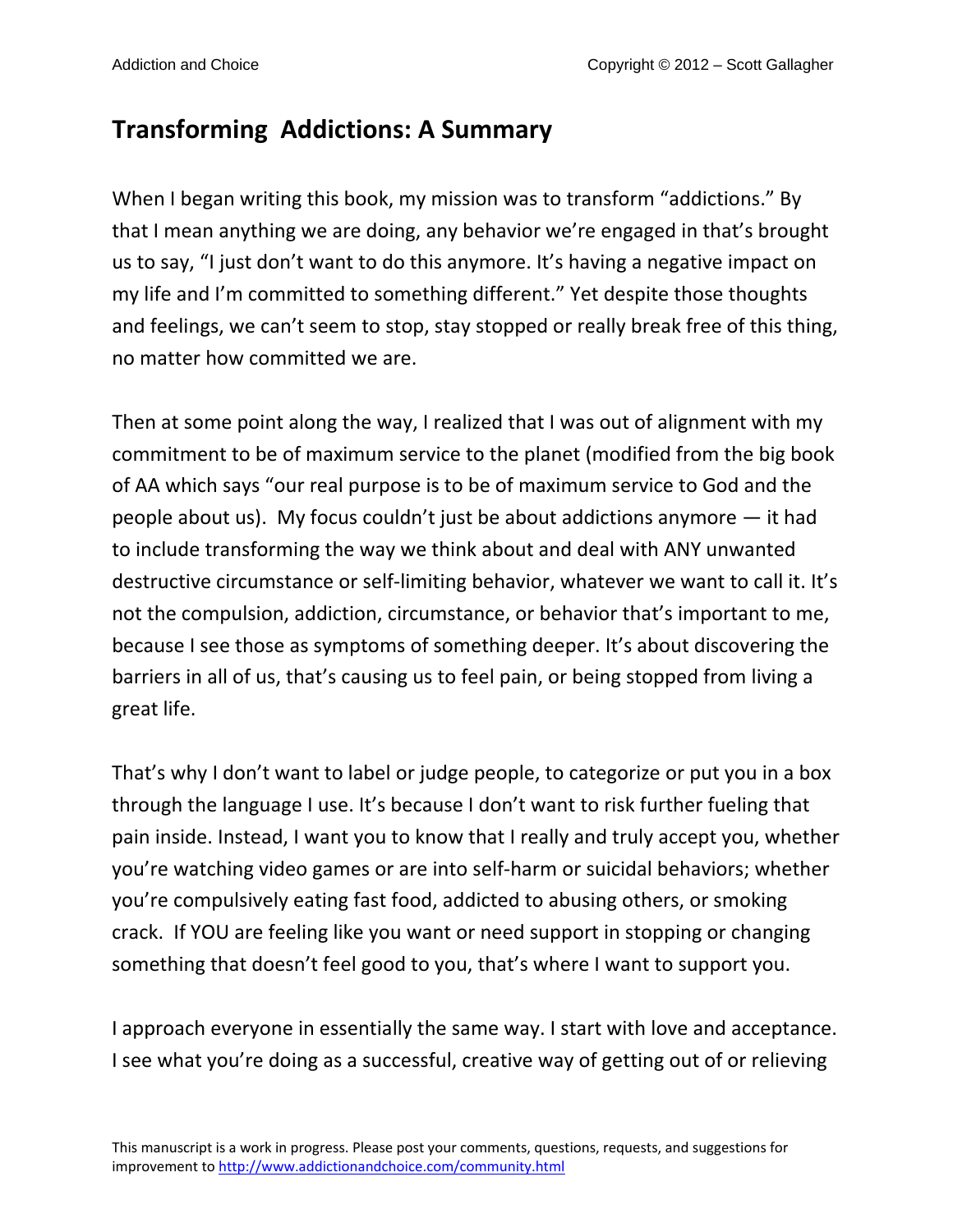whatever pain or discomfort you're feeling inside, knowing that it's the best way you know to survive, cope, or feel good about your life.

On a more global level, I believe that, ultimately, the way we will know we have transformed addictions on this planet – is when the word "addiction" no longer even exists in our vocabulary. But right now it does, so hopefully I've done my little part to help move the word out of our vocabulary by demonstrating through the various different addictions experts that contradict one another, that the word itself has no agreed upon meaning – and therefore the word "addiction" has very little meaning – other than the meaning you give it of course.  $\odot$  If you are questioning whether we've all got them or no one's got them?, rest assured you are not alone for there are many others (experts included) asking the same question. One place we can start though, is by transforming our thinking.

Our judgments. Seeing ourselves and others as victims. Blaming others and criticizing ourselves. Be willing to look for the common elements among all such behaviors, whether it's drinking alcohol or using crack cocaine, smoking, selfharm, gambling, sex, overeating, being co-dependent, abusing or controlling others, or even excessive worrying, blaming and complaining.

So what's common to all of these? It's being engaged in a behavior that we want to stop, reduce or control and feel we can't. Stuck. Unable to change. As I've said, I want to make sure that nobody gets left behind. They may have an "actual" addiction or not, depending how you define it. But it's how they feel that matters most. This applies to any kind of habit, pattern, compulsion or addiction.

What's more, it applies to all our other life circumstances, habits and behaviors as well. Maybe you don't feel hopeless, but you've just given up trying to change whatever habit you have. Or maybe you know you could change if you REALLY wanted to, but you haven't been able to find the motivation or the right methodology for you. Why would I not want to help you, too?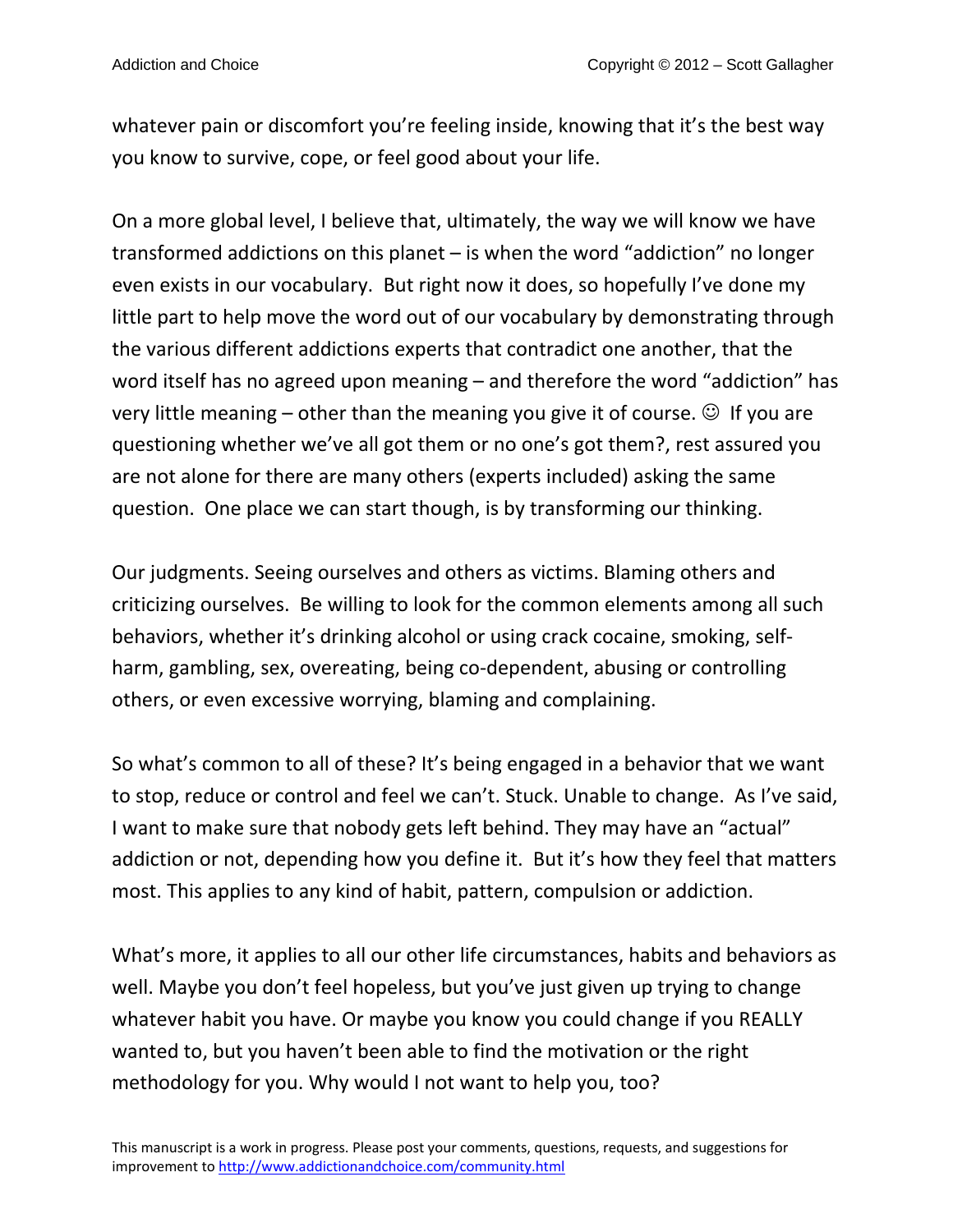What if someone is not feeling hopeless, but just feeling stuck in a behavior? Continually on the internet or watching TV. Going out shopping so they can feel the rush. Going out for fast food because it's easy and they don't have to think about anything else. Feeling unfulfilled in the relationship they're in. Doing unproductive or time-wasting behaviors at work. Even blocked in expressing themselves or their creativity. Or having any life circumstance or doing anything that they feel is negatively impacting their life – at home, at work, at school, wherever – and wanting a change for something better and feeling it's just not possible.

We all make choices that are unfulfilling or unproductive. Choices that are not creating what we really want to be, do, or have - or that don't meet our soul's desire for our life. And because of it, we're feeling discomfort inside. An inner pain, irritability, restlessness or discontentment that we deal with by turning to foods, various substances and a multitude of negative thinking patterns and behaviors in an attempt to make ourselves feel better, or keep us mindless of how we actually feel. They might even involve pain – like something that seems extreme (but not to me) like the cutting I mentioned earlier – but for a time they quiet the negative voice and feelings inside.

## **When Comfort Replaces Fulfillment...**

For some of us, addictions are those habits that we've kept doing over time that have replaced fulfillment with momentary comfort. Our body's biology and chemistry have adapted to and become dependent on them. And so has our thinking - addictive thinking that is going on right now that we might not even be aware of. These habits are causing us to feel bad, which leads us to choose substances and behaviors that are not fulfilling and probably destructive, and we've grown to numb to care.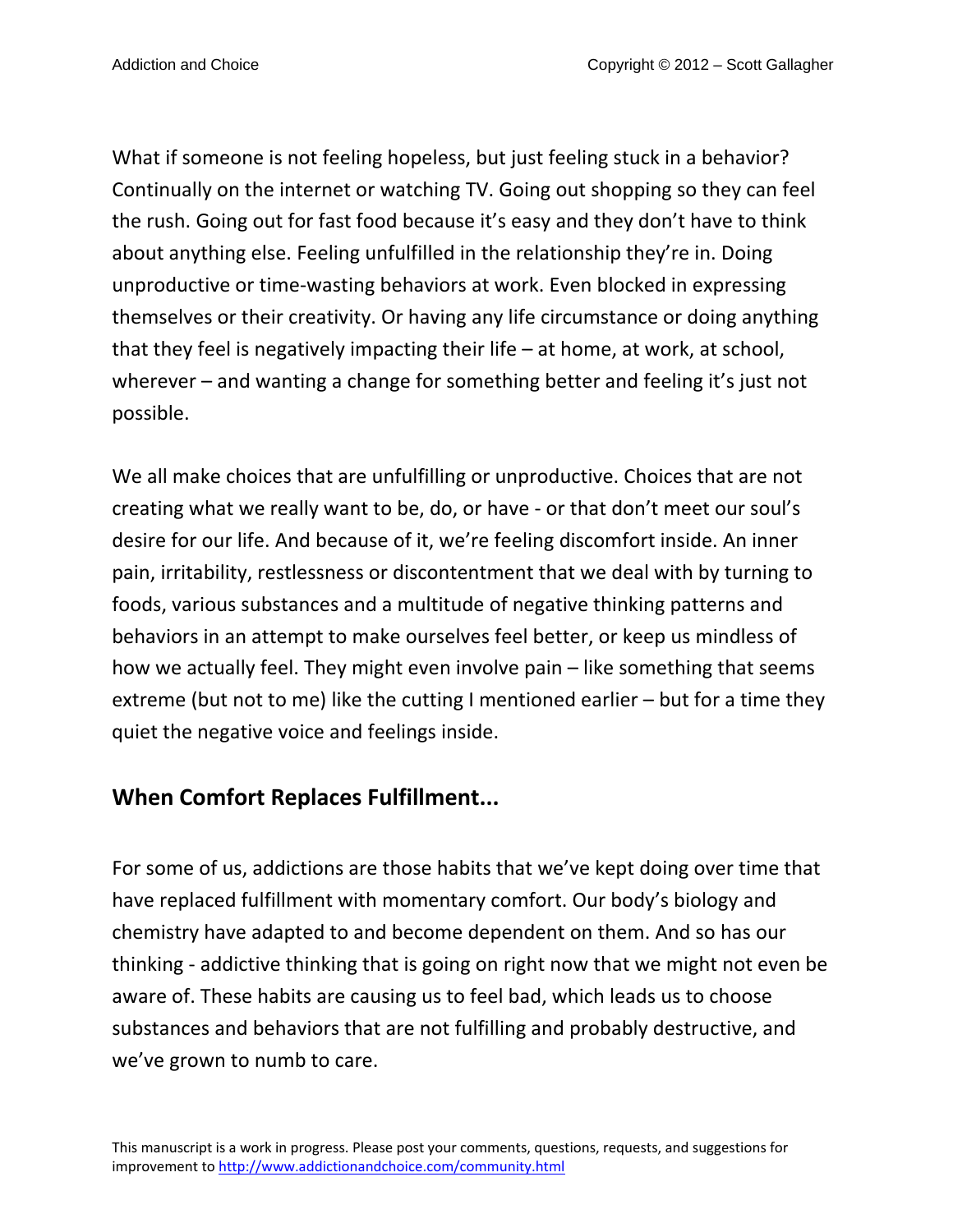The more negative our thinking and feeling, the more these behaviors become locked in. So we bully others because we're actually afraid or scared of others inside. We keep working at mindless jobs or jobs we hate because we don't believe we can really do what we want to and get paid for it. We get drunk because we don't want to face the pain of a bad marriage or cruelty at home, or the regrets of what we did to our kids. Or we get hooked on the thrill of a substance like paint and varnish remover, as I did at the age of 10 because I was feeling lonely and an outcast in my family and at school.

For me – and let me reiterate that this is just my perspective, not "the truth" – addictions are one of a series or spectrum of behaviors that come from living unfulfilled lives; from living a life out of integrity with our own principles, values and truth, disconnected from our own love or inner truth, our source or that which some call God; or from living with resentment, anger, pain, fear judgment or hopelessness inside.

We're not being true to ourselves. And to avoid being present to that, we run away and try to escape. We use whatever substances, people and behaviors we can to make ourselves feel better even if for just one moment. But these also give us negative consequences – some severe enough that society calls them addictions; others are less so and we call them something else, like habits. But it's the root issues behind these behaviors that have come to interest me most.

That's why I'm not out to "treat" the addiction or the behavior. If you feel that anything you are doing is hurting your life or holding you back, I want to support you in discovering the choices, habits and replacement behaviors that can help you for two reasons: First, so that you don't have to keep living with the negative thoughts and feelings about whatever you are doing; and second, so you can begin to create your life – one small step at a time – and feel better about yourself, have more self-confidence and self-esteem and begin to do the things that you most want to do.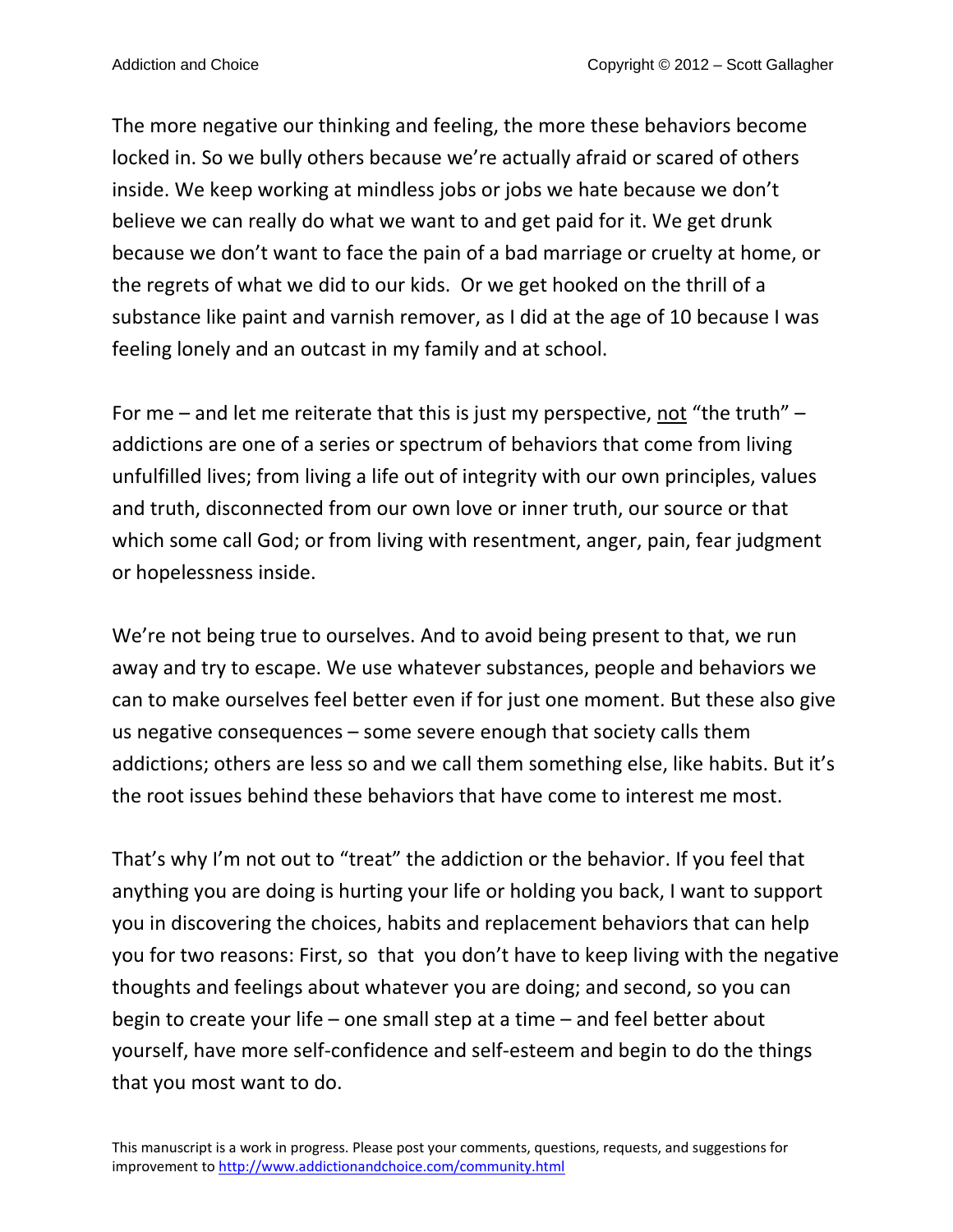By moving in the direction of a life you truly want, I believe, based on my own experience, that you will leave your distractions, pain/discomfort-relieving habits and your avoidance behaviors behind because you don't need them any longer to make you feel better. But again, that's only if you want to. It's not that anything you're doing is wrong. You don't need to change to make someone else happier. It really is up to you. We all change when we are ready to - and no one has the right to control you - or me!

What I've found is that, by addressing these issues, many different kinds of unwanted behaviors can be overcome. I've seen this with my own numerous unwanted habits and addictions; I've seen it in the school kids, teachers, multimillionaires, homeless, and business people I've coached, as well as in people of all ages who I've worked with one-to-one, or in family situations; I've seen it in First Nations, Inuit, Native circles, with evangelical Christian believers; and I've seen it with people of no particular faith and from many different cultural backgrounds.

And that's why I've written this book. Not to try and convince you that I have the "answer" or the "truth," because I don't - but because I wanted to share with you what I've been learning and discovering about habits, patterns, addictions and choice.

## **The Power of Choice Habit Mastery Principles**

Putting it in the language I used earlier, these principles are not about "solving the original cause" of our addictions, whatever that may have been. It's about releasing and replacing old patterns with new and more empowering habits of thought, speech and behavior. It's also about shifting the old "negative" ways of thinking that have created our negative feelings and which in turn are driving our behaviors and addictions right now.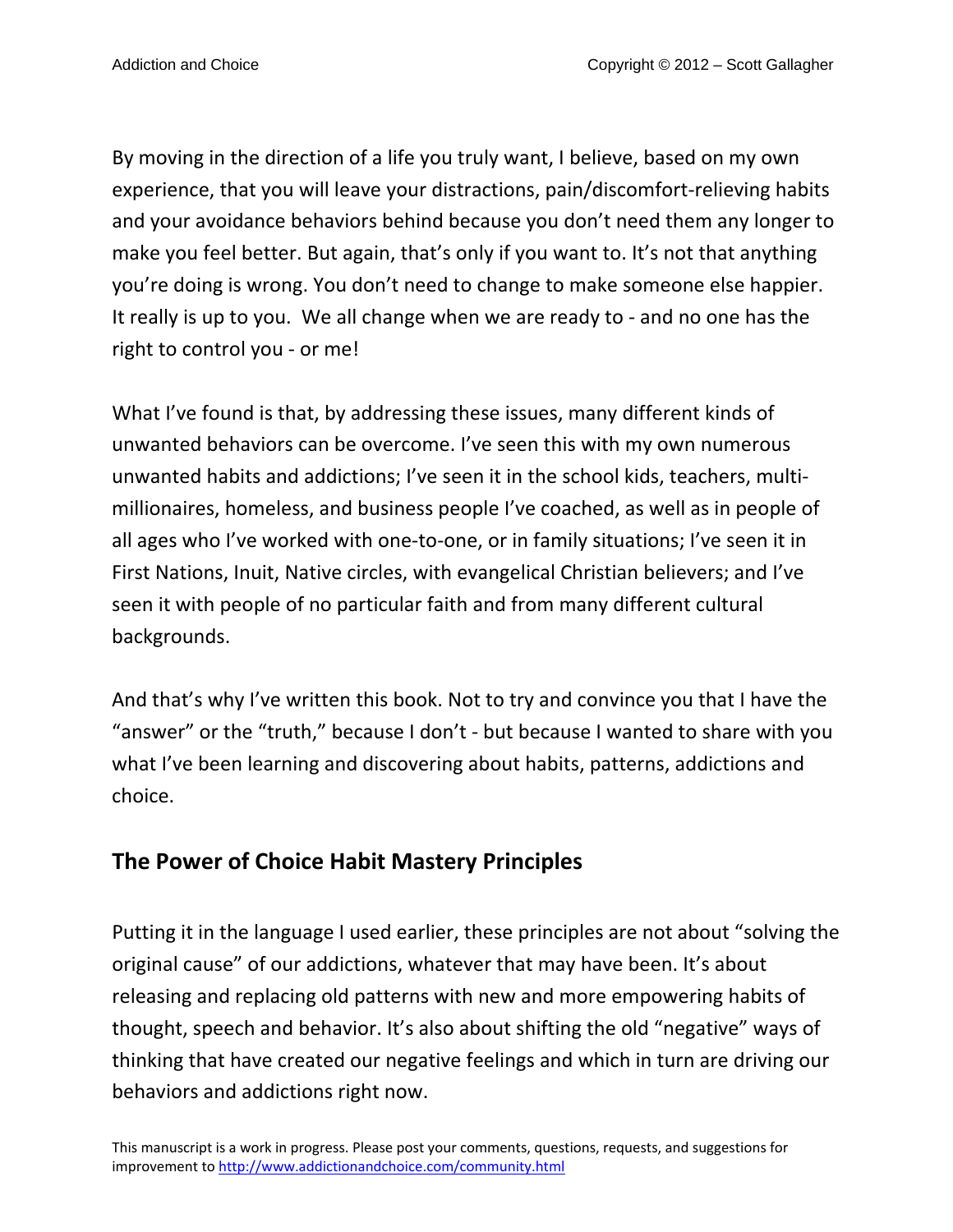Fundamentally, The Power of Choice Habit Mastery programs are about encouraging people to make free and authentic choices, choices that make them feel better, stronger and more confident about themselves. It's about helping them grow and develop empowering habits and take steps towards living a life they love. And it's about giving them the experience of having their "unproductive habits" decline and be replaced with the positive habits that they have created, enabling them to get the "ease, comfort and peace" they seek from within themselves. *The Power of Choice Habit Mastery Programs* are simply something I created to facilitate this shift in thinking, feeling and behavior. The process is always changing, and is always being improved upon, because that's the way life grows.

Unconditional acceptance and love are fundamental to all of our programs. As I've intentionally emphasized many times before, they are essential for giving people access or permission to change their behavior and life circumstances, if and when they should authentically choose. The Power of Choice Habit Mastery Program activities themselves are customized, and are simply a way of delivering the experience of love and acceptance, giving people the direct experience of creating new habits (if they choose) that result in them feeling empowered.

### **More Words on Love and Acceptance**

My belief is that when the experience of unconditional love and acceptance is not present, destructive habits and addictions develop as a substitute, escape or avoidance mechanism. Conversely, when they ARE present, people have more choices available to them because they feel able to honestly choose what feels right for them. That's what I mean when I say "Power of Choice."

Most of us, when wanting to deal with our unwanted habits and addictions focus on techniques or activities. These are part of what The Power of Choice Habit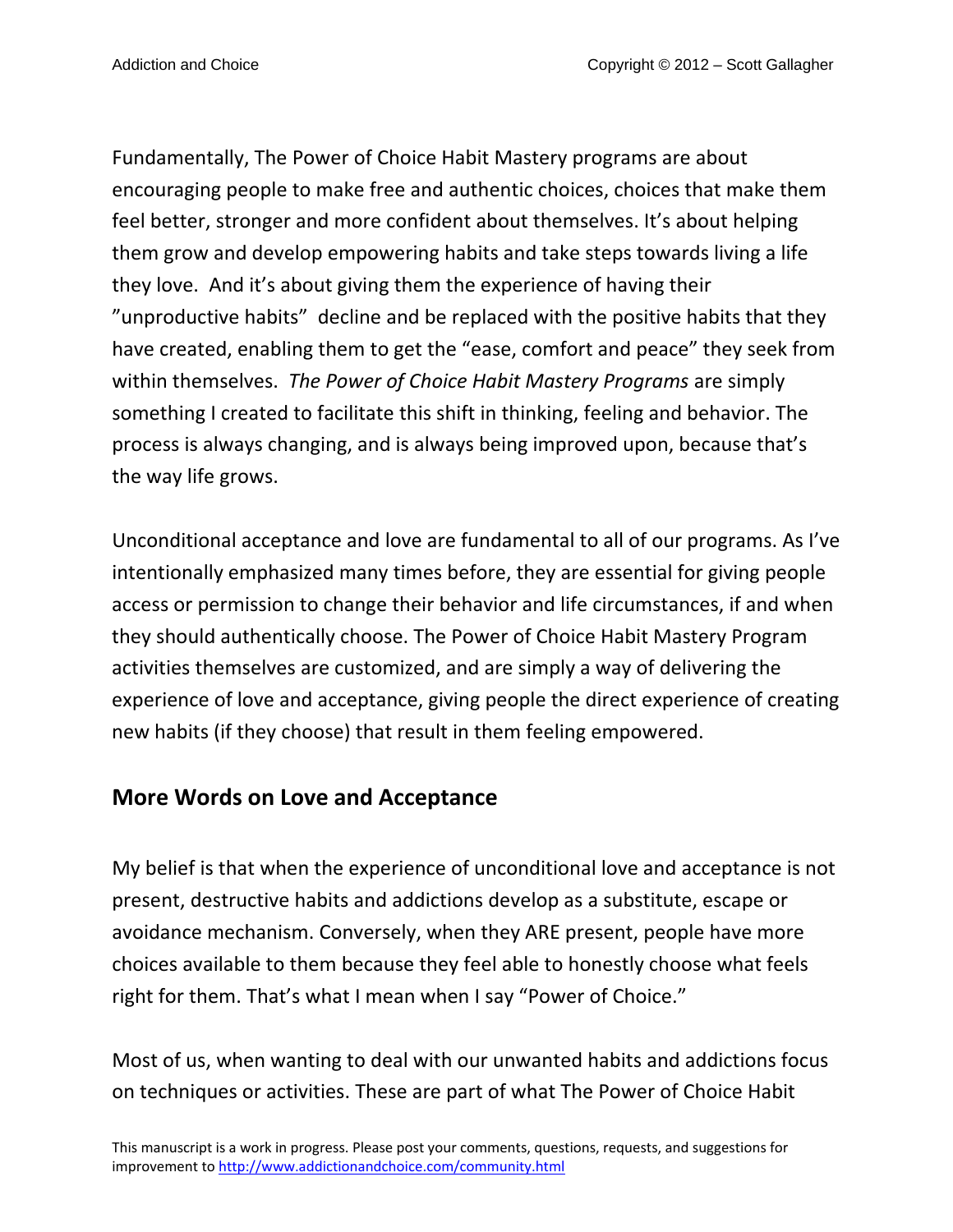Mastery programs provide. However, I believe that such techniques will only work to the degree that unconditional acceptance and love are at the heart of it. You might say that they are "love and acceptance in action" — a method for growing new habits of thinking, speaking, and behavior based on the experience of unconditional love and acceptance.

And it all begins with listening. That's what I do when I sit down with someone who has a habit or addiction they want help with. I don't start with a program, a technique or an approach. I see them as perfect, whole and complete. I look for what's right. And I listen, with no agenda other than that love be present.

Recently I came across an email that I had sent myself that had been sitting in my "Inbox" for close to a year. It was a piece of writing by Dr. Lee Jampolsky that I had found on the internet somewhere, and it described what I'm talking about in a simple but eloquent way:

*What did you want most as a child? To be loved? And what could most effectively communicate that you were loved? Was it not to be listened to with interest and caring? Though the world might seem much more complicated as an adult, nothing has changed in terms of your most basic needs. There is no greater gift you can give a person than listening to them.*

*Despite popular opinion, the goal of listening is not to figure out how the other person is wrong and how you can make them see it your way. Nor is it to figure out what the problem is and fix it. The goal of authentic listening is to love.*

*Try a little experiment. Instead of taking some physical action, focus on actively listening more. Active listening means that you listen to other people with the full intention of understanding them. For this experiment, let go of any criticism you might have of the other person. Don't try to figure out any solutions to what they are saying. Simply listen.*